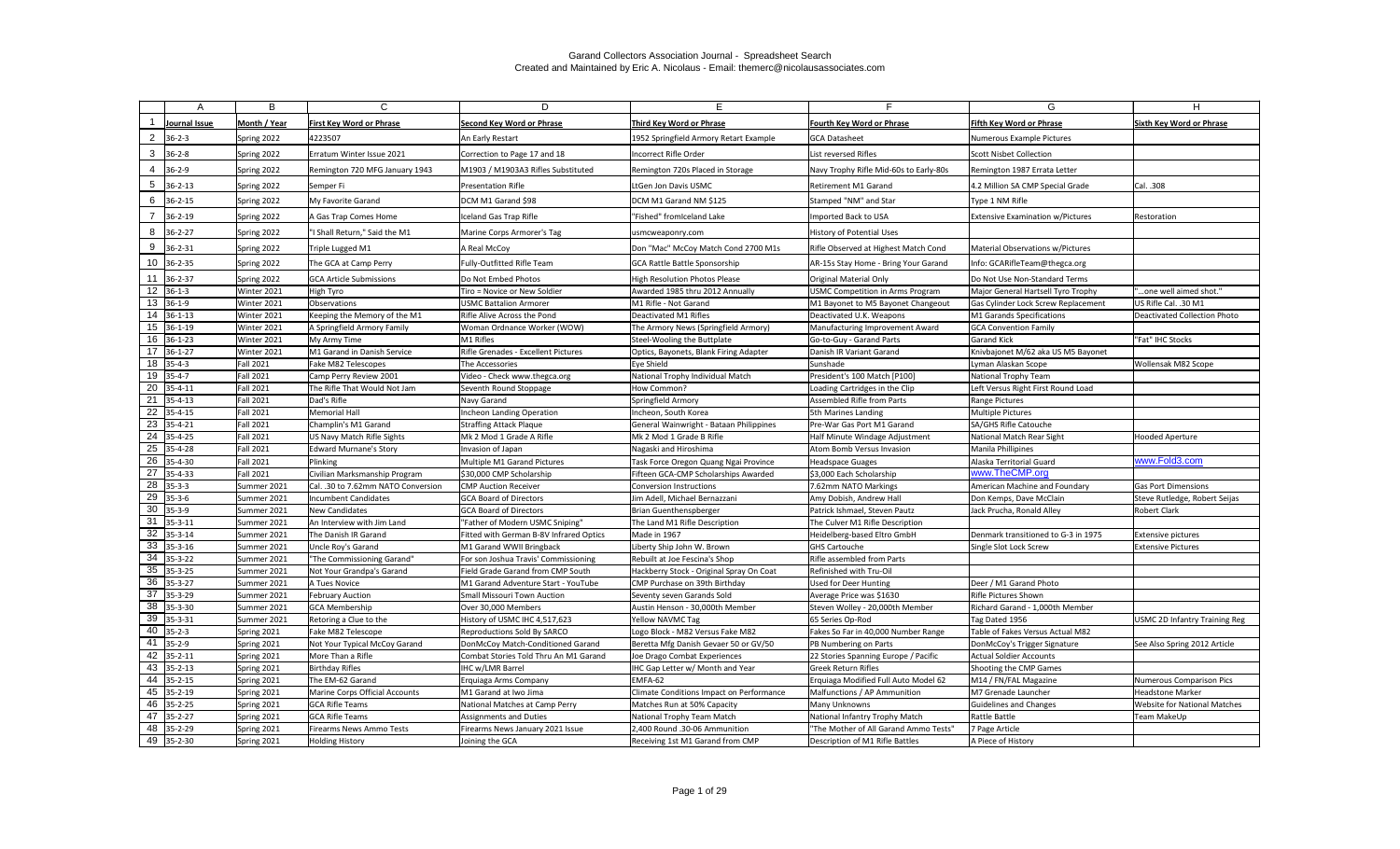|     | A                       | B                | C                                     | D                                     | E.                                        | Е.                                       | G                                      | H                               |
|-----|-------------------------|------------------|---------------------------------------|---------------------------------------|-------------------------------------------|------------------------------------------|----------------------------------------|---------------------------------|
|     | Journal Issue           | Month / Year     | <b>First Key Word or Phrase</b>       | <b>Second Key Word or Phrase</b>      | Third Key Word or Phrase                  | <b>Fourth Key Word or Phrase</b>         | <b>Fifth Key Word or Phrase</b>        | <b>Sixth Kev Word or Phrase</b> |
| 50  | $35 - 2 - 31$           | Spring 2021      | Plinking                              | <b>Fedord Import Stamps</b>           | Unfinished M1D Mount and Flash Hider      | Krag Bayonet                             | Headspace for 7.62MM Bushing Insert    |                                 |
| 51  | 35-2-33                 | Spring 2021      | GCA Support                           | Civilian Marksmanship Program         | <b>Shooting Sports Support</b>            | CMP Scholarship Committee                | <b>USPS Statement of Ownership</b>     |                                 |
| 52  | 35-2-34                 | Spring 2021      | Go for Broke!                         | 442nd Combat Team                     | Personal War Experiences                  | "Lost Battalion"                         | German Submarine Capture               | Lost Battalion Painting         |
|     | $53$ 35-2-37            | Spring 2021      | <b>Board of Directors Election</b>    | Candidate Bios in 8/20/2021           | Internet Voting                           | Vote Certification 12/10/2021            | <b>Email Address Change</b>            |                                 |
| 54  | $35 - 2 - 42$           | Spring 2021      | M1 Member Memories                    | Shooting at the Town Dump             | M1 Garand Hunting                         | 1950s FMJ Surplus Ammo                   | The right Ammo for Hunting             |                                 |
| 55  | $35 - 1 - 3$            | Winter 2020      | A Rare Type 2 National Match M1?      | Springfield Armory Ordnance Vans      | National Match Bedding                    | Armory Vans at Camp Perry 7 Years        | <b>Bisonite Bedding Performed</b>      | <b>Match Conditioned Rifles</b> |
| 56  | $35 - 1 - 6$            | Winter 2020      | <b>Headspace and Ammunition Gages</b> | Steel Heddle Manufacturing Company    | 16 Gage Set                               | Start 1.94 - End 1.955                   | Case Forming / Sizing Dies             | Check Die Alignment / Wear      |
| 57  | $35 - 1 - 9$            | Winter 2020      | Don't Blame John Garand               | Detailed List of Requirements         | T1920, Model 1921, ,276 Caliber Cartridge | John D. Pederson en bloc Clip            | T1E2 Rifle Fabricated / Tested         | Internal / Block Magazine       |
| 58  | $35 - 1 - 15$           | Winter 2020      | A Happy CMP Customer                  | Almost a NM Rifle                     | 1954 NM Barrel                            | NM Op Rod                                | <b>NM Rear Sight</b>                   | 1961 NM Triangle Code           |
| 59  | $35 - 1 - 17$           | Winter 2020      | The Vickers Pederson                  | Pederson Rifle Royalty of \$1.25 Each | 1929 T3E2 Garand Testing Versus Pederson  | Vickers Pederson Rifles Rare             | Belated Demand Price \$10K to \$20K    | Pictoral Comparison             |
| 60  | $35 - 1 - 22$           | Winter 2020      | RIA Auction December 202              | Increased On Line Sales Due Covid-19  | <b>HRA Guage Gun</b>                      | Japan Type 5 Semi-Auto Rifle             | Other Rifle Lot Prices Illustrated     |                                 |
| 61  | $35 - 1 - 27$           | Winter 2020      | Stock Art                             | Harold Chrismon                       | Pyro-Grafix, Texas City, Texas            | Multiple Image Detailed Art              | John Garand Illustration               |                                 |
| 62  | $35 - 1 - 31$           | Winter 2020      | <b>GCA Rifle Giveaway</b>             | 11 November 2020 Drawing              | <b>Steve Rutlege Contacted Winners</b>    | Winners Ron Janning / Andy Marchant      | Jim Adell Certified Range Instructor   |                                 |
| 63  | $34 - 4 - 3$            | <b>Fall 2020</b> | DCM M1 Rifle 4203002                  | One in Your Lifetime                  | <b>Multiple Pictures</b>                  | Marlin BarrelOfficial Data Sheet         | Cartouche Markings                     | Red "82"                        |
| 64  | 34-4-10                 | <b>Fall 2020</b> | My Favorite Garand                    | Muzzle Erosion Required New Barrel    | Reparkerized Rifle                        | <b>Prized Possession</b>                 | Rebarreled with 1944 Barrel            |                                 |
| 65  | $34 - 4 - 13$           | <b>Fall 2020</b> | A Day on the Range                    | With a Marine and His Son             | WWII and Korean War Use                   | Piece of American History                | Combine History with Shooting Sports   |                                 |
| 66  | 34-4-15                 | <b>Fall 2020</b> | Gage, Operating Rod, M1               | Setting Angle of Bends                | "Live" Op Rod                             | .30 SAR M1 G2382                         | Rod Oper Assem D35382 (NM)             | Oper 2 & 10 Angle of Bends      |
| 67  | $34 - 4 - 17$           | <b>Fall 2020</b> | Import Marks and Their Importers      | T.S.A. Galax, VA                      | Blue Sky Productions, Inc., Arlington, VA | <b>INTRAC Arms, Knoxville, TN</b>        | Century Arms Int, St. Albans, VT       | SAMCO, Miami, FL                |
| 68  | 34-4-19                 | <b>Fall 2020</b> | Memories of Springfield Armory        | "Boron Treated Carbon Steel"          | Boron replaced Ni, Cr, Mo Alloy Elements  | Hardening, Tempering, Carburizing        | Eight "Test" Rifles Assembled          | Boron Parts Never Used          |
| 69  | $34 - 4 - 22$           | <b>Fall 2020</b> | A Lucky Find: X6001268                | National Match Rifle                  | <b>All NM Markings Correct</b>            | Original Sales Record Obtained           | "X" Prefix                             |                                 |
| 70  | $34 - 4 - 24$           | <b>Fall 2020</b> | <b>GCA History</b>                    | Richard Deane December 1, 1986 Ltr    | 80 Members in the Association             | Today there are over 23,000              | 200 Member Goal Originally             |                                 |
| -71 | 34-4-25                 | <b>Fall 2020</b> | They Just Keep Coming!                | Philippine Army 4th Special Forces    | 18 Firearms Surrendered                   | 10 Garand Rifles                         | Hadji Muhtamad, Basilan, P.I.          |                                 |
|     | $\overline{72}$ 34-4-27 | <b>Fall 2020</b> | A Very Early McCoy Match M1           | Non-Hooded Aperture "NM 595"          | "1384" stamped parts                      | Various Markings Shown in Pictures       | Mac Built Rifle Note Dated 20 Feb 86   |                                 |
|     | 73 34-4-29              | <b>Fall 2020</b> | Grandpa's Bayonet                     | Creamed Chip Beef on Toast            | Concentration Camp Liberation             | Bayonet and M1 Manual                    | Various Pictures                       |                                 |
| 74  | $34 - 4 - 31$           | <b>Fall 2020</b> | Plinking                              | Daughter Katie Holds a Garand         | 1980 M1D Sniper Training in Germany       | Demils SA 1409809                        | 2010 CMP Imports Bayonets              | Mismarked Barrel                |
|     | 75 34-3-3               | Summer 2020      | Breda Italian                         | Tipo 2 M1D Rifles                     | 4 Rifles Examined                         | 7.62mm NATO Conversion                   | Crates, Scopes, Flash Hider, Scope Bag | <b>Multiple Pictures</b>        |
| 76  | $34 - 3 - 9$            | Summer 2020      | Rifle Dope                            | Baseline Windage & Elevation Data     | 1 Click = 1 Inch at 100 Yards             | Example of Recorded Data                 | Combination Scorebook & Rifle Dope     | Danish Rifle Sticker            |
| -77 | 34-3-12                 | Summer 2020      | U.S. Smallarms of World War II        | Bruce Canfield                        | 860-Page Definitive Book                  | Shotguns, Pistols, Rifles, Knifes        | Mortars, Machineguns, Bazookas         | Grenades, Flamethrowers         |
|     | 78 34-3-13              | Summer 2020      | The Greatest Battle Implement         | A Living History Project              | <b>PFC Zabbia Purple Heart Posthumous</b> | Duchess County NY Historical Society     | Military History Student Involvement   |                                 |
| 79  | $34 - 3 - 17$           | Summer 2020      | The Collector Dilemma                 | Serial 10761 M1 Rifle                 | Gas Trap Rebuilt to Gas Port              | Rock Island Rebuild                      | Double Keystone Spring                 | <b>Multiple Pictures</b>        |
| 80  | 34-3-21                 | Summer 2020      | The Saipan Garands                    | Commonwealth of the Northern          | Mariana Islands (CNMI)                    | 3 Years Paperwork to return US Rifles    | 19 Rifles - 6 Winchesters 13 SA        | Multiple Pics and Documents     |
| 81  | 34-3-25                 | Summer 2020      | Demilitarization                      | The Beat Went On                      | Multiple demilled M1 Garand Receivers     | Captain Crunch Demiling Machine          | Destruction of Krags, O3s, M1s         |                                 |
| 82  | 34-3-27                 | Summer 2020      | Pakistani 8mm M1 Conversions          | 7.92x57mm Ammunition Conversion       | Kyber Pakhtunkha Region (KPK)             | Some .30-06 Ammo Still Available         | Pakistan Received 189,326 M1 Rifles    |                                 |
|     | 83 34-3-29              | Summer 2020      | National Museum Opening               | United States Army                    | Located at Fort Belvoir VA                | "Teahan's Garand"                        | Serial Number XX20576                  | Gas Trap Garand 1630            |
|     | $84$ 34-2-3             | Spring 2020      | Spring Tune Up                        | For Your M1 Garand Rifle              | Op Rod Spring Exam and Replacement        | Op Rod Piston Measurements               | <b>Gas Cylinder Gaging</b>             | Disassembly / Assembly          |
|     | $85$ 34-2-8             | Spring 2020      | <b>GCA Scholarship</b>                | \$1,000 Scholarship                   | John C. Garand Scholarship                | Springfield Technical Community Col      | GCA Donation of \$10,000               | Applications Through CMP        |
|     | 86 34-2-9               | Spring 2020      | Another 1954                          | National Match Garand                 | Two Rifles in Consideration               | National Match Rifle, 1st Type           | Glass Bedding                          | Type I National Match Docs      |
| 87  | $34 - 2 - 12$           | Spring 2020      | Two Methods of Demilitarization       | <b>Torch Cutting</b>                  | Shearing (Chopping)                       | <b>Rock Island Smelting</b>              | Demil by "Captain Crunch"              | Demilling at Anniston           |
| 88  | $34 - 2 - 13$           | Spring 2020      | Grand Forks Camp Perry Rifle Team     | National WWII Museum                  | New Orleans Louisiana                     | T105 Rear Sights                         | Lockbar Sight Donations                | 4D "Beyond All Boundaries"      |
|     | 89 34-2-15              | Spring 2020      | A McCoy M1                            | <b>Dramatic Extractor Failure</b>     | Different Strength Shooting Glasses       | Pictures of Extractor Failure            | Mac McCoy "National Match" Rifles      |                                 |
|     | $90$ 34-2-18            | Spring 2020      | Correction                            | Featured Rifle Winter Issue           | Springfield Armory 325910                 | <b>GHS and Ordnance Stamp Questioned</b> | Cartouche Incorrect for Rifle          |                                 |
| 91  | $34 - 2 - 19$           | Spring 2020      | Gage                                  | M1 Operating Rod Spring               | Three Piece as Shown in TM 9-1275         | Gage Use Explained w/Pictures            | Shot Impact - 2 Versus 8 Round Clip    | Commercial Repro Spring         |
| 92  | 34-2-22                 | Spring 2020      | Single Shot Clip                      | Converted by Armorers or Individuals  | Pictures of Modified Clips                | Clip must be Inserted to Load            | Clip is Locked Into the Receiver       |                                 |
| 93  | $34 - 2 - 23$           | Spring 2020      | <b>Flathead Veterans Memorial</b>     | Kalispell Montana                     | US Highway 93 Downtown Area               | www.flatheadveteransmemorial.com         | Honor, Sacrifice, Commitment, Action   | Dedicated to County Veterans    |
| 94  | 34-2-25                 | Spring 2020      | Ammo Part 3                           | M1 Uses Fast Burn Rate Propellent     | Bent Op Rod from Improper 30-06 Ammo      | Op Rod Gage Shown                        | Gas System Overpressure                | Use Only Ammo Intended          |
| 95  | 34-2-28                 | Spring 2020      | Plinking                              | <b>WRA Safety</b>                     | <b>Rifle Leather Scabbard</b>             | Ugly Receiver                            | <b>Bullet Hole Through Helmet</b>      | <b>Experimental Ammo</b>        |
| 96  | 34-2-31                 | Spring 2020      | Family Fued                           | Phillipine Army Use                   | Mindanao Islamic Separatists              | 22 Surrendered M1 Rifles                 | Pictures of M1 Rifles Surrendered      |                                 |
| 97  | 34-2-33                 | Spring 2020      | GCA Rifles Teams at Camp Perry        | Cancellation                          | Covid-19                                  | Selection Based on Shooting              | Previous 3 Year Scores                 |                                 |
| 98  | $34 - 1 - 3$            | Winter 2019      | Feeding the Beast                     | <b>Industrial Machines</b>            | <b>Clip Loading Machine</b>               | Package Machinery Company                | <b>Ammunition Delinking Machine</b>    | Multiple Pictures of Machines   |
|     | 99 34-1-8               | Winter 2019      | Frank Todaro                          | In Memorium                           | GCA Director 2013 to 2018                 | Navy Veteran                             | Dredging Industry Engineer             |                                 |
|     | $100$ 34-1-9            | Winter 2019      | Hell on Earth                         | 08-Nov-18                             | Devastating State Fire                    | Firearms Lost Due to Fire                | 1952 Willy's M38A1 Destroyed           |                                 |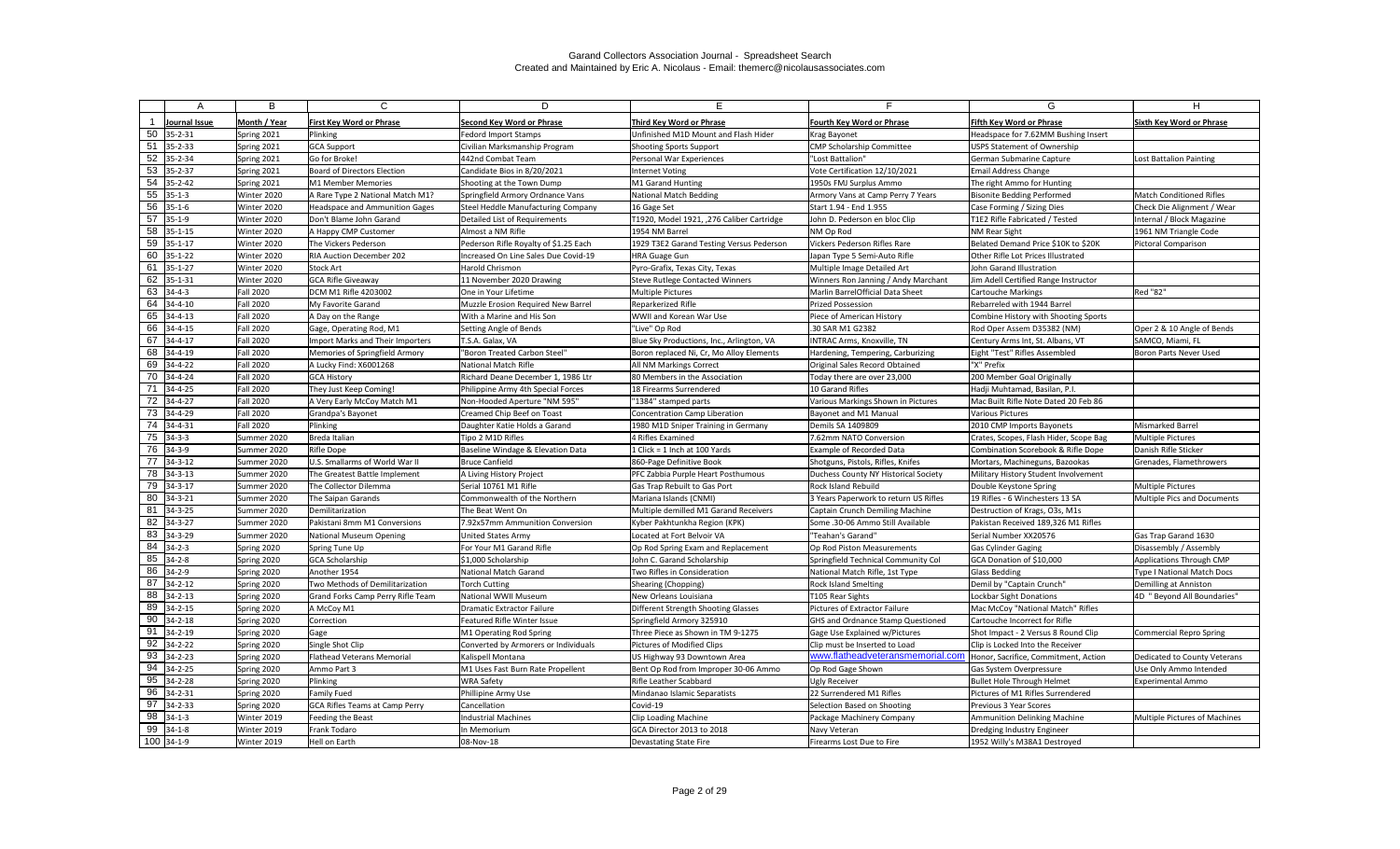| А                              | B                          | C.                                         | D.                                                               | E.                                              |                                                                        | G                                                                                       | H                               |
|--------------------------------|----------------------------|--------------------------------------------|------------------------------------------------------------------|-------------------------------------------------|------------------------------------------------------------------------|-----------------------------------------------------------------------------------------|---------------------------------|
|                                |                            |                                            |                                                                  |                                                 |                                                                        |                                                                                         |                                 |
| Journal Issue<br>$101$ 34-1-11 | Month / Year               | <b>First Key Word or Phrase</b>            | <b>Second Key Word or Phrase</b><br>Created from M1 Garand Parts | Third Key Word or Phrase                        | <b>Fourth Key Word or Phrase</b><br>Several Photos of These Sculptures | <b>Fifth Key Word or Phrase</b>                                                         | Sixth Key Word or Phrase        |
| $102$ 34-1-12                  | Winter 2019<br>Winter 2019 | Talladega's "M1 Men'<br>NJROTC Honor Guard | <b>Receives M1 Garands</b>                                       | Scrap Parts<br>Henry County High School Georgia |                                                                        | Artist Jerry Antolik and Son                                                            | Two M1 Parade Rifles            |
| 103 34-1-13                    | Winter 2019                | 2019 GCA Convention                        | Springfield Armory                                               | <b>Curator Alex MacKenzie</b>                   | Veterans Appreciation Breakfast<br>MGySgt Gus Pisher Presentation      | Retired 1903/A3 Rifles<br>Marty Morgan on Continuing M1 Legacy Raffle Winner Ross Lally |                                 |
| $104$ 34-1-17                  | Winter 2019                | <b>CMP Support at Camp Perry</b>           | Range Expenditures: \$4,771,000                                  | Buildings & Grounds: \$11,416,000               | CMP is a 501©(3) Non-profit                                            | Camp Perry Expenditures                                                                 |                                 |
| $105$ 34-1-18                  | Winter 2019                | The "Garang" in Norway                     | M1 Garand Standard Issue in 1952                                 | K98 "old" Rifles rebarreled to M2 Ball Ammo     | 1967 Phaseout of M1 Garand Rifle                                       | Rifle 2768283 GCA Data Sheet                                                            |                                 |
| $106$ 34-1-23                  | Winter 2019                | M2 Ball Facts vs. Myth                     | History of M1 and M2 Ball Ammo                                   | M2-AP Armored Piercing Ammunition               | Use Ammo Less Than 180 Grains                                          | "Bent Op Rod" Stories False?                                                            | <b>Ammunition Table</b>         |
| 107 34-1-27                    | Winter 2019                | Featured Rifle 325910                      | Pre-WWII Mint Condition                                          | Lend Lease Rifles                               | Lend Lease used Flush Nut Sight                                        | British Lend Lease Compared                                                             |                                 |
| 108 34-1-31                    | Winter 2019                | <b>USMC M1 Sight Experiments</b>           | Stith Bear Cub 4X Telescope                                      | Rochester Research Company                      | Modifications to Receiver - V-Slot                                     | Optical Sights Models 10, 12, and 12A                                                   |                                 |
| 109 34-1-33                    | Winter 2019                | In Memory of                               | Dick Eckrich                                                     | Air Force Veteran                               | Wisconsin Gun Show Veteran                                             | Missouri Valley Arms Collectors Show                                                    | "The Original Garandaholic"     |
| $110$ 33-4-3                   | <b>Fall 2019</b>           | <b>Encore Performance</b>                  | Serial # 59430                                                   | A Very Early Gas Port Rifle                     | "The New Front End"                                                    | Dick Deane - GCA Founder                                                                | Datasheet                       |
| $111$ 33-4-5                   | <b>Fall 2019</b>           | Stock Repair                               | Halves Fitted Together and Glued                                 | <b>Glass Bedding</b>                            | Bria Rifle and Pistol Club                                             | Rick Borecky Stock Repair                                                               | <b>Many Pictures</b>            |
| $112$ 33-4-9                   | <b>Fall 2019</b>           | Maizie Springfield M1 277138               | Conrad Kersch WWII Bring Back                                    | B-17 Survival Tool                              | Datasheet Serial # 277138                                              | 19th Bomb Group                                                                         |                                 |
| $113$ 33-4-13                  | <b>Fall 2019</b>           | Oddball Parts                              | <b>Bolt Forging</b>                                              | Two Follower Slides                             | Hammer Forging                                                         | Twice Stamped Trigger Housing                                                           | Multiple Pictures               |
| $114$ 33-4-17                  | <b>Fall 2019</b>           | Camp Perry Review 2019                     | Vintage Sniper Team Match                                        | John C. Garand Match                            | National Trophy Team Match                                             | National Trophy Infantry Team                                                           | CMP Long Range GCA Team         |
| $115$ 33-4-26                  | <b>Fall 2019</b>           | All Navy 96                                | Navy Trophy Rifles                                               | M1A "Equivalent" Rifles                         | East Coast Navy Team                                                   | 1997 Atlantic Fleet Match                                                               |                                 |
| 116 33-4-29                    | <b>Fall 2019</b>           | My Favorite Garand                         | SA # 2112825                                                     | "M1 Thumb"                                      | Handed Down Generational Rifle                                         | <b>Multiple Pictures</b>                                                                |                                 |
| 117 33-4-32                    | <b>Fall 2019</b>           | Plinking                                   | Fight For Freedom Poster                                         | <b>Casualty Marker</b>                          | <b>Greek Aluminum Training Clips</b>                                   | Symbol Stamped on Trigger Housing                                                       | <b>Receiver Flaws</b>           |
| $118$ 33-3-7                   | Summer 2019                | Memories of My Father                      | Richard "Cassey" Casper                                          | "My Recollections of Ancient History'           | Sout Sniper School                                                     | Cassey's Gun Shop                                                                       | Refurbish M1 Garand Rifles      |
| $119$ 33-3-11                  | Summer 2019                | A survivor                                 | From the 1960s Navy Shooting Team?                               | National Match 1964                             | Garand Serial 3415789                                                  | Match Conditioned Navy Shooting Team                                                    | Multiple Rifle Pictures         |
| $120$ 33-3-14                  | Summer 2019                | An Experiment in M1 Functioning            | Throat Erosion / Muzzle Wear                                     | 7.62mm SA 10 65 Barrel                          | Tracking TE & MW (Muzzle Wear)                                         | 1,137 Rounds fired since Cleaning                                                       | TE Almost 7 & MW 2              |
| $121$ 33-3-17                  | Summer 2019                | The M1 That Would Not Die                  | Rifle was 7.62 NATO                                              | Found in a Barn - Dirt Floor                    | Ruined Barrle / Receiver Damage                                        | Test Fired with Blank then Live Round                                                   | Rifle Resides at Chickamauga    |
| $\overline{122}$ 33-3-20       | Summer 2019                | USMC Flash Hider II                        | Bracket from M7 Grenade Launcher                                 | Bell from Hider on M3 Grease Gun                | Hider influenced accuracy                                              | <b>USMC Designed Hider for M1C</b>                                                      | Tight / Loose affected accuracy |
| 123 33-3-21                    | Summer 2019                | Clip of Dummy Rounds                       | M1 Garand Dummy Rounds Clip                                      | M40 Dummy Rounds                                | #37 Drill Bit (0.104" Hole)                                            | Dummy Rounds used for Training                                                          |                                 |
| $124$ 33-3-23                  | Summer 2019                | Serial # 205361                            | My Favorite Garand                                               | Open sight marksman with M1 Garand              | 41st Infantry Division                                                 | Mike Haas                                                                               |                                 |
| $125$ 33-3-25                  | Summer 2019                | War Hero's Rifle Bought By Local           | Johnson M1941 Serial # A0009                                     | Robert & Brad Simpson Purchased                 | <b>Collectors Firearms</b>                                             | President Truman presented MOH                                                          | Medal of Honor                  |
| 126 33-3-27                    | Summer 2019                | Piedmont 2018 Vintage 2-Gun                | 45 Entrants in Uniform                                           | Rifle and Pistol Match                          | Speed shooting "Mad Minute"                                            | www.vintage2gun.com                                                                     |                                 |
| 127 33-3-30                    | Summer 2019                | IHC's                                      | VA Memorial                                                      | Vehicle Rack                                    | <b>PRINFIELD Versus SPRINGFIELD</b>                                    | NM Gas Cylinder                                                                         | Captured M1s                    |
| $128$ 33-2-3                   | Spring 2019                | The AbuSayyaf M-1's                        | Four rifle examples - poor condition                             | Mindanao M1s not properly maintained            | Neglected by Communist insurgents                                      | Still Military Assistance Program                                                       |                                 |
| 129 33-2-10                    | Spring 2019                | The importance of Stock Fit                | Lowering the rails of the stock                                  | Action moving as trigger squeezed               | Sharp hunting knife for scraping                                       | Remove material from stock bottom                                                       |                                 |
| 130 33-2-11                    | Spring 2019                | <b>Veterans Appreciate</b>                 | <b>Vintage Firearms</b>                                          | GCA grant to Camp Valor Outdoors                | Wounded, injured, and ill veterans                                     | Vintage rifle firing line                                                               |                                 |
| $131$ 33-2-13                  | Spring 2019                | Mystery Flash Hider                        | Combo M9 Grease Gun Flash Hider                                  | Combo M7 Garand Garnade Launcher                | Gun show find - why the effort?                                        | Multiple Pictures of Flash Hider                                                        |                                 |
| 132 33-2-15                    | Spring 2019                | Firing Line                                | Shoot your M1 Rifle at Camp Perry 2019                           | Register at www.thegca.org                      | Team cards                                                             | Squadding                                                                               | National Matches Camp Perry     |
| 133 33-2-16                    | Spring 2019                | Firing Line                                | Thoughts on Perry                                                | <b>Pulling Targets</b>                          | Match Rifle not required                                               | 600 Yard shooting stage                                                                 |                                 |
| 134 33-2-18                    | Spring 2019                | 2019 GCA Convention                        | Springfield Armory National Historic Site                        | Seminars and SANHS visit                        | Banquet and Talk Back Session                                          |                                                                                         |                                 |
| $135$ 33-2-19                  | Spring 2019                | My Favorite Garand                         | Six digit April 1942 build receiver                              | SA and WRA parts                                | Grenade site and launcher                                              | CMP match and CMP clinic                                                                |                                 |
| $136$ 33-2-21                  | Spring 2019                | Once a soldier                             | M1 Thumb                                                         | Never carried a Garand until retired            | Shooting and competing                                                 | America's Rifle                                                                         | Steven Pellinen                 |
| 137 33-2-23                    | Spring 2019                | My Favorite Rifle                          | DCM M1 Garand                                                    | CompuServe and 300 baud modem                   | DCM one-per-lifetime M1                                                | SA GAW cartouche                                                                        |                                 |
| 138 33-2-27                    | Spring 2019                | Rare Winchester Garands                    | 104419 and 104805                                                | Double keystone springs                         | Winchester 500 rifle award April 1939                                  | WRA did not produce gas trap Garands                                                    | Multiple pictures rifles        |
| $139$ 33-1-3                   | Winter 2018                | The First Gas Trap                         | Discovered By Collectors                                         | GCA Newsletter 6-3 Used "Gas Trap"              | Art Tuttle Approved the term                                           | Doug Edwards - Garand Research                                                          | Gas Trap Receiver # 11267       |
| 140 33-1-10                    | Winter 2018                | Uncle Matty Comes Home                     | Private Martin Teahan                                            | Picked up and kept by French Farmer             | Colonel Patrick Collet, French Army                                    | US Army Chief of Staff                                                                  |                                 |
| $141$ 33-1-11                  | Winter 2018                | Two Interesting Finds                      | <b>GCA Convention</b>                                            | Match Rifle Display                             | 1954 NM Rifles                                                         | <b>CMP Verification Letter</b>                                                          | Original Purchase Receipt       |
| 142 33-1-15                    | Winter 2018                | GCA 2018 Members Meeting                   | CMP Talladega Marksmanship Park                                  | \$1,000,000 per year for Matches                | Service & Field Grade Rifles                                           | Vintage Sniper Team Match                                                               |                                 |
| 143 33-1-17                    | Winter 2018                | In The Family                              | Grandpa Vinny                                                    | Ejection "PING"!                                | Benjamin White-Patarino                                                | Grandpa Vinny Drafted in 1956                                                           |                                 |
| 144 33-1-20                    | Winter 2018                | The Greatest Battle Implement              | Ever Devised - M1 Garand                                         | Professor Thomas E. Ward                        | Command and General Staff College                                      | Leavenworth Kansas                                                                      | History and Q&A                 |
| 145 33-1-21                    | Winter 2018                | How to Pronounce Garand                    | "GAR-end"                                                        | "Guh-RAND"                                      | Accepted Guh-RAND                                                      | Pictures in Article                                                                     |                                 |
| 146 33-1-23                    | Winter 2018                | A Morning on the Korean DMZ                | <b>Expert Rifle Award</b>                                        | 1963 Korean Manuevers                           | Joseph Cwik                                                            | Ambush after 10 Year Armistice                                                          |                                 |
| $\overline{1}47$ 33-1-26       | Winter 2018                | John Garand's M1                           | Serial # 1,000,000                                               | GCA Board Approved \$200,000 bid                | GCA Outbid                                                             | Rifle Would Have Been Displayed                                                         |                                 |
| 148 33-1-27                    | Winter 2018                | My Favorite Garand                         | SA 4283473                                                       | 1977 Return from England                        | Sold to CIA & Secret Service                                           | Augusta Arsenal Rebuild                                                                 |                                 |
| 149 33-1-29                    | Winter 2018                | A Reunion of Old Friends                   | Ed Bluie                                                         | <b>Robert Montgomery</b>                        | Saipan                                                                 | Reminisce WWII and Korea                                                                |                                 |
| 150 33-1-31                    | Winter 2018                | <b>Gunny R.Lee Ermey Passes</b>            | Gas Trap Handguard Clip Pics                                     | Donna Reed Pinup With M1 Garand                 | Richard N. Garand Sr Passes                                            | 1960s Scans of M1 Sporters                                                              |                                 |
| $151$ 32-4-3                   | <b>Fall 2018</b>           | M1D Project                                | Barrel, Scope, and Scope Bracket                                 | Stock and Handguards                            | Fit and Function                                                       | Ammunition                                                                              | <b>Shooting Technique</b>       |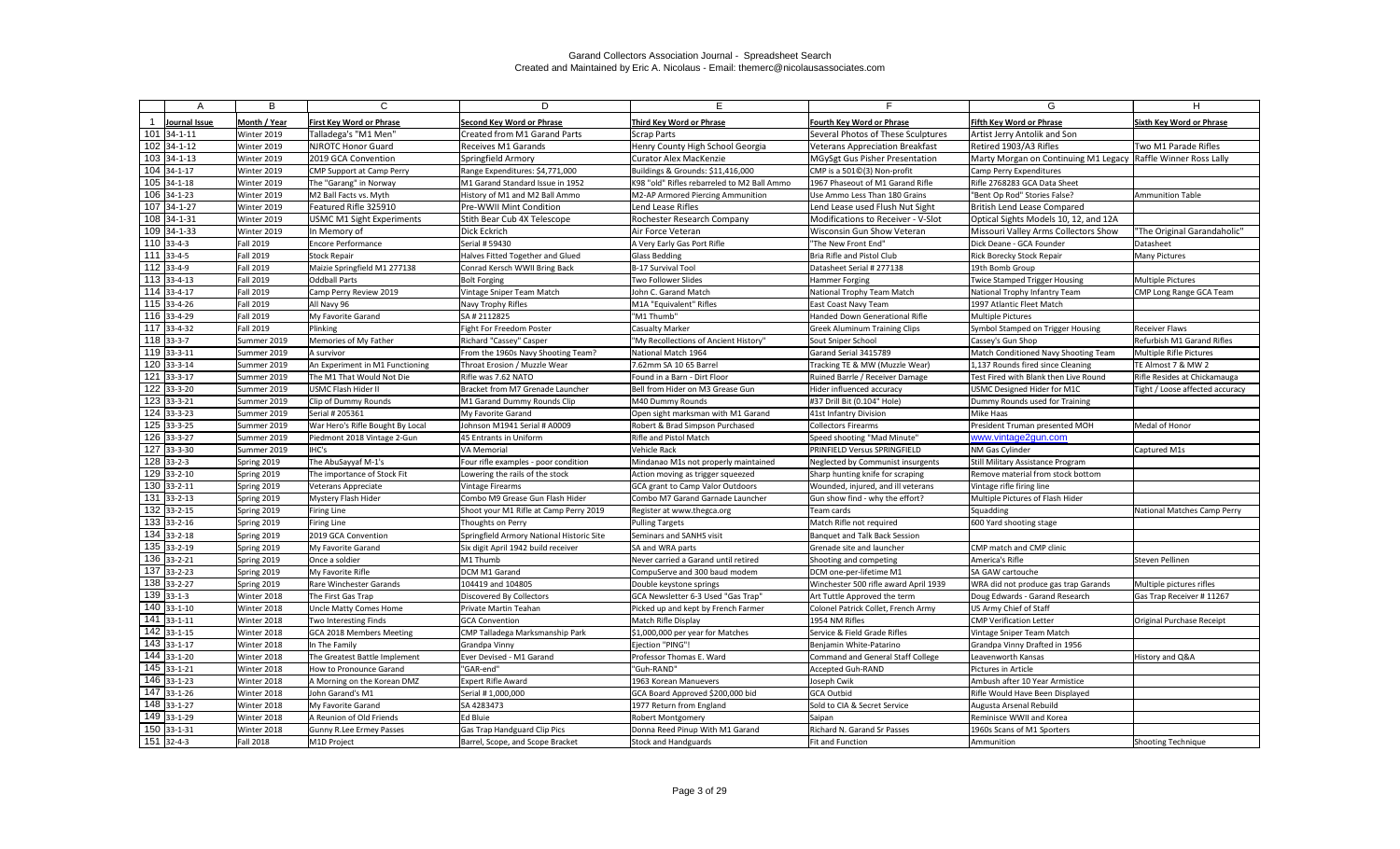|     | Α                        | B                | C                                 | D                                       |                                       |                                       | G                                       | H                                 |
|-----|--------------------------|------------------|-----------------------------------|-----------------------------------------|---------------------------------------|---------------------------------------|-----------------------------------------|-----------------------------------|
|     | Journal Issue            | Month / Year     | <b>First Key Word or Phrase</b>   | Second Key Word or Phrase               | Third Key Word or Phrase              | <b>Fourth Key Word or Phrase</b>      | <b>Fifth Key Word or Phrase</b>         | <b>Sixth Key Word or Phrase</b>   |
|     | $152$ 32-4-8             | <b>Fall 2018</b> | Safety of Ceremonial Rifles       | Part 3                                  | 5-Crimp Versus 6-Crimp Rumors         | How Not to Load A Clip                | <b>Primer Strikes</b>                   | Youtube Video                     |
|     | 153 32-4-11              | <b>Fall 2018</b> | My Hunt for the Perfect Sling     | M1923 Sling                             | Atlas 1944                            | S.M. Co. 1942 and 1943                | 1944 Lefkowitz Sling                    | S. Froehlich Co. Inc.             |
|     | 154 32-4-14              | <b>Fall 2018</b> | Once in a While It Happens        | M1 Springfield #4305638                 | CMP Identifies Rifle in Inventory     | Battle Sight Dope in Trigger Housing  | Serial # Researcher Jennifer Smith      |                                   |
|     | $155$ 32-4-15            | <b>Fall 2018</b> | Parts Marking - A Theory          | No previous rifle had numbered parts    | Revision Numbers were an Afterthought | "0" - No Change from Original         | Delays in Production Rifle #81          |                                   |
|     | 156 32-4-17              | <b>Fall 2018</b> | 1941 Marine Sniper                | Unertl Scope                            | M1903A1 NM Versus Win Model 70        | Marine Rifle Team Records 1919 - 1940 | George Van Orden & Calvin Lloyd         |                                   |
| 157 | $32 - 4 - 23$            | <b>Fall 2018</b> | <b>Featured Rifle</b>             | A Very Special M1A                      | M14 Semi-automatic versiom            | Ellmer Balance                        | L.H. Gun Company                        | Steel Yoke and Bisonite           |
|     | 158 32-4-27              | <b>Fall 2018</b> | <b>National Matches</b>           | Camp Perry Review                       | <b>GCA Rifle Team Shooters</b>        | GCA Board of Directors Support        | Numerous Garand Team Photos             |                                   |
|     | 159 32-4-38              | <b>Fall 2018</b> | M1 Member Memories                | MV)-6 (Marine Observation Squadron 6)   | Korea 1952                            | Chopper Pickup Photo                  | M1 Garand Rifle Prevalent               |                                   |
|     | $160$ 32-3-3             | Summer 2018      | Philippine                        | Rifles Come Home                        | 86,000 Rifles                         | Termites, Asbestor, Shipping          | Oddities                                | Marty Morgan Historiangg          |
|     | $161$ 32-3-8             | Summer 2018      | <b>GCA Meeting</b>                | Talladega Marksmanship Park             | 28-29 Sep 2018                        | Vintage Sniper Match                  | 22 LR Match                             |                                   |
|     | 162 32-3-9               | Summer 2018      | 1960's Rebuilds                   | Philippine Returns                      | <b>Mount Ranier Rifles</b>            | Red River Army Depot                  | <b>Grease Pencil Marks</b>              |                                   |
|     | $\overline{163}$ 32-3-13 | Summer 2018      | M1 in the Philippines             | 1941-1942                               | <b>Philippine Scouts</b>              | M1 Earliest Combat Operations         | SA 245889 Malclm Champlin               |                                   |
|     | $164$ 32-3-17            | Summer 2018      | My Neighbor - John C. Garand      | Pine Point Section - Springfield MA     | <b>Rich &amp; Cathy Mattson</b>       | Helpful Mechanic                      | Picture of John Garand's House          |                                   |
|     | 165 32-3-20              | Summer 2018      | Dr Craig Tom                      | Intelligence Specialist - Vietnam       | \$86,000 Bequest                      | OV-1C Aerial Observer                 | NASA Shuttle Mission Specialist         |                                   |
|     | 166 32-3-21              | Summer 2018      | My Favorite Garand                | 5.44 million Springfield                | Civilian Marksmanship Program         | <b>WWII Garand Purchase</b>           | Ray Farley                              |                                   |
|     | $167$ 32-3-23            | Summer 2018      | On Target at Talladega            | With Gunny R. Lee Ermey                 | Marine Rifeman                        | "The Gunny"                           | John Schneider - Bo Duke                | Dukes of Hazard                   |
|     | 168 32-3-27              | Summer 2018      | Plinking                          | Receiver 3287                           | <b>Milsurps Photos</b>                | Cutaway M1 Garand                     | M1 Garand Relics from WWII              |                                   |
|     | 169 32-3-29              | Summer 2018      | \$3652 For This Garand?           | <b>CMP Advanced Maintenance Course</b>  | 19 Students                           | <b>Custom Shop Armorers</b>           | Install Barrel, Haedspace, Timing, Etc. |                                   |
|     | $170$ 32-2-3             | Spring 2018      | My Favorite Garand                | Ser #456228 SA                          | <b>Red Paint Band Markings</b>        | London Proofhouse Stamping            | <b>GHS Stock Cartouche</b>              |                                   |
| 171 | $32 - 2 - 5$             | Spring 2018      | Sporterized Garands               | Monte Carlo Stock w/Checkering          | "Jeweled" Gas Cylinder                | Open V Sights                         | <b>Luxembourg Conversion</b>            |                                   |
|     | $172$ 32-2-8             | Spring 2018      | Special M1 Rifle                  | Presentation Rifle W/O Serial #         | Gift to Capt Al Schaich               | "SPECIAL" Markings                    | 1940 Receiver                           | "S" on Receiver                   |
|     | $173$ 32-2-9             | Spring 2018      | M1 Ceremonial Rifle               | US Army TACOM Life Cycle Management     | M1909 Blank Ammunition                | <b>Army Joint Munitions Command</b>   | <b>Blank Firinf Adapters (BFAs)</b>     |                                   |
|     | $\overline{174}$ 32-2-11 | Spring 2018      | Type 2 National Match Vs Enhanced | Screwed Stock Ferrule                   | Lower Band "Screwed & Glued"          | "Bedding" the M1 Rifle                | NBPRP National Board for the            | Promotion of Rifle Practices      |
|     | $175$ 32-2-16            | Spring 2018      | More Rare Gages                   | <b>Barrel Thread Die</b>                | <b>Bolt Assemblt Tool</b>             | <b>Extractor Assembly Tool</b>        | M1 Operating Rod Spring Test Fixture    |                                   |
|     | $\overline{176}$ 32-2-19 | Spring 2018      | Shoot Your M1 at Camp Perry 2018  | John C. Garand Match                    | <b>Registration Deadline</b>          | shootyourM1@gmail.com                 | 200, 300, and 600 Yard Distances        |                                   |
| 177 | $'32-2-21$               | Spring 2018      | Lighning Strike in Georgia        | Winchester M1 Garand                    | Cartouche WRA WB                      | Restoration to Original Build         | Georgia Gun Show Pickup                 |                                   |
|     | 178 32-2-25              | Spring 2018      | The M14 Vs M1                     | .276 Caliber Cartridge                  | "Spray and Pray" Approach             | T20E2 Garand Better than T44          | $M14 = T44$ Rifle                       |                                   |
|     | $\overline{179}$ 32-2-27 | Spring 2018      | Plinking                          | Israeli Garand                          | <b>Action Shooting</b>                | <b>FLJ Op Rod</b>                     | <b>Early Grease</b>                     | Bear Wars & M1 Garand             |
|     | 180 32-2-29              | Spring 2018      | My First and My Favorite          | <b>Hooded Half Minute Sight</b>         | <b>Bolt Polishing</b>                 | Match Garand Ser # 3057326            | M14 Using NATO 7.62MM Cartridge         |                                   |
| 181 | 32-2-32                  | Spring 2018      | My Favorite Garand                | Ser #197252                             | T105 Sight Pinion                     | <b>ISA SHM Cartoushe</b>              | <b>DCM Original Paperwork</b>           | 'K" Bayonet Lug Markings          |
|     | $182$ 32-1-3             | Winter 2017      | Purchase an M1 Garand Rifle       | Direct from the US Navy                 | Jim Adell direct US Navy purchase     | M1 Rifle 3404087                      | Crane Indiana                           | <b>Weapon Record Book</b>         |
|     | 183 32-1-7               | Winter 2017      | My Favorite Garand                | Police Only                             | Imported Garands & M1 Carbines        | South America                         | Guatemala Imported Garands              |                                   |
|     | $\overline{184}$ 32-1-11 | Winter 2017      | M1C Development                   | Griffin & Howe Contract - M1E7          | Unhardened M1 Garand Receivers        | "Green" Before Heat Treatment         | Heat Treatment of Receiver & Base       | 2.5" to 3" Test fire at 100 yards |
|     | $\overline{185}$ 32-1-15 | Winter 2017      | Vintage 2 Gun Action Match        | Rifles must 1945 or older               | Rifle to pistol transition            | www.vintage2gun.com                   | Dress in military gear                  | Garands & M1 Carbine Popular      |
|     | $186$ 32-1-17            | Winter 2017      | 2017 GCA Convention               | <b>NRA Headquarters</b>                 | Chantilly Gun Show                    | National Museum of the Marine Corps   | Next Convention 2019                    | 2018 Meeting at Talladega         |
|     | $187$ 32-1-21            | Winter 2017      | My Favorite Garand                | A Nifty HRA                             | Mid-Late HRA Roduction                | <b>GCA Datasheet</b>                  | Serial 6528291                          | Harrington & Richardson           |
|     | 188 32-1-23              | Winter 2017      | What the !                        | Serial 5970733                          | <b>Receiver Barrel Matched</b>        | Welded Receiver & Barrel              | Ceremonial Rifle                        | Single shot only fire             |
|     | 189 32-1-25              | Winter 2017      | A Match Garand Puzzle             | <b>Garand Competetive Shooting 1953</b> | "Live" Op Rod fit critical            | John Miller & Mike Gingher            | 7.62mm barrel - USMC build?             |                                   |
|     | 190 32-1-27              | Winter 2017      | <b>CMP Turks</b>                  | 111 Cardboard Boxes Arrived             | Each box contained 80 to 160 rifles   | Individual Sleeved Plastic Bags       | Lowest Serial # 971 [SA]                |                                   |
|     | $191$ 32-1-33            | Winter 2017      | My Favorite Garand                | <b>CMP South Store</b>                  | South Florida to CMP South Pilgrimage | Posters, Ammo, Bayonets, Garands      | <b>Rifles functioned flawlessly</b>     |                                   |
|     | $\overline{192}$ 32-1-38 | Winter 2017      | M1 Member Memories                | JCG Match-legal                         | Daughter Stephanie shoots             | Stephanie now 30 shoots Garands       | "Pie Plate Dance"                       | Islip Terrace, New York           |
|     | $193$ 31-4-3             | <b>Fall 2017</b> | Rare Garand Gages                 | Bayonet Lug Gage                        | Gas Cylinder & Gas Cylinder Lock Tap  | Firing Pin Protrusion                 | <b>Trigger Pull Fixture</b>             | <b>Gas Cylinder Lock Reamer</b>   |
|     | $194$ 31-4-8             | <b>Fall 2017</b> | Howard P. Hart                    | Retired from CIA in 1991                | CIA's Top Officer in Islamabad        | Family held by Japanese in WWII       | Martial Arts Collector                  |                                   |
|     | 195 31-4-9               | <b>Fall 2017</b> | New Gas Trap Found                | Serial # 35093                          | Top of Rib Sheared Off                | Unnumbered Butt Plate                 | <b>Etched Floor Plate</b>               | March 1940 Gas Trap Data          |
|     | 196 31-4-15              | <b>Fall 2017</b> | M84 Telescope                     | Serial #6                               | Larry Smith Collection of M84s        | Weaver K4 60B                         | M1D Mount                               | <b>CMP Detachment Letter</b>      |
|     | 197 31-4-17              | <b>Fall 2017</b> | South Korea Garand's              | May Be Coming Back                      | Obama halts return in 2013 of Garands | Lionheart Industries Photos           | M1 Garands Back from Philippines        | Many Pictures of ROK Garands      |
|     | 198 31-4-21              | <b>Fall 2017</b> | Lend Lease                        | <b>BNP - Birmingham Nitro Proof</b>     | Nitro Proof Stamp                     | Winfield Arms Corp 1959 Ad            | Birngham Proof House                    |                                   |
|     | 199 31-4-23              | <b>Fall 2017</b> | Camp Perry Review                 | National Matches 2017                   | <b>GCA Wisconsin</b>                  | Multiple State Teams                  | <b>GCA Plinksters</b>                   | <b>Multiple Pictures</b>          |
|     | 200 31-4-29              | <b>Fall 2017</b> | Plinking                          | Blade Sight Info - \$3 Rifle            | <b>WRA Bondoleer</b>                  | HRA "A" Serial                        | Narrow Blade - .276 Test Rifle          |                                   |
|     | 201 31-4-38              | <b>Fall 2017</b> | M1 Member Memories                | Serial # 2860035 USMC Parris Island     | <b>USMC Rifle Book</b>                | Official Phot Used for News           | Still looking for the rifle!            |                                   |
|     | $202$ 31-3-3             | Summer 2017      | Battle of the Bulge               | Living History Project                  | Re-enactment                          | Authentic Clothing                    | Jeep                                    | WWII Field Phone                  |
|     |                          |                  |                                   |                                         |                                       |                                       |                                         |                                   |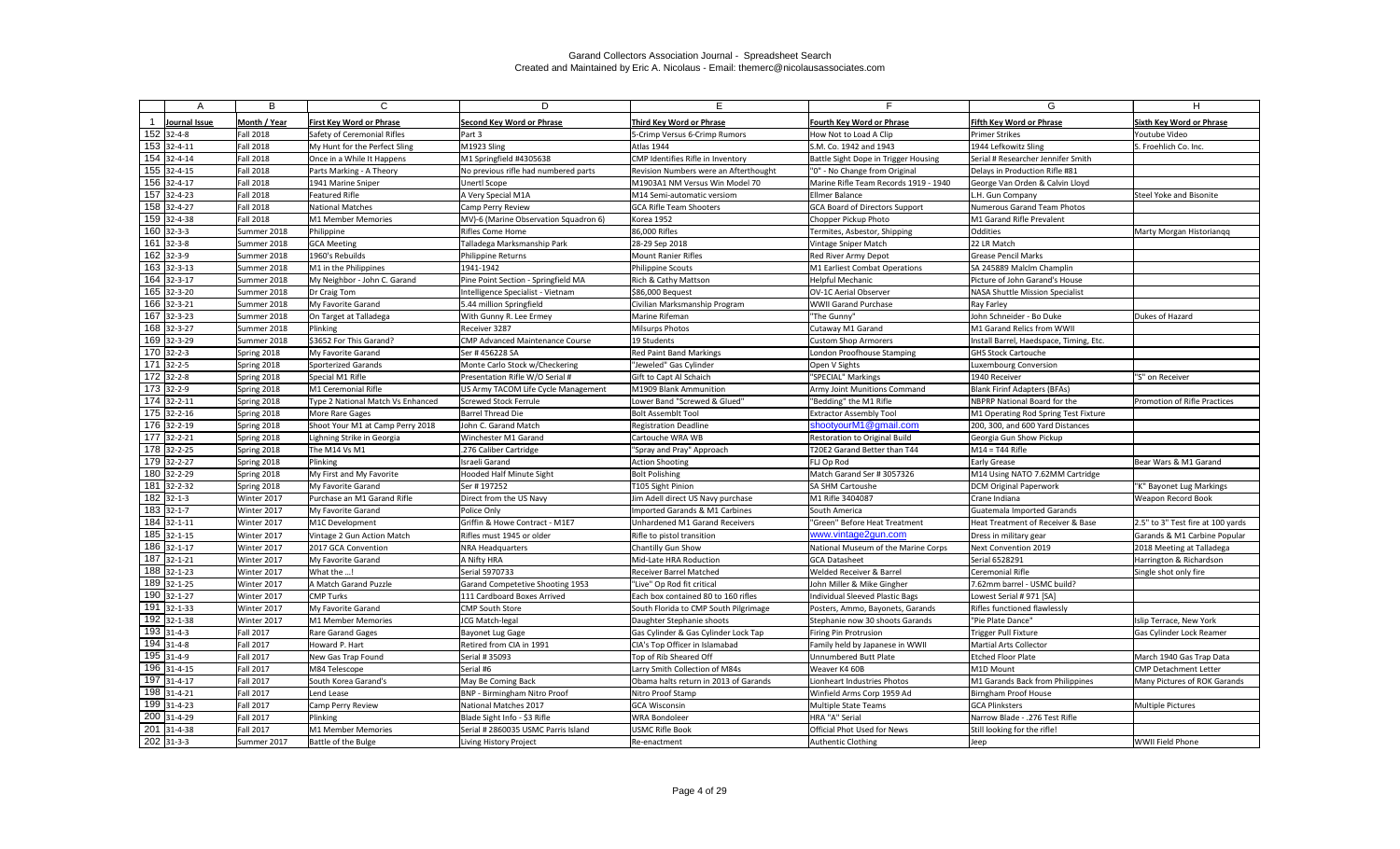|     | Α                        | B                | C                                 | D                                       |                                         |                                        | G                                         | H                               |
|-----|--------------------------|------------------|-----------------------------------|-----------------------------------------|-----------------------------------------|----------------------------------------|-------------------------------------------|---------------------------------|
|     | Journal Issue            | Month / Year     | <b>First Key Word or Phrase</b>   | Second Key Word or Phrase               | Third Key Word or Phrase                | <b>Fourth Key Word or Phrase</b>       | Fifth Kev Word or Phrase                  | <b>Sixth Key Word or Phrase</b> |
|     | $203$ 31-3-7             | Summer 2017      | Featured Rifle - Last of the Best | Nearing HRA End Production              | Five different barrels possible         | Data Sheey Information                 | HRA 5759663 Receiver                      | 1/2" DAS / CMP Select Grade     |
|     | 204 31-3-13              | Summer 2017      | M14 Magazine Charger Stamping     | Manufacturing sequense for stamping     | P/N 7791154                             | "RFM" - Ford Radio and Mica            | Shop samples from repair                  |                                 |
|     | 205 31-3-15              | Summer 2017      | CMP Custom Shop                   | National Match builds                   | re-barreling                            | M1917 work                             | <b>Rifle Bedding</b>                      | Krieger Heavy Barrel            |
|     | $206$ 31-3-18            | Summer 2017      | A Neat Pair of HRA "A" Rifles     | WRA / SA Rifles with "A"                | DAS Stamp                               | Time of Manufacture "A" Added?         | 1-65 SA Rebuild                           |                                 |
| 207 | $31 - 3 - 19$            | Summer 2017      | <b>Camp Blanding Museum</b>       | <b>Florida National Guard Facility</b>  | Original WWII Ranges                    | Museum Presented \$10K Gift            | Vintage "Sniper" Rifle Match              |                                 |
|     | 208 31-3-23              | Summer 2017      | My Experiences                    | <b>CMP Western Games</b>                | "All ready on the firing line!"         | Ben Avery Range                        | Shooting rewards humility & hard work     |                                 |
|     | 209 31-3-27              | Summer 2017      | Plinking                          | M1 Garand Cutaway Pictures              | "Lugged Receiver" Stock                 | SA Receiver Ser # 555                  | Solid Lock Screws                         | <b>Dick Deane Painting</b>      |
|     | $210$ 31-3-34            | Summer 2017      | M1 Member Memories                | Herman Bowers - Basic Training Pic      | Carbine Assembly - Inland Manufacturing | 1943 Draft                             | Served in Germany and Austria             |                                 |
|     | 211 31-2-3               | Spring 2017      | Out of Battery Discharge          | <b>Hand Loaded Ammunition</b>           | Bolt Lugs do NOT fully Engage           | Receiver Heel Separated                | <b>Bolt Slams into Receiver</b>           |                                 |
|     | $212$ 31-2-7             | Spring 2017      | Firing Line                       | A New GCA Team's Experience             | Camp Perry                              | <b>NTIT Match Dexcription</b>          | "Brass Rat"                               |                                 |
|     | 213 31-2-10              | Spring 2017      | Argentina's BM.59E                | Beretta Modification                    | .30-06 = Cartucho 7.62X63mm             | M1 Garand to BM.59E Coversion          | <b>Details of Conversion</b>              |                                 |
|     | $\sqrt{214}$ 31-2-13     | Spring 2017      | Air Force Match Rifles            | AF PG = Air Force Premium Grade         | <b>Punch Marks and Scratches</b>        | <b>Polishing Friction Surfaces</b>     | Lacland AFB Accuracy Shop                 | <b>Polished Surfaces</b>        |
|     | $215$ 31-2-16            | Spring 2017      | If Only it Could Talk             | US M1 Transfer to Republic of Vietnam   | Dia Dao Cu Chi Tourist Park             | Ho Chi Minh City (Saigon)              | SA Ser# 3867707                           |                                 |
|     | $216$ 31-2-17            | Spring 2017      | An HRA Experiment                 | Manufactured spacer for Trgger Housing  | Op Rod Spring Guide and Block           | HRA# 5622368                           | 7.62mm NATO                               |                                 |
| 217 | $31 - 2 - 19$            | Spring 2017      | Shooting Club Rifles              | Brea Rifle & Pistol Club                | Purchased Rifles when DCM became CMP    | National Match Type 2 SA# 6096520      | <b>Original Transfer Papers and Check</b> |                                 |
|     | $218$ 31-2-21            | Spring 2017      | PFC W. O. Pankey                  | Saipan Wounded Bronze Star Award        | 1906 Bayonet & Scabbard                 | Combat "V" Award                       | Bayonet Issued after Boot Camp            |                                 |
|     | $\sqrt{219}$ 31-2-23     | Spring 2017      | <b>Winchester National Match?</b> | NMSD = National Match Support Det       | SA # 2422854                            | <b>Actually Springfield Armory</b>     | Win NM 1356251 Unique?                    |                                 |
| 220 | $31 - 2 - 24$            | Spring 2017      | Kent State University             | National Museum of American History     | Nine M1911A1 & 21 Garand Rifles         | Evidence - Kent State Shootings        | Serial #s Listed                          |                                 |
| 221 | $31 - 2 - 25$            | Spring 2017      | Ntional Match M1 Sales            | At Camp Perry                           | DD1172 Sale at Camp Perry               | 1960 Rifles Loaned to DCM Shoot Clubs  | 1992-1994 Clubs Bought for \$148 each     |                                 |
| 222 | $31 - 2 - 27$            | Spring 2017      | Shoot Your M1 at Camp Perry       | John C. Garand Match                    | <b>HXP M2 Ball Ammunition</b>           | "Brass Rat", Scorer, Target Puller     | Two teams - NTT and NTIT                  |                                 |
|     | 223 31-2-29              | Spring 2017      | Plinking                          | King of Norwat Guard Unit Picture       | Medal of Honor Recipient Remembered     | Marine Garands During Embarkation      | Receiver Leg Heat Lot #                   |                                 |
|     | $224$ 31-1-3             | Winter 2016      | SA 0000000                        | Board Gun                               | Presentation / Display                  | Lack of Proof P                        | Most Parts 1944 Production                |                                 |
|     | $225$ 31-1-7             | Winter 2016      | How Not to Goof Up at Camp Perry  | Practice                                | Equipment                               | Pit Duty & Scoring                     | Learning & Resources                      |                                 |
|     | 226 31-1-10              | Winter 2016      | Featured Rifle                    | Hurtgen Forest M1                       | SA 1370973 M1                           | <b>Grenade Sight Present</b>           | Datasheet                                 | German Found in Field           |
| 227 | $31 - 1 - 13$            | Winter 2016      | <b>GCA Trophy</b>                 | John C. Garand Match                    | Match began in 1999 by CMP              | Dick Deane Late Sketch of Trophy       | <b>Actual Trophy Awarded Annually</b>     |                                 |
|     | 228 31-1-15              | Winter 2016      | <b>Presidential Palace Guard</b>  | Athens Greece                           | New "Pumpkin-colored" Stocks            | Changing of the Guard                  | Special Forces                            |                                 |
|     | 229 31-1-17              | Winter 2016      | M1 Rifle SA 2743398               | Original SA/GAW Stock                   | Comparison Amoung 3 M1 Garands          | 2740171, 2742717, and 2743398          | <b>Original Barreled Receiver</b>         |                                 |
|     | $230$ 31-1-19            | Winter 2016      | My "Johnny Cash" Garand           | <b>Rebarreled Rifle</b>                 | Repkaced Op Rod                         | Replaced Gas Cylinder & Op Rod         | Four Year Rebuild                         |                                 |
| 231 | $31 - 1 - 21$            | Winter 2016      | Golden Years at Camp Perry        | Cost of National Match Rifle            | <b>Housing Cost</b>                     | <b>Food Service Costs</b>              | Match Fees                                | <b>Circa 1964</b>               |
|     | 232 31-1-23              | Winter 2016      | 2016 GCA Members' Meeting         | Rifles For Sale                         | <b>Match Competition</b>                | John C, Garand Match 45 participants   | Vintage Sniper Match                      |                                 |
|     | $\overline{233}$ 31-1-25 | Winter 2016      | 2017 GCA Camp Blanding Museum     | WWII Rifle Qualification Match          | Military Vehicle Collection             | GCA Meets March 24 - 26 2017           | 1000-Yard Range                           |                                 |
|     | 234 31-1-27              | Winter 2016      | Plinking                          | Combat Gas Trap Photo                   | M1 Bayonet on M1 Carbine                | Trench Knife Photo                     | NM Lake City Ammo                         |                                 |
|     | 235 31-1-29              | Winter 2016      | My Favorite Garand                | SA 2125421                              | Lockbar Rear Sight                      | Rifle Cartouche SA GAW                 | <b>Stamped Number in Stock</b>            |                                 |
|     | 236 31-1-31              | Winter 2016      | A Student Match Rifle?            | SA National Macth Rifle Characteristics | <b>Magnaflux Testing for Cracks</b>     | Springfield NM Armory Course           | Unique Serial Number                      |                                 |
|     | 237 30-4-3               | <b>Fall 2016</b> | Lend Lease M1 Garand's            | British Remington M1903 Red Band        | "British Proof" Rifles                  | Interarms - Cogswell & Harrison        | <b>British Commandos used Garands</b>     |                                 |
|     | 238 30-4-8               | <b>Fall 2016</b> | More on the Iwo Jima Garand       | Marine Sling                            | Windage & Elevation Data in Butt        | Zero for Rifle                         | Keep rfle sighted for shooting Japs       |                                 |
|     | 239 30-4-9               | <b>Fall 2016</b> | <b>National Matches</b>           | 2016 Camp Perry Review                  | <b>GCA 7 Teams</b>                      | President's 100 Rifle Match            | Vintage Sniper Rifle Team Match           | <b>Team Photos</b>              |
|     | 240 30-4-15              | <b>Fall 2016</b> | Flash Hiders                      | Their Effect on M1D Accuracy            | 10-shot groups                          | T37 Flash Hider                        | M2 Heavy Flash Hider                      | M2 Stamped Flash Hider          |
|     | $\sqrt{241}$ 30-4-16     | <b>Fall 2016</b> | Plinking                          | National Match Crate Picture            | M1 w/Jackie Gleason circa 1963          | Alabama AFPG M1 Picture                | Double Stamped Op Rod Picture             |                                 |
|     | $242$ 30-4-18            | <b>Fall 2016</b> | Another Winchester National Match | List of NM Rifles on Loanfrom DCM       | Springfield Research Service            | Director of Civilian Marksmanship      | National Match Support Detachment         |                                 |
|     | $243$ 30-4-19            | <b>Fall 2016</b> | A Mystery Rifle                   | Receiver lacked Serial Number           | Used Bolt Number                        | Non-serial rifles sold as "junk"       | Boron Receivers                           |                                 |
|     | 244 30-4-21              | <b>Fall 2016</b> | My First and Favorite Garand      | Winchester M1                           | Mutiple pictures of parts               | Uncut op rod                           | Unfinished Lock Screw                     |                                 |
|     | 245 30-4-23              | <b>Fall 2016</b> | More 3-Gun Garands                | <b>Cowboy Action Shooting</b>           | Winchester 97 Trench Gun                | M1911, M1 Carbine, M1 Garand           | Springfield M1A                           |                                 |
|     | 246 30-4-25              | <b>Fall 2016</b> | The Marines Get Their Garands     | Rifles Issued for entire career term    | 3000 M1 Garands per month in 1941       | 22,000 Garands per month in 1943       | Susceptibility to being put out of action |                                 |
|     | $247$ 30-3-3             | Summer 2016      | The One of Nine Project           | Line Material Corporation               | Birmingham, Alabama                     | <b>Barrel Manufacturing</b>            | H&R - Harrington & Richardson             | International Harveter          |
|     | 248 30-3-6               | Summer 2016      | American Legion Magazine          | Sharp Cracks of a Rifle                 | Jan-39                                  | History of John C. Garand              | <b>Rifle Testing Outlinedf</b>            |                                 |
|     | $249$ 30-3-9             | Summer 2016      | <b>International Harvester</b>    | Heat Treat Codes                        | <b>Heat Treat Committee</b>             | Heat-Treat Process Receiver Distortion | M1 Rifle Dimension Committee              | Evansville Works Codes          |
|     | 250 30-3-13              | Summer 2016      | Large Versus Small                | Font Number Size                        | <b>Replacement Dies Used?</b>           | Serial Number Machines Changed?        | Disturb Less Receiver Metal?              |                                 |
| 251 | $30-3-15$                | Summer 2016      | Seeing Double                     | Duplicate M1 Serial Numbers             | Springfield Armory                      | Winchester                             | Stamped "A" to Distinguish Rifles         |                                 |
|     | 252 30-3-17              | Summer 2016      | Two of A Kind                     | 5000103C / 5000399A                     | Springfield Armory                      | Assigning Serial Number Blocks         | "A" Suffix                                | Adding "C" to Rifle Serial #    |
|     | 253 30-3-22              | Summer 2016      | Firing Line 3-Gun Match           | Shooting Garand Versus AR-15            | <b>Village Clearing Test</b>            | <b>Black Forest Test</b>               | <b>Storming Normandy Test</b>             |                                 |
|     |                          |                  |                                   |                                         |                                         |                                        |                                           |                                 |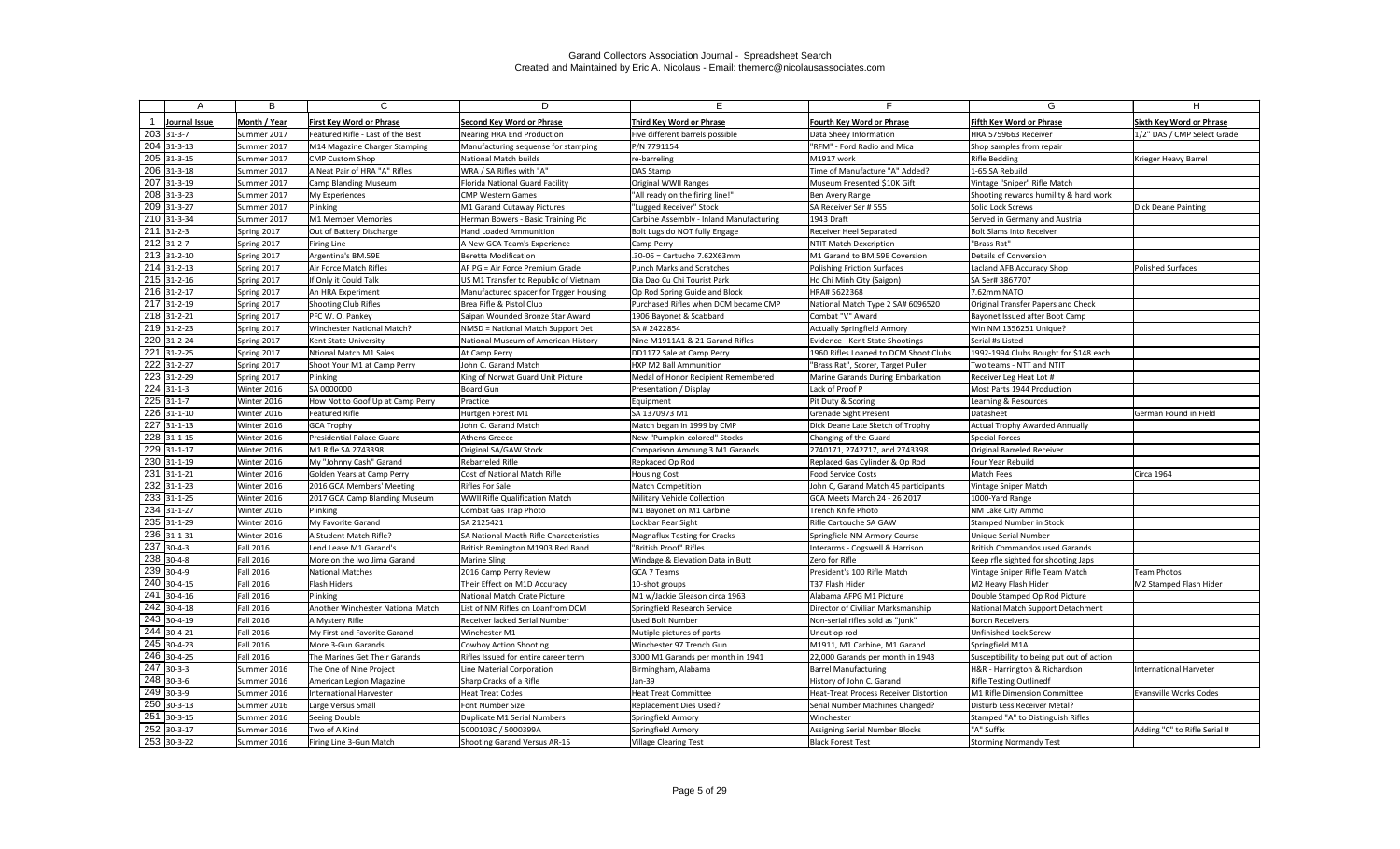|                          | B            | C                                       | D.                                           |                                        |                                      | G                                  | н                               |
|--------------------------|--------------|-----------------------------------------|----------------------------------------------|----------------------------------------|--------------------------------------|------------------------------------|---------------------------------|
|                          |              |                                         |                                              |                                        |                                      |                                    |                                 |
| Journal Issue            | Month / Year | <b>First Key Word or Phrase</b>         | Second Key Word or Phrase                    | Third Key Word or Phrase               | Fourth Key Word or Phrase            | Fifth Key Word or Phrase           | Sixth Key Word or Phrase        |
| 254 30-3-27              | Summer 2016  | Plinking                                | Book - Infantry Drill Regulations            | Photo - Stocks Springfield Armory      | <b>Guadalcanal Garands - USMC</b>    | Germans Admire M1 Garand           |                                 |
| 255 30-3-29              | Summer 2016  | 20,000th GCA Member                     | Steven Brandon Woolley                       | 26 Home Range                          | 10,000 Member in July 2006           | <b>CMP Special Grade Purchase</b>  |                                 |
| $256$ 30-2-3             | Spring 2016  | Tooele 1960's Rebuilds                  | <b>TE Rifles</b>                             | Leg Etching                            | Jack Brower - OIC M1 Rebuild Program | Rebuild Procedure                  | 17,500 M1D Rebuilds             |
| $\overline{257}$ 30-2-9  | Spring 2016  | The Garand in Canadian Service          | First Special Service Force (FSSF)           | Canadian 1951 Webbing                  | 8014 Canadian M1 Garand Rifles       | Korean War - Canada M1D Sniper's   |                                 |
| 258 30-2-14              | Spring 2016  | Vintage Sniper Match                    | Rfer to 30-1 Winter Issue                    | Steve Rutledge                         | M1D Pictures                         | <b>Winning Plaques</b>             |                                 |
| 259 30-2-15              | Spring 2016  | The Legend of the Barn Wood             | Louis Berkoff Stock Purchase                 | Rock Island Surplus Sale               | <b>Thousands of Stocks Pictured</b>  | No-Trap Stocks                     | M1917, M1903, Carbine Stocks    |
| 260 30-2-20              | Spring 2016  | Carbine Club                            | Final Issue - October 1, 2015                | Web: www.USCarbineCal30.com            | Online Club Format Only              | Chat Forum: www.milsurps.com       |                                 |
| 261 30-2-21              | Spring 2016  | <b>UNS Mystery Reopened</b>             | Hand Stamped "UNS" Receiver                  | Stamped After Heat Treating?           | Stamped Before Heat Treating?        | <b>Receiver Annealed?</b>          | Winchester & SA Samples         |
| 262 30-2-23              | Spring 2016  | A Winchester National Match             | DCM Sales Date September 1972                | <b>Bedding Quality</b>                 | 1954 SA Barrels - 90% Qualified      | Type 2 Trigger HousingNM/2A Sight  | NM Op Rod Markings              |
| 263 30-2-29              | Spring 2016  | <b>GCA Member Elected NRA President</b> | Allan & Darleen Cors                         | Garand Rifle 1,000,000 - NRA Display   | Allan Cors Tank Farm                 | NRA Museum - M1 #1,000,000         |                                 |
| 264 30-2-32              | Spring 2016  | In Memoriam                             | Hector Cafferata, USMC                       | Medal of Honor                         | Fox Hill, Chosin Reservoir, Korea    | 28 November 1950 Firefight         | <b>Massive Chinese Attack</b>   |
| 265 30-2-33              | Spring 2016  | Plinking                                | <b>Presentation Rifle</b>                    | Gunny Ermey - "Gunny Time"             | Iwo Jima Garand Sling                | <b>Turner Slings</b>               |                                 |
| 266 30-1-3               |              | Analysis of a Gas Trap                  | 34919                                        | 51 total Gas Trap Rifles Exist         | Late unmarked Front Sight            | Modified Round Back Early Follower | Datasheet                       |
| 267 30-1-8               |              | <b>Book Review</b>                      | U.S. Knife Bayonets & Scabbards              | Cut-down M1905                         | M1 Bayonet                           | Foreign M1 Bayonets                |                                 |
| 268 30-1-9               |              | 2015 National Convention                | Talladega Marksmanship Park                  | 40 Table Display                       | Sgt Day Turner Medal of Honor        | GCA Video                          | America's Rifle - The M1 Garand |
| 269 30-1-14              |              | Two Interesting Winchesters             | M1D Lottery 1998                             | M1D Pckaging List                      | M1D, M84 Telescope, and Flash Hider  | <b>Cheek Pad</b>                   |                                 |
| 270 30-1-17              |              | M81/M82 Rubber Eye Shields              | Taylor Bros Co, Cleveland, OH                | <b>Box Printing</b>                    | Shield-Eye A7575053                  | F235-7575053                       |                                 |
| 271 30-1-19              |              | The Spirit of John Garand               | Joe Wilson Morgan                            | Celebration of service to USA          | M1, M14, M16 Use during military     | Pictures including Vietnam         |                                 |
| 272 30-1-22              |              | My Favorite Garand                      | M. Jay Hatley                                | 1969 NTC San Diego Boot Camp           | USS Virgo, AE-30 Victory Ship        | USS Ashtabula AO-51                |                                 |
| 273 30-1-23              |              | 1940: The M1 Garand                     | Versus Winchester G30                        | G30 Required No Special Lubricant      | G30 Ejected Rounds at low pressures  | G30 used a magazine like BAR       |                                 |
| 274 30-1-26              |              | I'd like to shoot at Camp Perry         | What do I need to Know?                      | Team matches                           | Individual Shooter registration      | Carts for Equipment                | Early starts at 0530            |
| 275 30-1-28              |              | Plinking                                | Pre-war Training                             | Photo - Gas Traps in Use               | Photo - Norwegian Palace Guard       | Roal Palace in Oslo                | Photo - NATP Barrel             |
| $\overline{276}$ 29-3-9  |              | The Springfield 1903A3                  | Reworking 1903 to 1903A3                     | <b>Stamping Parts</b>                  | 1903A4 Sniper Rifle                  | Smith Corona Contract Cancelled    |                                 |
| $\overline{277}$ 29-3-12 |              | Charles "Chuck" Clawson Passes          | Garand Pioneer Researcher                    | Wrote "Colt .45 Service Pistols" Book  | Highlighted Lend Lease Rifles        |                                    |                                 |
| $\overline{278}$ 29-3-13 |              | My Favorite Garand                      | Saw Cut Gas Cylinder                         | Rifleman"s Creed                       | Note for Windage Adjustment          | 200 Yard & 300 Yard Elevation      |                                 |
| 279 29-3-15              |              | Not the Best Way to Buy A Garand        | Garand Guru                                  | <b>CMP Service Grade</b>               | M1 Virus                             | Collector Rifle                    |                                 |
| 280 29-3-17              |              | Marine Vet                              | 'Pecker Head'                                | M48A1 Tank                             | M3A1 Grease Gun                      | M1911A1                            |                                 |
| $\overline{281}$ 29-3-19 |              | <b>CMP Garand Match</b>                 | Camp Perry                                   | 30-Shot Course A                       | 50-Shot Course B                     | <b>CMP Master Instructor</b>       |                                 |
| 282 29-3-21              |              | <b>IHC Front Sight Blade Widths</b>     | "Wide Winged" Front Sight                    | Dockendorff Front Sight                | Table: Sight Widths                  | <b>H&amp;R Narrow Blade Width</b>  |                                 |
| 283 29-3-23              |              | Bringing History to Life                | <b>Criterion Vintage Barreling Machinery</b> | Pratt & Whitney Gun Drills             | Vintage Replacement Barrels          | 72,000 Sq Ft Production Facility   |                                 |
| 284 29-3-25              |              | <b>USMC M1 Garand Trainer</b>           | H&R "Reising" Model 65 .22 Rifle             | H&R Reising Model 65 Prototype         | 100,000 Rounds Fired Thru Prototype  | USMC Model MC-58                   |                                 |
| 285 29-3-28              |              | <b>National Infantry Museum</b>         | Fort Benning, Columbus, Georgia              | "The Infantryman" One Ton Statue       | www.nationalinfantrymuseum.org       | How Infantryman was Constructed    |                                 |
| 286 29-2-3               |              | Garands of Our Fathers                  | 1943 SA                                      | 1944 SA                                | Like New Condition                   | D-Day                              | <b>Combat Anecdotes</b>         |
| 287 29-2-7               |              | My Favorite Garand                      | H. Wallace Murrary                           | <b>William Russo</b>                   | Springfield Armory                   | Unit Rack Number                   |                                 |
| 288 29-2-9               |              | One Early Gas Port                      | Original Parts Found                         | Replacement Parts Found                | Datasheet                            | <b>Potential Transition Rifle</b>  |                                 |
| 289 29-2-13              |              | A Perfect 1958 NM                       | SA-SIP-200 National Match                    | <b>Inspection Procedures</b>           | Sales Documentation                  | Springfield Armory                 |                                 |
| 290 29-2-16              |              | <b>Servicing Ceremonial Rifles</b>      | Parl 2                                       | <b>Feed Problems</b>                   | Safety Issues                        | <b>Blank Cartridge Loads</b>       | <b>Bad Clip</b>                 |
| 291 29-2-17              |              | Firing Line                             | John Joyce                                   | Aaron Loreman                          | Air Rifle Practice                   | Term: Frame Hold                   | Camp Perry                      |
| 292 29-2-22              |              | Original GCA Membership                 | Ray Otte                                     | McDonnell Douglas Rifle Club           | Missouri Arms Collectors Assoc       | <b>Charter Members</b>             |                                 |
| $\overline{293}$ 29-2-23 |              | Plinking                                | Flash Hider                                  | <b>Gas Traps</b>                       | T26 garand Carbine                   | The Old Days                       |                                 |
| $\overline{294}$ 29-2-25 |              | Maryland Collector Grade Factory        | Fake Collector Grade Garands                 | Lew Nibert                             | <b>Bruce Bowers</b>                  | <b>Fake Certificates</b>           | Batman82                        |
| 295 29-2-28              |              | GCA Journal Writer's Kit                | Guide to Article Submission                  | Do Not Embed Photos                    | Official Datasheet                   | <b>Datasheet Directions</b>        |                                 |
| 296 29-2-31              |              | Shoot Your M1 Rifle                     | Camp Perry                                   | <b>National Matches</b>                | Plaques                              | Jim Adell                          | Mike Bernazzani                 |
| $\overline{297}$ 29-2-32 |              | <b>Relics of Wyoming</b>                | B-57 Canberra Aircraft                       | Relics: Carbine & Garand Shell Casings | En Blocs                             | <b>Shell Casings</b>               |                                 |
| 298 29-1-3               |              | <b>CMP Boss</b>                         | Orest Michaels                               | Retires                                | US Army                              | 23 Year Career                     | <b>Master Sargeant</b>          |
| 299 29-1-6               |              | Movie Replicas                          | Photos                                       | <b>History Channel</b>                 | Winchester Replica                   | <b>Comparison Photos</b>           |                                 |
| $300$ 29-1-7             |              | Letterkenny Army Depot                  | LEAD 1960s Rebuilds                          | Rebuild Process                        | Parts Is Parts                       | <b>Barrels</b>                     | Stocks                          |
| $301$ 29-1-13            |              | Post War Cartouches                     | SA Single Ordnance Wheel                     | Defense Acceptance Stamp               | SA/JLG Cartouche                     | Circle P                           |                                 |
| $302$ 29-1-16            |              | Springfield Armory                      | Building 104 Demolition                      | M1 Rifle Manufactured                  | 3.5 Million Garands Made at SA       | \$12 Project                       |                                 |
| $303$ 29-1-17            |              | Firing Cycle                            | Photos Detail Cycle                          | Locking                                | Firing                               | Extracting                         | Chambering                      |
| 304 29-1-19              |              | Featured Rifle                          | 5.7 Million SA                               | Start 5793848                          | End 5799999                          | Proof-P Markings                   | 6,000 5.7 Million SA Rifles     |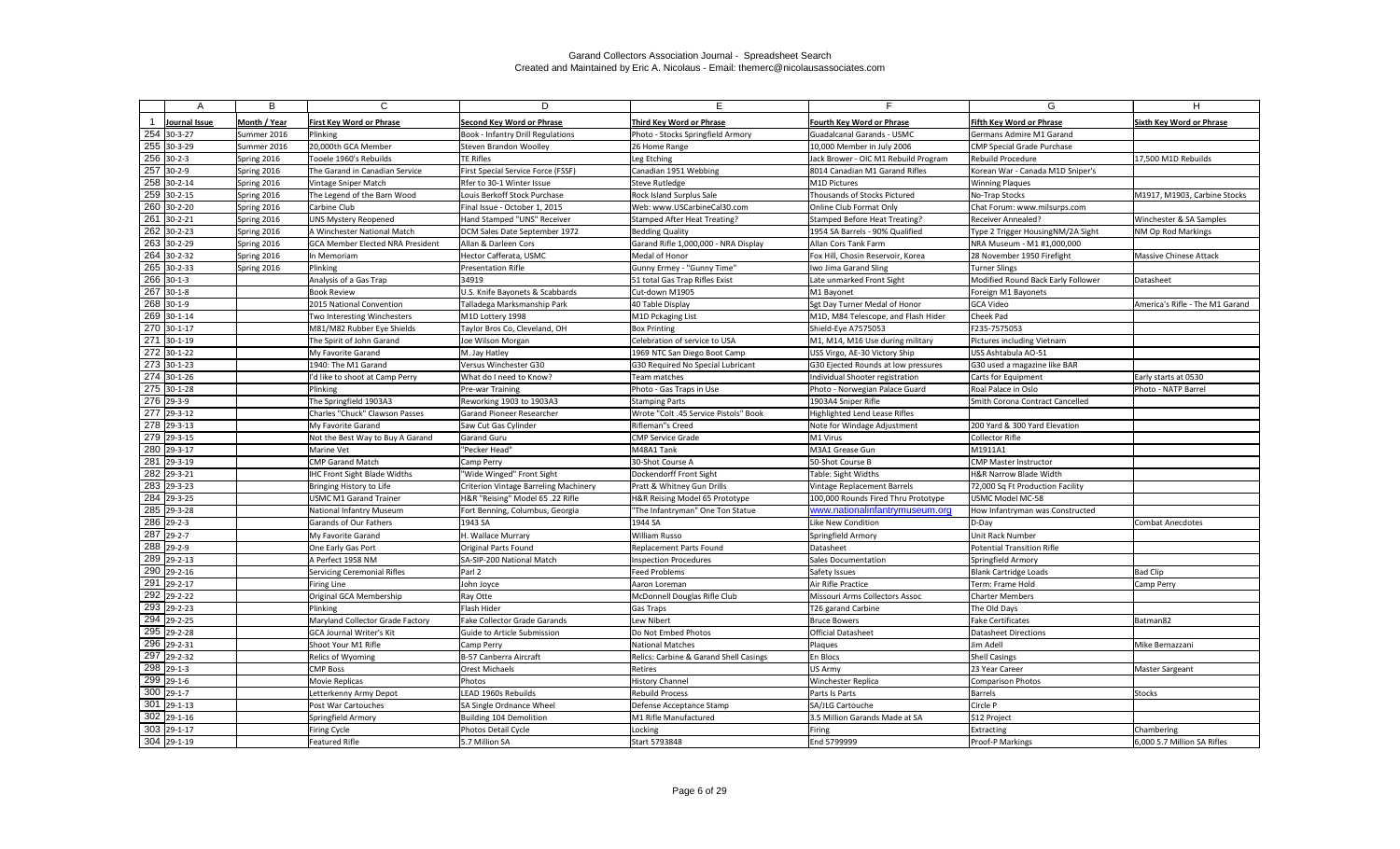|                          | B            | C                                      | D                                          |                                      |                                    | G                                        | н                               |
|--------------------------|--------------|----------------------------------------|--------------------------------------------|--------------------------------------|------------------------------------|------------------------------------------|---------------------------------|
|                          |              |                                        |                                            |                                      |                                    |                                          |                                 |
| Journal Issue            | Month / Year | <b>First Key Word or Phrase</b>        | <b>Second Key Word or Phrase</b>           | Third Key Word or Phrase             | Fourth Key Word or Phrase          | <b>Fifth Key Word or Phrase</b>          | <b>Sixth Key Word or Phrase</b> |
| 305 29-1-23              |              | My Favorite Garand                     | SA 1486950                                 | Bolt                                 | Gas Cylinder                       | Op Rod                                   |                                 |
| 306 29-1-25              |              | My Favorite Garand                     | <b>H&amp;R Receiver</b>                    | <b>SA Barrel</b>                     | NM Op Rod                          | <b>NM Front Sight</b>                    |                                 |
| 307 29-1-27              |              | An Experimental Garand                 | <b>Gas System</b>                          | Post-War Parkerizing                 | Beretta-Type Piston / Roll Pin     | White Gas Expansion System               | Earle Harvey Gas System         |
| $308$ 28-4-3             |              | <b>CMP Chief Operating Officer</b>     | Mark Johnson                               | <b>Orest Michaels</b>                | Civilian Marksmanship Program      | Talladega Alabama native                 |                                 |
| 309 28-4-5               |              | Harmonics and Accuracy                 | Altering Weights to Change Harmonics       | <b>Barrel Weight</b>                 | Glass Bedding                      | Greater Accuracy, Stiffer Rifle          |                                 |
| 310 28-4-9               |              | Featured Rifle 51559                   | The Last M1 Garand Gas Trap                | Assembled 3rd Week in July 1940      | Springfield Armory Manufacture     | Gas Sys, Parts, Component Transition     |                                 |
| $\overline{311}$ 28-4-15 |              | Plinking                               | M1903 Stripper Ammo                        | Foreign Sight Knob                   | Odd Rear Sight                     | "Amola" Steel                            | "Fancy" Stock                   |
| $312$ 28-4-18            |              | 2014 Camp Perry Review                 | 70 GCA Members                             | <b>National Matches</b>              | Camp Perry                         | <b>Team Pictures</b>                     |                                 |
| $313$ 28-4-23            |              | My Favorite Garand                     | Ordnance Escutcheon                        | Gas Cylinder D-35449-SA              | Pre-War SA Butt                    | 6-41 Barrel                              | Bright Matt Gas Cylinder        |
| $314$ 28-4-26            |              | My Favorite Garand                     | Building A Gas Trap Rifle                  | Gas Trap Gas Cylinder \$4748.00      | "Frankentrap" Rifle                | Cost of Parts                            |                                 |
| $315$ 28-4-28            |              | A Vet's Story                          | Cpl Donald L. Burket                       | Ardennes Offensive                   | Battle of the Bulge                | <b>German Occupation After WWII</b>      |                                 |
| $316$ 28-4-29            |              | The Last POW                           | <b>National War Remnants Museum</b>        | Vietnam                              | Ho Chi Minh City                   | Saigon                                   | Two M1 Garands                  |
| $317$ 28-3-3             |              | Web Sling                              | <b>Competitive Shooting</b>                | <b>Sling Configuration</b>           | Where to buy Competitive Slings    | USGI Web Sling                           |                                 |
| $318$ 28-3-6             |              | My Boy's Garand                        | CMP WWII M1 Garand                         | Telescope Mount Forward of Bolt      | CMP HXP 73 M2 Ball                 | Maintenance and Assembly                 |                                 |
| $319$ 28-3-7             |              | Photographs                            | Lighting                                   | Background                           | Shadow                             | Size                                     | <b>GCA Article Photos</b>       |
| 320 28-3-9               |              | A Soldier with an M1 Rifle             | Walt Ehlers                                | Medal of Honor                       | 2003 GCA Convention                | M1 Garand Recipient                      | <b>Citation for Gallantry</b>   |
| 321 28-3-14              |              | <b>WWII Marine Rifles</b>              | Platoon Sergeant Mark Laroe                | Okinawa                              | Marine Raider Association          | Marine Rifle Serial Numbers              |                                 |
| $322$ 28-3-15            |              | <b>CMP Advanced Maintenance Class</b>  | Mount and Time Barrels                     | <b>Checking Headspace</b>            | Trigger Group Disassembly          | <b>CMP Competition Rules</b>             |                                 |
| 323 28-3-19              |              | Time for Bed                           | Sarah Niehueser                            | School Project Display               | High Power Clinic                  | Camp Perry                               |                                 |
| $324$ 28-3-21            |              | Winchester Educational Order           | Q&A Educational Order                      | <b>First Contract Order</b>          | WRA Rifle Serial 100931            | No definitive order of Serial Numbers    |                                 |
| $325$ 28-3-23            |              | My Favorite Garand                     | Springfield Serial 5309646                 | Manufactured 1954                    | Barrel Date 2-54                   | Rebarreled to .308 cal                   |                                 |
| $326$ 28-3-25            |              | Garands in European Museums            | St Mere Eglise                             | <b>Early Gas Cylinder Locks</b>      | Musee de Militare - Paris          | SA 2805736                               |                                 |
| $\overline{327}$ 28-3-27 |              | My Favorite Garand                     | NM Serial 6083846                          | NM Serial 6088753                    | NM Serial X6000559                 | 1960 NM Rifle                            |                                 |
| 328 28-3-29              |              | Major Dick Culver Passes               | Salty Marine                               | Two tours in Vietnam                 | Culver's Shooting Page             | <b>Arlington National Cemetary</b>       |                                 |
| $329$ 28-2-3             |              | Do-It-Yourself                         | <b>Locking Arms Rack</b>                   | Secure Display Rack                  | Not a Gun Safe Substutute          | <b>Steel Welding Required</b>            |                                 |
| 330 28-2-5               |              | <b>Hector Cafferata</b>                | Medal of Honor                             | <b>Book Presentation</b>             | Montville, New Jersey              | Wounded in Korean War                    |                                 |
| 331 28-2-7               |              | <b>Featured Rifle</b>                  | Two Workhorses Return Home                 | M1 1941 Johnson                      | Vet bring-back Johnson             | Johnson Sites Calibrated in Meters       | <b>Multiple Pictures</b>        |
| 332 28-2-13              |              | M1907 Leather Sling                    | How to Carry Sling / Rifle Over Shoulder   | <b>Keeper Positioning</b>            | Highpower Match Use                | Synthetic Rubbery Material               |                                 |
| 333 28-2-16              |              | Mondragon                              | <b>Garand Prototype?</b>                   | <b>Mauel Mondragon</b>               | Stright Pull Rifle                 | Important in Rifle Development           |                                 |
| 334 28-2-19              |              | <b>Butt Plate Evolution</b>            | Part 2                                     | <b>Trap Door Plate</b>               | Winchester / Springfield Armory    | Korean War Era                           | <b>H&amp;R Design</b>           |
| 335 28-2-25              |              | When the M1 Was King                   | Montmorillion, France                      | <b>Rifle Ranges</b>                  | Shooting Logs                      | Awards                                   | <b>High-Power Matches</b>       |
| 336 28-2-27              |              | Plinking                               | Gas Trap Blank Adapter                     | Navy Match Rifle                     | G41 German Garand                  | Sideways Digit 4                         |                                 |
| 337 28-2-29              |              | <b>National Matches</b>                | Camp Perry                                 | 2014 Competition                     | Camp Perry Lodging                 | <b>GCA Plaques</b>                       |                                 |
| $338$ 28-1-3             |              | The M1952 USMC Sniper                  | Kollmorgen Rifle Telescope                 | SL-4-02408A MC-1 Mount               | SL-4-02407A MC-1 4XD Telescope     | FSN-1240-647-1106                        |                                 |
| $339$ 28-1-11            |              | My Favorite Garands                    | 1943 Comparison                            | Winchester Vs Springfield Armory     | WRA GHD Vs SA EMcF                 | <b>GCA Data Sheets</b>                   |                                 |
| 340 28-1-17              |              | 2013 Camp Perry Review                 | New Competition T-Shirts                   | Small Arms Firing School Class       | <b>Team Matches</b>                | www.odcmp.com/NM/2014NMCalendar.pdf      |                                 |
| $341$ 28-1-22            |              | <b>USMC Garands</b>                    | A Rush To Judgement                        | No Marine Detachments on Des         | DE = Destroyer Escort              | Navy Vs Marine Rifles                    |                                 |
| 342 28-1-23              |              | GCA Convention 2013                    | Cody, Wyoming                              | <b>Buffalo Bill Center</b>           | <b>Garand Educational Exhibits</b> | <b>CMP Chairman's Comments</b>           |                                 |
| 343 28-1-27              |              | What's My Rifle Worth?                 | General Factors                            | Scoring                              | Analysis                           | <b>Relative Value Tabulations</b>        |                                 |
| $344$ 28-1-31            |              | <b>Bandoleers</b>                      | From Three Wars                            | WWII                                 | Korean War                         | Vietnam War                              |                                 |
| $345$ 28-1-33            |              | The M1 Garand Rifle                    | Bruce N. Canfield                          | "She is a pretty good gun, I think." | John C. Garand Comment             | Collectors / Historians                  |                                 |
| 346 27-4-3               |              | RRAD Rebuilds                          | Month and Year of Overhaul on Receiver Leg | <b>Proof Marking</b>                 | Acid Etching before Parkerizing    | <b>Electro-pencil Markings</b>           |                                 |
| $\overline{347}$ 27-4-7  |              | An Iwo Jima Garand                     | Documentation of Bring-Back Rifle          | <b>Staked Pins</b>                   | <b>Volcanized Sand</b>             | Annealed Receiver                        |                                 |
| 348 27-4-13              |              | M1D Rifle SN 39442                     | CMP Has No M84 Telescopes                  | Greek 2005 M1Ds Weel Used            | M1D Coversion Details              | Elements of an M1D Rifle Pictures        |                                 |
| 349 27-4-17              |              | Tokarev Vesus Garand                   | Field Disassembly Part Numbers Compared    | SVT 40 Manufactured at Tula USSR     | Gas System Described for SVT 40    | Shooting Capability Described for SVT 40 |                                 |
| 350 27-4-21              |              | <b>GCA Board of Directors Election</b> | Nine Candidates for Nine Positions         | Postmark NLT 1 November 2013         | <b>Experienced and Qualified</b>   | Garand Collectors Association Board      |                                 |
| $351$ 27-4-23            |              | Butt Plate Evolution Part 1            | .276 Cal. T3E2 Butt Plate                  | Diamond Pattern Versus Checkering    | WRA Butt Plate Border              | <b>Cleaning Gear Access</b>              |                                 |
| 352 27-4-26              |              | A Young M1 Fan                         | Cal Naughton                               | Make A Wish Foundation               | Safety Rules Followed              | 1942 Vintage Garand                      |                                 |
| 353 27-4-27              |              | M1 Garand in Matte Black               | Wisconsin State Air National Guard         | <b>Glass bedded Stock</b>            | <b>Rifle Painted With DuraCoat</b> | Black 1907 Sling                         |                                 |
| 354 27-4-29              |              | My Favorite Garand                     | <b>RRAD Marked Stock</b>                   | Bead-blasted Gas Cylinder            | JCG Match at Camp Perry            | <b>Bronze Medal</b>                      |                                 |
| $355$ 27-3-3             |              | Marine CMP Rifles                      | USS JACCARD DE-355                         | <b>IHC &amp; H&amp;R Rifles</b>      | <b>CMP Inspection Cards</b>        | <b>Excellent Condition Marine Rifles</b> |                                 |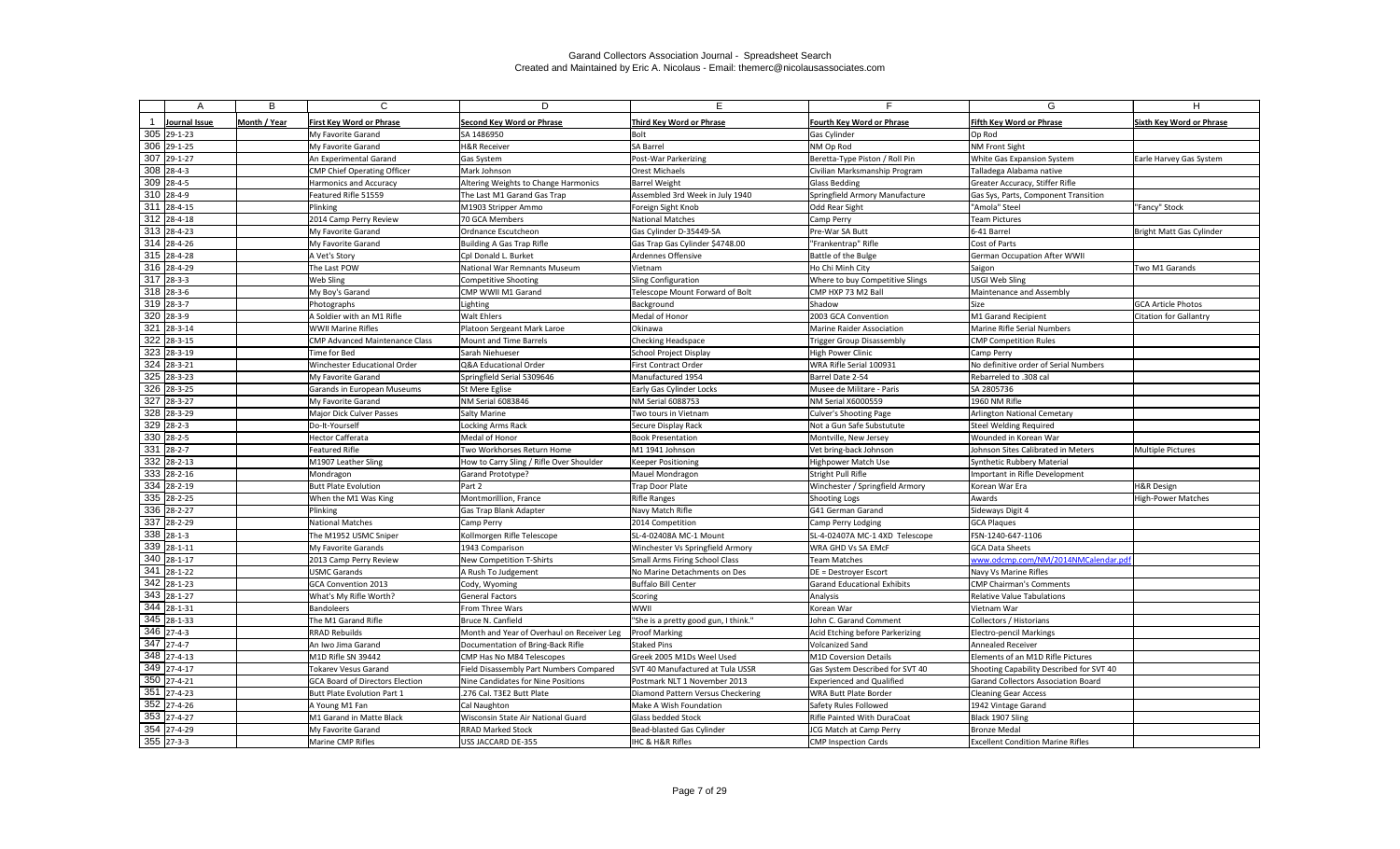| А                                        | B            | $\mathsf{C}$                        | D                                                                                      | F.                                             |                                              | G                                             |                                 |
|------------------------------------------|--------------|-------------------------------------|----------------------------------------------------------------------------------------|------------------------------------------------|----------------------------------------------|-----------------------------------------------|---------------------------------|
|                                          |              |                                     |                                                                                        |                                                |                                              |                                               |                                 |
| Journal Issue                            | Month / Year | <b>First Key Word or Phrase</b>     | <b>Second Key Word or Phrase</b>                                                       | Third Key Word or Phrase                       | <b>Fourth Key Word or Phrase</b>             | <b>Fifth Key Word or Phrase</b>               | <b>Sixth Key Word or Phrase</b> |
| 356 27-3-7                               |              | Real Versus Fake                    | Lubricant Case (M14 Other)                                                             | 1963 Grease Changed                            | Fakes have larger caps                       | <b>Butt Stock Storage Picture</b>             |                                 |
| 357 27-3-9                               |              | Bandoleer                           | Pocket Liner Sleeves                                                                   | <b>Bandoleer Construction</b>                  | Pocket Liner Sleeve Dimensions               | Make your own Liner Sleeves                   |                                 |
| 358 27-3-11                              |              | M82 Telescopes                      | Stock No. F001-0084688                                                                 | M81 Telescope - Lyman Gunsight Company         | M82 Tele - Lyman & Wollensak Optical         | <b>Carrying Case Markings</b>                 |                                 |
| $359$ 27-3-13                            |              | Gas Trap Rifle                      | Accuracy                                                                               | Accuracy similar to M1903 National Match       | Comparison shooting M1903NM & M1NM           | New Manufacture Garand Gastrap                |                                 |
| 360 27-3-15                              |              | Shooting out an M1 Barrel           | 14,000 rounds Fired Vs Muzzle / Throat                                                 | Test Target Results Every 1000 Rounds          | Barrel Replacement at 14,000 Rounds          | Throat Errosion Approaches 7 - Problems       |                                 |
| $361$ 27-3-17                            |              | Three USMC M1's                     | <b>Gas Cylinders Compared</b>                                                          | May 1942 Barrels                               | Type 2 & 3 Sights                            | Triple Data Sheet                             |                                 |
| 362 27-3-23                              |              | Finders                             | Dulite smooth blue finish on WRA Gas Cylinder National Match Rifles still sold in 1996 |                                                | National Match Stock Pictures                | 1963 National Board final accuracy changes    |                                 |
| 363 27-3-28                              |              | <b>GCA</b>                          | <b>Growing Pains</b>                                                                   | Renewal System Changes                         | Year Round Renewal Timeperiod                | www.thegca.org                                |                                 |
| $\overline{364}$ 27-3-29                 |              | Shoot your M1 Rifle at Camp Perry   | <b>Garand Match T-Shirt</b>                                                            | M2 Ball Ammunition Provided                    | Two Team Matches                             | Coaches, scorer, brass retrieval              |                                 |
| 365 27-2-3                               |              | Turkish M1 Rifles                   | <b>CMP</b>                                                                             | <b>Turkish Navy</b>                            | Turkish Military Assistance Program          | 140,000 Rifles Sent                           |                                 |
| 366 27-2-9                               |              | Dad's Rifle                         | Ernie Woods                                                                            | SA Serial # 1380819                            | Retoration                                   | Presentation                                  |                                 |
| $\overline{367}$ 27-2-12                 |              | Tips for Tips                       | <b>Vinyl Tubing</b>                                                                    | <b>Rear Sight Protection</b>                   | Op Rod Piston Protection                     | Op Rod Handle Protection                      |                                 |
| 368 27-2-13                              |              | M <sub>1C</sub>                     | Was the fix in?                                                                        | Griffin & Howe Mount                           | Each Rifle Custom Fit For M1C                | Lack of Interchangeability of Parts           |                                 |
| 369 27-2-17                              |              | <b>Featured Rifle</b>               | D-Day at Tarawa                                                                        | Gilbert Isl, Nov 20, 43                        | JDH Star                                     | <b>TARAWA carved in Stock</b>                 |                                 |
| $\overline{370}$ 27-2-22                 |              | More Oddballs                       | <b>Rubber Butt Plate</b>                                                               | Muzzle Brake / Flash Hider                     | Long Screw Made From Nail                    | Australia / Canada Muzzle Brake               |                                 |
| $\overline{371}$ 27-2-23                 |              | Real Versus Fake                    | M3A1 Combination Tool                                                                  | Chamber Brush Pin                              | NSN 5315-7310053-Joo2                        | Roll Pin                                      |                                 |
| 372 27-2-25                              |              | American Legion / VFW Shoot         | AL Post 510                                                                            | 10 M1 Garands                                  | Hannibal, Missouri                           | <b>Shooting Match</b>                         |                                 |
| 373 27-2-27                              |              | <b>GCA Convention</b>               | Cody Wyoming                                                                           | Sep 4-7, 2013                                  | GCA Schedule On Page 28                      | Cody Shooting Complex                         |                                 |
| $\overline{374}$ 27-2-29                 |              | Shoot your M1 Rifle at Camp Perry   | <b>GCA Sponsored Members</b>                                                           | President's Rifle Match                        | National Trophy Infantry Team Match          | <b>CMP Competitions Department</b>            |                                 |
| $375$ 27-1-3                             |              | Featured Rifle                      | Harrington & Richardson                                                                | Serial # 5780569                               | <b>GCA Official Datasheet</b>                | Double Strike HRA 2-52                        |                                 |
| $\overline{376}$ 27-1-6                  |              | T44E6 M14                           | National Firearms Center                                                               | Former Royal Small Arms Pattern Room           | Significant Modifications Made               | Frank Iannamico                               |                                 |
| $\overline{377}$ 27-1-7                  |              | 2013 GCA Convention                 | Buffalo Bill Historical Center                                                         | www.bbhc.org                                   | September 4-7, 2013                          | Cody Shooting Complex                         |                                 |
| 378 27-1-9                               |              | Rear Sight in Competitive Shooting  | Elevation Zero                                                                         | Meters Vs. Yards                               | <b>Windage Adjustment</b>                    | Reading the Wind                              | <b>Rear Sight Failure</b>       |
| $\overline{379}$ 27-1-13                 |              | CMP "A" Kit M14 Build               | "Super Duper Match" Style                                                              | All Parts - Receiver, Bolt, Barrel, Firing Pin | McMillan Stock                               | CMP "B" Kit - Diffgerent Parts in Kit         |                                 |
| 380 27-1-17                              |              | <b>CMP Navy Finds</b>               | Navy Mark 2                                                                            | Extra Guide Rib                                | Marlin Barrel                                | NM Windage Knob "OBTD4"                       | <b>Record Book</b>              |
| 381 27-1-22                              |              | Missouri Military Academy           | Honor Guard                                                                            | <b>GCA Donated Rifles</b>                      | <b>Funeral Honors</b>                        | <b>WWII Veteran and Additional Funerals</b>   |                                 |
| 382 27-1-23                              |              | <b>Future Generations</b>           | <b>Teaching Grandson</b>                                                               | M1 Thumb                                       | Match Loads                                  | 150, 165/168, and 180 Grain Tested            |                                 |
| 383 27-1-25                              |              | My Favorite Garand                  | "Combat"                                                                               | May 1942 SA Garand                             | Camp Perry CMP North Store                   | Over 400 Garands                              |                                 |
| 384 27-1-26                              |              | More Navy 7.62MM Treasures          | 7.62MM on Clips                                                                        | US Navy Lead Seals                             | <b>Production Date Pictures</b>              | Bob "Gunny" Boucher                           |                                 |
| 385 27-1-27                              |              | When Passions Align                 | Boy Scouts                                                                             | <b>VFW Post</b>                                | Offered M1 Garand Raffle                     | Winning Ticket - Dennis Westly                |                                 |
| 386 26-4-3                               |              | <b>GCA Video</b>                    | Semper Vi Production Company                                                           | <b>Garand Patent</b>                           | Collecting                                   | Shooting                                      | History                         |
| 387 26-4-6                               |              | <b>GCA Shooting Teams</b>           | Camp Perry 2012                                                                        | <b>GCA Wisconsin</b>                           | The 8 Team                                   | <b>CMP Volunteers</b>                         | Team Michiana                   |
| 388 26-4-9                               |              | Navy 7.62mm Rifles at CMP           | Mk2 Mod0                                                                               | Mk2 Mod1                                       | Sleeved Barrels                              | SA 7.62 Barrels                               | Receivers                       |
| 389 26-4-16                              |              | Another Mystery Barrel              | Sighting Table                                                                         | Winchester                                     | Ser# 1276957                                 | <b>CMP Greek Returns</b>                      |                                 |
| 390 26-4-17                              |              | <b>CMP Continues to Expand</b>      | Lincoln Alabama                                                                        | 600 yard range                                 | 1000 yard range                              | Electronic target systems                     |                                 |
| 391 26-4-19                              |              | The Road to Select Fire - Part 4    | U.S. Rifle 7.62mm M14                                                                  | <b>Commercial Contractors</b>                  | <b>Winchester Division</b>                   | Harrington & Richardson                       | Packing the M14                 |
| 392 26-4-26                              |              | My Favorite Garand                  | Type 1 National Match                                                                  | Navy LCDR Jay Manley Gardner                   | "Star" next to barrel                        | Sergeant George S. Krall                      | <b>Rifle Pictures</b>           |
| 393 26-4-34                              |              | M1 Member Memories                  | Private John Vollmann                                                                  | Summer 1956 Pictures                           | <b>Expert Marksmanship Badge</b>             | Fort Leonard Wood Missouri                    |                                 |
| $394$ 26-3-3                             |              | Hector Cafferata                    | Medal of Honor                                                                         | Korean War                                     | Fox Hill - North Korea                       | Part of GCA Video Documentary                 |                                 |
| 395 26-3-7                               |              | Road to Select Fire                 | M14 Rifle                                                                              | Problems                                       | Design Changes                               | Manufacturing Changes                         | <b>Field Problems</b>           |
| $396$ 26-3-15<br>$397$ 26-3-16           |              | M1 Stock Cracks                     | <b>Improper Ammunition</b>                                                             | <b>Corrosive Ammunition</b>                    | Hairline Cracks                              | Lesson Learned                                |                                 |
|                                          |              | How M1 was loaded?                  | Hand Chambered                                                                         | Stripped from a clip                           | 20 Round Group                               | No appreciable difference                     |                                 |
| 398 26-3-17                              |              | My favorite Garand                  | <b>Red River P</b>                                                                     | <b>RRAD Markings</b>                           | Parkerizing                                  | Mixmaster                                     |                                 |
| 399 26-3-20                              |              | Magic of the M1                     | Spreading the Gospel                                                                   | <b>CMP South Store</b>                         | Service Grade Rifle                          | En Bloc Applause                              |                                 |
| 400 26-3-21                              |              | Air Force Premium Grade Rifle       | <b>CMP</b>                                                                             | 7.62MM NATO                                    | Stocks                                       | Polishing                                     | Sleeved Barrels                 |
| 401 26-3-27                              |              | Presentation Trophy Rifle           | 1958 National Trophy Match                                                             | Jasper Kleinjen                                | 10 rifles awarded                            | High Polish Blue                              |                                 |
| $\overline{402}$ 26-3-29<br>$403$ 26-2-3 |              | SIAU Barrel                         | Societa Italiana Ugine                                                                 | Italian Society of Steel, Ugine Italy          | SIAU 1967 Barrel                             | Odd Barrel Markings                           |                                 |
| 404 26-2-8                               |              | Korea 1953                          | "Hill War"                                                                             | Trench Warfare                                 | Outpost Texas<br><b>IHC, HRA, SA Garands</b> | Return to the Valley                          |                                 |
| 405 26-2-9                               |              | DAV Post 6<br>Gas Cylinder Lock Fit | Honor Guard<br><b>CMP Rules for Competition</b>                                        | <b>Rifle Inventory</b><br>5:30 "Good Lock"     | <b>Gas Cylinder Lock Wrench</b>              | <b>Garand Pictures</b><br>"Bad Lock" Pictured |                                 |
| 406 26-2-11                              |              | Sight Unseen Rifle Purchase         | Columbian Government Modified Garand                                                   | Drilled Hand Guard Holes                       | No Feed Ramp                                 | R-74 INDUMIL                                  | SIAU 1967 Barrel                |
|                                          |              |                                     |                                                                                        |                                                |                                              |                                               |                                 |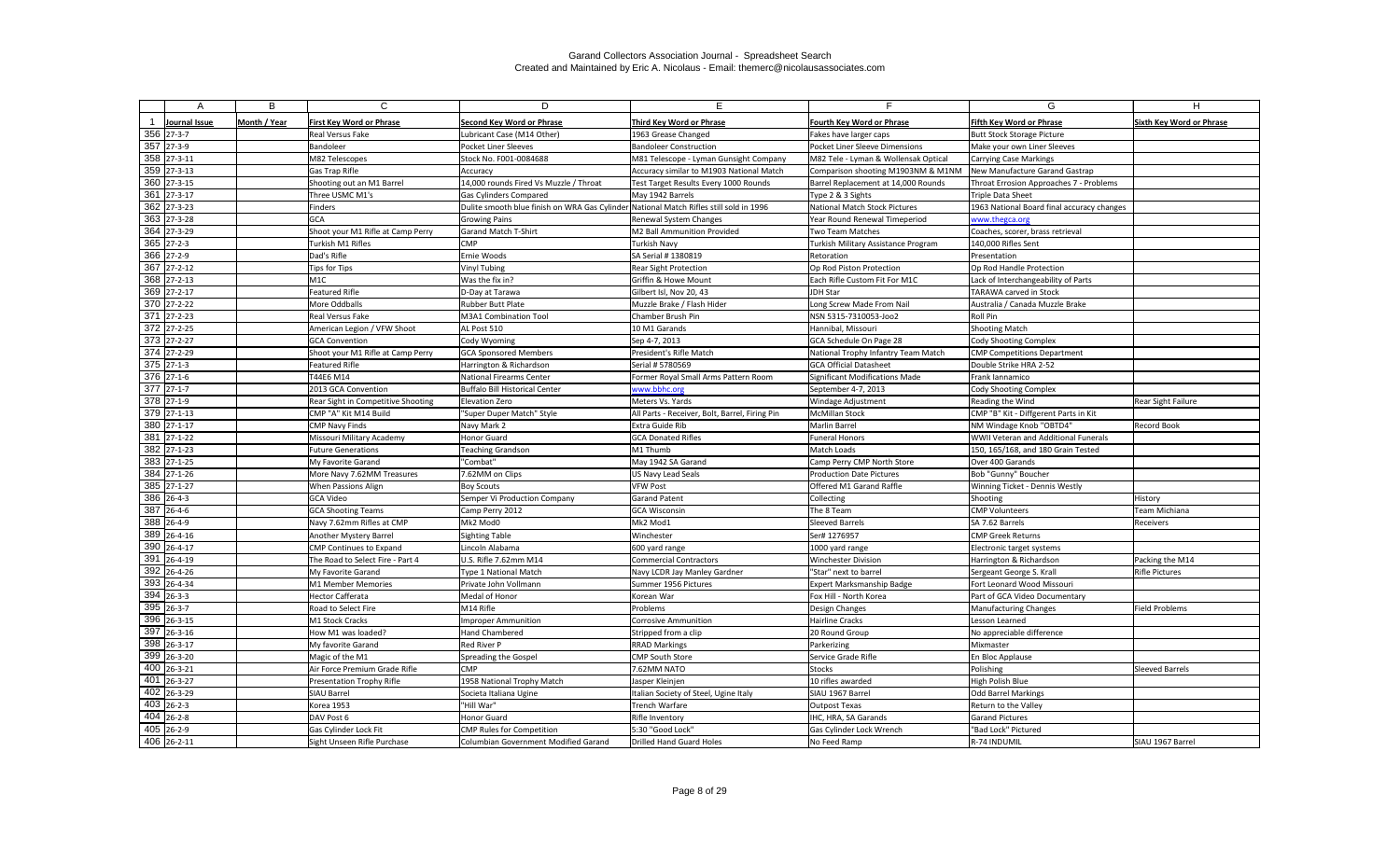| А                                      | B            | $\mathsf{C}$                      | D                                                        |                                               |                                          | G                                                                 | H.                              |
|----------------------------------------|--------------|-----------------------------------|----------------------------------------------------------|-----------------------------------------------|------------------------------------------|-------------------------------------------------------------------|---------------------------------|
|                                        |              |                                   |                                                          |                                               |                                          |                                                                   |                                 |
| Journal Issue                          | Month / Year | <b>First Key Word or Phrase</b>   | <b>Second Key Word or Phrase</b>                         | Third Key Word or Phrase                      | Fourth Key Word or Phrase                | <b>Fifth Key Word or Phrase</b>                                   | <b>Sixth Key Word or Phrase</b> |
| 407 26-2-14                            |              | More Odd Gun Show Finds           | Slotted Muzzle Brake                                     | O-16 Heat Lot Bolt Recall                     | <b>Winter Trigger</b>                    | No Marks Op Rod Handle                                            |                                 |
| 408 26-2-17                            |              | Danish GV/50 Garand               | Topmark                                                  | Collecting the GV/50                          | History of Garands in Denmark            | Danish Rifle Markings                                             |                                 |
| 409 26-2-23                            |              | M1 and FN-49                      | Fabrique Nationale 30-06                                 | Comparison With M1                            | Differences Pictured                     | History of FN-49                                                  |                                 |
| 410 26-2-29                            |              | SA M14NM Barrel                   | Line Straightening                                       | Alloy 4140 Steel                              | Manufacture of the M14NM Barrel          | <b>Blueprint Portion of Barrel</b>                                |                                 |
| 411 26-2-31                            |              | <b>GCA at Camp Perry</b>          | Personalized Bricks                                      | <b>GCA Member Section</b>                     | 24 Bricks Remaining                      | Contact GCA Office                                                |                                 |
| $412$ 26-1-3                           |              | <b>GCA Founder Passes</b>         | Daniel "Dick" Deane                                      | The GCA Newsletter                            | Published 4 Times A Year                 | GCA With 15,000 Members                                           |                                 |
| 413 26-1-5                             |              | 2011 GCA Convention               | Phoenix, Arizona                                         | Ben Avery Shooting Center                     | <b>GCA Rifle Drawing</b>                 | <b>Talk-Back Breakfast</b>                                        |                                 |
| 414 26-1-9                             |              | M1 Souvenirs                      | <b>Bradley Campbell</b>                                  | Souvenir Collector                            | Four Sizes of Souvenir M1 Garand         | Four Manufacturers?                                               |                                 |
| 415 26-1-11                            |              | See Also 25-3-11 Select Fire      | The Road To Select Fire                                  | Part II The T44 Series                        | T44E4 / T44E5 Adopt As M14 / M15         | 14 November 1957 Formal Adoption                                  |                                 |
| 416 26-1-17                            |              | Dad's M1                          | Garand Chosen Over Carbine                               | Battle of the Bulge                           | George Patton                            | <b>Broken Stock</b>                                               |                                 |
| 417 26-1-19                            |              | 2011 M1 for Vets Rifle Team       | Camp Perry 2011                                          | Port Clinto VFW Post                          | Check \$5,000 M1 for Vets Project        | Three Presented M1 Garands                                        |                                 |
| 418 26-1-23                            |              | An Original Interarms Lend Lease  | 38001 Lend Lease Garands to UK                           | Marked With Red Band On Stock                 | Purchased By Cogswell & Harrison         | Inported by Interarms in 1957                                     | <b>Barrel Proof Marks</b>       |
| 419 26-1-26                            |              | Featured Rifles                   | Late War Production                                      | 3649140 & 3813456                             | Springfield Armory Manufacture           | Proof Marks & Many Pitures                                        |                                 |
| 420 26-1-33                            |              | Richard Deane Scholarship         | Eastern Kentucky University                              | \$25,000 Grant                                | Increased Endowment Fund                 | Dick Managed GCA First 15 Years                                   |                                 |
| $\overline{421}$ 26-1-38               |              | M1 Member Memories                | LTC Corry Mordeaux                                       | <b>ROTC Cadet Mordeaaux With M1</b>           | General Harold Johnson                   | Donut Dolly - South Korea                                         |                                 |
| $422$ 25-4-3                           |              | Hidden Treasure                   | <b>WWII Mixmaster</b>                                    | Deer Hunting                                  | David Vickers                            | Springfield Armory Receiver                                       |                                 |
| 423 25-4-6                             |              | Featured Rifles 735428 & 740707   | Springfield Armory                                       | Photos Compare Rifles                         | Cartouche                                | Seals on Front Sights                                             |                                 |
| $\overline{4}24$ 25-4-12               |              | Unique Match M1 Barrel            | Coast Guard Rifle Team                                   | 6-Groove Barrels                              | 1-11 Twist Barrel                        | 2lbs 11oz Versus 2lbs 9oz Barrel                                  |                                 |
| 425 25-4-13                            |              | My Lego Legend                    | En-bloc Removal / Installation                           | Approximate Size                              | Pull Back Trigger                        | Op Rod Slides Forward & Aft                                       |                                 |
| 426 25-4-15                            |              | Navy's First 7.62MM NATO Garand   | <b>Chamber Bushing History</b>                           | Naval Ordnance Plant, York PA                 | Sleeved Vesus New 7.62MM Barrel          | 7.62 NATO Markings                                                |                                 |
| 427 25-4-18                            |              | Holland GCA                       | Andrew Jacobs                                            | 400 M1 Owners in Holland                      | <b>Rifles Imported From USA</b>          | Only GCA Member                                                   |                                 |
| 428 25-4-19                            |              | Combat!                           | Vic Morrow                                               | 1962 to 1967                                  | .30-06 Blacks Used In Garands            | German Guns Rechambered to .30-06                                 |                                 |
| 429 25-4-23                            |              | I-A-M-U-W-E-E-C-A-T               | Marine Corps Recruit Depot                               | M1 Garand Cycle of Operation                  | <b>Rearward Movement</b>                 | <b>Forward Movement</b>                                           |                                 |
| 430 25-4-24                            |              | National Match Stock Wedge        | National Board Promotion Rifle Practice                  | <b>NBPRP</b>                                  | NM Stock Fit                             | Wedges Matched To Receiver                                        |                                 |
| 431 25-4-25                            |              | A Reunion Miracle                 | Dennis Brett                                             | <b>Garand 4250272</b>                         | <b>CMP Found Rifle</b>                   | <b>GCA Membership</b>                                             |                                 |
| 432 25-4-27                            |              | Notes                             | Bill Ricca                                               | <b>Front Hand Guard</b>                       | Looseness                                | Intentional                                                       |                                 |
| 433 25-4-28                            |              | John C. Garand                    | Memorial Bridge                                          | Connecticut                                   | Interstate 395                           | Quinebaug River                                                   |                                 |
| 434 25-4-34                            |              | M1 Member Memories                | Diuke Keller                                             | 1st Division, 16th Infantry                   | Baumholder, Germany                      | Part of 8th Infantry                                              |                                 |
| $435$ 25-3-3                           |              | <b>Rifle Assembly</b>             | <b>Factory Annealing</b>                                 | <b>Heat Lot Information</b>                   | Annealed Receiver Heel                   | Serial Number Range                                               |                                 |
| $436$ 25-3-6                           |              | <b>Talking Rifle</b>              | Lloyd Gardner                                            | <b>Rifle Stock Markings</b>                   | Garand Ser# 2025                         | <b>Gas Trap</b>                                                   |                                 |
| 437 25-3-11                            |              | Select-Fire Garand                | M1E1 Rifle                                               | Receiver Design Modifications T20E1           | T20E2 Semi or Full Automatic             | Art Tuttle Test Firing T20E2 Full Auto                            |                                 |
| 438 25-3-16                            |              | <b>NATO Parts Marking</b>         | FSN - NSN - NATO Part Numbers                            | FSN 1005 - Small Arms                         | 1005-652-8287 Includes Drawing           | Drawings were 7 digit and part of the FSN                         |                                 |
| 439 25-3-17                            |              | Featured Rifle 64734              | 9-40 Barrel                                              | <b>Keystone Springs</b>                       | Front Sight Seal                         | Data Sheet                                                        |                                 |
| 440 25-3-21                            |              | M1 Gages                          | Location of Locking Lugs on Bolt                         | Barrel Thread Gage                            | <b>Barrel Vise</b>                       | Gas Cylinder Wrench                                               | Barrel-Receiver Wrench          |
| $441$ 25-3-23                          |              | M14 Gages                         | Cartridge Length & Shoulder                              | <b>Extractor Groove Measurement</b>           | Bolt Lock Retaining Pin Punch            | Barrel Facing / Flash Suppressor Tool                             |                                 |
| 442 25-3-24                            |              | Camp Perry First Time Guide       | <b>Breaks Down Event Days</b>                            | <b>Actual Match Shooting Information</b>      | Targets                                  | Course of Fire                                                    |                                 |
| 443 25-3-28                            |              | Camp Perry 2011                   | <b>CMP Ammunition Donation</b>                           | Costs                                         | Reimbursible Expenses                    | Dates                                                             |                                 |
| 444 25-3-29<br>$\overline{445}$ 25-2-3 |              | <b>GCA Convention</b>             | Phoenix Arizona                                          | Ben Avery Shooting Facility                   | <b>Sveral Shooting Clinics</b>           | Q&A / BBQ Events                                                  |                                 |
| $\overline{446}$ 25-2-6                |              | Gas Trap                          | Modern Gas Trap Parts                                    | Cylinders & Plugs<br><b>WIN-13</b>            | Ferrule<br>Restoration of WIN-13         | Finish                                                            |                                 |
| 447 25-2-9                             |              | Garanditis<br>Hector Cafferata    | Symptoms and Sequelae<br>Medal of Honor                  | Tribute to Korea Medal of Honor Awardee       | "F" Company, Second Battalion            | Photos<br>7th Marine Regiment                                     |                                 |
| 448 25-2-12                            |              |                                   |                                                          |                                               |                                          |                                                                   |                                 |
| 449 25-2-16                            |              | Schuster Adjustable               | Gas Cylinder Lock Screw                                  | Rich & Matt Schuster                          | Photos showing operation                 | Adjustable Poppet                                                 |                                 |
| 450 25-2-20                            |              | Servicing VFW Rifles<br>Checklist | <b>Blank Adapter Problems</b><br>Garand Rifle Inspection | <b>Lubrication Diagrams</b><br>Parts Check    | <b>Gas Cylinder Wear</b><br>Useful Tools | Common Maintenance Problems<br>See "Servicing VFW Rifles" 25-2-16 |                                 |
| 451 25-2-21                            |              | Featured Rifle                    |                                                          | Barrel                                        |                                          |                                                                   |                                 |
| 452 25-2-26                            |              | Director Mike Gingher             | SA 1570772<br>Passing                                    | <b>Retired Marine Master Gunnery Sergeant</b> | Cartoche<br><b>CMP Armorer</b>           | Stock & Other Parts<br>M14, M1911 NM Pitol, M40A1 Armorer         | Data Sheet                      |
| 453 25-2-27                            |              | <b>Fix Bayonets</b>               | M1905, M1, M5A1 Bayonets                                 | Shooting results with bayonets                | Shot group summary                       | Differences depending on bayonet used                             |                                 |
| 454 25-2-29                            |              | Consecutive 5.7 Springfields      | 5798088                                                  | 5798089                                       | CMP North Store Purchase                 | Greek return                                                      |                                 |
| $455$ 25-2-30                          |              | WWII Battlefield Ammo             | Bone Heap Cave                                           | Hill 153, Okinawa                             | Mabel Hill, Okinawa                      | Tracers, AP Ammunition, Etc.                                      |                                 |
| $456$ 25-2-33                          |              | <b>GCA Awards Grant</b>           | Rail Splitters Student Group                             | Missouri Military Academy                     | <b>GCA Grant Committee</b>               | Purchased Four M1 Garand Rifles                                   |                                 |
| 457 25-2-38                            |              | M1 Member Memories                | "That reminds me of an old friend"                       | Eagle Scout Kevin Richard                     | Why he bought a Garand                   | Jefferson Barracks National Cemetary                              |                                 |
|                                        |              |                                   |                                                          |                                               |                                          |                                                                   |                                 |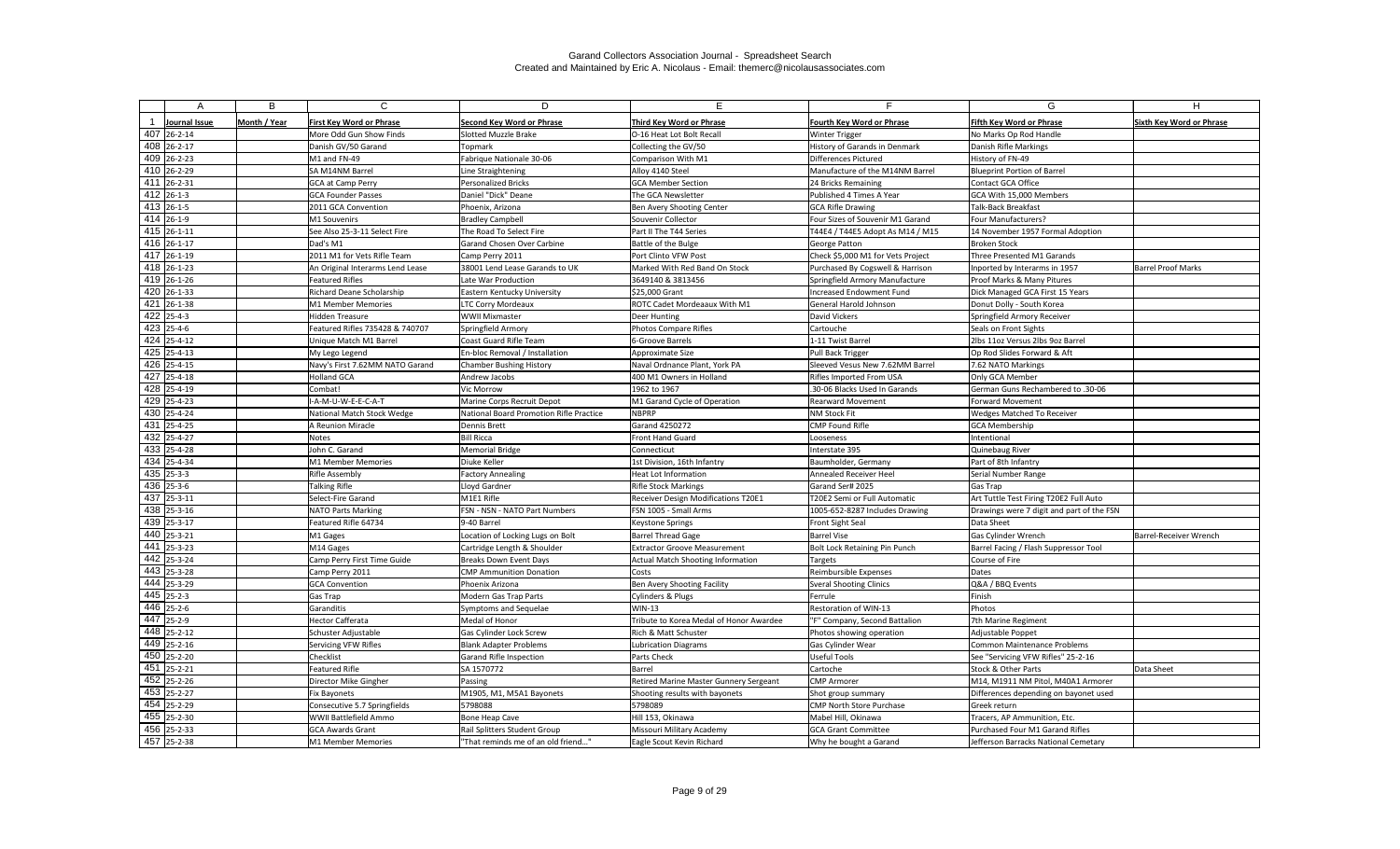|                          | А             | B            | $\mathsf{C}$                     | D                                    | E.                                               | Е.                                    | G                                    | H                               |
|--------------------------|---------------|--------------|----------------------------------|--------------------------------------|--------------------------------------------------|---------------------------------------|--------------------------------------|---------------------------------|
|                          |               |              |                                  |                                      |                                                  |                                       |                                      |                                 |
|                          | Journal Issue | Month / Year | <b>First Key Word or Phrase</b>  | <b>Second Key Word or Phrase</b>     | Third Key Word or Phrase                         | Fourth Key Word or Phrase             | Fifth Key Word or Phrase             | <b>Sixth Key Word or Phrase</b> |
| $458$ 25-1-3             |               |              | The American Legion              | Krag-Jorgensen                       | M1903 Springfield                                | l Garand                              | <b>Chromed Rifles</b>                |                                 |
| $459$ 25-1-10            |               |              | President's 100                  | President's Rifle Match              | <b>Theodore Roosevelt</b>                        | 30-Shot Match                         | No Sighters                          |                                 |
| 460 25-1-11              |               |              | <b>Convention Rifle</b>          | <b>CMP Meeting Anniston</b>          | 1955 Production Springfiled Armory               | Data Sheet Section                    | Rifle Pictures                       |                                 |
| 461 25-1-15              |               |              | <b>GCA Teams at Camp Perry</b>   | <b>GCA Wisconsin Team</b>            | <b>GCA Gray Foxes Team</b>                       | <b>GCA Indiana Team</b>               | <b>GCA Ohio Team</b>                 |                                 |
| $462$ 25-1-19            |               |              | M1 For Vets                      | \$6,000 Grant                        | 200 Rifles to Combat-wounded Vets                | Scott Woody Rifle Donation            | M1903A3 Donation                     |                                 |
| $-463$ 25-1-23           |               |              | Camp Blanding                    | Live Fire Weapons Familiarization    | Historically Significant Rifles / Pistols        | National Guardsmen                    | Soldier ACUs                         |                                 |
| 464 25-1-25              |               |              | Grant Award                      | Don Kemps & Jack Prucha              | <b>Barrel Wear Tests</b>                         | 7000 Rounds Fired                     | 7000 Additional Rounds Funded        |                                 |
| $-465$ 25-1-26           |               |              | <b>USPS</b>                      | Statement of Ownership               | 39 USC 3689                                      | Pricing                               | <b>Subscription Totals</b>           |                                 |
| 466 25-1-27              |               |              | Camp Perry Scenes                | Registration                         | Shooting                                         | Rifle Types                           | Awards                               |                                 |
| 467 25-1-28              |               |              | Featured Rifle                   | U.S. Rifle, 7.62MM M14               | Disassembly                                      | E2 Configuration                      | M21 with Mounted ART II              |                                 |
| 468 25-1-38              |               |              | M1 Member Memories               | 202nd MP Company                     | <b>Sgt Edmond Nicholas</b>                       | WWII Veteran                          | Motorcycle With M1 Garand Mount      |                                 |
| 469 24-4-3               |               |              | Missouri Military Academy        | <b>WWII Reenactment</b>              | Railsplitters                                    | Cadet Participation                   | <b>Weapons Training</b>              |                                 |
| 470 24-4-6               |               |              | Another Serial Overstamp         | 8109115                              | Springfield Armory                               | 8 Over 3                              | See Summer 2010 IHC                  |                                 |
| $471$ 24-4-6             |               |              | n Memoriam                       | Douglas Eewing Edwards               | <b>GCA Charter Member</b>                        | M1 Collector                          | Mentor                               |                                 |
| $472$ 24-4-5             |               |              | <b>SA Unexpected Parts</b>       | Late SA Garands                      | <b>Greek Installed Side Swivel</b>               | <b>CMP October GCA Meeting</b>        | Correct & Collector Grade            |                                 |
| 473 24-4-12              |               |              | How Many Gas Traps               | 48119 Rifles                         | <b>Ordnance Technical Committee Minutes</b>      | Disposition of Gas Trap Parts         | Parts Listed For Replacement         |                                 |
| 474 24-4-13              |               |              | 1945 Winchester Rifle            | 1943 Receiver                        | <b>GCA Data Sheet</b>                            | <b>WRA Staked Stacking Swivel</b>     | WRA Stock Ferrules With Offset Hole  |                                 |
| $\overline{475}$ 24-4-17 |               |              | Edwin Pugsley & Winchester       | <b>Pugsley Files</b>                 | 1938 - 1945 M1 Garand Procuction                 | WRA Used Non-Standard Steels          | "CM" - Chrome - Moly Steel           |                                 |
| 476 24-4-20              |               |              | More On Muzzle Erosion           | 7000 Rounds Fired                    | <b>Muzzle Erosion Versus Throat Erosion</b>      | Graphs - Muzzle Versus Throat Erosion | "Cleaning" Does Not Degrade Muzzle   |                                 |
| $\overline{477}$ 24-4-22 |               |              | M1 Gages - Part 2                | Telescope, Elbow, Bore Sighting      | M1 Trigger Housing Assy Fixture                  | Muzzle Crown Tool                     | TM9-1275                             |                                 |
| 478 24-4-24              |               |              | A Gun Show Find                  | Parts Modifications                  | Barrel Date & British Proofing                   | 1941 Assembled Receiver               | <b>Original Barrel</b>               |                                 |
| 479 24-4-25              |               |              | <b>GCA Grant Committee</b>       | <b>First Grant Award</b>             | M1 For Vets Organization                         | "Click" "Financial Aid" Section       | www.m1forvets.com                    |                                 |
| 480 24-4-26              |               |              | <b>CMP "Special Grade"</b>       | Springfield Armory                   | Legal For John C. Garand Matches                 | Criterion Barrel                      | <b>CMP Eligibility Criteria</b>      |                                 |
| 481 24-4-29              |               |              | <b>UNS Mystery</b>               | Winchester Receiver                  | "UNS" Stamping = Steel Change                    | Steel Shortage Required Alt Materials | WD8620 Steel                         |                                 |
| 482 24-4-29              |               |              | n Memoriam                       | George Ball                          | <b>CMP North Store Associate &amp; Volunteer</b> | Army Veteran                          | Career Educator                      |                                 |
| 483 24-3-3               |               |              | French M1                        | St. Etienne 1917 Autoloading Rifle   | Manuf National d'Armes de St. Etienne            | <b>MAS</b>                            | MAS <sub>44</sub>                    |                                 |
| 484 24-3-7               |               |              | <b>Bill Tankersley</b>           | <b>WWII Veteran</b>                  | Liberation of France                             | Open Sight M1 Garand                  | Legion d'Honneur, French Government  |                                 |
| $485$ 24-3-9             |               |              | Two Gas Port Garand's            | Single Keystone Spring               | <b>GHS Long Channel Stocks</b>                   | Late 1940 Parts Used in Garand        | <b>Rifle Data Sheet</b>              |                                 |
| $-486$ 24-3-15           |               |              | M1 Clip Loader                   | Wooden & Metal Prototypes            | Clip Loader Video on YouTube                     | <b>Enbloc Clips</b>                   | Cliploader Drawings - Dtaed 1936     |                                 |
| 487                      | $7$ 24-3-19   |              | <b>IHC Serial Strikeovers</b>    | Number "3" Overstruck by "8"         | Imported Rifles Only                             | No DCM observed Overstrikes           | All "3" Overstruck in Serial Number  |                                 |
| 488 24-3-21              |               |              | Joe Glass                        | <b>Silver Star Recipient</b>         | 2300 Germans Killed or Wounded                   | .45 Cal Pistol Used                   | Potato Substituted for Grenade       |                                 |
| 489 24-3-22              |               |              | <b>WRA Receiver</b>              | "UNS" Marking                        | Unserviceable?                                   | "USN"?                                | <b>Unsolved Mystery Marking</b>      |                                 |
| 490 24-3-22              |               |              | PS Magazine                      | Issue #8, Page 344, 1952             | <b>Elevating Pinion Wear</b>                     | PN 7312738                            | <b>Rework Pinions</b>                |                                 |
| 491 24-3-23              |               |              | RIA 7.62mm M1 Barrel             | SA 11010457                          | SA 11686514                                      | RIA 11686320                          | Air Force Premium Grade (AFPG)       |                                 |
| 492 24-3-25              |               |              | Bayonet                          | Modified Rifle W/Flash Hider         | M1, M1905E1 Bayonets                             | Fit T37 Flash Hider                   | M1D Rifle W/T37 Flash Hider          |                                 |
| 493 24-3-27              |               |              | Rare M1 Gages & Tools            | <b>Bolt Assembly Fixture</b>         | Rear Sight Hand Crank Windage Gage               | Field Test Bolt                       | <b>Gas Cyl Lock Screw Tool</b>       |                                 |
| $494$ 24-1-3             |               |              | Wide-Wing                        | <b>Front Sights</b>                  | 1953 Springfield Armory Rifles                   | Drawing B6147427                      | Dockendorff & Co.                    |                                 |
| $495$ 24-1-5             |               |              | <b>Iceland Garands</b>           | British Invade Iceland in 1940       | Gas Trap Garands - US Troops                     | www.ww2.is                            | Three gas trap Garands illustrated   |                                 |
| 496 24-2-13              |               |              | M1/M14 Butt Stock                | <b>Cleaning Rod Cases</b>            | How to ID fakes                                  | Case 7267754                          | Fake B098 Pattern                    |                                 |
| 497 24-2-17              |               |              | "Visions From A Foxhole"         | Book Review                          | WWII GI Memoir                                   | William A. Foley                      | Care & Cleaning, Use, Impact         |                                 |
| 498 24-2-19              |               |              | Featured Rifle 3251840           | M1C Sniper                           | Telescope, Mount, Accessories                    | History                               | <b>Rifle Data Sheet</b>              |                                 |
| 499 24-2-25              |               |              | Rifle Accuracy                   | Mean Radius                          | <b>Extreme Spread</b>                            | Flyers                                | Bias or Offset Error                 |                                 |
| 500 24-2-28              |               |              | Camp Perry Rifle Shooting        | GCA Entrance Fees Paid               | <b>CMP Support</b>                               | Team Matches                          | <b>GCA Team</b>                      |                                 |
| 501 24-2-33              |               |              | M10 Rod                          | How to Assemble & Use                | Pictures Show Use                                | How NOT to Use M10 Cleaning Rod       | PS Magazine Issue 48, Page 36        |                                 |
| $502$ 24-1-3             |               |              | Army Heritage & Education Center | Helicopter Exhibits                  | Small Exhibits                                   | <b>WWI Exhibits</b>                   | <b>WWII Exhibits</b>                 |                                 |
| $503$ 24-1-11            |               |              | GCA Camp Perry Teams 2009        | Ohio National Guard                  | Wisconsin Team                                   | Hornady Over the Hill Team            | Ohio Team                            |                                 |
| $504$ 24-1-13            |               |              | Featured Rifle                   | <b>HRA/IHC 5216875</b>               | <b>Official Data Sheet</b>                       | 4000 IHC Rifles Assembled by HRA      | Element Photo Page Illustrates Parts |                                 |
| $505$ 24-1-17            |               |              | 0-66 USMC Rebuild Box            | 2 Rifles Per Box                     | Small Arms Custody Record                        | USMC Armorer Rebuilds                 | <b>Box Photos</b>                    |                                 |
| 506 24-1-19              |               |              | Lend Lease Red Band              | Mismatched Red Bands                 | <b>British Non-Standard Caliber</b>              | August 2009 "Man at Arms"             | M1903 Remington Rifles               |                                 |
| $\overline{507}$ 24-1-20 |               |              | A Vietnam Garand Wrong Hands     | From Spring 2007 "Patoling" Magazine | <b>NVA Advisor Ambush</b>                        | VC Cell                               | Captured Weapons Include M1 Garand   |                                 |
| $508$ 24-1-21            |               |              | <b>GCA Board of Directors</b>    | Election 2009                        | Results                                          | Photos of Board Members               | Successful Board of Nine Members     |                                 |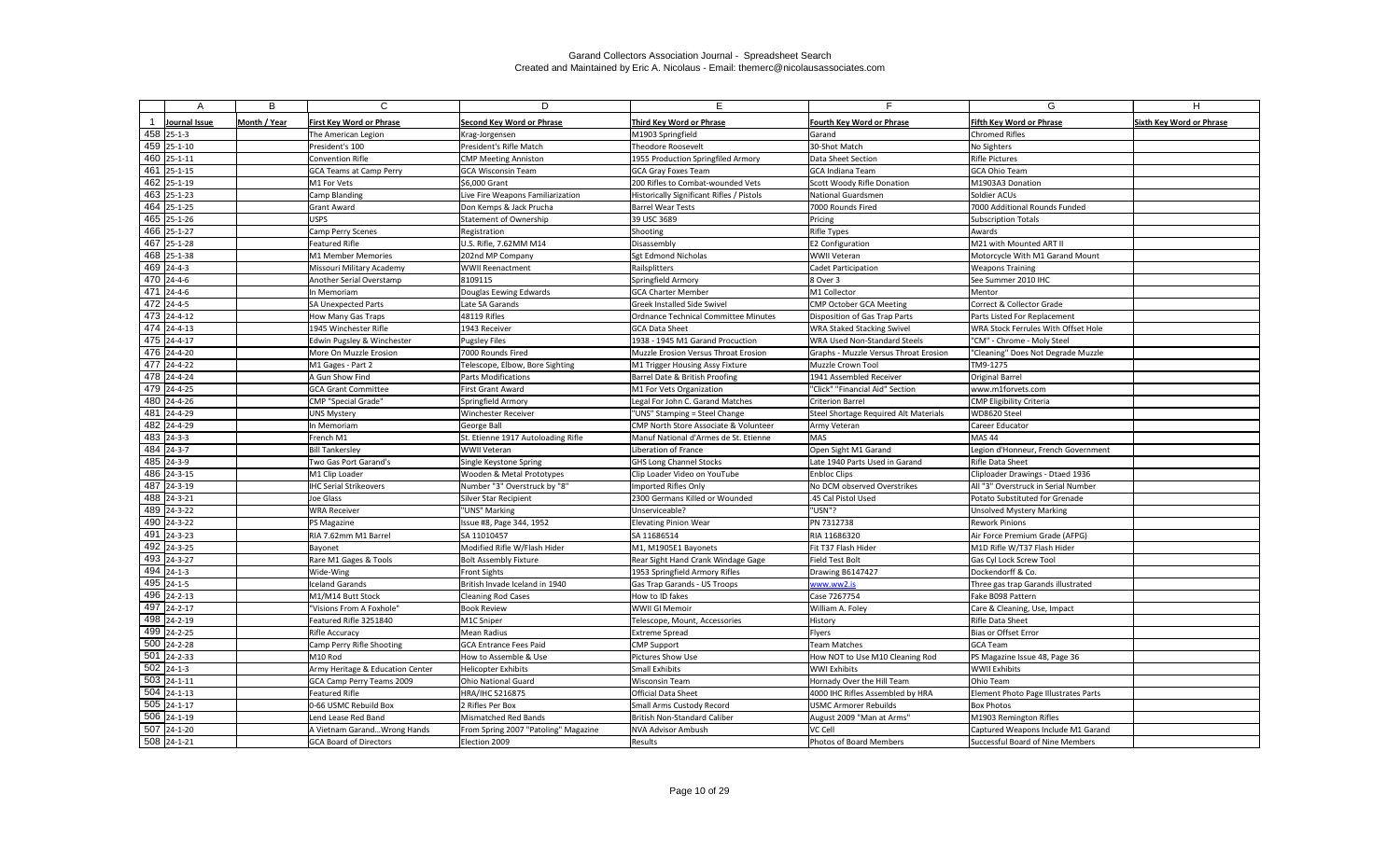| А                                                    | B            | $\mathsf{C}$                                          | D                                        | E.                                                   | E.                                                      | G                                                              | H.                              |
|------------------------------------------------------|--------------|-------------------------------------------------------|------------------------------------------|------------------------------------------------------|---------------------------------------------------------|----------------------------------------------------------------|---------------------------------|
|                                                      |              |                                                       |                                          |                                                      |                                                         |                                                                |                                 |
| Journal Issue                                        | Month / Year | <b>First Key Word or Phrase</b>                       | <b>Second Key Word or Phrase</b>         | Third Key Word or Phrase                             | <b>Fourth Key Word or Phrase</b>                        | Fifth Kev Word or Phrase                                       | <b>Sixth Key Word or Phrase</b> |
| 509 24-1-22                                          |              | <b>Anniston Adventure</b>                             | 2009 GCA National Convention             | 19,000 Greek Return M1 Garands                       | <b>CMP Facility</b>                                     | <b>GCA Staffing and Facility</b>                               |                                 |
| $\overline{510}$ 24-1-27<br>$\overline{511}$ 24-1-34 |              | Notes on 2009 GCA Convention                          | Sorting M1 Garands                       | Many Late Model Rebuild Garands                      | Many HRAs & Sas                                         | Approx 200 "New" Rifles                                        |                                 |
| $\overline{512}$ 23-4-4                              |              | M1 Member Memories                                    | Leon Theriault                           | Camp Kubasaka, Okinawa                               | Ons and shoots Springfield Garand                       | Seabee                                                         |                                 |
|                                                      |              | <b>Featured Rifle</b>                                 | Gas Trap Rifle 1630                      | Army War College Collection                          | Army Heritage and Education Center                      | Springfield Armory Data Sheet                                  | 1938 Production                 |
| $513$ 23-4-13<br>$514$ 23-4-14                       |              | The Furax Connection                                  | Writer Stephen L. Kanne                  | North Korea Invasion                                 | <b>Book Review</b>                                      | <b>Fireside Publications</b>                                   |                                 |
| $515$ 23-4-19                                        |              | Joe Roberts                                           | Sniper<br><b>Board of Directors</b>      | Korean War                                           | M1903-A4                                                | M1D Sniper's                                                   | Serial #: 1054940               |
| $516$ 23-4-23                                        |              | <b>GCA</b>                                            |                                          | Election                                             | <b>Nine Positions</b>                                   | 12 Candidates                                                  |                                 |
| $\overline{517}$ 23-4-25                             |              | Margaret O'Brien                                      | National History Day                     | SANHS Visit - May 16, 2009                           | John Garand: Inventor of the M1 Rifle                   | Certificate of Achievement                                     |                                 |
| $518$ 23-4-32                                        |              | M1 Garand Bayonets<br>M1 National Match Rifle Auction | M1905 Bayonet<br>James E. "Mac" McCollum | M1 Bayonet<br><b>NRA Foundation</b>                  | M5 and M5A1 Bayonet<br>Auction to benefit the NRA       | <b>Transitional M1 Bayonets</b><br>Auction: www.scott-duff.com | Bayonet / Scabbard Chart        |
| 519 23-4-32                                          |              |                                                       | <b>Band of Brothers</b>                  | 101st Airborne Division                              |                                                         |                                                                |                                 |
| 520 23-4-38                                          |              | Darrell "Shifty" Powers                               |                                          |                                                      | Depicted in Stephen Ambrose book                        | Passed Away at 86 Years Old                                    |                                 |
| $521$ 23-3-3                                         |              | M1 Member Memories                                    | Springfield Armory Photo Circa 1945      | Organ of Rifles                                      | Private Marguerite "Mickey" Finn                        | <b>Enlisted Female Photo</b>                                   |                                 |
| $\overline{522}$ 23-3-6                              |              | Made in Korea                                         | National Infantry Museum                 | Korean Test Model                                    | Fort Benning New Location                               | R.O.K.                                                         |                                 |
|                                                      |              | M10 Cleaning Rods                                     | Packing                                  | Accessories                                          | Design Changes                                          | <b>FSN Numbers</b>                                             |                                 |
| $\overline{523}$ 23-3-11                             |              | Gas Trap to Gas Port                                  | 1939 Changes                             | Ordnance Technical Committee Meeting                 | <b>Gas Port Cylinder Adoption</b>                       | Screw-On Vs Spline                                             |                                 |
| $524$ 23-3-13<br>$\overline{525}$ 23-3-18            |              | <b>Argentina's Garand</b>                             | 1953 - Order to Duplicate M1 Garand      | <b>Heel and Receiver Markings</b>                    | Rifle Heel, Bolt, Op Rod                                | Circulo Militar National Arms Museum                           |                                 |
| $\overline{526}$ 23-3-19                             |              | Restore or Not                                        | Original Vs Restoration                  | <b>Still Unknowns Exist</b>                          | Collector Educated Market                               |                                                                |                                 |
| $\overline{527}$ 23-3-21                             |              | Odd Gun Show Finds                                    | Screw-Slotted Gas Cyl Lock Screw         | Blank Firing Adapter Different Styles                | <b>Fiberglass Stocks</b>                                | Select Fire Trigger Housings                                   |                                 |
| 528 23-3-22                                          |              | M1 Thumb                                              | Worst Case Ever Seen                     | <b>OCS Tactical Officer</b>                          | Bloody and Swollen Thumb                                |                                                                |                                 |
| $\overline{529}$ 23-3-23                             |              | <b>Book Review</b>                                    | The Last Stand of Fox Company            | Marine Rifle Company                                 | Korea - 1950                                            | Weapons use / function in extreme cold                         |                                 |
| 530 23-3-25                                          |              | Summer 2009 Journal Quiz                              | <b>Receiver Drawing Number</b>           | <b>Windage Knob Arrows</b>                           | <b>Gas Cylinder Numbering</b>                           | Heat Lot Number Missing on Receiver                            |                                 |
| 531 23-3-26                                          |              | Wardor                                                | Rifle With Bogus Stampings               | <b>Ordnance Markings Bogus</b>                       | <b>Gullible Bidders</b>                                 | Open crates & sort rifles                                      |                                 |
| $\overline{532}$ 23-3-27                             |              | <b>GCA Convention</b>                                 | <b>CMP Sponsor</b>                       | Anniston, Alabama                                    | Schedule of Events                                      |                                                                |                                 |
| 533 23-2-15                                          |              | Summer 2009 Quiz Answers                              | 10 Points For Every Correct Answer       | 11 Questions Answered                                | Gas Trap / Gas Port Info                                |                                                                |                                 |
|                                                      |              | <b>IHC Receiver Variations</b>                        | "Postage Stamp"                          | "Arrowhead"                                          | SA/IHC "4.6 Million Gap Letters"                        | SA/IHC "5 Million Gap Letters"                                 | <b>HRA/IHC Receivers</b>        |
| $\overline{534}$ 23-2-21                             |              | Muzzle Erosion Part II                                | Polished Op Rods From Wear               | No Guage - Muzzle Wear Errosion                      | Cleaning OK From Muzzle                                 | <b>Target Comparisons</b>                                      |                                 |
| $\overline{535}$ 23-2-23                             |              | <b>Chromium Plating</b>                               | <b>Gas Ports</b>                         | <b>WWII Chromium Plating</b>                         | Corrosion Resisting                                     | Improve Gas Cylinder Fit                                       |                                 |
| 536 23-2-26<br>537 23-2-27                           |              | Shoot M1 - Camp Perry                                 | <b>GCA Sponsored Team</b>                | 2009 Camp Perry Matches                              | Email Jim Adell                                         | <b>CMP Support</b><br><b>DCM Sales Documentation</b>           |                                 |
| $\overline{538}$ 23-2-34                             |              | National Match Rifle                                  | <b>National Match Sights</b>             | <b>NM Rifle Stocks</b>                               | Type 1 and Type 2 NM Barrel                             |                                                                |                                 |
| $539$ 23-1-3                                         |              | M1 Member Memories<br><b>CMP 2008</b>                 | Don Prosser<br>M1C Research Part 2       | Special Forces - Vietnam                             | Plebe - West Point                                      | M1 1282588<br><b>Barrel Dates</b>                              | <b>Black Finish</b>             |
| $\overline{540}$ 23-1-14                             |              | 2008 GCA Convention                                   |                                          | Sniper's Rifle<br>114 Guests and Members Attend      | Unmarked Bases                                          | <b>CMP Tables</b>                                              |                                 |
| 541 23-1-15                                          |              | <b>GCA Rifle Teams</b>                                | Hampton Beach, Virginia                  |                                                      | Southeastern Guns & Knives Show                         |                                                                |                                 |
| $542$ 23-1-17                                        |              |                                                       | Camp Perry 2008                          | National Trophy Team Match<br>Coast Guard M1 Garands | Infantry Trophy Team Match                              | <b>Team Pictures</b>                                           |                                 |
| 543 23-1-25                                          |              | Semper Paratus<br><b>Featured Rifle</b>               | Always Ready<br>WRA 1289121              |                                                      | Cape May, New Jersey<br><b>Extensive Rifle Pictures</b> | Caost Guard Boot Camp<br>M1 Rifle Data Sheet                   |                                 |
| $544$ 23-1-36                                        |              | A Hero Passes                                         | Jack Doolan                              | Early 1943 Rifle                                     | Jack Doolan's Duel w/ German Sniper                     | Baptism of Fire - 21-1-19                                      |                                 |
| $545$ 23-1-38                                        |              | M1 Member Memories                                    |                                          | Two Bronze Stars & Two Purple Hearts                 |                                                         |                                                                |                                 |
| $546$ 22-3-4                                         |              | <b>CMP Revisited</b>                                  | Fort Leonard Wood                        | August of 1959<br>Wood                               | Two photos of Robert Wilson<br>Crates                   | George A Patton Quote<br>Ammunitions                           | <b>CMP Store</b>                |
| $547$ 22-3-11                                        |              |                                                       | Sorting Operations<br>Featured Rifles    | Parts Breakdown                                      |                                                         |                                                                |                                 |
| $\overline{548}$ 22-3-16                             |              | SA 2742717 / 2740171<br>James E. "Mac" McCollum       | M1 Collector                             | Alabama National Guard Member                        | 29th Infantry Division<br>Gunsmith                      | Omaha Beach / D-Day<br><b>Convention Attendee</b>              | Photo comparison                |
| 549 22-3-17                                          |              | Garands                                               | As Issued                                | Ernie Pyle                                           | Famous War Correspondent                                | Pulitzer Prize Winner                                          |                                 |
| $\overline{550}$ 22-3-19                             |              | Czech ZH-29 Holek Rifle                               | Tests of 1929                            | Thailand & Ethiopia Military Rifle                   | Auto-loader                                             | Light Weight Rifle                                             |                                 |
| $\overline{551}$ 22-3-21                             |              | National Match M14s                                   | 1,000 at CMP                             | Class 3 Weapons                                      | Not For Sale At CMP                                     | TRW NM Rifle Not Class 3                                       |                                 |
| $552$ 22-3-24                                        |              |                                                       |                                          | 28th Infantry Division MONUMENT                      |                                                         |                                                                |                                 |
| $553$ 22-3-27                                        |              | The Wiltz Garand<br>Jeff Cooper                       | Luxembourg<br><b>USMC Officer</b>        | WWII & Korean War Veteran                            | Battle of the Bulge<br>Firearms & Self-Defense Guru     | Display Rifle With Ammunition                                  | M1 Rifle Fan                    |
| 554 22-3-34                                          |              | M1 Member Memories                                    | <b>Robert Seccombe</b>                   | 233 Combat Engineer Company                          | 220 M1 Garands                                          | NRA Board of Directors<br>Shot at Camp Logan                   | H&R M1D Rifles                  |
| $555$ 22-3-3                                         |              | M1C Research                                          | Greece / Greek Returns                   | Later Rebuild Program                                | <b>Griffin &amp; Howe Mounting</b>                      | <b>WWII Versus Korea Differences</b>                           | <b>Matching Sniper Bases</b>    |
| 556 22-3-11                                          |              | Jack Houston                                          | WWII USMC Veteran                        | <b>Shooting Coach</b>                                | Okinawa                                                 | Sugar Loaf Hill                                                |                                 |
| $\overline{557}$ 22-3-13                             |              | Shooting at 1000 Yards                                | Joe Sopko                                | Camp Perry                                           | Billy C. Atkins Trophy                                  |                                                                |                                 |
| $558$ 22-3-15                                        |              | Featured Rifle 19059                                  | Gas Trap                                 | Wood, Finish, Receiver, Sights                       | Major Identifiers                                       | Data Sheet                                                     | 12 Pages of color pictures      |
| 559 22-3-28                                          |              | PS Magazine Issue 58, 1957                            | Page 32 - Recoilless M1 Rifle            | Gas Cylinder Enlargement                             | Dirty Rifle                                             | Ordnance Checklist                                             | Graphic                         |
|                                                      |              |                                                       |                                          |                                                      |                                                         |                                                                |                                 |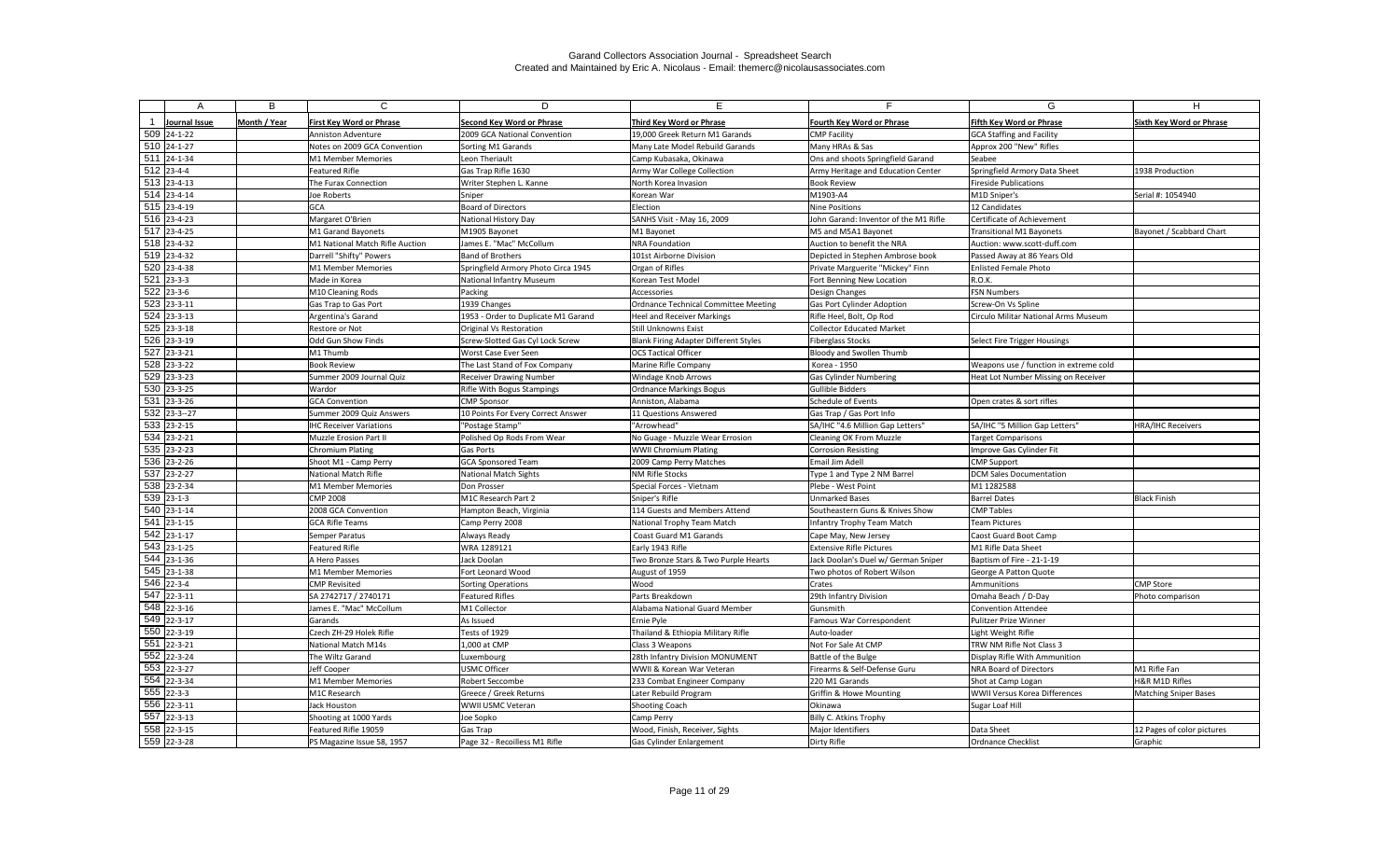| A                                        | B            | C                                                         | D                                      | E.                                   | Е.                                   | G                                   | H                               |
|------------------------------------------|--------------|-----------------------------------------------------------|----------------------------------------|--------------------------------------|--------------------------------------|-------------------------------------|---------------------------------|
|                                          |              |                                                           |                                        |                                      |                                      |                                     |                                 |
| Journal Issue                            | Month / Year | <b>First Key Word or Phrase</b>                           | <b>Second Key Word or Phrase</b>       | Third Key Word or Phrase             | <b>Fourth Key Word or Phrase</b>     | <b>Fifth Key Word or Phrase</b>     | <b>Sixth Key Word or Phrase</b> |
| 560 22-3-29                              |              | Winning the DCM Lottery                                   | Roger Miner's 6100499                  | \$178 Match Rifle                    | Star Marking                         | Highest numbered Garand             |                                 |
| 561 22-3-31                              |              | Grade A Mk 2 Mod 1 Update                                 | <b>Navy Condition Codes</b>            | "A" - New in the wrap                | "E" - Not Serviceable -Missing Parts | "F" - Not Serviceable - Repairable  |                                 |
| $\overline{562}$ 22-3-32<br>$563$ 22-2-3 |              | Modified Op Rod Catch                                     | Manual Clip Latch                      | Eject Clip By Hand                   | Still Locked Open Bolt               | No "Ping" Upon Shooting Last Round  |                                 |
| $\overline{564}$ 22-2-8                  |              | CMP                                                       | What's New                             | <b>Degreasing Process</b>            | M1Ds, Carbines, Etc.                 | 22 Million Rounds of 30-06          |                                 |
| $\overline{565}$ 22-2-9                  |              | Anthony Pucci                                             | Steve Rutledge                         | President & Managing Director        | Chairman of the Board                |                                     |                                 |
| 566 22-2-11                              |              | Rear Sight Elevating Pinion Assy<br>A Pair of Winchesters | Disassembly<br>WRA                     | Inspection<br><b>Featured Rifles</b> | Reassembly<br>Pictorial Essay        | <b>Elevating Pinion Assy Tools</b>  |                                 |
| $\overline{567}$ 22-2-15                 |              | This Member's Memories of Dad                             | Calvin H. Decker                       | <b>Marine Basic Training</b>         | Pictures Of Dad & M1 Garand          |                                     |                                 |
| 568 22-2-17                              |              | <b>Numbers Uncovered</b>                                  | M1 Garand Receivers Imported           | Southeast Asia                       | Raw Bolt Forging                     | <b>Partially Machined Receiver</b>  |                                 |
| 569 22-2-19                              |              | An M1 Garand Scout Rifle                                  | <b>CMP Garand Scout</b>                | Replaces Rear Hand Guard             | Pictorial Of Scout Mounting On M1    |                                     |                                 |
| $\overline{570}$ 22-2-21                 |              | Silver Screen Garands                                     | A Bridge Too Far                       | <b>Operation Market Garden</b>       | Author Cornelius Ryan                | <b>Actor Robert Redford</b>         |                                 |
| $\overline{571}$ 22-2-23                 |              | Paris Island 1954                                         | <b>Rifle Qualification</b>             | Maggie's Drawers                     | Dick Culver                          | 232 Qualifying Score                |                                 |
| $\overline{572}$ 22-2-24                 |              | Camp Perry                                                | Shoot Your M1 Rifle                    | Contact Jim Adell                    | GCA Teams                            | National Trophy Match               |                                 |
| 573 22-2-30                              |              | M1 Memories                                               | Capt Allan Molitar USMCR               | Pvt F. Gilbert Johnson USMCR         | Pyt Michael H. Johnson               | <b>USMCR</b>                        |                                 |
| $574$ 22-1-3                             |              | John Garand                                               | Medal for Merit                        | List of Award Recipients             | Honor Wartime Service                | <b>FDR Library Files Studied</b>    |                                 |
| $\overline{575}$ 22-1-7                  |              | <b>GCA Team</b>                                           | Camp Perry 2007                        | 38 Members Participate               | Infantry Trophy Team                 | <b>GCA Blind Hogs Team</b>          |                                 |
| 576 22-1-10                              |              | John McCabe                                               | Springfield Army                       | Retirement                           | 20 Year Span as Objects Curator      | National Park Service               |                                 |
| 577 22-1-11                              |              | More GCA Teams                                            | Camp Perry 2007                        | Locator Map                          | Rattle Battle Team                   | National Trophy Infantry Team       |                                 |
| 578 22-1-13                              |              | Thoughts on Match Rifle Shooting                          | Mental                                 | Physical                             | Health                               | Equipment                           |                                 |
| 579 22-1-15                              |              | <b>Featured Rifle</b>                                     | "GAP Letter" IHC                       | Postage Stamp                        | Gap Letter                           | Picture ID of Parts                 | Errata                          |
| 580 22-1-20                              |              | <b>Encore Performance</b>                                 | <b>Bullet Guide</b>                    | <b>Art Tuttle</b>                    | Fulcrum Release                      | Fulcrum Stud                        |                                 |
| 581 22-1-21                              |              | M14 Technical Manuals                                     | Operator                               | Organization                         | Direct Support                       | Depot Maintenance                   |                                 |
| 582 22-1-23                              |              | <b>Stock Refinishing</b>                                  | Another Method                         | Build-up Remover                     | Lemon Oil                            | <b>Stock Pictures</b>               |                                 |
| 583 22-1-30                              |              | M1 Member Memories                                        | Sergeant Major John Martin             | Camp Perry                           | National Matches                     | Six Years - President's One Hundred |                                 |
| $584$ 21-4-3                             |              | Garands of Taiwan                                         | Chinese Nationalist Martyr's Shrine    | Chiang Kai Shek Memorial             | H&R Garand                           | Springfiled Armory Garand           |                                 |
| 585 21-4-7                               |              | Restorations                                              | Should You Restore?                    | "Factory" Configuration              | <b>Expensive Parts</b>               | Arsenal-Overhaul                    |                                 |
| 586 21-4-10                              |              | Defense Acceptance Stamp                                  | Nicks                                  | <b>Broken Borders</b>                | Eight Different Broken Stamps        | Stamps Broken                       |                                 |
| $\overline{587}$ 21-4-11                 |              | Not Just Rebuilds                                         | <b>SHM Stock</b>                       | <b>Ordnance Production Records</b>   | Important Barrel Dates               | SA #3874303                         |                                 |
| 588 21-4-14                              |              | 20th Anniversary                                          | Best of the GCA Journal Volume 1       | Banquet & Gun Show                   | Displays                             | Tours                               |                                 |
| 589 21-4-17                              |              | <b>Featured Rifle</b>                                     | Rifle 2970563                          | Data Sheet                           | <b>Rifle Details</b>                 | DCM Sales                           |                                 |
| 590 21-4-21                              |              | <b>Mystery Launchers</b>                                  | <b>Grenade Launchers Marked MLS</b>    | Wat Dept Supply Bulletin SB 9-35     | Overseas Production                  | <b>Production Periods</b>           |                                 |
| 591 21-4-23                              |              | Silver Screen Garands                                     | The Thin Red Line                      | 20th Century Fox                     | James Jones Novel                    | <b>WWII Pacific Battles</b>         |                                 |
| 592 21-4-24                              |              | Relative Value Chart                                      | <b>Encore Performance &amp; Update</b> | <b>Rifle Type</b>                    | Rifle Manufacturer                   | <b>Early Versus Late Production</b> |                                 |
| 593 21-4-28                              |              | <b>GCA Membership</b>                                     | Members by State                       | Totsal Members - 12,513              | Foreign Addresses Not Shown          | <b>APO Addresses Not Shown</b>      |                                 |
| $594$ 21-3-3                             |              | My First Garand                                           | 106th Infantry Division                | WWII                                 | Battle of the Bulge                  | M1 Garand Barelled Receiver         | SA 3018412                      |
| $595$ 21-3-5                             |              | <b>IHC Factory Stock Repair</b>                           | <b>SA Authorized Stock Repair</b>      | <b>Stock Repair Pictures</b>         | Visual Standards For Repair          | Imperfections Allowed               |                                 |
| 596 21-3-7                               |              | For What It's Worth                                       | Grade B Receiver                       | Doug's Stock Pile                    | Parkerizing                          | DGR Guns                            | <b>Rebuild Rifle</b>            |
| 597 21-3-11                              |              | <b>Featured Rifle</b>                                     | Serial # 6100202                       | 6 Million Series Numbers             | Springfield Armory                   | Type 2 National Match               |                                 |
| 598 21-3-14                              |              | <b>Machining Tray</b>                                     | Horizontal Broaching Line              | Receiver Conveyor                    | Receivers Held Upright               | <b>Tray Pictures</b>                |                                 |
| 599 21-3-15                              |              | <b>Gun Show Funnies</b>                                   | <b>Rifle Marks Funnies</b>             | Roland Beaver                        | Bob Seijas                           | <b>Mike Tompkins</b>                | <b>Gus Fisher</b>               |
| $\boxed{600}$ 21-3-15                    |              | Duck's Foot                                               | National Match Mystery                 | Circle P                             | Mark's Meaning Unknown               | Footprint                           |                                 |
| 601 21-3-16                              |              | SA 7.62mm                                                 | M1 Rifle Barrel and Box                | <b>US Naval Ammunition Depot</b>     | Navy Trophy Rifle                    | Small Arms Match Conditioning Unit  |                                 |
| 602 21-3-17                              |              | On Muzzle Erosion                                         | 6,000 Round Use                        | Muzzle Gage                          | Cleaning Strokes Vs Gage Reading     | 1 Piece Coated Rod                  |                                 |
| 603 21-3-19                              |              | M1 Thumb                                                  | Certified Hand Therapist               | Soft Tissue Injury                   | <b>Prolifer Phase</b>                | <b>Remodeling Phase</b>             |                                 |
| 604 21-3-22                              |              | Gas Cylinder Inspection                                   | Gas Cylinder Gage                      | Cutters                              | Gas Cylinder Wear                    | Worn Out Gas Cylinder               |                                 |
| 605 21-3-24                              |              | Long Channel Stock                                        | Art Tuttle                             | Assembly Defect Report               | Stock Defect                         | Encore From GCA Journal 9-1         |                                 |
| 606 21-3-30                              |              | M1 Memories                                               | Congressman John Dingell               | Grandfather Inspecting M1 Garand     | Hunter, Shooter, Outdoorsman         | 1937 Photo                          |                                 |
| 607 21-2-3                               |              | Unissued M81 Scope                                        | Telescope M81                          | M1 Garand Sniper Rifle               | M1C Sniper                           | Lyman Gunsite Company               |                                 |
| 608 21-2-5                               |              | Winchester and Du-Lite Blue                               | Du-Lite Blue Finish                    | <b>Bluing Compounds</b>              | Gas Cylinder Finish                  | Du-Lite Corporation                 |                                 |
| 609 21-2-7                               |              | <b>Gun Show Operating Rod Springs</b>                     | Op Rod Spring Tester                   | <b>Right Hand Wound Spring</b>       | Set and Stretch in Springs           | Spring Compression                  |                                 |
| 610 21-2-11                              |              | 1942 SA Featured Rifle                                    | Serial SA1009633                       | Filled Out Data Sheet                | Type II Lock Bar                     | Front Sight Seal                    |                                 |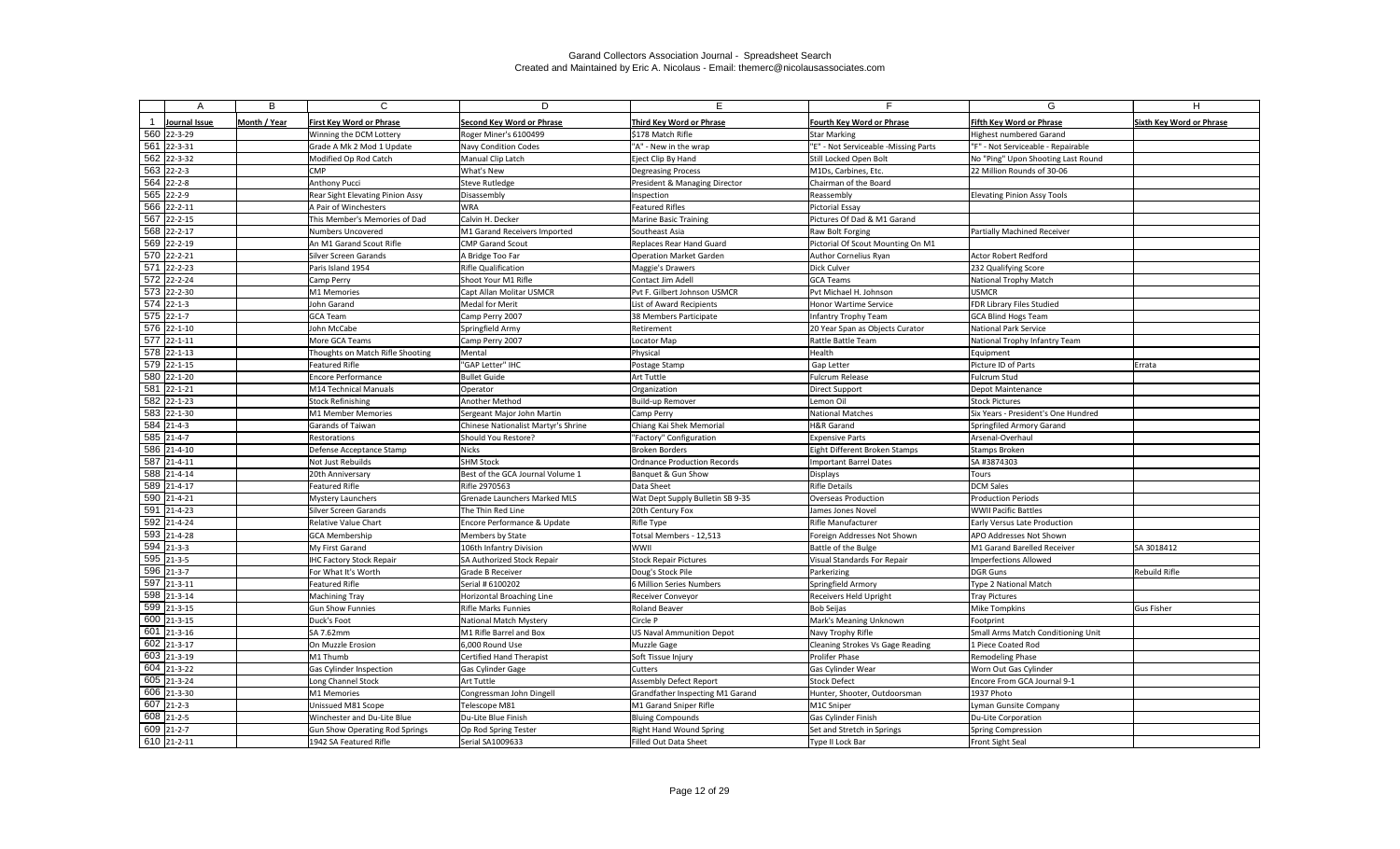| А                                  | B            | C                                                                  | D                                  |                                                     |                                                 | G                                                    |                                 |
|------------------------------------|--------------|--------------------------------------------------------------------|------------------------------------|-----------------------------------------------------|-------------------------------------------------|------------------------------------------------------|---------------------------------|
|                                    |              |                                                                    |                                    |                                                     |                                                 |                                                      |                                 |
| Journal Issue<br>$611$ 21-2-14     | Month / Year | <b>First Key Word or Phrase</b>                                    | Second Key Word or Phrase          | Third Key Word or Phrase                            | Fourth Key Word or Phrase                       | Fifth Key Word or Phrase                             | <b>Sixth Key Word or Phrase</b> |
| 612 21-2-15                        |              | M1 Rifle Shooting at Camp Perry                                    | <b>GCA Shooting Team</b>           | 2 Team Matches                                      | <b>National Trophy</b>                          | <b>CMP</b> Ammunition                                |                                 |
| 613 21-2-17                        |              | Quiz Time<br>Shifty's Rifle                                        | M1952 USMC Sniper<br>M1 Rifle      | MC-1 Mount<br><b>WWII</b>                           | M81 & M82 Telescope<br><b>Band of Brothers</b>  | Op Rod Stress Relief Cut<br>Darrell "Shifty" Powers  |                                 |
| $614$ 21-2-19                      |              | <b>Throat Erosion Gage</b>                                         | Muzzle Gage                        | Key to Accuracy                                     | Muzzle Wear                                     |                                                      |                                 |
| 615 21-2-21                        |              | Shooting Guns With A Camera                                        | Serious Small Arms Photos          | <b>Focus Tips</b>                                   | <b>Megapixel Requirements</b>                   | Built-in Versus Changing Lens                        |                                 |
| 616 21-2-25                        |              | X Prefix Receivers                                                 | 6 Million Number Rifles            | National Match Type I                               | Hand Stamped X                                  |                                                      |                                 |
| 617 21-2-27                        |              | Garands On The Silver Screen                                       | 'The Big Red One" Movie            | Eight Shots Followed by "Ping"                      | M1923 Cartridge Belt                            |                                                      |                                 |
| 618 21-2-28                        |              | <b>Quiz Time Answers</b>                                           | M1952 Sniper Rifle                 | MC-1 Mount                                          | M81 & M82 Telescope                             | Op Rod Stress Relief Cut                             |                                 |
| 619 21-2-34                        |              | M1 Memories                                                        | Cartan Gibbons                     | Fort Chaffee                                        | <b>Basic Training</b>                           | <b>Quoted General Patton</b>                         |                                 |
| $620$ 21-1-3                       |              | Winter Work                                                        | Disassembly                        | Cleaning                                            | Oiling & Preservation                           | <b>Common Problems</b>                               |                                 |
| $621$ 21-1-8                       |              | <b>GCA</b>                                                         | 10,000th Member                    | Attache International                               | Laura Rowe                                      | <b>Dick Deane</b>                                    |                                 |
| $\overline{622}$ 21-1-9            |              | GCA                                                                | <b>ByLaws</b>                      | Indiana Nonprofit Corporation Act                   | Ballots                                         | Internal Revenue Code                                |                                 |
| 623 21-1-13                        |              | SA 1143576                                                         | <b>Guam Garand</b>                 | Springfield Research Service                        | Datasheet for M1 Garand                         | <b>Type II Rear Sight</b>                            |                                 |
| 624 21-1-17                        |              | Camp Perry 2006                                                    | National Trophy Team Match         | National Trophy Infantry Team                       | Jim Adell                                       | Mike Gingher                                         |                                 |
| 625 21-1-19                        |              | Baptism of Fire                                                    | Northern France                    | Winter 1944 - 1945                                  | Jack Doolan                                     | German Sniper Dual                                   |                                 |
| 626 21-1-23                        |              | CMP M1 Stocks                                                      | Search for Beauty                  | <b>Wood Species</b>                                 | Quality                                         | <b>Stock Preparation</b>                             |                                 |
| 627 21-1-27                        |              | Winchester's CM Parts Marking                                      | Solved                             | Chrome-Molybdrnum Alloy Steel                       | Different Steels Used in Production             | $CM =$ Chrome Moly                                   |                                 |
| 628 21-1-31                        |              | <b>Encore Performances</b>                                         | Round Defense Acceptance Stamp     | DAS = Defense Acceptance Stamp                      | Steel & Rubber Stamps                           | Square DoD Stamps                                    |                                 |
| 629 21-1-36                        |              | <b>Two Tragic Stories</b>                                          | White Surface Mold                 | Leather Holsters                                    | <b>Wooden Shoulder Stocks</b>                   | Thrown Away                                          |                                 |
| 630 21-1-37                        |              | <b>Upcoming GCA Convention</b>                                     | July 26 - 29, 2007                 | <b>Kansas City</b>                                  | Missouri                                        | Missouri Valley Arms Collectors                      |                                 |
| 631 21-1-38                        |              | M1 Member Memories                                                 | Eugene Dinkins                     | 79th Division                                       | <b>Normandy</b>                                 | Utah Beach                                           |                                 |
| 632 20-4-3                         |              | The White Rifles                                                   | .276 Pedersen, White, and Garand   | White Toggle Rifle                                  | White 10-round .30-06 Clip                      | White Gas System                                     |                                 |
| 633 20-4-12                        |              | There Are Fakers Out There                                         | 8-40 M1 Fake Barrels               | Original Barrel Date Removed                        | Potos of Fake Barrel Markings                   |                                                      |                                 |
| 634 20-4-13                        |              | John Garand's M14                                                  | T44 or M14 Rifle                   | Improvements Over The M1 Garand                     | Incorporated White's Gas System                 |                                                      |                                 |
| 635 20-4-15                        |              | Clifford "Kip" Feiler                                              | <b>Founding GCA Member</b>         | International Military Rifle Collectors Assoc       | Founding GCA Member                             |                                                      |                                 |
| 636 20-4-15                        |              | <b>Book Review</b>                                                 | The M1 Garand                      | American Firepower Series                           | <b>Garand Pictorial Attempt</b>                 | Historical Archive Press                             |                                 |
| 637 20-4-16                        |              | <b>USGI Chamber Brushes</b>                                        | M14 Chamber Brush                  | M1 Garand Chamber Brush                             | M60 MG Chamber Brush                            |                                                      |                                 |
| 638 20-4-17                        |              | <b>Guns and Grapes</b>                                             | Peterson Winery                    | 575 yard M1C Shot Of Propane Tank                   | Shooting, Smoking, Eating                       |                                                      |                                 |
| 639 20-4-19                        |              | Garands                                                            | On The Silver Screen               | Director John Irvin                                 | Movie: When Trumpets Fade                       | Much Garand Action                                   |                                 |
| 640 20-4-20                        |              | Receiver Stuck In Stock                                            | 1960 Fort Dix Fix                  | Smack!                                              | Sharply Rap Comb Of Stock Upward                |                                                      |                                 |
| 641 20-4-21                        |              | Feeding                                                            | .308 Chambered Winchester Garand   | Powder Differences - Bolt V. Semi-Auto              | Magazine Well Block                             |                                                      |                                 |
| 642 20-4-24                        |              | <b>Big Reno Show</b>                                               | 2006 GCA Convention                | Lou Fascio Gun Show                                 | <b>USMC Color Guard</b>                         | <b>WWI Liberty Memorial</b>                          |                                 |
| 643 20-4-34                        |              | M1 Memories                                                        | Arlington Heights High School      | <b>Cosmoline Rifles</b>                             | Griffin T. Murphey                              |                                                      |                                 |
| 644 20-3-3<br>$\boxed{645}$ 20-3-3 |              | Quiz                                                               | Springs                            | M1 Garand                                           | Elastic Body or Device                          | Returns to Original Shape                            |                                 |
| 646 20-3-4                         |              | <b>GCA Convention</b>                                              | Guest Speaker<br>1939 Tests        | Lt Col Robert Brown                                 | Soldier of Fortune Magazine                     | www.sofmag.com                                       |                                 |
| $\overline{647}$ 20-3-9            |              | <b>USMC Test and Evaluation</b><br>PS Magazine #15, 1952, Page 700 | Old and New Rifle Grenade Launcher | M1 Garand<br>M7 or M7A1 Grenade Launcher            | Gas Trap Rifle<br>M7A2 or M7A3 Grenade Launcher | M1903 Rifle Comparison<br><b>New Retainer Spring</b> |                                 |
| 648 20-3-10                        |              | PS Magazine #16, Page 752                                          | Stuck Patch                        | <b>Gas Port</b>                                     | <b>Barrel Split</b>                             | Armorer Required                                     |                                 |
| 649 20-3-11                        |              | SA 925682                                                          | <b>Featured Rifle</b>              | Type I Lock Bar Rear Sight                          | Special Stampings                               | <b>EMcF Cartouche</b>                                |                                 |
| $\overline{650}$ 20-3-13           |              | Assembling .308 Winchester Garand                                  | 7.62X51mm Vice Cal .308 Explained  | 7.62-MM NATO                                        | Spacer Block Explained                          | <b>Steel Block Use</b>                               |                                 |
| $\overline{651}$ 20-3-15           |              | Fort Davis, Texas National Historic Site                           | Burglary                           | Stolen Rifle / Pistol Descriptions                  | Serial Numbers                                  | Site Point of Contact                                |                                 |
| 652 20-3-16                        |              | <b>GCA Cnvention</b>                                               | Reno, Nevada                       | August 11 - 13, 2006                                | Reno Hilton Hotel                               | Tables Available                                     |                                 |
| 653 20-3-16                        |              | Library of Congress                                                | Veteransd History Project          | <b>Collect &amp; Archive Personal Recollections</b> | U.S. Wartime Veterans                           | Point of Contact                                     |                                 |
| 654 20-3-17                        |              | Dual-Duty Rifle Items                                              | M1-M14                             | PS Magazine                                         | "Arms Room Poop"                                | Stock Protection of the M14                          |                                 |
| 655 20-3-19                        |              | Preserving Your Arms Collection                                    | Environment                        | <b>Handling</b>                                     | Storage                                         | Cleaning                                             |                                 |
| 656 20-3-23                        |              | <b>GCA Shooting Team</b>                                           | Camp Perry                         | NTT / NTIT                                          | <b>Information &amp; Contact Points</b>         |                                                      |                                 |
| 657 20-3-24                        |              | Sprinfield Armory                                                  | <b>Telephone Directory</b>         | John Garand Listing                                 | Pictures of Phone Book                          |                                                      |                                 |
| 658 20-3-25                        |              | Quiz                                                               | Springs                            | Answers                                             | 18 Different Springs                            |                                                      |                                 |
| 659 20-3-27                        |              | Caliber .276 Pederson Cartridge                                    | The Original Garand Round?         | En-Block Picture                                    | .276 Caliber Cartridge Photos                   | Disadvantages / Advantages                           |                                 |
| 660 20-3-33                        |              | Michael Quijano                                                    | Superintendent                     | Springfield Armory                                  | National Park Service                           |                                                      |                                 |
| 661 20-3-34                        |              | M1 Member Memories                                                 | Orville B. King                    | M1903 then M1 Garand                                | 3rd & 1st Marine Divisions                      | Pacific Campaign                                     |                                 |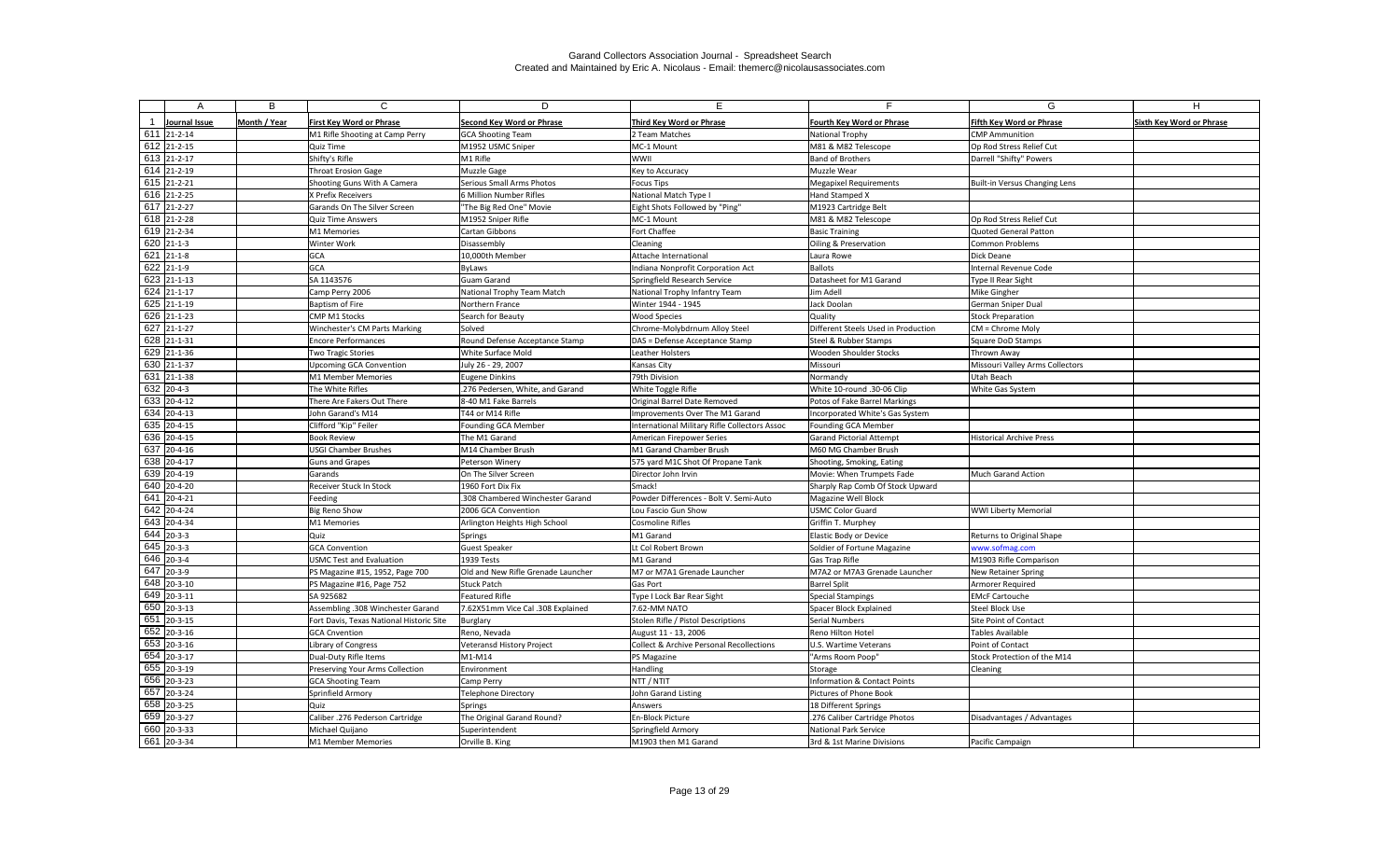| А                                       | B            | $\mathsf{C}$                          | D                                         | F.                                                       | Е                                            | G                                | н                               |
|-----------------------------------------|--------------|---------------------------------------|-------------------------------------------|----------------------------------------------------------|----------------------------------------------|----------------------------------|---------------------------------|
|                                         |              |                                       |                                           |                                                          |                                              |                                  |                                 |
| Journal Issue                           | Month / Year | <b>First Key Word or Phrase</b>       | <b>Second Key Word or Phrase</b>          | <b>Third Key Word or Phrase</b>                          | <b>Fourth Key Word or Phrase</b>             | <b>Fifth Key Word or Phrase</b>  | <b>Sixth Key Word or Phrase</b> |
| 662 20-2-3                              |              | <b>Burt Kellerstedt Passes</b>        | Battle of the Bulge                       | <b>Bronze Star</b>                                       | A GCA Founder                                | Purple Heart                     |                                 |
| 663 20-2-5                              |              | Quiz Time                             | Update / Revision                         | Rifle 189209                                             | keystone op rod spring                       | Data Sheet                       |                                 |
| 664 20-2-7                              |              | <b>Receiver Forging</b>               | H&R M1 Garand Receiver Forging            | 7 pound weight                                           | Drawing D-6528291                            | Heat Lot Number                  |                                 |
| 665 20-2-9                              |              | 1960 National Match M1                | Solid Gas Cylinder Lock                   | Type 2 NM Rifle                                          | Data Sheet                                   | <b>NM Rear Sight</b>             |                                 |
| 666 20-2-10                             |              | LMR M1 Rifle Barrel Crate             | Line Material Company                     | Birmingham Alabama                                       | D-6535448                                    | FSN 1005-653-5448                |                                 |
| 667 20-2-11                             |              | How Many M1 NM Rifles Made            | 1954 Entry                                | New 1700                                                 | Rebuilt 200                                  | Total 2500                       | 48 Year Old Mistake             |
| 668 20-2-12                             |              | <b>National Match Oddity</b>          | <b>Hooded Rear Aperture</b>               | Type 2 NM Rifle                                          | NM Sight Bases Modified                      | Star on Barrel                   |                                 |
| 669 20-2-13                             |              | Secretary of Navy Trophy Rifle        | Cal 7.62MM MK2 Mod 1 Grade B              | <b>Hang Tags</b>                                         | Accuracy Specs                               | Grade A or Grade B               |                                 |
| 670 20-2-17                             |              | Featured Rifle Winnchester            | Winchester 146219                         | Data Sheet                                               | First WRA Contract                           | 1942 Winchester Production       |                                 |
| $\overline{671}$ 20-2-19                |              | Joe's Dope On The Garand              | <b>PS Magazine</b>                        | Keep M1 Clean                                            | Don't Swap Parts                             | "Dope Sheet"                     |                                 |
| 672 20-2-21                             |              | Headspace Headache                    | Worn Bolt Lug Example                     | Go, No-Go Gauges                                         | Measuring Headspace                          | Field & Reject Gauge             |                                 |
| $\overline{673}$ 20-2-23                |              | De-milled Op Rods                     | Guide Lug                                 | Cam Slot                                                 | <b>Wled Material</b>                         | New Weld Tubing                  |                                 |
| $674$ 20-13                             |              | <b>GCA Convention</b>                 | Springfield Armory                        | <b>National Park Service</b>                             | <b>SANHS</b>                                 | Door Prizes                      |                                 |
| $\overline{675}$ 20-1-8                 |              | Quiz Time                             | Flush Nut                                 | Rounded Receiver Leg                                     | Long Slot Bullet Guide                       | Type 2 Follower Rod              |                                 |
| $\overline{676}$ 20-1-9                 |              | Gas Cylinder Refinishing              | Shiny Gas Cylinders                       | TM 9-1275 Ordnance Maintenance                           | Glass Bead Blast                             | Rubbing Alcohol                  |                                 |
| 677 20-1-10                             |              | Ole's Rifle                           | Data Sheet                                | SA 219876                                                | 10th Mountain Division                       | North Italy                      |                                 |
| 678 20-1-14                             |              | 8 Round Enbloc                        | M1 Clip Production                        | $AEG = AEC$                                              | Aggressive Engineering Corp.                 | 20 Critical Points of Interface  |                                 |
| 679 20-1-16                             |              | Good Group                            | Part 3                                    | Newly Acquired Rifle                                     | Analysis Target - Right Hand Shooter         | Front Sight Windage Adjustment   |                                 |
| 680 20-1-21                             |              | <b>Bore Reflections</b>               | Take 2                                    | Update of Summer 2005 Article                            | <b>Additional Photos</b>                     | <b>Plastic Reflectors</b>        |                                 |
| 681 20-1-22                             |              | Joe's Dope On The Garand              | Part 3                                    | 1st Echelon Maintenance                                  | <b>PFC Otis Meter</b>                        |                                  |                                 |
| 682 20-1-23                             |              | Repairing M1 Op Rod Assembly          | Rebuild Op Rod Lug                        | Piston Rebuilding                                        | Op Rod Alignment                             | "Live" Testing Rebuilt Op Rod    |                                 |
| 683 20-1-27                             |              | Featured Rifle                        | SA 524212                                 | Data Sheet                                               | Flush Nut                                    |                                  |                                 |
| 684 20-1-30                             |              | <b>Internet Fakers</b>                | How To Spot Them                          | No Claim Of Originality                                  | No Returns                                   | Money Orders Only                |                                 |
| 685 20-1-36                             |              | Boron Rifle                           | <b>BQW Heat Lot</b>                       | No Serial Number                                         | <b>Etched Mrkings</b>                        |                                  |                                 |
| 686 19-4-3                              |              | M1C                                   | <b>Research and Update</b>                | Griffin and Howe                                         | SA-52 Markings                               | <b>USMA 1952 MC-1</b>            |                                 |
| 687 19-4-6                              |              | Federal Cartrifge Ammunition          | <b>Good Shooting Groups</b>               | Sight Alignment                                          | Point of Aim                                 | Loading                          |                                 |
| 688 19-4-10                             |              | Joe's Dope on the Garand              | PS Magazine                               | 1st Echelon Maintenance                                  | Poor Maintenance                             | Improper Handling                |                                 |
| 689 19-4-11                             |              | 2004 Springfield / Garand Match       | Preps for National Matches                | National Match at Camp Perry                             | CMP Store                                    | <b>Medals</b>                    |                                 |
| 690 19-4-14                             |              | <b>GCA Board of Directors</b>         | Election Biographies                      | Candidates                                               | 13 Board Positions Open                      | 15 October 2005 Deadline         |                                 |
| 691 19-4-17                             |              | What's New II                         | M1D Rifles at CMP Anniston                | Greek rifles                                             | New M1D's                                    | Color Pictures                   |                                 |
| 692 19-4-19                             |              | Inspecting the M1 Operating Rod       | <b>Operating Rod Assembly</b>             | Lug Height Measurement                                   | Operating Rod Gage                           | <b>Operating Rod Hooks</b>       |                                 |
| 693 19-4-23<br>$\overline{694}$ 19-4-26 |              | Secretary of the Navy Trophy          | Rifle Cal. 7.62mm MK 2 Mod 1 GR "A"       | <b>Match Condition</b>                                   | DD 1149 Information                          | Color Pictures of Rifle          |                                 |
|                                         |              | Dope Bag                              | M1 & M14 Exrractor Differences            | <b>Federal Stock Numbers</b>                             | <b>Part Numbers</b>                          | "Half-Mast" Dope Bag Gouge       |                                 |
| 695 19-4-27<br>696 19-4-29              |              | <b>GCA Fraud Committee</b>            | A Whodunnit Mystery                       | $SA-52$                                                  | <b>USMC MC-1952</b>                          | Forged Documents                 |                                 |
| 697 19-4-30                             |              | Breech in the White<br>Featured Rifle | Parkerizing<br>1955 Type 1 National Match | Protective Cap to Thread Over Breech<br>Serial # 5828672 | Plugged Barrel for Parkerizing<br>Data Sheet | <b>Rifle Chamber</b><br>Markings |                                 |
| 698 19-3-3                              |              | Bore Reflectors                       | <b>Barrel Reflector</b>                   | Gun Barrel Reflector                                     | Plastic, Wood, Steel, Brass                  |                                  |                                 |
| 699 19-3-6                              |              | <b>GCA Board of Directors</b>         | Elections                                 | Candidate Instructions                                   | <b>Email Submission Requirements</b>         | <b>Biography of Applicant</b>    |                                 |
| 700 19-3-7                              |              | GCA 2005 Convention                   | Springfield Armory                        | Schedule of Events                                       | Tour of Commandant's Quarters                | <b>SANHS Museum</b>              |                                 |
| $\overline{701}$ 19-3-9                 |              | John Garand Match Rifles              | Match Preparation                         | <b>Match Rules</b>                                       | Camp Perry Matches                           | As-Issued Condition              |                                 |
| $\overline{702}$ 19-3-10                |              | Joe's Dope Sheet                      | 1st Echelon Maintenance for M-1           | PS Magazine                                              | Issue #98, February 1961                     |                                  |                                 |
| $703$ 19-3-11                           |              | <b>CMP</b>                            | "New" M1 Garand Rifles                    | HRA & SA Rifles                                          | <b>CMP</b> Auction                           | Six Crates of Greek Returns      |                                 |
| 704 19-3-15                             |              | <b>Beretta Contract Rifles</b>        | Winchester Blueprints & Tooling           | Indonesia Contract Rifle Example                         | Yemen Contract Rifle                         | M1 Data Sheet                    |                                 |
| 705 19-3-18                             |              | Featured Rifle SA 279695              | Markings                                  | Rear Sight Cover                                         | Gas Trap Rifles                              | Cartouche                        |                                 |
| 706 19-3-26                             |              | M1 Memories                           | Robert S. Blietz                          | Harold P. Berg                                           | <b>WWII Pictures</b>                         |                                  |                                 |
| 707 19-2-3                              |              | Good Group                            | Newly Acquired Rifle                      | Lock Screw                                               | Ammunition                                   | <b>Shooting Kit Materials</b>    | Where to Grease                 |
| 708 19-2-7                              |              | Gas Trap M1                           | Sheared Rib                               | Front Sight Ears                                         | Inspection Stamp                             | <b>Receiver Numbers</b>          | <b>Keystone Spring</b>          |
| 709 19-2-9                              |              | <b>Bill Ricca</b>                     | Shot at by a Garand                       | Vietnam Veteran                                          | Bronze Star                                  | Ranger                           |                                 |
| $710$ 19-2-10                           |              | T26-M1C                               | <b>Tanker Sniper Garand</b>               | Rewelded Receiver                                        | Poor Machining in Bolt Lug Channel           | Half a Sniper Rifle              |                                 |
| $\overline{711}$ 19-2-11                |              | Prototype 7.62MM M1 Barrel            | T65-E3-Chamber                            | .30 Cal Light Rifle Cartridge                            | 7.62MM NATO Cartridge                        | T-35 Mod. At S.A. 1950           | Cart: T65 E-3                   |
| $712$ 19-2-12                           |              | <b>Boron Experiment</b>               | Boron Steel                               | Barrel Marked D6535448 42 14B45V                         | AISI Boron-Treated Steel                     | Carbon Content 0.45%             |                                 |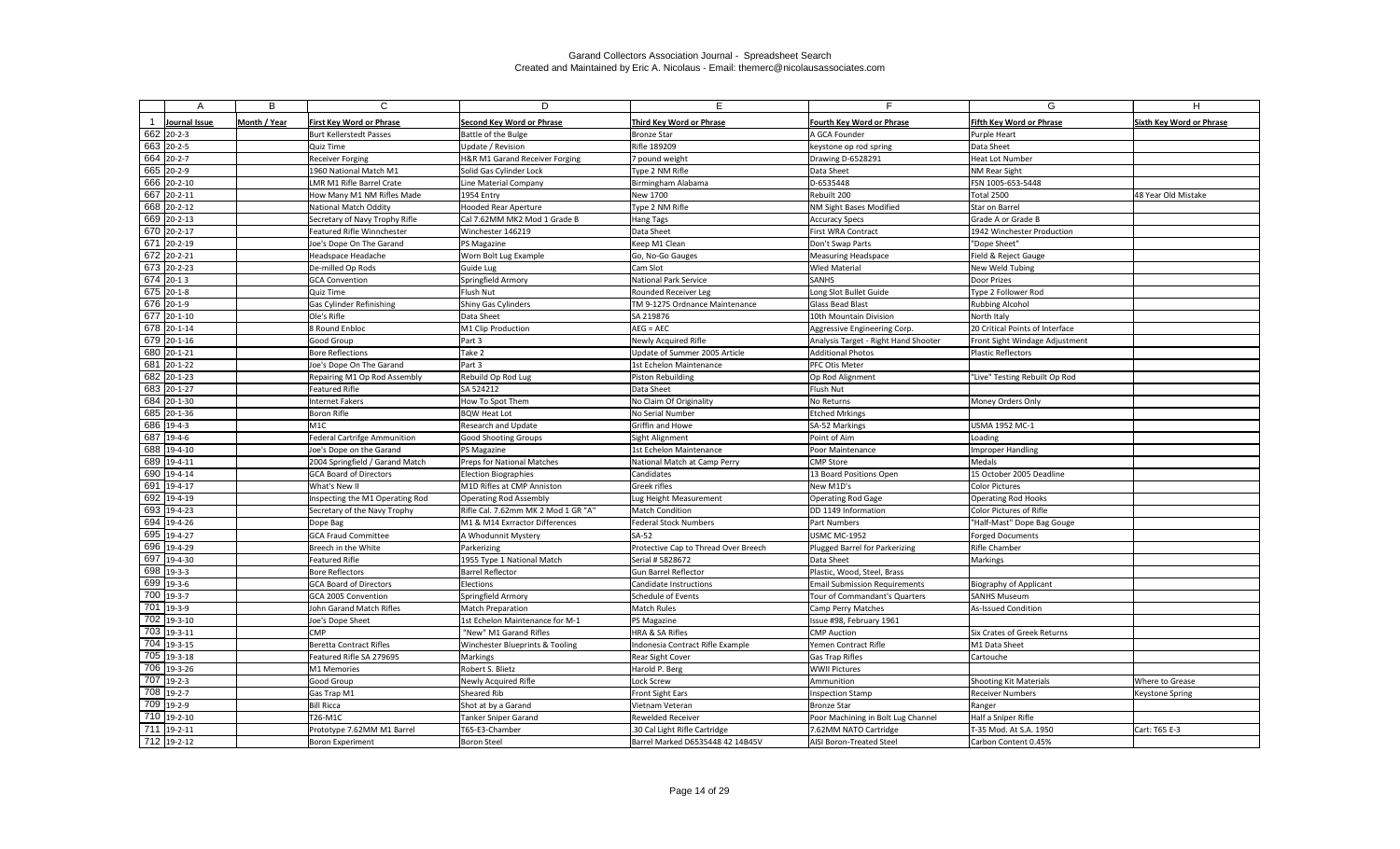| A                        | B            | C                                 | D                                  | E.                                      | Е.                                 | G                                 | H                               |
|--------------------------|--------------|-----------------------------------|------------------------------------|-----------------------------------------|------------------------------------|-----------------------------------|---------------------------------|
|                          |              |                                   |                                    |                                         |                                    |                                   |                                 |
| Journal Issue            | Month / Year | <b>First Key Word or Phrase</b>   | <b>Second Key Word or Phrase</b>   | Third Key Word or Phrase                | <b>Fourth Key Word or Phrase</b>   | <b>Fifth Key Word or Phrase</b>   | <b>Sixth Key Word or Phrase</b> |
| 713 19-2-13              |              | PS Magazine                       | <b>WWII Magazine - Army Motors</b> | WWII Magazine - The Ordnance Sergeant   | Monthly Magazine                   | Miss Connie Rod                   | Sgt Half Mast                   |
| 714 19-2-15              |              | IHC Rifle 5169890                 | Data Sheet                         | <b>IHC versus HRA Stock</b>             | Wide & Narrow Flat at Receiver     | Gap Letter IHC                    |                                 |
| 715 19-2-17              |              | Case, Parachutist, M-1950         | Griswold Bag                       | Griwold Redesign - M-1950               | Used for Crew Served Weapons       | Illustrations of Use              |                                 |
| 716 19-2-18              |              | <b>Featured Rifle</b>             | Pictures of Various Receivers      | <b>Submission Criteria</b>              | Picture Qualifty                   | <b>Receiver Examples</b>          |                                 |
| 717 19-2-19              |              | SA #785                           | A Garand That's Been Around        | Pictures of Rifle                       | How it Came To Be Purchased        |                                   |                                 |
| 718 19-2-24              |              | Letters to the Editor             | <b>CM Marked Winchester Parts</b>  | Colt's Mfg. Co.                         | Cowles Manufacturing               | <b>Continental Metal Products</b> |                                 |
| 719 19-2-25              |              | Art Tuttle Memorial               | Worked with John Garand            | Troubleshooter                          | M1                                 | M14                               | M60                             |
| 720 19-2-26              |              | M1 Member Memories                | Submit Photographs                 | <b>Stories</b>                          | Digital Images                     | Details of the Photo              |                                 |
| 721 19-1-3               |              | <b>Field Expedients</b>           | GI Inventors                       | M43A1 60mm Mortar Round                 | M7 Grenade Launcher                | Pictures of M1 & M7               |                                 |
| 722 19-1-5               |              | Four Early M1 Rifles              | Number 93, 94, 95 and 96           | Springfield Armory                      | DCM M1 Rifles                      |                                   |                                 |
| 723 19-1-6               |              | <b>Trophy Rifle</b>               | Secretary of the Navy              | M1 National Match                       | Mark 2, Mod 0                      | 7.62mm NATO                       |                                 |
| $724$ 19-1-7             |              | An Interesting National Match     | Type 2 NM                          | NM Barrel Drawing F7791035              | Standard Barrel F6535448           | NM Barrel Drawing F7791034        |                                 |
| 725 19-1-8               |              | National Match (NM) Operating Rod | Standard versus NM Op Rod          | <b>Comparison of Operating Rods</b>     | Components of Operating Rods       | Print 6535382 & 7790722           |                                 |
| 726 19-1-11              |              | <b>Garand Stock Repair</b>        | Gorilla Glue                       | <b>Strap Clamp Use</b>                  | Unwaxed Dental Floss               |                                   |                                 |
| $\overline{727}$ 19-1-13 |              | Chinese Garand                    | Bejing China Museum Photo          | Swastika Reversed                       | Pre-1934 Ordnance Symbol           |                                   |                                 |
| 728 19-1-13              |              | Poppet Trick                      | Poppet Valve Cleaning              | Use Bullet Guide & Follower Arm         | Photo Explaining Opening Poppet    |                                   |                                 |
| 729 19-1-14              |              | Odds & Ends Dept                  | M10 Cleaning Handle                | <b>Combination Tool</b>                 | Field Stripping M1                 |                                   |                                 |
| 730 19-1-15              |              | Technical Analysis                | International Harvester IHC M1     | Lowest Observed Serial Numbers          | LMR Barrels                        | Data Sheet of M1                  |                                 |
| 731 19-1-17              |              | <b>Manufacturing Operations</b>   | IHC Today, March/April 1954        | Receiver Manufacturing Methods          | 152 Manufacturing Operations       |                                   |                                 |
| 732 19-1-19              |              | Leaf Sight Grenade Launchers      | <b>M7A3</b>                        | Drop Leaf                               | M29 Rifle Grenade                  | M31 Rifle Grenade                 |                                 |
| 733 19-1-25              |              | George C. Marshall Foundation     | WWII - Korean War Memories Project | Storeis, Diaries, Pictures              | Marshall Foundation Library        | www.marshallfoundation.org        |                                 |
| 734 19-1-26              |              | M1 Member Memories                | Favorite M1                        | Hunting                                 | Competition Shooting               | New GCA Journal Feature           |                                 |
| 735 18-4-2               |              | Chairman's Column                 | Attache' International             | New Publisher                           | Louisville Convention              |                                   |                                 |
| 736 18-4-3               |              | M81 Telescope                     | M82 Telescope                      | M1C Sniper Rifle                        | WWII & Korean War Scopes           | Lyman Alaskan Scope               |                                 |
| 737 18-4-7               |              | <b>Chasing Threads</b>            | <b>Gas Cylinder Threads</b>        | Gas Cylinder Lock Screw Threads         | Unified Screw Thread Designation   |                                   |                                 |
| 738 18-4-9               |              | Low Serial # H&R                  | Data Sheet - Garand Rifles         | WWII Parts Used in H&R Rifles           | Ordnance Acceptance Stamps         |                                   |                                 |
| 739 18-4-12              |              | <b>WRA Rifle Production</b>       | <b>Production Blocks</b>           | <b>Observed Serial Numbers</b>          | Low & High Serial Numbers          |                                   |                                 |
| 740 18-4-13              |              | M1 Accurizing                     | Gas Cylinder Space                 | Proper Trigger Guard Lockup             | Glass Bedding Rifle Stock          |                                   |                                 |
| 741 18-4-17              |              | <b>GCA Convention</b>             | 2004                               | Louisville, Kentucky                    | Guaest - Major Gene Dumcan, USMC   |                                   |                                 |
| 742 18-4-25              |              | <b>Garand Letter Openers</b>      | Flea Market Find                   | <b>Bronze Letter Opener</b>             | Appropriate Pictures of Openers    | <b>Characteristics of Openers</b> |                                 |
| 743 18-4-26              |              | GCA Things to Know About CMP      | Membership in GCA                  | <b>GCA Journal</b>                      | Membership Database Link to CMP    |                                   |                                 |
| 744 18-3-2               |              | <b>Back to Basics</b>             | Throat Erosion                     | Muzzle Wear                             | <b>Wear Gage</b>                   | Pictures & Examples               |                                 |
| 745 18-3-6               |              | <b>Benchmark Rifle</b>            | <b>Gun Show Sale</b>               | <b>British Proof Markings</b>           | Garand Data Sheet                  | Serial #434032                    |                                 |
| 746 18-3-10              |              | M1D Auction                       | 67 M1Ds Auctioned                  | <b>Arsenal Rebuild</b>                  | Markings                           | Observations                      |                                 |
| 747 18-3-12              |              | "O-66" Rifles                     | Marine Corps Logistics Base        | Albany Georgia                          | <b>Receiver Flat Markings</b>      | Navy Trophy Rifle                 |                                 |
| $748$ 18-3-14            |              | Needle in the Haystack            | Stock Marked 3342129               | Receiver Marked 3342129                 | Danish or Denmark Return           | <b>CMP Matched Receiver</b>       |                                 |
| 749 18-3-17              |              | <b>WWII Poster</b>                | Credit Union Poster                | Illustrated Current News, New Haven, CT | Colonel Stewart                    | John Garand                       |                                 |
| 750 18-3-18              |              | 2004 GCA Events                   | GCA Convention 11-13 June 2004     | GCA Team Matches 6-8 August 2004        | GCA Data Sheet & Journal Index     |                                   |                                 |
| $\overline{751}$ 18-3-19 |              | <b>Editor's Notes</b>             | Frank Walter                       | Resignation                             | Managing Director                  | <b>GCA Membership Secretary</b>   |                                 |
| 752 18-3-20              |              | Gas Trap Garand                   | <b>Billy Pyle</b>                  | <b>Book Review</b>                      | Pederson Device                    | .276 Caliber Round                |                                 |
| $753$ 18-2-2             |              | <b>Back to Basics</b>             | Headspace                          | Incorrect Headspace                     | Bolt Field Test Gage               | <b>Headspace Gage</b>             |                                 |
| 754 18-2-3               |              | Korean Ammo Warning               | <b>Shell Casing Separation</b>     | <b>Garand Stock Split</b>               | Don't Shoot Korean Ammo            |                                   |                                 |
| 755 18-2-4               |              | Marine Variation of '07 Sling     | <b>Brass Frogs</b>                 | pre-1938 Design Sling                   | USMC-style                         |                                   |                                 |
| 756 18-2-6               |              | Danish Rifles                     | Danish Rack Grade                  | Stainless Gas Cylinder Lock Screw       | "Woodless Dane"                    |                                   |                                 |
| $757$ 18-2-7             |              | John C. Garand                    | Other Gun                          | Smith & Wesson                          | Third Model Perfected .22LR Pistol |                                   |                                 |
| 758 18-2-10              |              | In the Trenches                   | Bastogne                           | Battle of the Bulge                     | <b>SS Troops</b>                   |                                   |                                 |
| 759 18-2-14              |              | Norm Ricci                        | Picture                            | Camp Perry Shoot                        | Parts Gun                          |                                   |                                 |
| 760 18-2-15              |              | SA Barrels                        | Late HRA Rifles                    | CMP Volunteer South Trip                | HRA & LMR Barrels                  | Data Sheets                       |                                 |
| 761 18-2-18              |              | <b>GCA 9th Annual Convention</b>  | Louisville, KY                     | June 11 through 13, 2004                | <b>GCA Events</b>                  |                                   |                                 |
| 762 18-2-18              |              | Third GCA Match                   | National Matches                   | Camp Perry                              | August 6 through 8, 2004           |                                   |                                 |
| 763 18-2-18              |              | GCA Downloadable Data Sheet       | PDF File                           | Back Issue Index                        | Key Word Search                    |                                   |                                 |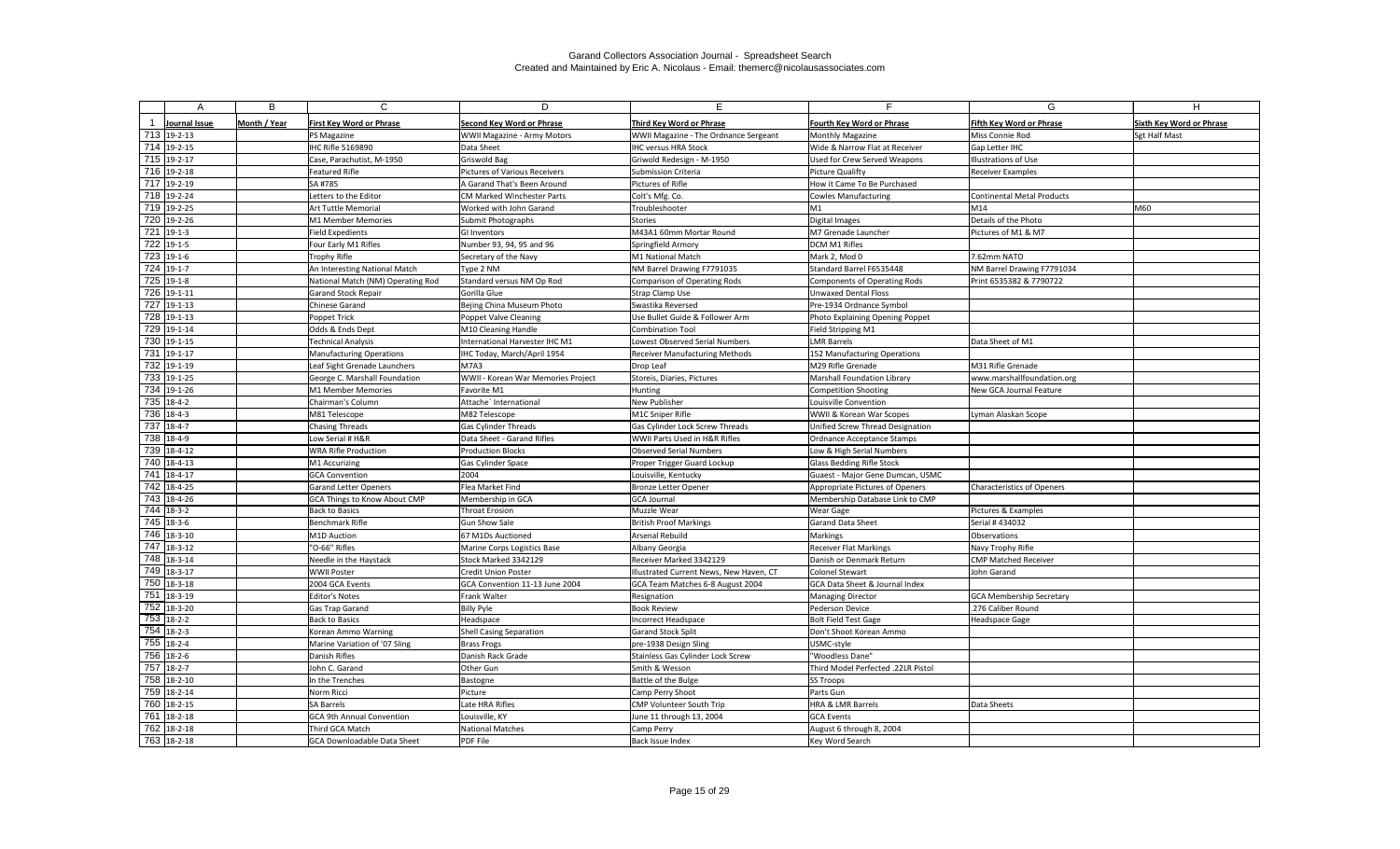|               | B            | C                                      | D                                          | E.                                         |                                       | G                                   |                                 |
|---------------|--------------|----------------------------------------|--------------------------------------------|--------------------------------------------|---------------------------------------|-------------------------------------|---------------------------------|
| Journal Issue | Month / Year | <b>First Key Word or Phrase</b>        | Second Key Word or Phrase                  | <b>Third Key Word or Phrase</b>            | Fourth Key Word or Phrase             | Fifth Key Word or Phrase            | <b>Sixth Key Word or Phrase</b> |
| 764 18-2-19   |              | Editor's Notes                         | <b>GCA Convention Changes</b>              | <b>GCA Team Matches</b>                    | <b>Need Articles</b>                  | Change in Board Positions           |                                 |
| 765 18-2-20   |              | Scott Duff Publication Review          | The M1 Garand: World War II                | <b>Bible for Garand Collectors</b>         | History, Development, and Production  |                                     |                                 |
| 766 18-1-2    |              | Photo Review                           | 2003 GCA Events                            | Greek M1C Picture                          | <b>GCA Gathering</b>                  |                                     |                                 |
| 767 18-1-3    |              | They're Still Out There                | Part II                                    | M1 Ser #167583                             | Pictures                              | Data Sheet                          |                                 |
| 768 18-1-6    |              | Buy the Gun, Not the Story             | Patton-related Stories                     | <b>Tanker Garand</b>                       | <b>Famous Person Rumor</b>            |                                     |                                 |
| 769 18-1-7    |              | M1 Garand Book Review                  | Hatcher's Book of the Garand               | General Julian Hatcher                     | 8-round Clip Disadvantage             |                                     |                                 |
| 770 18-2-8    |              | Yes They Are Still Out There           | A Sequel                                   | <b>DCM Bill of Sale</b>                    | National Match Rifle                  |                                     |                                 |
| 771 18-1-9    |              | CMP Matches                            | <b>First Time Novice</b>                   | Viewpoint                                  | Camp Perry                            |                                     |                                 |
| 772 18-1-10   |              | Uncle Andrew Billy                     | Korean War                                 | <b>Military Records</b>                    | M1 Serial Number                      |                                     |                                 |
| 773 18-1-10   |              | One of a Kind Garand                   | HRA M1                                     | European Claw-type Mount                   | <b>DCM Sale</b>                       |                                     |                                 |
| 774 18-1-11   |              | <b>GCA Team Matches</b>                | Camp Perry                                 | Pictures                                   | NRA Rumbold Match                     |                                     |                                 |
| 775 18-1-12   |              | Type 2 National Match                  | Part 2                                     | <b>Production and Sales</b>                | Markings                              | Characteristics                     |                                 |
| 776 18-1-18   |              | <b>GCA Annual Convention</b>           | Reno NV                                    | Pictures                                   | Virginia City Bus Trip                |                                     |                                 |
| 777 17-4-2    |              | <b>Back to Basics</b>                  | Battle Sight Zero - Fort Dix, 1960         | Sight Alignment                            | Sight Picture                         |                                     |                                 |
| 778 17-4-3    |              | Type 2 National Match, Part 1          | Type 1 National Match                      | <b>Intermediate National Match</b>         | Characteristics of NM Rifles          |                                     |                                 |
| 779 17-4-8    |              | Veteran Keeps Serial Numbers           | Charle Caldwell                            | Serial Numbers of Rifles & Pistols Issued  | M1 & 1911A1 Serial Numbers            |                                     |                                 |
| 780 17-4-9    |              | <b>Understanding Technical Manuals</b> | TM 9 Series Small Arms Manuals             | Maintenance Level Designators              | M14 Rifle Examples                    |                                     |                                 |
| 781 17-4-11   |              | Art Tuttle Update - Voice From Past    | Assembly Defect Reports                    | M1 Production Difficulties                 | M1 Defects - Receiver, Barrel, Etc.   |                                     |                                 |
| 782 17-4-12   |              | They're Still Out There                | M1 Garand 167583                           | Single Square Spring                       | Art Tuttle                            |                                     |                                 |
| 783 17-4-14   |              | M1 Garand Book Review                  | <b>Bruce Canfield</b>                      | M1 Garand & M1 Carbine Book Review         | <b>Updated Version</b>                |                                     |                                 |
| 784 17-4-15   |              | Upcoming GCA Events - 2004             | GCA Convention - Louisville Kentucky       | Convention -June 11 through 13, 2004       | National Matches - August 2003        |                                     |                                 |
| 785 17-4-16   |              | No Defects                             | M1 Garand Poem                             | WWII & Korea                               | <b>US Marine Corps</b>                |                                     |                                 |
| 786 17-4-16   |              | New Back Issue Index                   | Formats - WORD, EXCEL, ACROBAT             | Search Back Issues of GCA Journal          | Contact director@garandcollector.org  |                                     |                                 |
| 787 17-4-17   |              | M19A1 & M2A1 Ammunition Boxes          | Cal .30 Ball & Match Ammunition Storage    | <b>Detailed Box Markings</b>               |                                       |                                     |                                 |
| 788 17-4-18   |              | Membership Renewal Time                | 6000 Members                               | Need Articles & Photos                     | December 18-1 Color Articles          |                                     |                                 |
| 789 17-4-19   |              | <b>GCA Anniston Event</b>              | Greece M1s                                 | 10,000 Rifles Sorted                       | Graded M1C & M1D Models               |                                     |                                 |
| 790 17-4-20   |              | Odds & Ends                            | <b>Unusual Sling</b>                       | Narrow Width                               | Ideas on Origin & Manufacture         |                                     |                                 |
| 791 17-4-21   |              | Early GCA Member Passes                | <b>LCOL Mike Stratton</b>                  | <b>Army Rangers Association</b>            | Vietnam Helicopter Pilots Association |                                     |                                 |
| 792 17-3-2    |              | <b>Back to Basics</b>                  | Sight Picture                              | Breathe, Relax, Aim, Slack, Squeeze        | <b>BRASS</b>                          |                                     |                                 |
| 793 17-3-3    |              | Ten DO's & DON'T's of Collecting       | Correct versus Original                    | <b>Beware Fakes and Misrepresentations</b> | Age versus Originality                |                                     |                                 |
| 794 17-3-4    |              | 1940 Marine Corps Arms Tests           | M1903                                      | M1                                         | Johnson                               | Winchester                          |                                 |
| 795 17-3-10   |              | In Search of the Original Rebuild      | Springfield Armory Overhauls               | <b>Cartouche Markings</b>                  | Gas Trap Conversion                   |                                     |                                 |
| 796 17-3-12   |              | In the Trenches                        | Winchester M1 Damaged                      | Serviceable M1 Garand                      | Owner Lost Eye During Firing          | <b>Pictures of Cracked Receiver</b> |                                 |
| 797 17-3-13   |              | Firing Line                            | Competetive Shooting                       | <b>Using M1 Rear Sight</b>                 | Elevation & Windage Adjustments       | Sight Failures                      | Calculating Wind and Windage    |
| $798$ 17-3-15 |              | M1 Experimental Rifle                  | AISI 4150 Barrel Material                  | AISI 8620 Bolt & Receiver Material         | <b>Boron Treated Barrels</b>          | <b>Boron Treated Carbon Steel</b>   |                                 |
| 799 17-3-17   |              | Czech Republic M1 Rifles               | <b>WWII Re-enactors</b>                    | Liberation Day Parade - Pilzen             | Re-enactor Pictures                   |                                     |                                 |
| 800 17-3-18   |              | <b>GCA Team Matches</b>                | 8th Annual GCA Convention, Reno, NV        | Medal of Honor Guest Speaker               | National Matches, Camp Perry, OH      |                                     |                                 |
| 801 17-3-19   |              | VMMV Open House                        | Virginia Museum of Military Vehicles       | 20-Sep-03                                  | GCA Convention Location in 2005       |                                     |                                 |
| $802$ 17-2-2  |              | Back to Basics                         | <b>Correct Shooting Position</b>           | Cheek & Thumb Position                     | "Spot Weld" Stock/Thumb/Cheek         |                                     |                                 |
| 803 17-2-3    |              | Rebuilt Collector                      | Tack Welded Gas Cylinder for Front Sight   | <b>Glass Bedded Stock</b>                  | Data Sheet on 1965 Rebuild            | <b>Classic Rebuild</b>              |                                 |
| 804 17-2-6    |              | <b>Rifle Cleaning Tools</b>            | Plastic Oiler                              | <b>Chamber Cleaning Tool</b>               | M10 Cleaning Rod                      | Stowage in Stock                    |                                 |
| 805 17-2-9    |              | Name That Sight                        | Lock Bar                                   | Flush Nut                                  | T105E1 Sight                          | Contest                             |                                 |
| 806 17-2-10   |              | <b>WWII Stock Cartouches</b>           | SA/SPG                                     | SA/GHS                                     | SA/EMcF                               | SA/GAW                              | SA/NFR                          |
| $807$ 17-2-13 |              | In the Trenches                        | Shortening the Barrel from 24 to 20 inches | Follower Rod Shortening                    | <b>Gas Port Resizing</b>              |                                     |                                 |
| 808 17-2-14   |              | Firing Line                            | Camp Perry Basic Essentials                | Housing Unit Essentials to Survive         | Equipment for Rifle Competition       |                                     |                                 |
| 809 17-2-16   |              | All New CMP                            | New Facility at Oxford Alabama             | Larger Work Space                          | Pictures of Building In & Out         |                                     |                                 |
| $810$ 17-2-17 |              | Anniston Event                         | April 25 thru 27 Gathering                 | <b>Ground Rules</b>                        | 25 Member List of Attendees           |                                     |                                 |
| $811$ 17-2-17 |              | Back Issue Index Available             | GCA Journal Index of Back Issues           | Microsoft Word                             | Microsoft Excel                       | Microsoft Access                    | Adobe PDF                       |
| $812$ 17-2-18 |              | <b>Editor's Notes</b>                  | New Marketplace Editor                     | Color Article                              | Anniston Alabama Trip                 | Reno Convention                     |                                 |
| $813$ 17-2-19 |              | 2003 GCA Events                        | Camp Perry Matches                         | 8th Annual GCA Convention in Reno          |                                       |                                     |                                 |
| 814 17-2-20   |              | A Good Man Needs Help                  | Herb Woodend                               | Pattern Room - British Ministry of Defense | Donations for Colon Cancer Surgery    |                                     |                                 |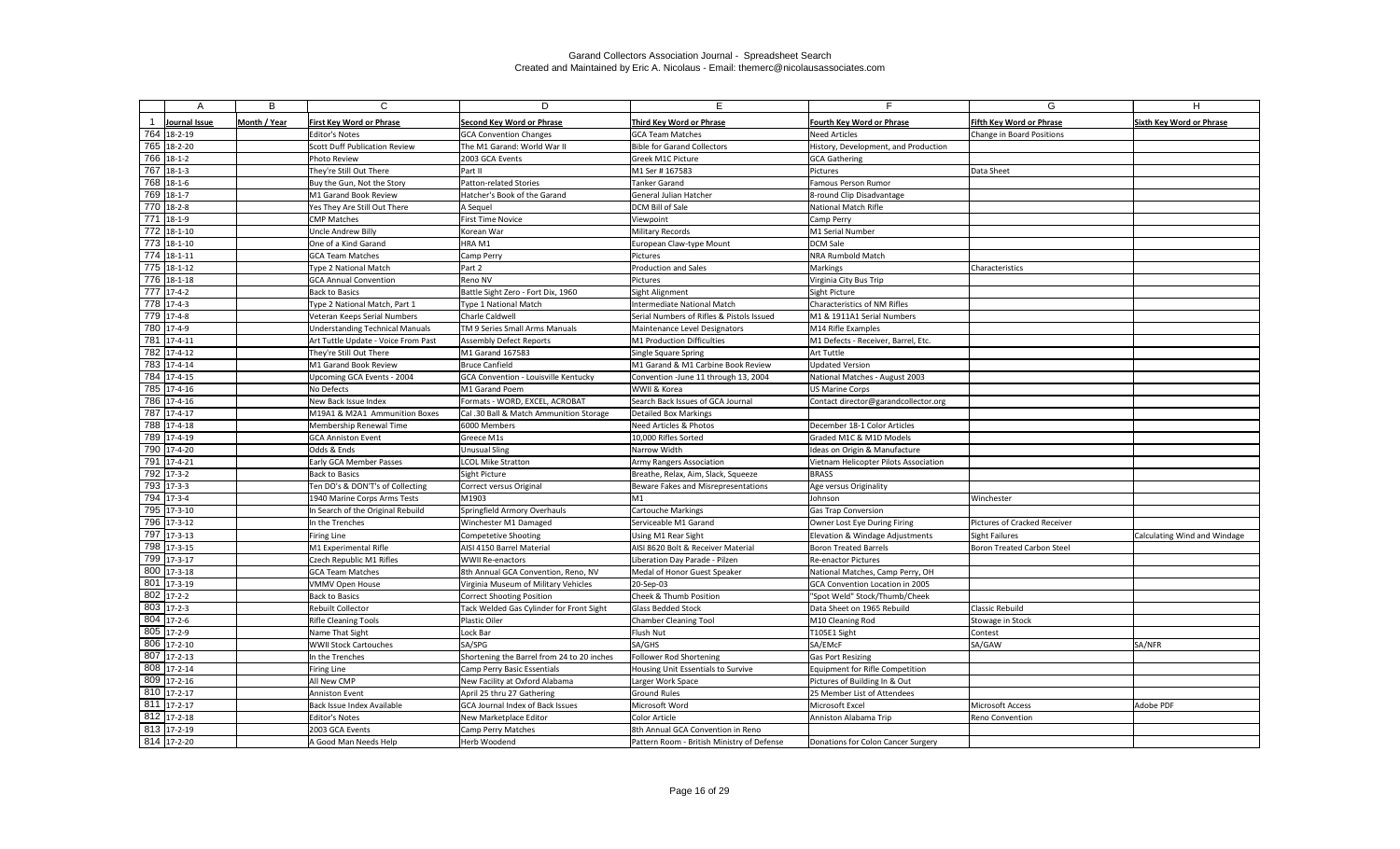| A                       | В            | $\mathsf{C}$                    | D                                | E.                              | E.                                 | G                               | H                               |
|-------------------------|--------------|---------------------------------|----------------------------------|---------------------------------|------------------------------------|---------------------------------|---------------------------------|
|                         |              |                                 |                                  |                                 |                                    |                                 |                                 |
| Journal Issue           | Month / Year | <b>First Key Word or Phrase</b> | <b>Second Key Word or Phrase</b> | <b>Third Key Word or Phrase</b> | <b>Fourth Key Word or Phrase</b>   | <b>Fifth Key Word or Phrase</b> | <b>Sixth Key Word or Phrase</b> |
| 815 17-2-20             |              | <b>Odds and Ends</b>            | Korean War Pictures              | <b>Blaise Ercikson</b>          | <b>Engineer Aviation Battalion</b> |                                 |                                 |
| 816 17-1-3              |              | <b>Back to Basics</b>           | Shooting Techniques              | Poor Breathing                  | Flinch and Jerk                    |                                 |                                 |
| 817 17-1-4              |              | <b>Highest Serial Number</b>    | M1 Garand                        | Serial # 6100499                | Springfield Armory                 |                                 |                                 |
| 818 17-1-7              |              | M1s Against Tanks               | Antitank Rifle Grenades          | Launchers                       | Part 2                             |                                 |                                 |
| 819 17-1-11             |              | <b>Editors Notes</b>            | Secretary Hired                  | Membership Cards & CMP          |                                    |                                 |                                 |
| 820 17-1-11             |              | <b>GCA Contact Info</b>         | Phone 260-665-5671               | Email & Mail Addresses          |                                    |                                 |                                 |
| 821 17-1-12             |              | Upcoming GCA Events 2003        | First GCA Gathering - Anniston   | Second GCA Team Match           | Eighth GCA Convention - Reno       |                                 |                                 |
| $822$ 17-1-13           |              | <b>Relative Value Chart</b>     | M1 Rifle Worth                   | Chart                           |                                    |                                 |                                 |
| 823 17-1-15             |              | In the Trenches                 | CMP June 1944 Garand             | <b>CMP Store</b>                |                                    |                                 |                                 |
| 824 17-1-17             |              | Firing Line                     | Rifleman - What it means         | Service & Responsibility        |                                    |                                 |                                 |
| 825 17-1-18             |              | <b>Bob Seijas</b>               | Tribute                          | <b>Retired Board Member</b>     |                                    |                                 |                                 |
| 826 17-1-19             |              | <b>GCA Convention 2002</b>      | Gun Show                         | <b>Bus Trip</b>                 | NRA Museum                         |                                 |                                 |
| $827$ 17-1-20           |              | If only it could speak          | M1 Garand                        | Freedom demands Diligence       |                                    |                                 |                                 |
| 828 17-1-21             |              | Odds and Ends                   | Dummy Enbloc Clips               | Front Sight Shot Off M1         |                                    |                                 |                                 |
| 829 16-4-2              |              | National Match                  | Trigger Group Bedding            | <b>Receiver Rails Bedding</b>   | Type 1 NM                          | Type 2 NM                       | NM Gas Cylinder                 |
| 830 16-4-3              |              | <b>Welded Receiver</b>          | How to tell                      | Receiver                        |                                    |                                 |                                 |
| 831 16-4-6              |              | M1917                           | Ammunition Box                   | <b>Billy Pyle</b>               |                                    |                                 |                                 |
| $\overline{832}$ 16-4-7 |              | Firing line                     | John C. Garand Match             | Home-style                      |                                    |                                 |                                 |
| 833 16-4-8              |              | 2002 National Matches           | Camp Perry                       | <b>National Matches</b>         |                                    |                                 |                                 |
| 834 16-4-10             |              | Antitank                        | Rifle Grenades                   | Launchers                       |                                    |                                 |                                 |
| 835 16-4-14             |              | <b>Recoil Check</b>             | "H" Monel                        | Monel                           |                                    |                                 |                                 |
| 836 16-4-15             |              | Walt Ehlers                     | Medal of Honor                   | Normandy                        | In the trenches                    |                                 |                                 |
| 837 16-3-2              |              | Sniper Garand                   | M1C                              | M1D                             |                                    |                                 |                                 |
| 838 16-3-3              |              | <b>GCA Changes</b>              | Board of Directors               | \$25 Dues                       | Dues                               |                                 |                                 |
| 839 16-3-4              |              | <b>WIN-13</b>                   | Buffalo Bill Museum              | <b>Mint Condition</b>           | M1 Rifle                           |                                 |                                 |
| 840 16-3-5              |              | 2002 GCA Convention             | Convention Update                | National Firearms Museum        | USMC Air Ground Museum             |                                 |                                 |
| $841$ 16-3-6            |              | <b>Garand Rifle Data Sheet</b>  | <b>WIN-13</b>                    | Serial 1607857                  | Serial 1623619                     |                                 |                                 |
| 842 16-3-7              |              | Dramatic Failure                | Sleeved Barrel                   | <b>Welded Barrel</b>            |                                    |                                 |                                 |
| $\overline{843}$ 16-3-8 |              | <b>GAW Rebuild</b>              | SA/GAW Rebuild                   | Data Sheet                      | Serial 62867                       |                                 |                                 |
| $844$ 16-3-10           |              | Firing Line                     | <b>GCA Team</b>                  | Camp Perry                      | Match Participation                |                                 |                                 |
| 845 16-3-13             |              | M1 Firing Pins                  | Reproductions                    | Faulty M1 Firing Pins           | GI versus Repro                    |                                 |                                 |
| $846$ 16-3-15           |              | Winchester 100075               | Seventh Round Stoppage           | <b>WRA Receiver</b>             |                                    |                                 |                                 |
| 847 16-3-17             |              | U.S. Bayonet                    | M1905                            | Wilde Tool & Drop Forge Co.     |                                    |                                 |                                 |
| 848 16-3-18             |              | T37                             | Flash Hider                      | Cast Reproduction               | Springfield Armory T37             |                                 |                                 |
| 849 16-3-20             |              | In the Trenches                 | Post-War M1 Garands              | Collecting                      |                                    |                                 |                                 |
| 850 16-3-27             |              | Odds and Ends                   | Camp Perry                       | Wind Damage Photos              |                                    |                                 |                                 |
| $851$ 16-2-2            |              | <b>Back to Basics</b>           | Wood types                       | Cartouche                       | Drawing Number                     | Mixmaster                       | Lock Bar-Flush Nut              |
| 852 16-2-2              |              | Type 1 National Match           | Type 2 National Match            | $WIN-13$                        | 7th Round Stoppage                 |                                 |                                 |
| 853 16-2-7              |              | M1C                             | Manufacturing                    | Specifications                  | Accuracy                           | MIL-R-3285                      |                                 |
| 854 16-2-11             |              | John C. Garand Match            | <b>Garand Match</b>              | Equipment                       | Course of Fire                     | <b>Firing Line</b>              |                                 |
| 855 16-2-12             |              | <b>GCA Bylaws</b>               | Membership                       | Meetings                        | Finance                            |                                 |                                 |
| 856 16-2-13             |              | Air Force Premium Grade         | AFPG                             | <b>Match Rifles</b>             | AFPG Stamp                         |                                 |                                 |
| 857 16-2-17             |              | <b>GCA Team Match</b>           | First Annual Event               | Dick Culver                     | 5-person Team                      |                                 |                                 |
| 858 16-2-18             |              | <b>Stuck Screws</b>             | <b>Right Size Screwdriver</b>    | <b>Tools Needed</b>             |                                    |                                 |                                 |
| 859 16-2-20             |              | 2002 GCA Convention             | <b>USMC Museum</b>               | NRA Firearms Museum             | Ride a Tank                        |                                 |                                 |
| 860 16-2-27             |              | Odds and Ends                   | 50+ Year Garand                  | <b>Barnyard Relic</b>           | English Countryside                |                                 |                                 |
| 861 16-1-2              |              | <b>Back to Basics</b>           | M1 History                       | Pederson                        | First 80 Rifles                    | <b>Gas Trap System</b>          | Winchester                      |
| 862 16-1-2              |              | IHC                             | <b>HRA</b>                       | Winchester                      | M <sub>1</sub> D                   | Rebuild                         |                                 |
| 863 16-1-7              |              | Director's Notes                | Article Submission               | Photos                          | Postal Address                     | <b>Email Address</b>            |                                 |
| 864 16-1-9              |              | Firing Line                     | Lesson in Humility               | 1964 National Trophy Matches    | M14                                | NM <sub>M1</sub>                |                                 |
| 865 16-1-13             |              | <b>Winchester Garand</b>        | Restoration                      | Early Second Contract M1s       | Serial 106140 & 106172             |                                 |                                 |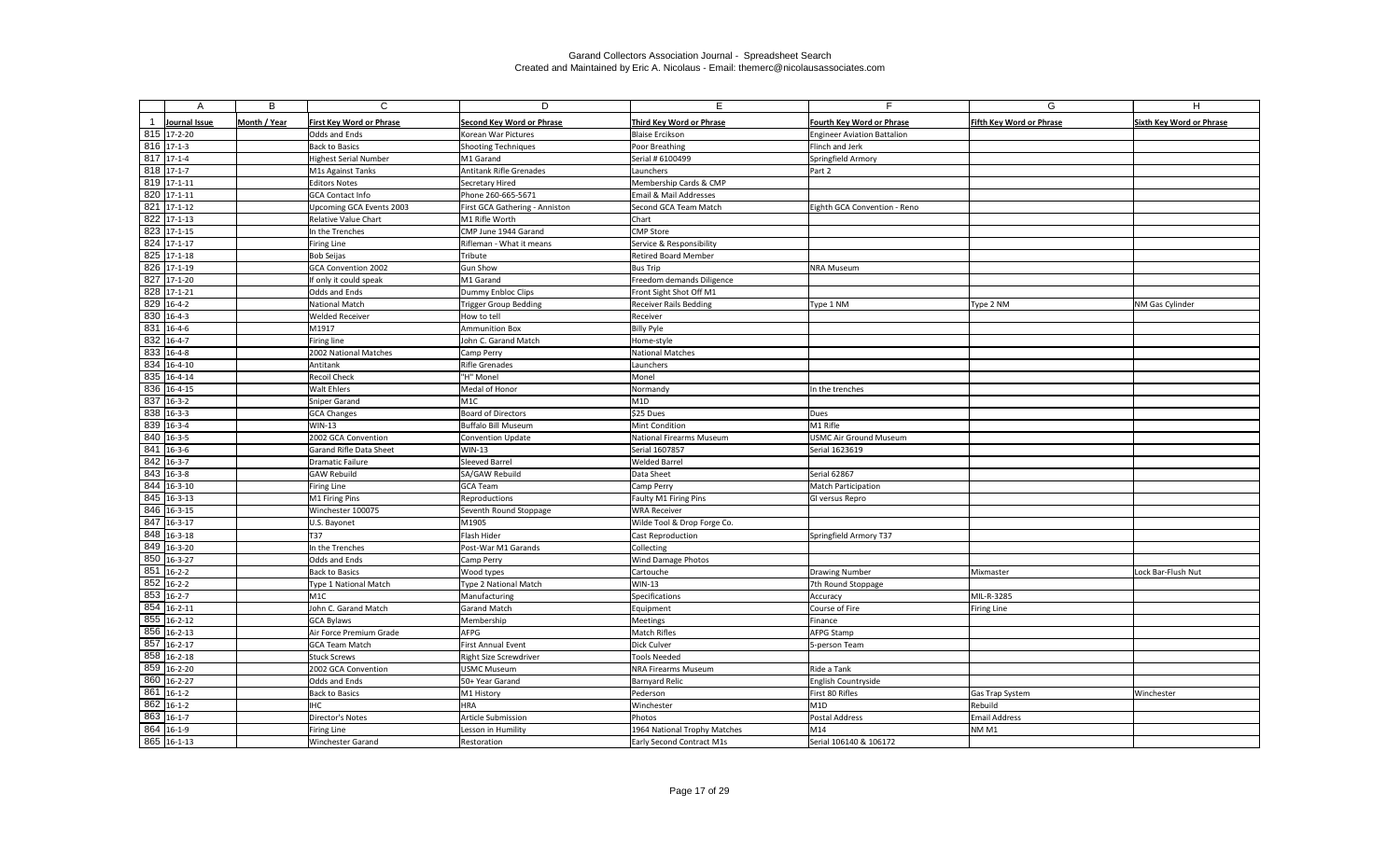| A                        | B            | $\mathsf{C}$                    | D                            | E                            | F.                                   | G                               | H                               |
|--------------------------|--------------|---------------------------------|------------------------------|------------------------------|--------------------------------------|---------------------------------|---------------------------------|
| Journal Issue            | Month / Year | <b>First Key Word or Phrase</b> | Second Key Word or Phrase    | Third Key Word or Phrase     | Fourth Key Word or Phrase            | <b>Fifth Key Word or Phrase</b> | <b>Sixth Key Word or Phrase</b> |
| 866 16-1-16              |              | A Vet's Story                   | Jack Walentine               | Korean War                   | Chinese Attacks                      |                                 |                                 |
| 867 16-1-19              |              | Clip Loading Machine            | Clip Loader History          | John C. Garand Design        |                                      |                                 |                                 |
| 868 16-1-20              |              | 2002 GCA Convention             | October 4 through 6          | <b>NRA National Museum</b>   | Virginia Museum of Military Vehicles |                                 |                                 |
| 869 16-1-21              |              | Odds and Ends                   | Trigger & Allen Screw        | Unusual NM Aperture          | Forgings                             |                                 |                                 |
| 870 15-4-Inside Cover    |              | <b>Richard Deane</b>            | Founder                      | President                    | Publisher                            |                                 |                                 |
| 871 15-4-2               |              | Reno Report                     | <b>Convention Report</b>     | August-01                    |                                      |                                 |                                 |
| 872 15-4-4               |              | A History Lesson                | GCA 1986-2001                | Not-for-Profit Association   | <b>Richard Deane</b>                 |                                 |                                 |
| $873$ 15-4-9             |              | <b>GCA Special Volunteers</b>   | <b>Cahrter Members</b>       | <b>GCA Founding Board</b>    | <b>Board Members</b>                 |                                 |                                 |
| 874 15-4-10              |              | CMP/GCA/JCG                     | Camp Perry                   | <b>Trophy Presentation</b>   | August 2001 Garand Matches           |                                 |                                 |
| $\overline{875}$ 15-4-11 |              | <b>Bolt Action Garand</b>       | Stright Pull                 | Serial 4237333               |                                      |                                 |                                 |
| 876 15-4-12              |              | A Garand Tale                   | Pulling Targets              | ROTC                         | Army Training Days                   | <b>Robert Collins</b>           |                                 |
| 877 15-4-14              |              | Notes From the Director         | Photo Shortage               | <b>Back to Basics</b>        | Renewal Information                  |                                 |                                 |
| 878 15-4-15              |              | Frank Walter                    | <b>Managing Director</b>     | Resignation of Richard Deane |                                      |                                 |                                 |
| 879 15-4-15              |              | <b>CMP News</b>                 | <b>Free Catalog</b>          | <b>Products Available</b>    |                                      |                                 |                                 |
| 880 15-4-16              |              | Mike Burduck                    | The Editor Signs Off         | Retire                       | New Editor                           |                                 |                                 |
| 881 15-4-20              |              | M1 Rifles 1952-1957             | Part 3                       | Harrington & Richardson Arms |                                      |                                 |                                 |
| $\overline{882}$ 15-3-2  |              | <b>Convention News</b>          | Reno Convention              | <b>Display Tables</b>        |                                      |                                 |                                 |
| $\overline{883}$ 15-3-2  |              | <b>Marketplace News</b>         | Jim Pullen                   | Marketplace Editor           |                                      |                                 |                                 |
| $884$ 15-3-3             |              | Kimber                          | Model 82 Government          | <b>Target Rifle</b>          | 22 Calibre                           |                                 |                                 |
| 885 15-3-4               |              | <b>CMP Garand</b>               | Safe to Shoot                | Service Grade                | 13 Tests                             | Firing Range Test               |                                 |
| 886 15-3-8               |              | Winchester M1 of WWII           | Part 3 of 3                  | Op Rods                      | <b>Trigger Guards</b>                | Follower Rod                    |                                 |
| 887 15-3-10              |              | My Lucky Find                   | British Garand               | <b>Proof Marks</b>           | Early Lock Bar                       |                                 |                                 |
| 888 15-3-11              |              | Springfield Armory Inspector    | Leonard F. Hicks             | <b>Stocking Shop</b>         | Long Term Storage                    | Canning                         |                                 |
| 889 15-3-14              |              | <b>Bayonet Scabbard</b>         | Bayonet                      | M1905                        | M1942                                | M <sub>5</sub>                  | <b>M5A1</b>                     |
| 890 15-3-16              |              | What Happened Here?             | <b>Fake Stocks</b>           | <b>Suspect Stampings</b>     | Seller Mel Bishop                    |                                 |                                 |
| 891 15-3-18              |              | M1 Rifles 1952-1957             | Part 2                       | Barrel                       | Stock Cartouche                      | Bolt                            | <b>Heat Lots</b>                |
| 892 15-2-3               |              | Winchester M1 of WWII           | <b>Hand Guards</b>           | Muzzle                       | Receiver                             | Trigger Group                   | <b>Stock</b>                    |
| 893 15-2-6               |              | Merritt Gate                    | Marine Military Academy      | <b>USMC</b>                  | Harlingen, Texas                     |                                 |                                 |
| 894 15-2-7               |              | Harry Wiens                     | Guadalcanal                  | 164th Infantry Regiment      | M1 versus 1903 Springfield           |                                 |                                 |
| 895 15-2-8               |              | John Hagen                      | Never Raised to be a Soldier | 164th Infantry Division      | Guadalcanal                          |                                 |                                 |
| 896 15-2-9               |              | <b>Managing Director</b>        | <b>Volunteer Position</b>    | Copy Editor                  |                                      |                                 |                                 |
| 897 15-2-10              |              | M1 Rifles 1952-1957             | Part 1                       | Gas Cylinder                 | Hammer                               | Safety                          | Bolt                            |
| 898 15-2-14              |              | <b>Rock Island Rebuilds</b>     | Cleaning & Repair (C&R)      | Overhaul of M1 Garand        | Frank Krack (FK)                     | Elmer Bjerke (EB)               |                                 |
| 899 15-2-20              |              | Less We Forget                  | M1 Garand                    | Picture of German Shot By M1 |                                      |                                 |                                 |
| $900$ 15-1-2             |              | <b>GCA Board of Directors</b>   | <b>Election Results</b>      | Winners                      | Congratulations                      |                                 |                                 |
| $901$ 15-1-3             |              | <b>GCA Annual Convention</b>    | 2000 Edition                 | Pictorial of Convention      |                                      |                                 |                                 |
| $902$ 15-1-5             |              | John Garand Bust                | Rededication                 | 2000 GCA Convention          | American Hero                        |                                 |                                 |
| $903$ 15-1-6             |              | Sixty-sixth Reunion             | Class of 1934                | Rifles Serial 1, 2 and 3     |                                      |                                 |                                 |
| $904$ 15-1-8             |              | From the President              | Convention "T" Shirts        | Membership Expiration        |                                      |                                 |                                 |
| $905$ 15-1-9             |              | 3-52 M1D Barrel                 | Mismarked M1D Barrels        | D35448 versus 7312555        |                                      |                                 |                                 |
| $906$ 15-1-10            |              | M19A1                           | M19A2                        | <b>Ammunition Boxes</b>      | Label Contents                       |                                 |                                 |
| $\overline{907}$ 15-1-11 |              | Reno 2001 GCA Convention        | News                         | Official Registration        | General Joe Foss                     |                                 |                                 |
| $908$ 15-1-11            |              | GCA Web Site                    | www.garandcollector.com      | <b>URL Address Change</b>    |                                      |                                 |                                 |
| $909$ 15-1-12            |              | Guidelines                      | <b>Managing Director</b>     | Copy Editor                  | Journal Publication                  |                                 |                                 |
| $910$ 15-1-13            |              | True Stories for Real Men       | <b>Battle of Metz</b>        | M1 Praise                    | Wounded in France                    |                                 |                                 |
| $911   15-1-14$          |              | John C. Garand Match            | Memorial Match               | 5 August 2000                | Frank Walter & Scott Duff            |                                 |                                 |
| $912$ 15-1-16            |              | Early HRA Garands               | Misinformation & Confusion   | Barrels                      | <b>Bolts</b>                         | Op Rods                         | Hammers                         |
| $913   15 - 1 - 18$      |              | Refinishing Stocks              | <b>Restoring Stocks</b>      | <b>Wood Parts</b>            | M1 Garand Wood                       |                                 |                                 |
| $914$ 15-1-19            |              | Winchester M1 of WWII           | Part 1 of 3                  | Gas Cylinder Lock            | Stacking Swivel                      | Front Sight                     | <b>Barrels</b>                  |
| $915$ 15-1-21            |              | <b>SHM Rebuild</b>              | Colonel Stephen H. MacGregor | SA Stocking Shop Inspector   | NFR Rebuild                          |                                 |                                 |
| $916$ 14-4-1             |              | M1D vs. M1C                     | M <sub>1</sub> D             | M1C                          | Comparison                           |                                 |                                 |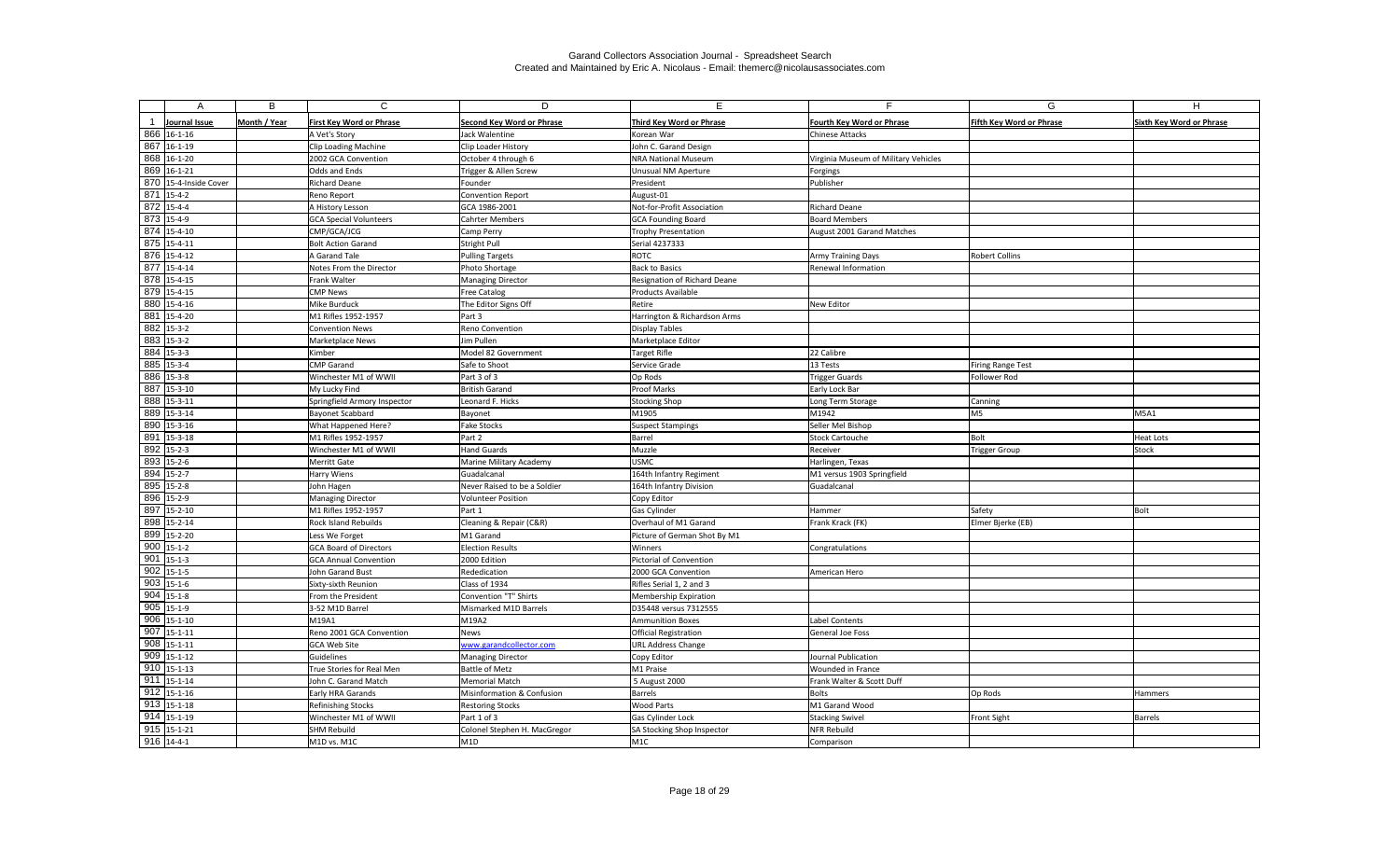|                            | B            | $\mathsf{C}$                     | D                                  | E.                                                         | Е                                                     | G                               | H                               |
|----------------------------|--------------|----------------------------------|------------------------------------|------------------------------------------------------------|-------------------------------------------------------|---------------------------------|---------------------------------|
| Journal Issue              | Month / Year | <b>First Key Word or Phrase</b>  | <b>Second Key Word or Phrase</b>   | Third Key Word or Phrase                                   | Fourth Key Word or Phrase                             | <b>Fifth Key Word or Phrase</b> | <b>Sixth Key Word or Phrase</b> |
| $917$ 14-4-5               |              | Saga of the M1C                  | M1C                                | Five Plugged Holes                                         |                                                       |                                 |                                 |
| $918$ 14-4-8               |              | Vandalized                       | Mount Suribachi                    | Memorial vandalized                                        |                                                       |                                 |                                 |
| $919$ 14-4-9               |              | 10" M1 Bayonet                   | Uncut Dated 10" Bayonet            | 16" to 10" Bayonet Length Change                           |                                                       |                                 |                                 |
| $920$ 14-4-10              |              | <b>Rebuild Marks on M1</b>       | Electro-engraved rebuild           | Overhaul of M1 Garand                                      |                                                       |                                 |                                 |
| $921$ 14-4-11              |              | <b>US Coast Guard</b>            | <b>Award Rifles</b>                | Trophy Award Rifles                                        |                                                       |                                 |                                 |
| $922$ 14-4-11              |              | A Rifle's Place in History       | Sniper Rifles                      | M1C and M1D                                                |                                                       |                                 |                                 |
| $\overline{923}$ 14-4-13   |              | Gas Trap Garand                  | Sad Chapter                        | For Sale                                                   |                                                       |                                 |                                 |
| $924$ 14-4-15              |              | 2001 GCA Convention              | Reno Nevada                        | Reno Hilton                                                |                                                       |                                 |                                 |
| $925$ 14-4-17              |              | Danish Stock Disc                | <b>Stock Disc</b>                  | Danish Rifles                                              |                                                       |                                 |                                 |
| $926$ 14-3-2               |              | Original Two-tone Receivers      | Annealed receivers                 | Darkened heel                                              |                                                       |                                 |                                 |
| $927$ 14-3-3               |              | Novenber 1941 Lend Lease         | Lend Lease Garand                  | Crown and BNP                                              |                                                       |                                 |                                 |
| 928 14-3-5                 |              | <b>ROTC Reunion Speech</b>       | William E. Adams                   | Garand Rifle History                                       |                                                       |                                 |                                 |
| $929$ 14-3-7               |              | Anniston, Alabama                | Civilian Marksmanship Program      | CMP South                                                  |                                                       |                                 |                                 |
| 930 14-3-9                 |              | Nambu Rifle                      | M1 and Resurfacing Nambu           | Guadalcanal                                                |                                                       |                                 |                                 |
| $931$ 14-3-10              |              | Mossberg M44                     | <b>Training Rifle</b>              | .22 Caliber                                                |                                                       |                                 |                                 |
| $932   14-3-11$            |              | GCA Online                       | Internet Club                      | <b>GCA Communications</b>                                  |                                                       |                                 |                                 |
| 933 14-3-13                |              | From the President               | Membership Cards                   | Life Membership                                            |                                                       |                                 |                                 |
| 934 14-3-14                |              | Danish Garand                    | Danisg Navy Sight Cover            | <b>Birch stocks</b>                                        | <b>VAR Barrel Markings</b>                            |                                 |                                 |
| $935$ 14-3-16              |              | 2000 General Board               | <b>Board of Directors</b>          | Candidates                                                 |                                                       |                                 |                                 |
| $936$ 14-2-2               |              | Danish M1s                       | "Canned" M1s                       | Danish-used M1 Information                                 |                                                       |                                 |                                 |
| 937 14-2-5                 |              | From the President               | Life Membership Offer              | No published list of members                               |                                                       |                                 |                                 |
| $938$ 14-2-6               |              | Early M1 Perceptions             | Garand Critique                    | Criticism of M1 Garand                                     |                                                       |                                 |                                 |
| $939$ 14-2-7               |              | Membership Distribution          | Dec-99                             | Membership by State                                        |                                                       |                                 |                                 |
| $940$ 14-2-8               |              | My Affair                        | <b>SGT Major Mark Bucksath</b>     | Korean War                                                 | Royal Thai Army                                       |                                 |                                 |
| $941$ 14-2-10              |              | M2 Flash Hider                   | Development Trials                 | Muzzle Blast Test                                          |                                                       |                                 |                                 |
| $\overline{942}$ 14-2-12   |              | Dummy Rifles                     | Type B Rifle                       | Demilitarized M1                                           | <b>Welded Bolt</b>                                    |                                 |                                 |
| $943$ 14-2-13              |              | "What is it" Question            | Cal 30 Headspace                   | <b>Headspace Gage</b>                                      |                                                       |                                 |                                 |
| $944$ 14-2-14              |              | Winchester                       | <b>Barrel Markings</b>             | Winchester Garand                                          |                                                       |                                 |                                 |
| 945 14-2-14                |              | It Still Happens                 | Ethics                             | Winchester Garand                                          |                                                       |                                 |                                 |
| $946$ 14-2-15              |              | Harrington & Richardson          | M1 Rifle 1952-1957                 | <b>Barrel Useage</b>                                       | Part 3 Article                                        |                                 |                                 |
| $947$ 14-2-17              |              | <b>CMP News</b>                  | Auction online                     | <b>Ammunition Sales</b>                                    | 1903 Lottery                                          | <b>Sealed Bids</b>              |                                 |
| 948 14-2-Back Page         |              | 2000 National Convention         | Springfield, Massachusetts         | August 24 thru 27                                          |                                                       |                                 |                                 |
| $949$ 14-1-2               |              | M <sub>1C</sub>                  | <b>Production Research</b>         | Sniper Rifle Production                                    | <b>Barrel Group</b>                                   |                                 |                                 |
| $950$ 14-1-5               |              | 1999 GCA Convention              | Convention Report                  | <b>GCA Affiliation with CMP</b>                            |                                                       |                                 |                                 |
| $951$ 14-1-7               |              | 1943 Garand                      | Data Sheet                         | Mid War Production Example                                 |                                                       |                                 |                                 |
| $952$ 14-1-9               |              | Camp Perry                       | 1999 JCG Match                     | Camp Perry Danish Issue                                    |                                                       |                                 |                                 |
| $953 \overline{)14-1-10}$  |              | Summer Vacation                  | <b>Walt Kuleck</b>                 | <b>JCG Garand Match</b>                                    |                                                       |                                 |                                 |
| $954$ 14-1-11              |              | From the President               | Faulty Copies of 13-4              | JCG St Louis Convention Success                            |                                                       |                                 |                                 |
| $955$ 14-1-12              |              | Early M1 Gas Cylinders           | Finish Wear                        | Stainless steel gas cylinders                              |                                                       |                                 |                                 |
| $956$ 14-1-13              |              | <b>International Harvester</b>   | <b>Barrel Usage</b>                | M1 Production 1952-1957                                    | <b>IHC</b>                                            | LMR                             |                                 |
| $957$ 14-1-17              |              | Garand                           | Calvary Weapon                     | Rangers captured prisoners                                 | Horse used by ranger                                  |                                 |                                 |
| $958$ 14-1-18              |              | It Still Happens                 | Winchester                         | M1                                                         | Collectors Arm                                        |                                 |                                 |
| $959$ 14-1-19              |              | What is it?                      | Picture of Headspace Gage          | Headspace Gage                                             |                                                       |                                 |                                 |
| 960 13-4-2<br>$961$ 13-4-3 |              | See you in St. Louie             | <b>GCA Convention</b>              | St. Charles Convention Center                              | September 24, 25, 26, 1999                            |                                 |                                 |
| $962$ 13-4-7               |              | The Unknown M1C                  | Springfield Armory Conversion      | M1C Sniper Rifle                                           | Expenditure Order 1868-1                              |                                 |                                 |
| $963$ 13-4-8               |              | From the President<br>M1 Auction | Canfield's Complete Collector      | <b>Mailing Address Corrections</b>                         |                                                       |                                 |                                 |
| 964 13-4-9                 |              | LT Fletcher Harris               | San Francisco Auction House        | SA Serial 1,000,000                                        | Springfield Armory<br>Normandy June 6 - July 11, 1944 |                                 |                                 |
| $965$ 13-4-10              |              | Poem                             | B Company, 1st Platoon<br>M1 Rifle | 115th Infantry, 29th Blue & Gray<br>John Baltes, USMC, RET |                                                       |                                 |                                 |
| $966$ 13-4-10              |              | <b>IHC Receivers</b>             | Heat Lots                          | Heat Lot Codes                                             | International Harvester                               |                                 |                                 |
| $967$ 13-4-12              |              | Marine Corps JROTC               | Benito Juarez High School          | 57th Pearl Harbor Day                                      | Picture of Stdents w/M1 Garands                       |                                 |                                 |
|                            |              |                                  |                                    |                                                            |                                                       |                                 |                                 |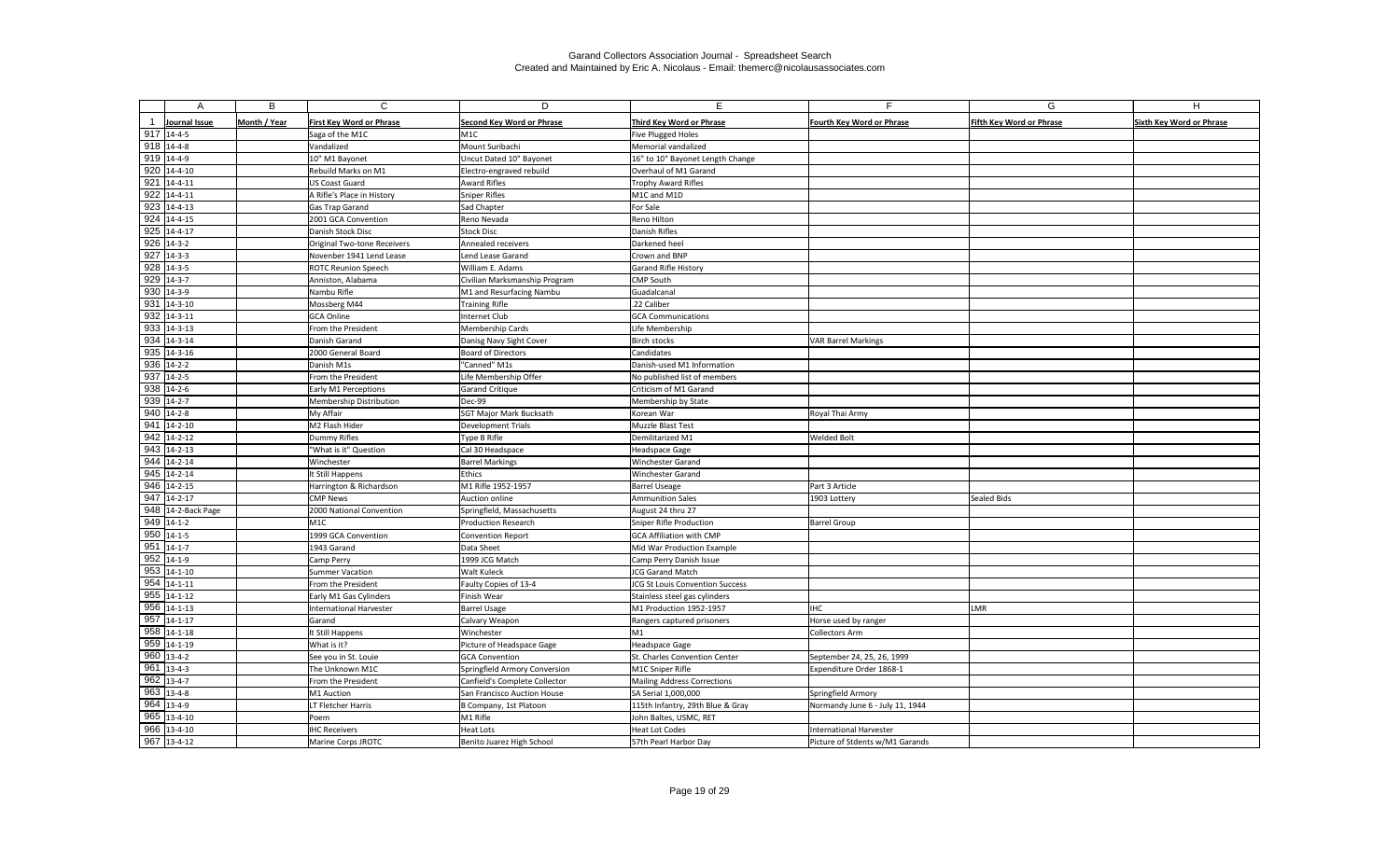|     |                            | B            | $\mathsf{C}$                             | D                                              | F                                                  | E.                               | G                               | H                               |
|-----|----------------------------|--------------|------------------------------------------|------------------------------------------------|----------------------------------------------------|----------------------------------|---------------------------------|---------------------------------|
|     | <b>Journal Issue</b>       | Month / Year | <b>First Key Word or Phrase</b>          | <b>Second Key Word or Phrase</b>               | Third Key Word or Phrase                           | <b>Fourth Key Word or Phrase</b> | <b>Fifth Key Word or Phrase</b> | <b>Sixth Key Word or Phrase</b> |
|     | 968 13-4-13                |              | <b>Board of Directors</b>                | 13 year Tribute                                | <b>GCA Journal</b>                                 |                                  |                                 |                                 |
|     | 969 13-4-14                |              | <b>Garand Receiver</b>                   | Rough Cast                                     | 152 Separate Shop Operations                       |                                  |                                 |                                 |
|     | $970$ 13-4-16              |              | <b>Barrel Usage</b>                      | M1 Rifle Production                            | 1952-1957                                          |                                  |                                 |                                 |
|     | $971$ 13-4-24              |              | Gas Trap Garand                          | <b>Book Review</b>                             | <b>Billy Pyle</b>                                  |                                  |                                 |                                 |
|     | $972$ 13-3-2               |              | Good Guys Do Finish First                | <b>Collector Grade M1s</b>                     | M1 Rifle Conversions                               |                                  |                                 |                                 |
|     | $973$ 13-3-4               |              | Gas Trap M1 Garand                       | M1 Garand #50107                               | Pictures                                           | Data Sheet                       |                                 |                                 |
|     | $974$ 13-3-5               |              | M1 Garand Direct Conversion              | M1 Garand #7860                                | Pictures                                           | Data Sheet                       |                                 |                                 |
|     | $975$ 13-3-8               |              | M1 Rubber Garand                         | Saving Private Ryan Prop                       | Hard Rubber Compound                               |                                  |                                 |                                 |
|     | 976 13-3-9                 |              | <b>CMP News</b>                          | <b>National Matches</b>                        | <b>CMP Visibility During Matches</b>               | M1C Bid Program                  |                                 |                                 |
|     | $977$ 13-3-10              |              | From the President                       | Y2K Compliant GCA                              | CMP & GCA Working Relationship                     |                                  |                                 |                                 |
|     | 978 13-3-11                |              | <b>US Martial Arms Collecting</b>        | Dixie Gun Works                                | <b>Collector Oriented Books</b>                    |                                  |                                 |                                 |
|     | 979 13-3-13                |              | <b>Gas Trap Production</b>               | Gas Trap M1 Rifle                              | Serial # 50313                                     |                                  |                                 |                                 |
|     | 980 13-3-13                |              | Big Boys Don't Cry                       | Demilled Garands                               | Purchased 10 Demilled Garands                      |                                  |                                 |                                 |
| 981 | $13 - 3 - 15$              |              | <b>Regional Meeting</b>                  | <b>GCA Meeting &amp; Dinner</b>                | July 9-11, 1999                                    |                                  |                                 |                                 |
|     | $982$ 13-3-16              |              | The Garand Lives                         | Rome, Italy                                    | M1 Garands Carried by Soldiers                     |                                  |                                 |                                 |
|     | 983 13-3-17                |              | <b>CMP Photos</b>                        | M1D Carton                                     | .22 Caliber Rifles                                 | M1 Rifles                        |                                 |                                 |
| 984 | $13 - 3 - 19$              |              | <b>Denmark Parts Kits</b>                | <b>Butt Stocks</b>                             | Op Rods                                            | Barrels                          |                                 |                                 |
| 985 | $13 - 2 - 2$               |              | Combat Veteran Garands                   | Iwo Jima Flag Raising                          | <b>Battlefield Garand Evaluation</b>               |                                  |                                 |                                 |
|     | $986$ 13-2-7               |              | Civilian Marksmanship Program            | <b>Volunteer Assistance</b>                    | Anniston, Alabama                                  | CMP Building 110                 |                                 |                                 |
| 987 | $13 - 2 - 11$              |              | <b>Match Sights</b>                      | M1 Rifles                                      | <b>Elevation Click Values</b>                      |                                  |                                 |                                 |
|     | 988 13-2-13                |              | From the President                       | Frank Walter - Editor                          | <b>Missing Journals</b>                            | Updated Journal Index            |                                 |                                 |
|     | 989 13-2-14                |              | John C. Garand Match                     | GCA Represented                                | First JCG Match                                    | Annual Match                     |                                 |                                 |
|     | 990 13-2-16                |              | Cal .30 Ammunition                       | M1 Garand Ammunition                           | M1 Cartridge                                       | M2 Cartridge                     |                                 |                                 |
| 991 | $13 - 2 - 17$              |              | What's Wrong Picture                     | Mel Bishop Question                            | Submit to Hust Entertainment Address               |                                  |                                 |                                 |
|     | $992$ 13-2-18              |              | Showers to Wash                          | Americans Welcome Picture                      | <b>Holland Coal Mine</b>                           | Signal Corps Photo               |                                 |                                 |
|     | 993 13-2-Back Cover        |              | David McClain                            | Frank Walter                                   | Marketplace Editor                                 |                                  |                                 |                                 |
|     | $994$ 13-1-2               |              | <b>Garand Tales</b>                      | <b>WWII Experiences</b>                        | <b>Howard Peterson</b>                             | Sniper Wound                     |                                 |                                 |
|     | $995$ 13-1-4               |              | From the President                       | <b>Fraud Policy</b>                            | Annual Renewal                                     | Article Submission               |                                 |                                 |
|     | 996 13-1-5                 |              | M1C in Vietnam                           | Photograph                                     | <b>Special Forces</b>                              | M84 Scope                        |                                 |                                 |
|     | $997$ 13-1-6               |              | <b>Bruce Canfield</b>                    | New M1 Book                                    | M1 Garand and M1 Carbine                           |                                  |                                 |                                 |
|     | $998$ 13-1-7               |              | Mid-term Election Results                | New Board Officers                             | 88% Renewal Voted                                  |                                  |                                 |                                 |
|     | 999 13-1-7                 |              | Internet Coordinator                     | <b>Comments and Suggestions</b>                | Edward J. Berns                                    |                                  |                                 |                                 |
|     | 1000 13-1-8                |              | M1 Garand Serial #102                    | History of Rifle                               | Three Digit Serial Number                          |                                  |                                 |                                 |
|     | 1001 13-1-10               |              | <b>Garand Exploded View</b>              | <b>Essentials of Infantry Training</b>         | <b>Back Cover Foldout</b>                          |                                  |                                 |                                 |
|     | 1002 13-1-11               |              | What a find!                             | M1907 Slings                                   | Cheesecloth Package                                | 12 Leather Slings                |                                 |                                 |
|     | 1003 13-1-15               |              | Another Combat Veteran Garand            | Buffalo Arms Barrel                            | Serial # 245650                                    | Data Sheet                       |                                 |                                 |
|     | 1004 13-1-17               |              | Another Gas Trap M1                      | Serial #20816                                  | Data sheet and Parts Photo                         |                                  |                                 |                                 |
|     | 1005 12-4-2<br>1006 12-4-4 |              | 1998 GCA Convention                      | Louisville, KY                                 | Service Awards                                     |                                  |                                 |                                 |
|     | 1007 12-4-5                |              | From The President                       | New Board Officers                             | Linternet Coordinator Needed                       |                                  |                                 |                                 |
|     | 1008 12-4-6                |              | <b>Battle Sight Settings</b>             | Zero                                           | Zeroing the M1 Rifle                               |                                  |                                 |                                 |
|     | 1009 12-4-6                |              | <b>Garand Collecting</b><br>Rifle Barrel | A Differing View                               | Hope Diamond?<br><b>Springfield Armory Barrels</b> | <b>High Prices</b>               |                                 |                                 |
|     | 1010 12-4-7                |              | Photos from the past                     | <b>Barrel Dates</b><br><b>Haitian Soldiers</b> | Infantryman with M1 Rifle                          | Vietnamese                       |                                 |                                 |
|     | 1011 12-4-10               |              | Combat Veteran Garands                   | Eniwetok Lagoon                                | Japanese Rifle Counterpart                         | Data Sheet                       |                                 |                                 |
|     | 1012 12-4-13               |              | Preserving History                       | Bruce Canfield                                 | Historical View of the M1                          |                                  |                                 |                                 |
|     | 1013 12-4-14               |              | P400 M1 Garand                           | <b>Under Serial Number</b>                     | Photograph                                         |                                  |                                 |                                 |
|     | 1014 12-4-15               |              | Beginner's Luck                          | 10-Inch Bayonnet                               | M1 Collecting                                      |                                  |                                 |                                 |
|     | 1015 12-4-16               |              | Two Cents Worth                          | <b>Bob Albright</b>                            | Restoration of M1 Garand                           | Correct Parts Restoration        |                                 |                                 |
|     | 1016 12-4-17               |              | In Memorium                              | Peter Cardone                                  | <b>Garand Collector</b>                            |                                  |                                 |                                 |
|     | 1017 12-4-Back Cover       |              | Election                                 | <b>Board of Directors</b>                      | Mid-Year Elections                                 | 1998                             |                                 |                                 |
|     | 1018 12-3-2                |              | GCA 1998 Convention                      | Louisville, KY                                 | Registration                                       |                                  |                                 |                                 |
|     |                            |              |                                          |                                                |                                                    |                                  |                                 |                                 |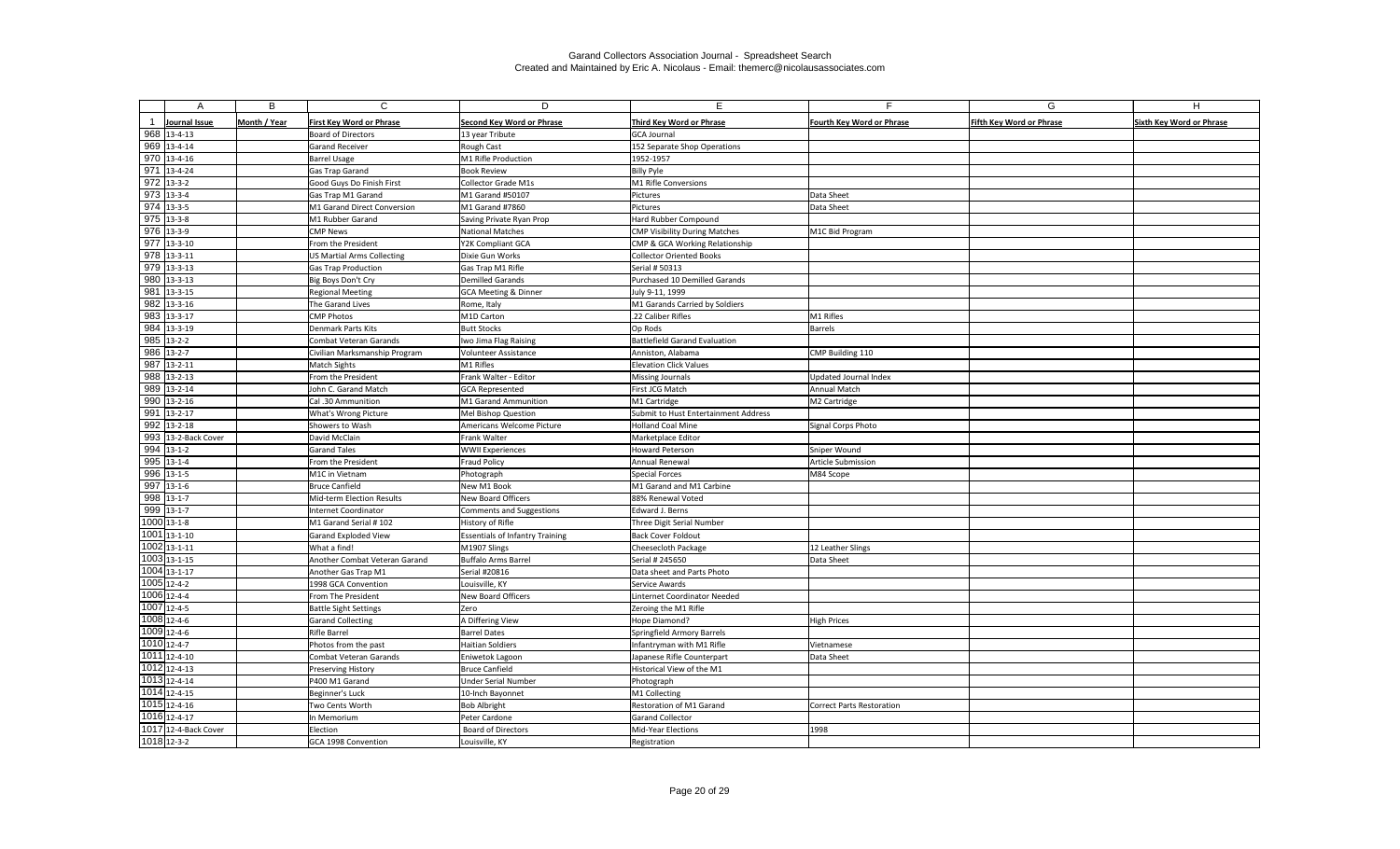|                      | B            | $\mathsf{C}$                    | D                                   | F.                                 |                                  | G                               | H                               |
|----------------------|--------------|---------------------------------|-------------------------------------|------------------------------------|----------------------------------|---------------------------------|---------------------------------|
|                      |              |                                 |                                     |                                    |                                  |                                 |                                 |
| Journal Issue        | Month / Year | <b>First Key Word or Phrase</b> | <b>Second Key Word or Phrase</b>    | Third Key Word or Phrase           | <b>Fourth Key Word or Phrase</b> | <b>Fifth Key Word or Phrase</b> | <b>Sixth Key Word or Phrase</b> |
| 1019 12-3-3          |              | Czech ZH-29                     | Holek Rifle                         | Semi-automatic                     | Light Weight Rifle Requirement   |                                 |                                 |
| 1020 12-3-5          |              | Headspace Gage                  | Original Package                    | Part # D7319944(B)                 | Cal .30 Headspace 1.940          |                                 |                                 |
| 1021 12-3-6          |              | It Still Happens                | NM Serial # 6099000                 | Garand Rifle Purchase              |                                  |                                 |                                 |
| 1022 12-3-6          |              | <b>Fake Barrels</b>             | Bolt/Breach/Shell Explosion         | Headspace Loss                     | Pictures of Fake Barrel          |                                 |                                 |
| 1023 12-3-8          |              | M1 Cartridge Clips              | Known Manufacturers                 | <b>Location Manufactured</b>       |                                  |                                 |                                 |
| 1024 12-3-11         |              | The Dilemma of Restorations     | Part 1                              | www.brucecanfield.com              | Vintage Parts versus Refinished  |                                 |                                 |
| 1025 12-3-13         |              | From the President              | Board of Directors                  | <b>GCA Convention Info</b>         | www.garandcollassoc.org          |                                 |                                 |
| 1026 12-3-14         |              | M1 Garand Training Aid          | <b>Operating Group Action</b>       | <b>Firing Sequence</b>             |                                  |                                 |                                 |
| 1027 12-3-16         |              | Gas Trap vs. Gas Port           | <b>Garand Production</b>            | <b>Production Changeover</b>       | Gas Port Standard 0.0790 inches  |                                 |                                 |
| 1028 12-2-2          |              | Johnson vs. Garand              | Rifle Range Report                  | <b>US Marine Corps</b>             | Rifle Comparisons                |                                 |                                 |
| 1029 12-2-6          |              | The "Incorrect" Garand          | Small Arms Repair                   | Normandy Rebuilds                  | 1944                             |                                 |                                 |
| 1030 12-2-7          |              | Pachmayr Sniper Scope           | Scope Mount                         | Two Known Examples                 |                                  |                                 |                                 |
| 1031 12-2-8          |              | Magnificent Marine Spectacle    | Evening Parade                      | <b>Bayoneted M1 Garands</b>        | Evening Parade Video             |                                 |                                 |
| 1032 12-2-9          |              | M1 Aesthetics                   | M1D                                 | Aberdeen Proving Grounds           |                                  |                                 |                                 |
| 1033 12-2-10         |              | <b>Excellence Rewarded</b>      | Marksmanship Award                  | Rifle Score Book                   | USMC Hood Apeture                |                                 |                                 |
| 1034 12-2-14         |              | Garand or Hope Diamond          | M1D Pricing                         | M1 Rifle Cost                      |                                  |                                 |                                 |
| 1035 12-2-16         |              | From the President              | Renewals                            | <b>Publication Deadlines</b>       |                                  |                                 |                                 |
| 1036 12-2-21         |              | M2 Flash Hider                  | Milleed or Stamped                  | <b>Brackets</b>                    |                                  |                                 |                                 |
| 1037 12-2-Back Cover |              | Springfield Armory              | National Historic Site              | <b>Collections Database</b>        |                                  |                                 |                                 |
| 1038 12-1-2          |              | M1 Garand Clips                 | Design Criteria                     | <b>Diagrams</b>                    | Blueprints                       |                                 |                                 |
| 1039 12-1-6          |              | From the President              | Cover Photos                        | <b>Bayonet Publication</b>         |                                  |                                 |                                 |
| 1040 12-1-7          |              | <b>Gas Trap Production</b>      | 41000 to 42000 Gas Traps            | <b>Production Figures</b>          |                                  |                                 |                                 |
| 1041 12-1-9          |              | M1 Arms Rack                    | 20 M1 Rifles Held                   | Development and Manufacture        |                                  |                                 |                                 |
| 1042 12-1-12         |              | Parts Evolution                 | M1 Garand                           | Gas Trap Rifle                     |                                  |                                 |                                 |
| 1043 12-1-14         |              | Conversion                      | M1 Garand to M14 Ammo               | Magazine Fed Rifle Conversion      |                                  |                                 |                                 |
| 1044 11-4-2          |              | <b>SECNAV Award Rifle</b>       | M1C-turned service rifle            | US Naval Weapons Depot             |                                  |                                 |                                 |
| 1045 11-4-4          |              | <b>Basic Training</b>           | M1 Garand Pictures                  | Fort Polk Training Center          |                                  |                                 |                                 |
| 1046 11-4-6          |              | From the President              | <b>Technical Analysis Committee</b> | <b>Back Issue Sale</b>             |                                  |                                 |                                 |
| 1047 11-4-7          |              | It's In the Numbers             | <b>Rifle Production Tables</b>      | M1C Rifle                          |                                  |                                 |                                 |
| 1048 11-4-8          |              | <b>Gun Show Questions</b>       | Q&A for Garand Owners               | Safety Warnings                    |                                  |                                 |                                 |
| 1049 11-4-10         |              | Private Straba and his M1       | M1 Garand                           | <b>Ground Combat</b>               |                                  |                                 |                                 |
| 1050 11-4-10         |              | Spotter's Report                | Safeties                            | Lower Bands                        | Korea Parts                      |                                 |                                 |
| 1051 11-4-11         |              | M1 Dummy Rifles                 | Demilitarized M1 Rifle              | Rifle Dummy Mk6 MOD 0              |                                  |                                 |                                 |
| 1052 11-4-12         |              | My return to Saipan             | <b>WWII</b> Experiences             | Then and Now                       |                                  |                                 |                                 |
| 1053 11-4-14         |              | Serial Number 4016              | Unaltered Gas Trap Found            | <b>Center for Military History</b> |                                  |                                 |                                 |
| 1054 11-3-2          |              | Some DCM Garands                | Serial # 801 & # 925                | Solid Buttplates                   |                                  |                                 |                                 |
| 1055 11-3-4          |              | An Art Tuttle Update            | Assembly Defect Report #443         | Assembly Defect Report #457        | Bolt / Receiver                  |                                 |                                 |
| 1056 11-3-6          |              | Coffee and Danish               | Beretta PB.650                      | Breda B.M.R. 8300                  |                                  |                                 |                                 |
| 1057 11-3-6          |              | More on Danish Markings         | Danish Crown                        | M1D Parts                          |                                  |                                 |                                 |
| 1058 11-3-7          |              | That Rare Bird                  | M1C Assembly                        | Rifle Scopes Used                  |                                  |                                 |                                 |
| 1059 11-3-9          |              | Member DCM M1D Survey           | Serial Numbers                      | Manufacturer                       | <b>Barrel Date</b>               |                                 |                                 |
| 1060 11-3-10         |              | 100 Table Gun Show              | Data Sheet                          | WRA in Original Condition          | Pictures                         |                                 |                                 |
| 1061 11-3-13         |              | From The President              | John C. Garand Video                | Member Recruitment                 |                                  |                                 |                                 |
| 1062 11-3-14         |              | <b>Austrailian Tragety</b>      | 1940 M1 Garand                      | Gun Owners Turn in Rifles          |                                  |                                 |                                 |
| 1063 11-3-16         |              | M1 Stocks and Markings          | Cartouches                          | Pictures                           |                                  |                                 |                                 |
| 1064 11-2-2          |              | Short Course                    | Accurize an M1 Garand               | Retain Collector Value             |                                  |                                 |                                 |
| 1065 11-2-3          |              | National Guard                  | Commemorative 1953 Stamp            | Picture                            |                                  |                                 |                                 |
| 1066 11-2-4          |              | Part Numbers                    | Part II                             | Federal Stock System               |                                  |                                 |                                 |
| 1067 11-2-5          |              | John C. Garand                  | <b>Unknown Patent</b>               | Automatic Rifle                    | Diagram of Rifle                 |                                 |                                 |
| 1068 11-2-8          |              | M1 Rifles in Argentina          | 7.65 Mauser Conversion              | 7.65x53mm Round                    |                                  |                                 |                                 |
| 1069 11-2-9          |              | <b>Greasy Garand</b>            | <b>Teflon Coated Receiver</b>       | Coating Experiments                | E.I. Dupont Teflon               |                                 |                                 |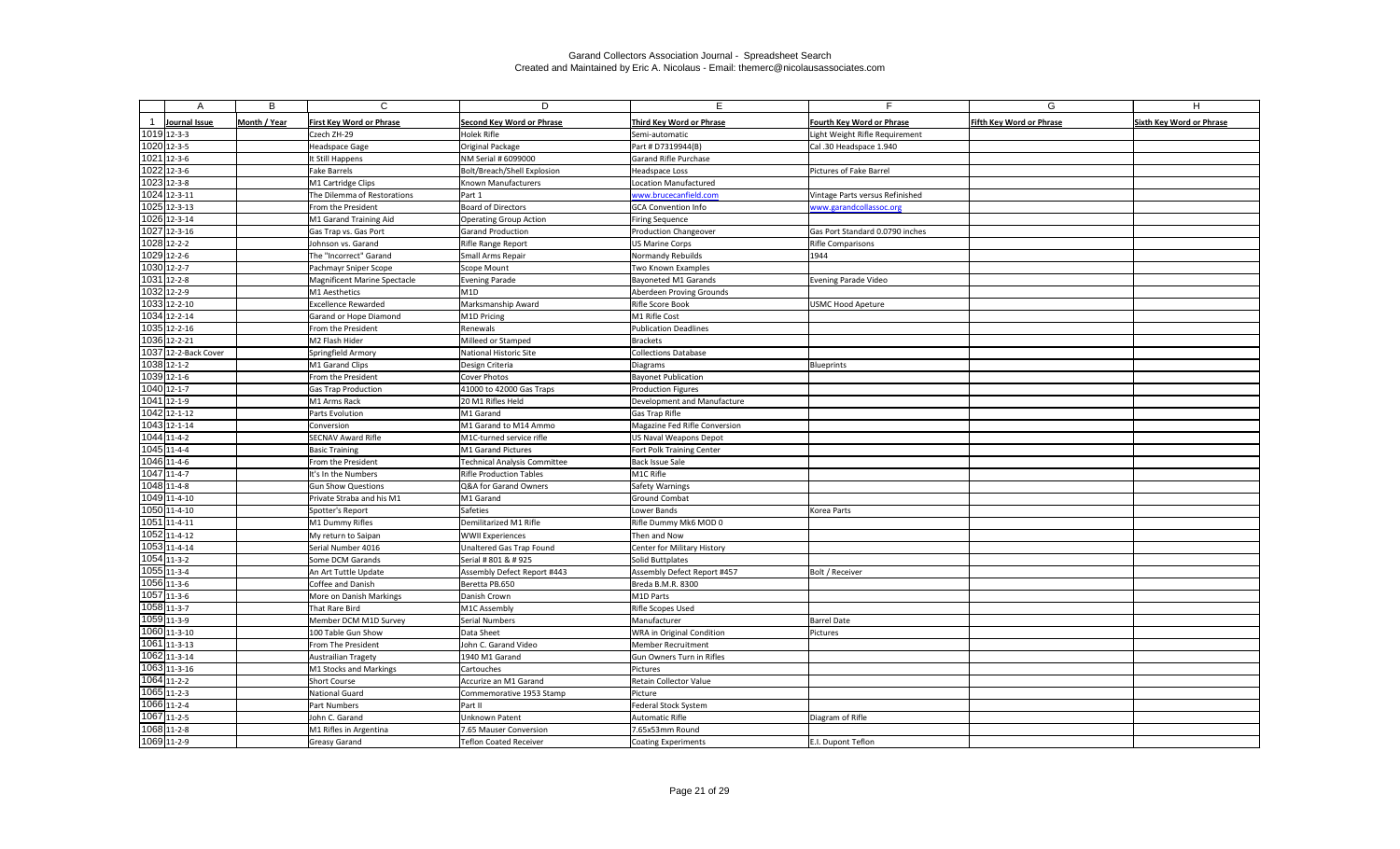| A                         | B            | $\mathsf{C}$                     | D                              | E.                            | E.                               | G                               | $\overline{H}$                  |
|---------------------------|--------------|----------------------------------|--------------------------------|-------------------------------|----------------------------------|---------------------------------|---------------------------------|
|                           |              |                                  |                                |                               |                                  |                                 |                                 |
| Journal Issue             | Month / Year | <b>First Key Word or Phrase</b>  | Second Key Word or Phrase      | Third Key Word or Phrase      | <b>Fourth Key Word or Phrase</b> | <b>Fifth Key Word or Phrase</b> | <b>Sixth Key Word or Phrase</b> |
| 1070 11-2-10              |              | Italian-Made garands             | Danish Army                    | Danish Contract Garands       | Pictures                         |                                 |                                 |
| 1071 11-2-15              |              | <b>Guam Garands</b>              | 30 Garands Traded              | Police Trade to FFL from Guam |                                  |                                 |                                 |
| 1072 11-2-17              |              | From the President               | Philippine Military Weapons    | Import Blocked by Clinton     |                                  |                                 |                                 |
| 1073 11-2-22              |              | M1 Clips                         | Austria Made                   | Marked O.J.P.                 |                                  |                                 |                                 |
| 1074 11-2-22              |              | War Souvenir M1 Rifles           | <b>US Property</b>             | Not US Property               |                                  |                                 |                                 |
| 1075 11-2-23              |              | T105E1                           | <b>Elevation Knob Markings</b> | Manufacturer's Codes          |                                  |                                 |                                 |
| 1076 11-1-2               |              | Springfield Armory               | M1 Receiver                    | <b>Revision Numbers</b>       |                                  |                                 |                                 |
| 1077 11-1-5               |              | <b>Original Alterations</b>      | <b>Altered Originals</b>       | <b>Collecting Choices</b>     |                                  |                                 |                                 |
| 1078 11-1-6               |              | M1 Clips                         | <b>Unusual Version</b>         | Picture of Clip in Question   |                                  |                                 |                                 |
| 1079 11-1-7               |              | Springfield Armory               | <b>National Historic Site</b>  | Thankyou Letter               | National Park Service            |                                 |                                 |
| 1080 11-1-8               |              | Springfield Armory               | <b>Firearms Collection</b>     | Garands                       | O3 Springfields                  |                                 |                                 |
| 1081 11-1-10              |              | Winchester                       | Bolts                          | Types of Bolts                |                                  |                                 |                                 |
| 1082 11-1-11              |              | Parkerizing                      | Color Variance                 | Tint Differences and Causes   |                                  |                                 |                                 |
| 1083 11-1-12              |              | 1996 GCA Convention              | Ft Washington, PA              | Pictures                      |                                  |                                 |                                 |
| 1084 11-1-13              |              | Numbers, Numbers, Numbers        | Part One                       | Federal Stock System          | Standard Nomenclature System     |                                 |                                 |
| 1085 11-1-14              |              | New Breed                        | Berretta Rifles                | <b>Barrels</b>                |                                  |                                 |                                 |
| 1086 11-1-16              |              | From the President               | Scott Duff Info                | <b>Cataloging Collection</b>  |                                  |                                 |                                 |
| 1087 11-1-17              |              | Gas Trap-Type Components         | Real vs. Repro                 | Restoration of M1 Garand      |                                  |                                 |                                 |
| 1088 11-1-18              |              | Danish Connection                | Royal Danish Artillery         | <b>Rifle Range</b>            |                                  |                                 |                                 |
| 1089 11-1-23              |              | XM-2 Flash Hider                 | Shotgun News                   | Fabrication from M7 Launcher  |                                  |                                 |                                 |
| 1090 11-1-24              |              | War Souvenir M1 Rifles           | <b>Combat Veterans</b>         | Stolen or Prize?              |                                  |                                 |                                 |
| 1091 10-4-2               |              | <b>Garand Variations</b>         | Classification                 | Types of Bolts                |                                  |                                 |                                 |
| 1092 10-4-3               |              | Still out there                  | <b>Collector Garands</b>       | Springfield Armory #192539    |                                  |                                 |                                 |
| 1093 10-4-5               |              | M1 Rifle                         | Flash Hiders                   | Australia                     |                                  |                                 |                                 |
| 1094 10-4-6               |              | Gas Trap Garand                  | Serial # 10355                 | Part Two                      |                                  |                                 |                                 |
| 1095 10-4-9               |              | Iwo Jima Garand                  | How to tell                    | Incorrect Parts for Era       |                                  |                                 |                                 |
| 1096 10-4-10              |              | M1D Odyssey                      | 1994-1996                      | M1D Purchase                  |                                  |                                 |                                 |
| 1097 10-4-11              |              | <b>Unintentional Wall Hangar</b> | <b>Inexpensive Parts</b>       | <b>Trading Parts</b>          |                                  |                                 |                                 |
| 1098 10-4-12              |              | Leather Preservation             | Saddle Soap                    | Mink Oil                      |                                  |                                 |                                 |
| 1099 10-4-13              |              | Australia                        | Tragedy                        | <b>Destruction of Garands</b> |                                  |                                 |                                 |
| 1100 10-4-14              |              | <b>CPRP</b>                      | <b>DCM Update</b>              | <b>Rifle Practice</b>         | Firearms Safety                  |                                 |                                 |
| 1101 10-4-15              |              | <b>GCA Board Meeting</b>         | Policies                       | Articles for Education        |                                  |                                 |                                 |
| 1102 10-4-16              |              | Matter of Perspective            | Collecting                     | Parts Identification          |                                  |                                 |                                 |
| $1103$ 10-4-17            |              | <b>Guam Memorial</b>             | M1 Garand Rifles               | Pictures                      |                                  |                                 |                                 |
| 1104 10-4-18              |              | <b>Final Thoughts</b>            | Member Driven                  | From the President            |                                  |                                 |                                 |
| 1105 10-4-23              |              | M1 Rifle                         | Clips                          | <b>Stamped Markings</b>       |                                  |                                 |                                 |
| 1106 10-4-23              |              | <b>Ceremonial Rifles</b>         | Ft. Rucker                     | Demilitarized M1              |                                  |                                 |                                 |
| 1107 10-3-2               |              | A.H. (Art) Tuttle                | <b>Issue Dedication</b>        | Trouble-shooter               |                                  |                                 |                                 |
| 1108 10-3-3               |              | <b>Assembly Defect Report</b>    | Handle, Operating Rod          | Out of Dimensional Specs      |                                  |                                 |                                 |
| 1109 10-3-4               |              | <b>Assembly Defect Report</b>    | <b>Bullet Guide</b>            | <b>Fulcrum Release</b>        |                                  |                                 |                                 |
| 1110 10-3-5               |              | <b>Assembly Defect Report</b>    | Barrel                         | Concentric Bore Problem       |                                  |                                 |                                 |
| 1111 10-3-6               |              | Art Tuttle                       | M-60 Shoot                     | Picture                       |                                  |                                 |                                 |
| 1112 10-3-7               |              | <b>Assembly Defect Report</b>    | Screws, Butt-plate             | Too long & too short          |                                  |                                 |                                 |
| 1113 10-3-8               |              | Art Tuttle Short Articles        | Nomenclature                   | M1 Questions                  | Material Hardness                |                                 |                                 |
| $\overline{1114}$ 10-3-12 |              | Art Tuttle                       | Humor                          | Artistry                      |                                  |                                 |                                 |
| 1115 10-3-14              |              | M1 Stripper Clip                 | <b>Receiver Modification</b>   | Stripper Clip Addition        |                                  |                                 |                                 |
| 1116 10-3-15              |              | Whatta Pair                      | K4 Scope                       | M84 Scope                     | M <sub>1D</sub>                  |                                 |                                 |
| 1117 10-3-16              |              | M1 Garand                        | serial # 10355                 | Fort Huachuca                 |                                  |                                 |                                 |
| 1118 10-3-22              |              | Letters                          | Ambush Above Zerf              | Battle at Zerf, Germany       |                                  |                                 |                                 |
| 1119 10-2-2               |              | John C. Garand                   | Part Two of Two Parts          | T31 Rifle                     |                                  |                                 |                                 |
| 1120 10-2-4               |              | Fake Stock Cartouche             | <b>Uneven Lettering</b>        | Tom Findley                   |                                  |                                 |                                 |
|                           |              |                                  |                                |                               |                                  |                                 |                                 |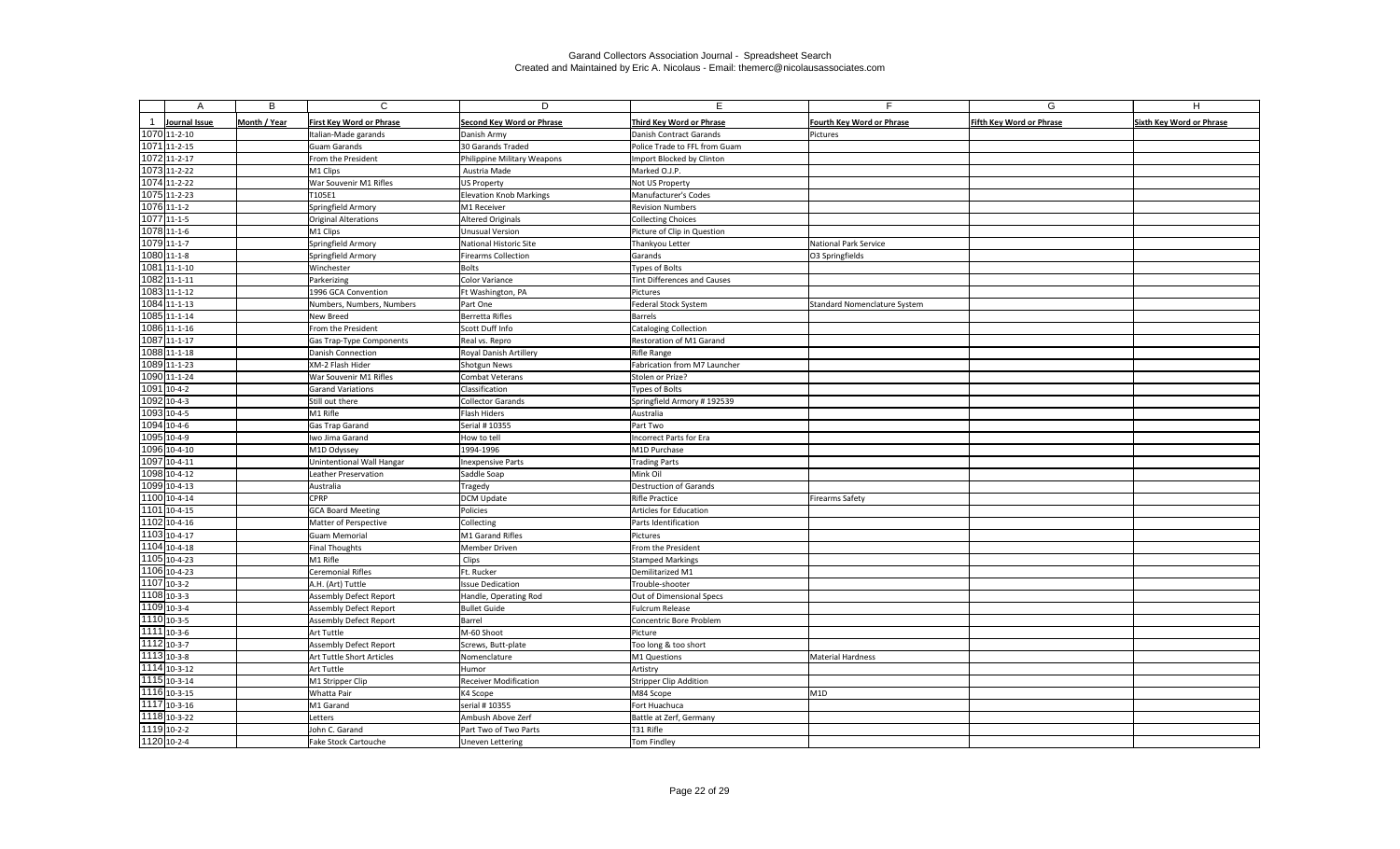|                            | B            | $\mathsf{C}$                                   | D                                 | F.                                               | F.                           | G                               | H                               |
|----------------------------|--------------|------------------------------------------------|-----------------------------------|--------------------------------------------------|------------------------------|---------------------------------|---------------------------------|
| Journal Issue              | Month / Year | <b>First Key Word or Phrase</b>                | <b>Second Key Word or Phrase</b>  | Third Key Word or Phrase                         | Fourth Key Word or Phrase    | <b>Fifth Key Word or Phrase</b> | <b>Sixth Key Word or Phrase</b> |
| 1121 10-2-5                |              | Japanese Garand                                | Type 5 Rifle                      | A Second Look                                    |                              |                                 |                                 |
| 1122 10-2-9                |              | John Garand's Commentary                       | Acceptance of the M1 Rifle        | <b>Engineering Tests</b>                         | <b>Endurance Tests</b>       |                                 |                                 |
| 1123 10-2-11               |              | Korean War                                     | Springfield Garands               | Garands Built During Korea                       |                              |                                 |                                 |
| 1124 10-2-13               |              | Not Just a Rebuild                             | <b>Gas Trap Direct Conversion</b> | SA/SHM Rebuilds                                  | SA-52 Rebuilds               |                                 |                                 |
| 1125 10-1-2                |              | John C. Garand                                 | Part One of Two Parts             | Birth to 1936                                    |                              |                                 |                                 |
| 1126 10-1-5                |              | X-rated Garands                                | Springfield Garands               | Late 5 million & early 6 million                 |                              |                                 |                                 |
| 1127 10-1-7                |              | M1 Garand vs. Model 70                         | Military vs. Civilian             | Comparison                                       |                              |                                 |                                 |
| 1128 10-1-9                |              | The Miracle of Number 1                        | First Winchester Garand           | Mint Condition Winchester                        |                              |                                 |                                 |
| 1129 10-1-10               |              | Ernie Pyle & the M1 Rifle                      | <b>Reclaimed Garands</b>          | <b>Battlefield Rebuilds</b>                      |                              |                                 |                                 |
| 1130 10-1-11               |              | The L-shaped Room                              | Springfield Armory Production     | 1952-1957                                        |                              |                                 |                                 |
| 1131 10-1-15               |              | <b>GCA Thankyou</b>                            | <b>First Nine Years</b>           | <b>Membership Thanks</b>                         |                              |                                 |                                 |
| 1132 10-1-16               |              | John C. Garand                                 | Pictures                          |                                                  |                              |                                 |                                 |
| 1133 10-1-18               |              | <b>Board of Directors</b>                      | Color Photo                       | <b>Board Members</b>                             |                              |                                 |                                 |
| 1134 10-1-19               |              | Winchester Full Auto                           | Garand                            | <b>Full Auto Adaptation</b>                      |                              |                                 |                                 |
| 1135 10-1-22               |              | <b>Technical Analysis</b>                      | <b>Winchester Garands</b>         | Rifle Serial # 1344184                           |                              |                                 |                                 |
| 1136 10-1-30               |              | <b>Australian Ammunition</b>                   | Warning                           | Catastrophic Failure                             |                              |                                 |                                 |
| 1137 10-1-31               |              | <b>IHC Heat Lots</b>                           | <b>Receiver Modification</b>      | <b>IHC Newsletter Today</b>                      |                              |                                 |                                 |
| 1138 10-1-31               |              | M84 Scope on M1C                               | <b>DCM Purchase</b>               | M84 Not Proper Scope                             |                              |                                 |                                 |
| 1139 9-4-2                 |              | On mentors and pioneers                        | Douglas E. Edwards                | Post-WWII Developments                           | Hatcher's Book of the Garand |                                 |                                 |
| 1140 9-4-4                 |              | Battlefield Ammo on Okinawa                    | Ammunition Inspection Guide       | TM 9-1904                                        |                              |                                 |                                 |
| 1141 9-4-5                 |              | <b>European Military Museums</b>               | British Army Museum               | Imperial War Museum                              | British Airborne Museum      |                                 |                                 |
| 1142 9-4-7                 |              | SANHS Targeted for Closure                     | Armory Museum May Close           | Congress to cut funds                            |                              |                                 |                                 |
| 1143 9-4-10                |              | The M1 Designation                             | Caliber .30Cartridge Name         | M1Rifle's Name                                   |                              |                                 |                                 |
| 1144 9-4-11                |              | Scott Duff                                     | 21st Wedding Anniversary          | Congratulations                                  |                              |                                 |                                 |
| 1145 9-4-12                |              | "Correct" M1 Rifles                            | <b>Roland Fronheiser</b>          | <b>Rebarreled Rifles</b>                         |                              |                                 |                                 |
| 1146 9-4-13                |              | Project TS2-2015                               | Aberdeen Proving Ground           | <b>National Match Rifle</b>                      | Removable Telescope          |                                 |                                 |
| 1147 9-4-13                |              | Gas-trap Rifles                                | Combat Veterans                   | Huertgen Forest of Germany                       |                              |                                 |                                 |
| 1148 9-4-14                |              | M1D Rifle                                      | Received through DCM              | M84 Scope                                        |                              |                                 |                                 |
| 1149 9-4-15                |              | Art Tuttle's Corner                            | Assembly Defect Report #460       | <b>Receiver Leg Cracks</b>                       |                              |                                 |                                 |
| 1150 9-4-16                |              | Re-stamping Stocks                             | <b>Tom Findley</b>                | <b>Butt Markings Required</b>                    |                              |                                 |                                 |
| 1151 9-4-16                |              | Garand #1,000,000                              | Insured by GCA                    | <b>SANHS Looking for Insurance</b>               |                              |                                 |                                 |
| 1152 9-4-22                |              | Fake WRA Parts                                 | <b>Fake Barrel</b>                | WRA M1                                           |                              |                                 |                                 |
| 1153 9-4-22                |              | <b>DCM</b>                                     | M1C Auction                       | Highest \$9000                                   | Lowest \$2695                |                                 |                                 |
| 1154 9-4-Back Page         |              | <b>Final Update</b>                            | <b>SANHS Closure</b>              | Save Armory                                      |                              |                                 |                                 |
| $11559 - 3 - 2$            |              | M1 Rifle Battle Danage                         | <b>Other Destruction</b>          | <b>Receiver Damage and Destruction</b>           |                              |                                 |                                 |
| 1156 9-3-5                 |              | Death of Springfield Armory                    | Part II                           | <b>GE Leased Facility</b>                        |                              |                                 |                                 |
| $11579 - 3 - 7$            |              | Arthur H. Tuttle                               | Tribute                           | Inventor, Artist, Engineer                       |                              |                                 |                                 |
| $11589 - 3 - 8$            |              | The Suppressed M1 Rifle                        | M1                                | M14                                              | M60                          |                                 |                                 |
| $11599 - 3 - 10$           |              | Clip Latch                                     | Bending Problem                   | Latch Pocket                                     | Fix                          |                                 |                                 |
| 1160 9-3-11                |              | Stock                                          | <b>Working Clearance</b>          | <b>Stock Binds Operating Rod</b>                 |                              |                                 |                                 |
| $11619 - 3 - 12$           |              | <b>Operating Rod</b>                           | Op Rod Production Defects         | Operation #9                                     |                              |                                 |                                 |
| 1162 9-3-14                |              | M1C Telescopes                                 | Lyman Alaskan                     | M81 & M82                                        |                              |                                 |                                 |
| $11639 - 3 - 16$           |              | <b>Garand Portrait</b>                         | Mikhail Kalashnikov               | <b>AK-47</b>                                     |                              |                                 |                                 |
| 1164 9-3-21                |              | Fake M1C Bases                                 | Brackets                          | Serial Numbered                                  |                              |                                 |                                 |
| 1165 9-3-22<br>1166 9-3-22 |              | M1C                                            | Verification Letters              | <b>DCM National Matches</b>                      |                              |                                 |                                 |
| 1167 9-3-22                |              | British .280 Caliber                           | M1 Update                         | <b>Standard Cartridge</b>                        |                              |                                 |                                 |
| 1168 9-2-2                 |              | <b>British Lend Lease</b>                      | M1 Garand Rifles                  | 38000 Rifles                                     |                              |                                 |                                 |
| 1169 9-2-5                 |              | <b>Technical Analysis</b>                      | Receiver Serial # 3308754         | <b>Stock Cartouche</b><br><b>Declared Excess</b> |                              |                                 |                                 |
| $11709 - 2 - 7$            |              | Death of Springfield Armory<br><b>DCM News</b> | Part I<br>M1C Lottery             |                                                  |                              |                                 |                                 |
| 1171 9-2-8                 |              | Art Tuttle's Corner                            | Op Rod Assembly Guide             | <b>Four Thousand Entries</b>                     | Tabs                         |                                 |                                 |
|                            |              |                                                |                                   | Flanges                                          |                              | Known as the "Spacer"           |                                 |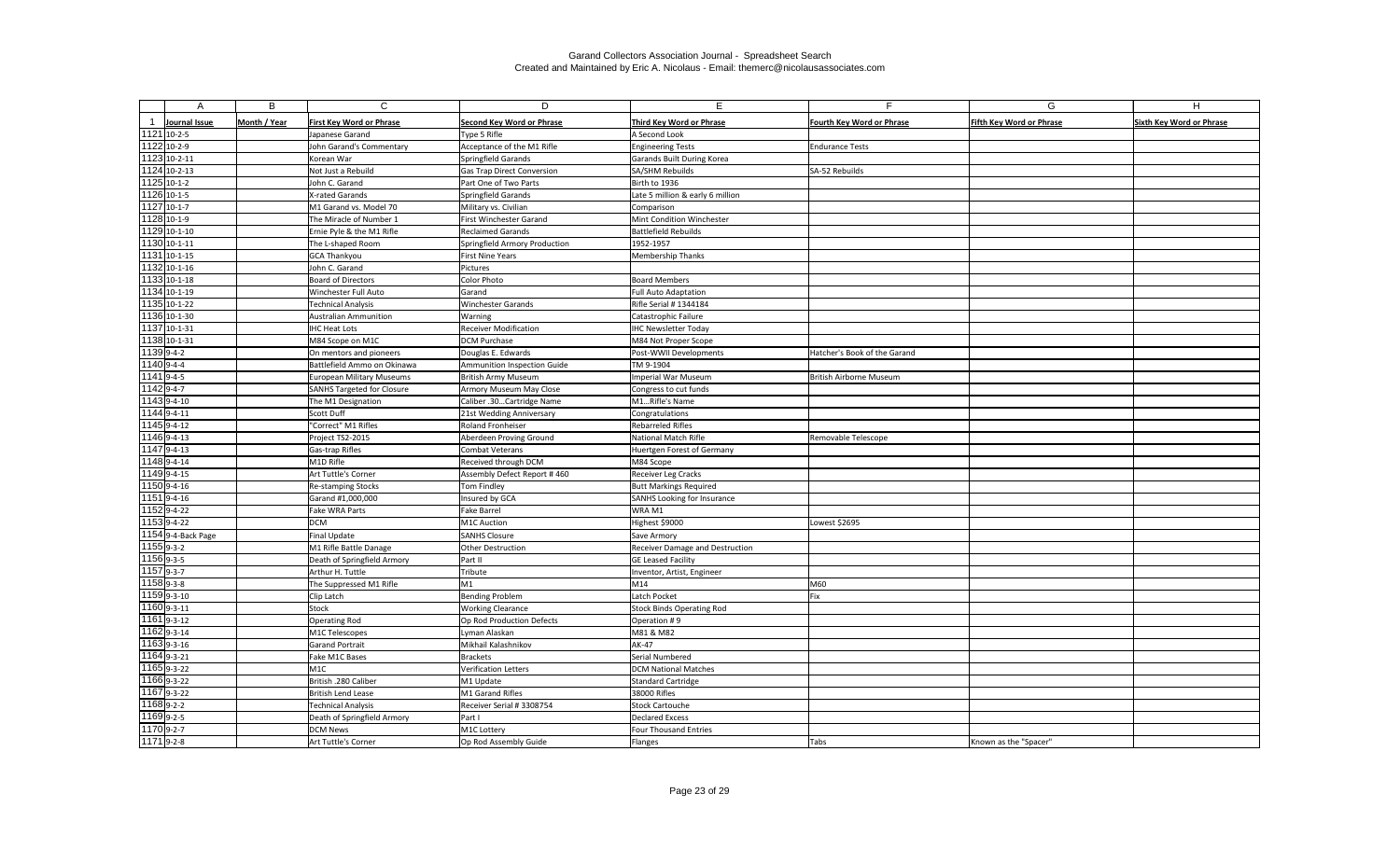| Month / Year<br><b>Second Key Word or Phrase</b><br><b>Sixth Key Word or Phrase</b><br>Journal Issue<br><b>First Key Word or Phrase</b><br>Third Key Word or Phrase<br><b>Fourth Key Word or Phrase</b><br><b>Fifth Key Word or Phrase</b><br>1172 9-2-9<br>A visit to Anniston<br>M1 Coordinator - Rebuild Program<br>Don Hamm<br>1173 9-2-10<br>Org Chart & Floor Plan<br>Part Number F6535467<br><b>Stock Assembly</b><br>33 Operations<br>1174 9-2-14<br>M1D<br><b>DCM Sales</b><br>M1C<br>1175 9-2-20<br>Parts Identification<br>M1 Rifle/Carbine<br><b>Manufacturer Codes</b><br>1176 9-2-21<br><b>Condition of Parts</b><br><b>DCM Parts</b><br><b>Delivery Time</b><br>$11779 - 222$<br>Line Material Company<br>LMR<br>Power Systems Division<br>1178 9-2-22<br><b>Numbers</b><br><b>Heat Lot Codes</b><br><b>Receiver Drawing</b><br>1179 9-2-22<br>M14 Production<br><b>SA Barrel Dates</b><br>Late Production<br>1180 9-1-2<br><b>International Harvester</b><br>IHC<br>Variations w/Receiver #s<br>$11819 - 1 - 5$<br>M1 Rifle<br>Serial Number Table<br>Serial Ranges<br>By Manufacturer<br>1182 9-1-7<br>Letter From Down Under<br>Picture of rifles<br>Colin Green<br>1183 9-1-8<br>SHM - Cartouche<br>Ignored Cartouche<br>Photographs of Stocks<br>1184 9-1-10<br>News from DCM<br>Qualify for DCM Garand<br>Collectors Opportunities<br>1185 9-1-12<br><b>Haitian Soldiers</b><br>M1 Strikes Again<br>US Intervention in Haiti<br>1186 9-1-14<br><b>Highest Serial Number</b><br><b>Adventures With Govt Records</b><br>Springfield Serial High<br>Serial # 6,084,405<br>1187 9-1-15<br>Art Tuttle's Corner<br>Variation in Op Rod Manufacture<br>Stock<br>1188 9-1-16<br>Dad's Letter Home<br>Springfield Armory Employee<br><b>WWII Production Recollection</b><br>$\overline{1189}9 - 1 - 23$<br>British Proof M1 Rifles<br><b>Booklet Available</b><br>Notes on proof marks<br><b>Booklet Specifics</b><br>1190 9-1-24<br>Criticism of GCA Members<br><b>SANHS Bronze Statue</b><br>Dedication Issue<br>$11918 - 4 - 2$<br><b>SANHS Presentation</b><br>John C. Garand<br><b>Bronze Bust</b><br>GCA Dedication, Installation, Etc.<br>11928-4-22<br><b>Conduct of Members</b><br><b>GCA Fraud Policy</b><br>Board of Directors Investigate<br>1193 8-4-23<br>Art Tuttle's Corner<br>Assembly Defect Report #329<br>Handle, Operating Rod<br>11948-4-24<br>Advice for Beginners<br>Collecting M1 Rifles<br>11 Rules to Live By<br>1195 8-4-30<br>Clip Machine<br>M1 Rifle<br>Looking for Clip Loading Machine<br>1196 8-4-30<br>Just the Facts<br>M1C<br>Fed to "Captain Crunch"<br>1197 8-4-32<br>1000th Member Enrolled<br>Richard Garand, 1000th Member<br>Son of John C. Garand<br>1198 8-3-2<br><b>Barrel Markings</b><br>Red Band - .280 Caliber<br><b>Receiver Markings</b><br>Little Things Mean A Lot<br>1199 8-3-5<br>What did the Greeks do?<br>Early Springfield/Winchester<br>6,000 M1 Rifles Destroyed<br>Some Parts Survived<br>$1200$ <sub>8-3-6</sub><br>Rookie Rifleman<br><b>First Garand</b><br><b>Chuck Pottsmith Reminisces</b><br>$1201$ 8-3-7<br><b>Imperfections Allowed</b><br><b>Repaired Stocks</b><br>Springfield Armory Repairs<br><b>Illustrated Photos</b><br>1202 8-3-10<br>01JUL1964 DCM Price List<br>Read and Weep<br><b>DCM Price List</b><br>1203 8-3-11<br>M1 Rifles in Somalia<br><b>News from Somalia</b><br>Major Bob Rivas<br>$\overline{1204}$ 8-3-12<br><b>WRA Fraudulent Barrels</b><br>Counterfeit Barrel Photos<br>Part II<br>$1205$ <sub>8-3-14</sub><br>Springfield Armory<br>200th Anniversary<br>Bicentennial<br>1206 8-3-15<br><b>Garand Bust Dedication</b><br>June 6th, 1994<br>Time, Place, Events<br>$1207$ 8-3-19<br>Flash Supressors<br>Flash Hiders<br>Experimental or what?<br>1208 8-3-20<br>One Million M1s Slated<br>Anniston Demilitarization Program<br>Destruction of Weapons<br>1209 8-3-21<br>Just the Facts<br>6500 M1Cs Destroyed<br>M1C Destruction<br>$1210$ 8-3-22<br>Canadian Proofed Garands<br>Canadian Lend-Lease<br>Arrow with "C" Markings<br>$12118 - 2 - 2$<br>Battlefield Ammo on Okinawa<br>Photos from Excavation<br>Top round left - reloaded clip?<br>$12128 - 2 - 4$<br>Paul Oshiro<br>Garand Newsletter Index<br>Index Update<br>Vol. 1. Thru Vol. 8, No. 1<br>$12138 - 2 - 10$<br>You are invited!<br><b>GCA Dedication</b><br>John C. Garand Bust<br>Springfield Armory<br>1214 8-2-11<br>"Molyblack" Paint<br><b>Gas Cylinder Coatings</b><br>Dichromate Black<br>$1215$ 8-2-13<br>Seek Comments from Members<br>Member Expulsion Policy<br>Comments on Proposal<br>1216 8-2-14<br>Experimental or what?<br>M1 Flash Hider<br>Photos of Gun Show Purchase<br>1217 8-2-15<br>Beware of WRA Markings<br>Aftermarket Hammer<br>Sold by NESARO<br>$1218$ 8-2-16<br><b>Royal Danish Artillery</b><br>M1 Garand Photo<br>Danish Connection<br>$1219$ 8-2-21<br>Navy Trophy Rifles<br>Crane, Indiana<br>Navy Ordnance Depot<br><b>Receiver Diagrams</b><br>1220 8-2-21<br><b>British Marked Garands</b><br>Lend-Lease Garands<br>Use in Combat<br>$1221$ 8-2-22 |  | B | $\mathsf{C}$       | D         | E.                   | Е | G | H |
|----------------------------------------------------------------------------------------------------------------------------------------------------------------------------------------------------------------------------------------------------------------------------------------------------------------------------------------------------------------------------------------------------------------------------------------------------------------------------------------------------------------------------------------------------------------------------------------------------------------------------------------------------------------------------------------------------------------------------------------------------------------------------------------------------------------------------------------------------------------------------------------------------------------------------------------------------------------------------------------------------------------------------------------------------------------------------------------------------------------------------------------------------------------------------------------------------------------------------------------------------------------------------------------------------------------------------------------------------------------------------------------------------------------------------------------------------------------------------------------------------------------------------------------------------------------------------------------------------------------------------------------------------------------------------------------------------------------------------------------------------------------------------------------------------------------------------------------------------------------------------------------------------------------------------------------------------------------------------------------------------------------------------------------------------------------------------------------------------------------------------------------------------------------------------------------------------------------------------------------------------------------------------------------------------------------------------------------------------------------------------------------------------------------------------------------------------------------------------------------------------------------------------------------------------------------------------------------------------------------------------------------------------------------------------------------------------------------------------------------------------------------------------------------------------------------------------------------------------------------------------------------------------------------------------------------------------------------------------------------------------------------------------------------------------------------------------------------------------------------------------------------------------------------------------------------------------------------------------------------------------------------------------------------------------------------------------------------------------------------------------------------------------------------------------------------------------------------------------------------------------------------------------------------------------------------------------------------------------------------------------------------------------------------------------------------------------------------------------------------------------------------------------------------------------------------------------------------------------------------------------------------------------------------------------------------------------------------------------------------------------------------------------------------------------------------------------------------------------------------------------------------------------------------------------------------------------------------------------------------------------------------------------------------------------------------------------------------------------------------------------------------------------------------------------------------------------------------------------------------------------------------------------------------------------------------------------------------------------------------------------------------------------------------------------------------------------------------------------------------------------------------------------------------------------------------------------------------------------------------------------------------------------------------------------------------------------------------------------------------------------------------------------------------------------------------------------|--|---|--------------------|-----------|----------------------|---|---|---|
|                                                                                                                                                                                                                                                                                                                                                                                                                                                                                                                                                                                                                                                                                                                                                                                                                                                                                                                                                                                                                                                                                                                                                                                                                                                                                                                                                                                                                                                                                                                                                                                                                                                                                                                                                                                                                                                                                                                                                                                                                                                                                                                                                                                                                                                                                                                                                                                                                                                                                                                                                                                                                                                                                                                                                                                                                                                                                                                                                                                                                                                                                                                                                                                                                                                                                                                                                                                                                                                                                                                                                                                                                                                                                                                                                                                                                                                                                                                                                                                                                                                                                                                                                                                                                                                                                                                                                                                                                                                                                                                                                                                                                                                                                                                                                                                                                                                                                                                                                                                                                                                                            |  |   |                    |           |                      |   |   |   |
|                                                                                                                                                                                                                                                                                                                                                                                                                                                                                                                                                                                                                                                                                                                                                                                                                                                                                                                                                                                                                                                                                                                                                                                                                                                                                                                                                                                                                                                                                                                                                                                                                                                                                                                                                                                                                                                                                                                                                                                                                                                                                                                                                                                                                                                                                                                                                                                                                                                                                                                                                                                                                                                                                                                                                                                                                                                                                                                                                                                                                                                                                                                                                                                                                                                                                                                                                                                                                                                                                                                                                                                                                                                                                                                                                                                                                                                                                                                                                                                                                                                                                                                                                                                                                                                                                                                                                                                                                                                                                                                                                                                                                                                                                                                                                                                                                                                                                                                                                                                                                                                                            |  |   |                    |           |                      |   |   |   |
|                                                                                                                                                                                                                                                                                                                                                                                                                                                                                                                                                                                                                                                                                                                                                                                                                                                                                                                                                                                                                                                                                                                                                                                                                                                                                                                                                                                                                                                                                                                                                                                                                                                                                                                                                                                                                                                                                                                                                                                                                                                                                                                                                                                                                                                                                                                                                                                                                                                                                                                                                                                                                                                                                                                                                                                                                                                                                                                                                                                                                                                                                                                                                                                                                                                                                                                                                                                                                                                                                                                                                                                                                                                                                                                                                                                                                                                                                                                                                                                                                                                                                                                                                                                                                                                                                                                                                                                                                                                                                                                                                                                                                                                                                                                                                                                                                                                                                                                                                                                                                                                                            |  |   |                    |           |                      |   |   |   |
|                                                                                                                                                                                                                                                                                                                                                                                                                                                                                                                                                                                                                                                                                                                                                                                                                                                                                                                                                                                                                                                                                                                                                                                                                                                                                                                                                                                                                                                                                                                                                                                                                                                                                                                                                                                                                                                                                                                                                                                                                                                                                                                                                                                                                                                                                                                                                                                                                                                                                                                                                                                                                                                                                                                                                                                                                                                                                                                                                                                                                                                                                                                                                                                                                                                                                                                                                                                                                                                                                                                                                                                                                                                                                                                                                                                                                                                                                                                                                                                                                                                                                                                                                                                                                                                                                                                                                                                                                                                                                                                                                                                                                                                                                                                                                                                                                                                                                                                                                                                                                                                                            |  |   |                    |           |                      |   |   |   |
|                                                                                                                                                                                                                                                                                                                                                                                                                                                                                                                                                                                                                                                                                                                                                                                                                                                                                                                                                                                                                                                                                                                                                                                                                                                                                                                                                                                                                                                                                                                                                                                                                                                                                                                                                                                                                                                                                                                                                                                                                                                                                                                                                                                                                                                                                                                                                                                                                                                                                                                                                                                                                                                                                                                                                                                                                                                                                                                                                                                                                                                                                                                                                                                                                                                                                                                                                                                                                                                                                                                                                                                                                                                                                                                                                                                                                                                                                                                                                                                                                                                                                                                                                                                                                                                                                                                                                                                                                                                                                                                                                                                                                                                                                                                                                                                                                                                                                                                                                                                                                                                                            |  |   |                    |           |                      |   |   |   |
|                                                                                                                                                                                                                                                                                                                                                                                                                                                                                                                                                                                                                                                                                                                                                                                                                                                                                                                                                                                                                                                                                                                                                                                                                                                                                                                                                                                                                                                                                                                                                                                                                                                                                                                                                                                                                                                                                                                                                                                                                                                                                                                                                                                                                                                                                                                                                                                                                                                                                                                                                                                                                                                                                                                                                                                                                                                                                                                                                                                                                                                                                                                                                                                                                                                                                                                                                                                                                                                                                                                                                                                                                                                                                                                                                                                                                                                                                                                                                                                                                                                                                                                                                                                                                                                                                                                                                                                                                                                                                                                                                                                                                                                                                                                                                                                                                                                                                                                                                                                                                                                                            |  |   |                    |           |                      |   |   |   |
|                                                                                                                                                                                                                                                                                                                                                                                                                                                                                                                                                                                                                                                                                                                                                                                                                                                                                                                                                                                                                                                                                                                                                                                                                                                                                                                                                                                                                                                                                                                                                                                                                                                                                                                                                                                                                                                                                                                                                                                                                                                                                                                                                                                                                                                                                                                                                                                                                                                                                                                                                                                                                                                                                                                                                                                                                                                                                                                                                                                                                                                                                                                                                                                                                                                                                                                                                                                                                                                                                                                                                                                                                                                                                                                                                                                                                                                                                                                                                                                                                                                                                                                                                                                                                                                                                                                                                                                                                                                                                                                                                                                                                                                                                                                                                                                                                                                                                                                                                                                                                                                                            |  |   |                    |           |                      |   |   |   |
|                                                                                                                                                                                                                                                                                                                                                                                                                                                                                                                                                                                                                                                                                                                                                                                                                                                                                                                                                                                                                                                                                                                                                                                                                                                                                                                                                                                                                                                                                                                                                                                                                                                                                                                                                                                                                                                                                                                                                                                                                                                                                                                                                                                                                                                                                                                                                                                                                                                                                                                                                                                                                                                                                                                                                                                                                                                                                                                                                                                                                                                                                                                                                                                                                                                                                                                                                                                                                                                                                                                                                                                                                                                                                                                                                                                                                                                                                                                                                                                                                                                                                                                                                                                                                                                                                                                                                                                                                                                                                                                                                                                                                                                                                                                                                                                                                                                                                                                                                                                                                                                                            |  |   |                    |           |                      |   |   |   |
|                                                                                                                                                                                                                                                                                                                                                                                                                                                                                                                                                                                                                                                                                                                                                                                                                                                                                                                                                                                                                                                                                                                                                                                                                                                                                                                                                                                                                                                                                                                                                                                                                                                                                                                                                                                                                                                                                                                                                                                                                                                                                                                                                                                                                                                                                                                                                                                                                                                                                                                                                                                                                                                                                                                                                                                                                                                                                                                                                                                                                                                                                                                                                                                                                                                                                                                                                                                                                                                                                                                                                                                                                                                                                                                                                                                                                                                                                                                                                                                                                                                                                                                                                                                                                                                                                                                                                                                                                                                                                                                                                                                                                                                                                                                                                                                                                                                                                                                                                                                                                                                                            |  |   |                    |           |                      |   |   |   |
|                                                                                                                                                                                                                                                                                                                                                                                                                                                                                                                                                                                                                                                                                                                                                                                                                                                                                                                                                                                                                                                                                                                                                                                                                                                                                                                                                                                                                                                                                                                                                                                                                                                                                                                                                                                                                                                                                                                                                                                                                                                                                                                                                                                                                                                                                                                                                                                                                                                                                                                                                                                                                                                                                                                                                                                                                                                                                                                                                                                                                                                                                                                                                                                                                                                                                                                                                                                                                                                                                                                                                                                                                                                                                                                                                                                                                                                                                                                                                                                                                                                                                                                                                                                                                                                                                                                                                                                                                                                                                                                                                                                                                                                                                                                                                                                                                                                                                                                                                                                                                                                                            |  |   |                    |           |                      |   |   |   |
|                                                                                                                                                                                                                                                                                                                                                                                                                                                                                                                                                                                                                                                                                                                                                                                                                                                                                                                                                                                                                                                                                                                                                                                                                                                                                                                                                                                                                                                                                                                                                                                                                                                                                                                                                                                                                                                                                                                                                                                                                                                                                                                                                                                                                                                                                                                                                                                                                                                                                                                                                                                                                                                                                                                                                                                                                                                                                                                                                                                                                                                                                                                                                                                                                                                                                                                                                                                                                                                                                                                                                                                                                                                                                                                                                                                                                                                                                                                                                                                                                                                                                                                                                                                                                                                                                                                                                                                                                                                                                                                                                                                                                                                                                                                                                                                                                                                                                                                                                                                                                                                                            |  |   |                    |           |                      |   |   |   |
|                                                                                                                                                                                                                                                                                                                                                                                                                                                                                                                                                                                                                                                                                                                                                                                                                                                                                                                                                                                                                                                                                                                                                                                                                                                                                                                                                                                                                                                                                                                                                                                                                                                                                                                                                                                                                                                                                                                                                                                                                                                                                                                                                                                                                                                                                                                                                                                                                                                                                                                                                                                                                                                                                                                                                                                                                                                                                                                                                                                                                                                                                                                                                                                                                                                                                                                                                                                                                                                                                                                                                                                                                                                                                                                                                                                                                                                                                                                                                                                                                                                                                                                                                                                                                                                                                                                                                                                                                                                                                                                                                                                                                                                                                                                                                                                                                                                                                                                                                                                                                                                                            |  |   |                    |           |                      |   |   |   |
|                                                                                                                                                                                                                                                                                                                                                                                                                                                                                                                                                                                                                                                                                                                                                                                                                                                                                                                                                                                                                                                                                                                                                                                                                                                                                                                                                                                                                                                                                                                                                                                                                                                                                                                                                                                                                                                                                                                                                                                                                                                                                                                                                                                                                                                                                                                                                                                                                                                                                                                                                                                                                                                                                                                                                                                                                                                                                                                                                                                                                                                                                                                                                                                                                                                                                                                                                                                                                                                                                                                                                                                                                                                                                                                                                                                                                                                                                                                                                                                                                                                                                                                                                                                                                                                                                                                                                                                                                                                                                                                                                                                                                                                                                                                                                                                                                                                                                                                                                                                                                                                                            |  |   |                    |           |                      |   |   |   |
|                                                                                                                                                                                                                                                                                                                                                                                                                                                                                                                                                                                                                                                                                                                                                                                                                                                                                                                                                                                                                                                                                                                                                                                                                                                                                                                                                                                                                                                                                                                                                                                                                                                                                                                                                                                                                                                                                                                                                                                                                                                                                                                                                                                                                                                                                                                                                                                                                                                                                                                                                                                                                                                                                                                                                                                                                                                                                                                                                                                                                                                                                                                                                                                                                                                                                                                                                                                                                                                                                                                                                                                                                                                                                                                                                                                                                                                                                                                                                                                                                                                                                                                                                                                                                                                                                                                                                                                                                                                                                                                                                                                                                                                                                                                                                                                                                                                                                                                                                                                                                                                                            |  |   |                    |           |                      |   |   |   |
|                                                                                                                                                                                                                                                                                                                                                                                                                                                                                                                                                                                                                                                                                                                                                                                                                                                                                                                                                                                                                                                                                                                                                                                                                                                                                                                                                                                                                                                                                                                                                                                                                                                                                                                                                                                                                                                                                                                                                                                                                                                                                                                                                                                                                                                                                                                                                                                                                                                                                                                                                                                                                                                                                                                                                                                                                                                                                                                                                                                                                                                                                                                                                                                                                                                                                                                                                                                                                                                                                                                                                                                                                                                                                                                                                                                                                                                                                                                                                                                                                                                                                                                                                                                                                                                                                                                                                                                                                                                                                                                                                                                                                                                                                                                                                                                                                                                                                                                                                                                                                                                                            |  |   |                    |           |                      |   |   |   |
|                                                                                                                                                                                                                                                                                                                                                                                                                                                                                                                                                                                                                                                                                                                                                                                                                                                                                                                                                                                                                                                                                                                                                                                                                                                                                                                                                                                                                                                                                                                                                                                                                                                                                                                                                                                                                                                                                                                                                                                                                                                                                                                                                                                                                                                                                                                                                                                                                                                                                                                                                                                                                                                                                                                                                                                                                                                                                                                                                                                                                                                                                                                                                                                                                                                                                                                                                                                                                                                                                                                                                                                                                                                                                                                                                                                                                                                                                                                                                                                                                                                                                                                                                                                                                                                                                                                                                                                                                                                                                                                                                                                                                                                                                                                                                                                                                                                                                                                                                                                                                                                                            |  |   |                    |           |                      |   |   |   |
|                                                                                                                                                                                                                                                                                                                                                                                                                                                                                                                                                                                                                                                                                                                                                                                                                                                                                                                                                                                                                                                                                                                                                                                                                                                                                                                                                                                                                                                                                                                                                                                                                                                                                                                                                                                                                                                                                                                                                                                                                                                                                                                                                                                                                                                                                                                                                                                                                                                                                                                                                                                                                                                                                                                                                                                                                                                                                                                                                                                                                                                                                                                                                                                                                                                                                                                                                                                                                                                                                                                                                                                                                                                                                                                                                                                                                                                                                                                                                                                                                                                                                                                                                                                                                                                                                                                                                                                                                                                                                                                                                                                                                                                                                                                                                                                                                                                                                                                                                                                                                                                                            |  |   |                    |           |                      |   |   |   |
|                                                                                                                                                                                                                                                                                                                                                                                                                                                                                                                                                                                                                                                                                                                                                                                                                                                                                                                                                                                                                                                                                                                                                                                                                                                                                                                                                                                                                                                                                                                                                                                                                                                                                                                                                                                                                                                                                                                                                                                                                                                                                                                                                                                                                                                                                                                                                                                                                                                                                                                                                                                                                                                                                                                                                                                                                                                                                                                                                                                                                                                                                                                                                                                                                                                                                                                                                                                                                                                                                                                                                                                                                                                                                                                                                                                                                                                                                                                                                                                                                                                                                                                                                                                                                                                                                                                                                                                                                                                                                                                                                                                                                                                                                                                                                                                                                                                                                                                                                                                                                                                                            |  |   |                    |           |                      |   |   |   |
|                                                                                                                                                                                                                                                                                                                                                                                                                                                                                                                                                                                                                                                                                                                                                                                                                                                                                                                                                                                                                                                                                                                                                                                                                                                                                                                                                                                                                                                                                                                                                                                                                                                                                                                                                                                                                                                                                                                                                                                                                                                                                                                                                                                                                                                                                                                                                                                                                                                                                                                                                                                                                                                                                                                                                                                                                                                                                                                                                                                                                                                                                                                                                                                                                                                                                                                                                                                                                                                                                                                                                                                                                                                                                                                                                                                                                                                                                                                                                                                                                                                                                                                                                                                                                                                                                                                                                                                                                                                                                                                                                                                                                                                                                                                                                                                                                                                                                                                                                                                                                                                                            |  |   |                    |           |                      |   |   |   |
|                                                                                                                                                                                                                                                                                                                                                                                                                                                                                                                                                                                                                                                                                                                                                                                                                                                                                                                                                                                                                                                                                                                                                                                                                                                                                                                                                                                                                                                                                                                                                                                                                                                                                                                                                                                                                                                                                                                                                                                                                                                                                                                                                                                                                                                                                                                                                                                                                                                                                                                                                                                                                                                                                                                                                                                                                                                                                                                                                                                                                                                                                                                                                                                                                                                                                                                                                                                                                                                                                                                                                                                                                                                                                                                                                                                                                                                                                                                                                                                                                                                                                                                                                                                                                                                                                                                                                                                                                                                                                                                                                                                                                                                                                                                                                                                                                                                                                                                                                                                                                                                                            |  |   |                    |           |                      |   |   |   |
|                                                                                                                                                                                                                                                                                                                                                                                                                                                                                                                                                                                                                                                                                                                                                                                                                                                                                                                                                                                                                                                                                                                                                                                                                                                                                                                                                                                                                                                                                                                                                                                                                                                                                                                                                                                                                                                                                                                                                                                                                                                                                                                                                                                                                                                                                                                                                                                                                                                                                                                                                                                                                                                                                                                                                                                                                                                                                                                                                                                                                                                                                                                                                                                                                                                                                                                                                                                                                                                                                                                                                                                                                                                                                                                                                                                                                                                                                                                                                                                                                                                                                                                                                                                                                                                                                                                                                                                                                                                                                                                                                                                                                                                                                                                                                                                                                                                                                                                                                                                                                                                                            |  |   |                    |           |                      |   |   |   |
|                                                                                                                                                                                                                                                                                                                                                                                                                                                                                                                                                                                                                                                                                                                                                                                                                                                                                                                                                                                                                                                                                                                                                                                                                                                                                                                                                                                                                                                                                                                                                                                                                                                                                                                                                                                                                                                                                                                                                                                                                                                                                                                                                                                                                                                                                                                                                                                                                                                                                                                                                                                                                                                                                                                                                                                                                                                                                                                                                                                                                                                                                                                                                                                                                                                                                                                                                                                                                                                                                                                                                                                                                                                                                                                                                                                                                                                                                                                                                                                                                                                                                                                                                                                                                                                                                                                                                                                                                                                                                                                                                                                                                                                                                                                                                                                                                                                                                                                                                                                                                                                                            |  |   |                    |           |                      |   |   |   |
|                                                                                                                                                                                                                                                                                                                                                                                                                                                                                                                                                                                                                                                                                                                                                                                                                                                                                                                                                                                                                                                                                                                                                                                                                                                                                                                                                                                                                                                                                                                                                                                                                                                                                                                                                                                                                                                                                                                                                                                                                                                                                                                                                                                                                                                                                                                                                                                                                                                                                                                                                                                                                                                                                                                                                                                                                                                                                                                                                                                                                                                                                                                                                                                                                                                                                                                                                                                                                                                                                                                                                                                                                                                                                                                                                                                                                                                                                                                                                                                                                                                                                                                                                                                                                                                                                                                                                                                                                                                                                                                                                                                                                                                                                                                                                                                                                                                                                                                                                                                                                                                                            |  |   |                    |           |                      |   |   |   |
|                                                                                                                                                                                                                                                                                                                                                                                                                                                                                                                                                                                                                                                                                                                                                                                                                                                                                                                                                                                                                                                                                                                                                                                                                                                                                                                                                                                                                                                                                                                                                                                                                                                                                                                                                                                                                                                                                                                                                                                                                                                                                                                                                                                                                                                                                                                                                                                                                                                                                                                                                                                                                                                                                                                                                                                                                                                                                                                                                                                                                                                                                                                                                                                                                                                                                                                                                                                                                                                                                                                                                                                                                                                                                                                                                                                                                                                                                                                                                                                                                                                                                                                                                                                                                                                                                                                                                                                                                                                                                                                                                                                                                                                                                                                                                                                                                                                                                                                                                                                                                                                                            |  |   |                    |           |                      |   |   |   |
|                                                                                                                                                                                                                                                                                                                                                                                                                                                                                                                                                                                                                                                                                                                                                                                                                                                                                                                                                                                                                                                                                                                                                                                                                                                                                                                                                                                                                                                                                                                                                                                                                                                                                                                                                                                                                                                                                                                                                                                                                                                                                                                                                                                                                                                                                                                                                                                                                                                                                                                                                                                                                                                                                                                                                                                                                                                                                                                                                                                                                                                                                                                                                                                                                                                                                                                                                                                                                                                                                                                                                                                                                                                                                                                                                                                                                                                                                                                                                                                                                                                                                                                                                                                                                                                                                                                                                                                                                                                                                                                                                                                                                                                                                                                                                                                                                                                                                                                                                                                                                                                                            |  |   |                    |           |                      |   |   |   |
|                                                                                                                                                                                                                                                                                                                                                                                                                                                                                                                                                                                                                                                                                                                                                                                                                                                                                                                                                                                                                                                                                                                                                                                                                                                                                                                                                                                                                                                                                                                                                                                                                                                                                                                                                                                                                                                                                                                                                                                                                                                                                                                                                                                                                                                                                                                                                                                                                                                                                                                                                                                                                                                                                                                                                                                                                                                                                                                                                                                                                                                                                                                                                                                                                                                                                                                                                                                                                                                                                                                                                                                                                                                                                                                                                                                                                                                                                                                                                                                                                                                                                                                                                                                                                                                                                                                                                                                                                                                                                                                                                                                                                                                                                                                                                                                                                                                                                                                                                                                                                                                                            |  |   |                    |           |                      |   |   |   |
|                                                                                                                                                                                                                                                                                                                                                                                                                                                                                                                                                                                                                                                                                                                                                                                                                                                                                                                                                                                                                                                                                                                                                                                                                                                                                                                                                                                                                                                                                                                                                                                                                                                                                                                                                                                                                                                                                                                                                                                                                                                                                                                                                                                                                                                                                                                                                                                                                                                                                                                                                                                                                                                                                                                                                                                                                                                                                                                                                                                                                                                                                                                                                                                                                                                                                                                                                                                                                                                                                                                                                                                                                                                                                                                                                                                                                                                                                                                                                                                                                                                                                                                                                                                                                                                                                                                                                                                                                                                                                                                                                                                                                                                                                                                                                                                                                                                                                                                                                                                                                                                                            |  |   |                    |           |                      |   |   |   |
|                                                                                                                                                                                                                                                                                                                                                                                                                                                                                                                                                                                                                                                                                                                                                                                                                                                                                                                                                                                                                                                                                                                                                                                                                                                                                                                                                                                                                                                                                                                                                                                                                                                                                                                                                                                                                                                                                                                                                                                                                                                                                                                                                                                                                                                                                                                                                                                                                                                                                                                                                                                                                                                                                                                                                                                                                                                                                                                                                                                                                                                                                                                                                                                                                                                                                                                                                                                                                                                                                                                                                                                                                                                                                                                                                                                                                                                                                                                                                                                                                                                                                                                                                                                                                                                                                                                                                                                                                                                                                                                                                                                                                                                                                                                                                                                                                                                                                                                                                                                                                                                                            |  |   |                    |           |                      |   |   |   |
|                                                                                                                                                                                                                                                                                                                                                                                                                                                                                                                                                                                                                                                                                                                                                                                                                                                                                                                                                                                                                                                                                                                                                                                                                                                                                                                                                                                                                                                                                                                                                                                                                                                                                                                                                                                                                                                                                                                                                                                                                                                                                                                                                                                                                                                                                                                                                                                                                                                                                                                                                                                                                                                                                                                                                                                                                                                                                                                                                                                                                                                                                                                                                                                                                                                                                                                                                                                                                                                                                                                                                                                                                                                                                                                                                                                                                                                                                                                                                                                                                                                                                                                                                                                                                                                                                                                                                                                                                                                                                                                                                                                                                                                                                                                                                                                                                                                                                                                                                                                                                                                                            |  |   |                    |           |                      |   |   |   |
|                                                                                                                                                                                                                                                                                                                                                                                                                                                                                                                                                                                                                                                                                                                                                                                                                                                                                                                                                                                                                                                                                                                                                                                                                                                                                                                                                                                                                                                                                                                                                                                                                                                                                                                                                                                                                                                                                                                                                                                                                                                                                                                                                                                                                                                                                                                                                                                                                                                                                                                                                                                                                                                                                                                                                                                                                                                                                                                                                                                                                                                                                                                                                                                                                                                                                                                                                                                                                                                                                                                                                                                                                                                                                                                                                                                                                                                                                                                                                                                                                                                                                                                                                                                                                                                                                                                                                                                                                                                                                                                                                                                                                                                                                                                                                                                                                                                                                                                                                                                                                                                                            |  |   |                    |           |                      |   |   |   |
|                                                                                                                                                                                                                                                                                                                                                                                                                                                                                                                                                                                                                                                                                                                                                                                                                                                                                                                                                                                                                                                                                                                                                                                                                                                                                                                                                                                                                                                                                                                                                                                                                                                                                                                                                                                                                                                                                                                                                                                                                                                                                                                                                                                                                                                                                                                                                                                                                                                                                                                                                                                                                                                                                                                                                                                                                                                                                                                                                                                                                                                                                                                                                                                                                                                                                                                                                                                                                                                                                                                                                                                                                                                                                                                                                                                                                                                                                                                                                                                                                                                                                                                                                                                                                                                                                                                                                                                                                                                                                                                                                                                                                                                                                                                                                                                                                                                                                                                                                                                                                                                                            |  |   |                    |           |                      |   |   |   |
|                                                                                                                                                                                                                                                                                                                                                                                                                                                                                                                                                                                                                                                                                                                                                                                                                                                                                                                                                                                                                                                                                                                                                                                                                                                                                                                                                                                                                                                                                                                                                                                                                                                                                                                                                                                                                                                                                                                                                                                                                                                                                                                                                                                                                                                                                                                                                                                                                                                                                                                                                                                                                                                                                                                                                                                                                                                                                                                                                                                                                                                                                                                                                                                                                                                                                                                                                                                                                                                                                                                                                                                                                                                                                                                                                                                                                                                                                                                                                                                                                                                                                                                                                                                                                                                                                                                                                                                                                                                                                                                                                                                                                                                                                                                                                                                                                                                                                                                                                                                                                                                                            |  |   |                    |           |                      |   |   |   |
|                                                                                                                                                                                                                                                                                                                                                                                                                                                                                                                                                                                                                                                                                                                                                                                                                                                                                                                                                                                                                                                                                                                                                                                                                                                                                                                                                                                                                                                                                                                                                                                                                                                                                                                                                                                                                                                                                                                                                                                                                                                                                                                                                                                                                                                                                                                                                                                                                                                                                                                                                                                                                                                                                                                                                                                                                                                                                                                                                                                                                                                                                                                                                                                                                                                                                                                                                                                                                                                                                                                                                                                                                                                                                                                                                                                                                                                                                                                                                                                                                                                                                                                                                                                                                                                                                                                                                                                                                                                                                                                                                                                                                                                                                                                                                                                                                                                                                                                                                                                                                                                                            |  |   |                    |           |                      |   |   |   |
|                                                                                                                                                                                                                                                                                                                                                                                                                                                                                                                                                                                                                                                                                                                                                                                                                                                                                                                                                                                                                                                                                                                                                                                                                                                                                                                                                                                                                                                                                                                                                                                                                                                                                                                                                                                                                                                                                                                                                                                                                                                                                                                                                                                                                                                                                                                                                                                                                                                                                                                                                                                                                                                                                                                                                                                                                                                                                                                                                                                                                                                                                                                                                                                                                                                                                                                                                                                                                                                                                                                                                                                                                                                                                                                                                                                                                                                                                                                                                                                                                                                                                                                                                                                                                                                                                                                                                                                                                                                                                                                                                                                                                                                                                                                                                                                                                                                                                                                                                                                                                                                                            |  |   |                    |           |                      |   |   |   |
|                                                                                                                                                                                                                                                                                                                                                                                                                                                                                                                                                                                                                                                                                                                                                                                                                                                                                                                                                                                                                                                                                                                                                                                                                                                                                                                                                                                                                                                                                                                                                                                                                                                                                                                                                                                                                                                                                                                                                                                                                                                                                                                                                                                                                                                                                                                                                                                                                                                                                                                                                                                                                                                                                                                                                                                                                                                                                                                                                                                                                                                                                                                                                                                                                                                                                                                                                                                                                                                                                                                                                                                                                                                                                                                                                                                                                                                                                                                                                                                                                                                                                                                                                                                                                                                                                                                                                                                                                                                                                                                                                                                                                                                                                                                                                                                                                                                                                                                                                                                                                                                                            |  |   |                    |           |                      |   |   |   |
|                                                                                                                                                                                                                                                                                                                                                                                                                                                                                                                                                                                                                                                                                                                                                                                                                                                                                                                                                                                                                                                                                                                                                                                                                                                                                                                                                                                                                                                                                                                                                                                                                                                                                                                                                                                                                                                                                                                                                                                                                                                                                                                                                                                                                                                                                                                                                                                                                                                                                                                                                                                                                                                                                                                                                                                                                                                                                                                                                                                                                                                                                                                                                                                                                                                                                                                                                                                                                                                                                                                                                                                                                                                                                                                                                                                                                                                                                                                                                                                                                                                                                                                                                                                                                                                                                                                                                                                                                                                                                                                                                                                                                                                                                                                                                                                                                                                                                                                                                                                                                                                                            |  |   |                    |           |                      |   |   |   |
|                                                                                                                                                                                                                                                                                                                                                                                                                                                                                                                                                                                                                                                                                                                                                                                                                                                                                                                                                                                                                                                                                                                                                                                                                                                                                                                                                                                                                                                                                                                                                                                                                                                                                                                                                                                                                                                                                                                                                                                                                                                                                                                                                                                                                                                                                                                                                                                                                                                                                                                                                                                                                                                                                                                                                                                                                                                                                                                                                                                                                                                                                                                                                                                                                                                                                                                                                                                                                                                                                                                                                                                                                                                                                                                                                                                                                                                                                                                                                                                                                                                                                                                                                                                                                                                                                                                                                                                                                                                                                                                                                                                                                                                                                                                                                                                                                                                                                                                                                                                                                                                                            |  |   |                    |           |                      |   |   |   |
|                                                                                                                                                                                                                                                                                                                                                                                                                                                                                                                                                                                                                                                                                                                                                                                                                                                                                                                                                                                                                                                                                                                                                                                                                                                                                                                                                                                                                                                                                                                                                                                                                                                                                                                                                                                                                                                                                                                                                                                                                                                                                                                                                                                                                                                                                                                                                                                                                                                                                                                                                                                                                                                                                                                                                                                                                                                                                                                                                                                                                                                                                                                                                                                                                                                                                                                                                                                                                                                                                                                                                                                                                                                                                                                                                                                                                                                                                                                                                                                                                                                                                                                                                                                                                                                                                                                                                                                                                                                                                                                                                                                                                                                                                                                                                                                                                                                                                                                                                                                                                                                                            |  |   |                    |           |                      |   |   |   |
|                                                                                                                                                                                                                                                                                                                                                                                                                                                                                                                                                                                                                                                                                                                                                                                                                                                                                                                                                                                                                                                                                                                                                                                                                                                                                                                                                                                                                                                                                                                                                                                                                                                                                                                                                                                                                                                                                                                                                                                                                                                                                                                                                                                                                                                                                                                                                                                                                                                                                                                                                                                                                                                                                                                                                                                                                                                                                                                                                                                                                                                                                                                                                                                                                                                                                                                                                                                                                                                                                                                                                                                                                                                                                                                                                                                                                                                                                                                                                                                                                                                                                                                                                                                                                                                                                                                                                                                                                                                                                                                                                                                                                                                                                                                                                                                                                                                                                                                                                                                                                                                                            |  |   |                    |           |                      |   |   |   |
|                                                                                                                                                                                                                                                                                                                                                                                                                                                                                                                                                                                                                                                                                                                                                                                                                                                                                                                                                                                                                                                                                                                                                                                                                                                                                                                                                                                                                                                                                                                                                                                                                                                                                                                                                                                                                                                                                                                                                                                                                                                                                                                                                                                                                                                                                                                                                                                                                                                                                                                                                                                                                                                                                                                                                                                                                                                                                                                                                                                                                                                                                                                                                                                                                                                                                                                                                                                                                                                                                                                                                                                                                                                                                                                                                                                                                                                                                                                                                                                                                                                                                                                                                                                                                                                                                                                                                                                                                                                                                                                                                                                                                                                                                                                                                                                                                                                                                                                                                                                                                                                                            |  |   |                    |           |                      |   |   |   |
|                                                                                                                                                                                                                                                                                                                                                                                                                                                                                                                                                                                                                                                                                                                                                                                                                                                                                                                                                                                                                                                                                                                                                                                                                                                                                                                                                                                                                                                                                                                                                                                                                                                                                                                                                                                                                                                                                                                                                                                                                                                                                                                                                                                                                                                                                                                                                                                                                                                                                                                                                                                                                                                                                                                                                                                                                                                                                                                                                                                                                                                                                                                                                                                                                                                                                                                                                                                                                                                                                                                                                                                                                                                                                                                                                                                                                                                                                                                                                                                                                                                                                                                                                                                                                                                                                                                                                                                                                                                                                                                                                                                                                                                                                                                                                                                                                                                                                                                                                                                                                                                                            |  |   |                    |           |                      |   |   |   |
|                                                                                                                                                                                                                                                                                                                                                                                                                                                                                                                                                                                                                                                                                                                                                                                                                                                                                                                                                                                                                                                                                                                                                                                                                                                                                                                                                                                                                                                                                                                                                                                                                                                                                                                                                                                                                                                                                                                                                                                                                                                                                                                                                                                                                                                                                                                                                                                                                                                                                                                                                                                                                                                                                                                                                                                                                                                                                                                                                                                                                                                                                                                                                                                                                                                                                                                                                                                                                                                                                                                                                                                                                                                                                                                                                                                                                                                                                                                                                                                                                                                                                                                                                                                                                                                                                                                                                                                                                                                                                                                                                                                                                                                                                                                                                                                                                                                                                                                                                                                                                                                                            |  |   |                    |           |                      |   |   |   |
|                                                                                                                                                                                                                                                                                                                                                                                                                                                                                                                                                                                                                                                                                                                                                                                                                                                                                                                                                                                                                                                                                                                                                                                                                                                                                                                                                                                                                                                                                                                                                                                                                                                                                                                                                                                                                                                                                                                                                                                                                                                                                                                                                                                                                                                                                                                                                                                                                                                                                                                                                                                                                                                                                                                                                                                                                                                                                                                                                                                                                                                                                                                                                                                                                                                                                                                                                                                                                                                                                                                                                                                                                                                                                                                                                                                                                                                                                                                                                                                                                                                                                                                                                                                                                                                                                                                                                                                                                                                                                                                                                                                                                                                                                                                                                                                                                                                                                                                                                                                                                                                                            |  |   |                    |           |                      |   |   |   |
|                                                                                                                                                                                                                                                                                                                                                                                                                                                                                                                                                                                                                                                                                                                                                                                                                                                                                                                                                                                                                                                                                                                                                                                                                                                                                                                                                                                                                                                                                                                                                                                                                                                                                                                                                                                                                                                                                                                                                                                                                                                                                                                                                                                                                                                                                                                                                                                                                                                                                                                                                                                                                                                                                                                                                                                                                                                                                                                                                                                                                                                                                                                                                                                                                                                                                                                                                                                                                                                                                                                                                                                                                                                                                                                                                                                                                                                                                                                                                                                                                                                                                                                                                                                                                                                                                                                                                                                                                                                                                                                                                                                                                                                                                                                                                                                                                                                                                                                                                                                                                                                                            |  |   |                    |           |                      |   |   |   |
|                                                                                                                                                                                                                                                                                                                                                                                                                                                                                                                                                                                                                                                                                                                                                                                                                                                                                                                                                                                                                                                                                                                                                                                                                                                                                                                                                                                                                                                                                                                                                                                                                                                                                                                                                                                                                                                                                                                                                                                                                                                                                                                                                                                                                                                                                                                                                                                                                                                                                                                                                                                                                                                                                                                                                                                                                                                                                                                                                                                                                                                                                                                                                                                                                                                                                                                                                                                                                                                                                                                                                                                                                                                                                                                                                                                                                                                                                                                                                                                                                                                                                                                                                                                                                                                                                                                                                                                                                                                                                                                                                                                                                                                                                                                                                                                                                                                                                                                                                                                                                                                                            |  |   |                    |           |                      |   |   |   |
|                                                                                                                                                                                                                                                                                                                                                                                                                                                                                                                                                                                                                                                                                                                                                                                                                                                                                                                                                                                                                                                                                                                                                                                                                                                                                                                                                                                                                                                                                                                                                                                                                                                                                                                                                                                                                                                                                                                                                                                                                                                                                                                                                                                                                                                                                                                                                                                                                                                                                                                                                                                                                                                                                                                                                                                                                                                                                                                                                                                                                                                                                                                                                                                                                                                                                                                                                                                                                                                                                                                                                                                                                                                                                                                                                                                                                                                                                                                                                                                                                                                                                                                                                                                                                                                                                                                                                                                                                                                                                                                                                                                                                                                                                                                                                                                                                                                                                                                                                                                                                                                                            |  |   |                    |           |                      |   |   |   |
|                                                                                                                                                                                                                                                                                                                                                                                                                                                                                                                                                                                                                                                                                                                                                                                                                                                                                                                                                                                                                                                                                                                                                                                                                                                                                                                                                                                                                                                                                                                                                                                                                                                                                                                                                                                                                                                                                                                                                                                                                                                                                                                                                                                                                                                                                                                                                                                                                                                                                                                                                                                                                                                                                                                                                                                                                                                                                                                                                                                                                                                                                                                                                                                                                                                                                                                                                                                                                                                                                                                                                                                                                                                                                                                                                                                                                                                                                                                                                                                                                                                                                                                                                                                                                                                                                                                                                                                                                                                                                                                                                                                                                                                                                                                                                                                                                                                                                                                                                                                                                                                                            |  |   |                    |           |                      |   |   |   |
|                                                                                                                                                                                                                                                                                                                                                                                                                                                                                                                                                                                                                                                                                                                                                                                                                                                                                                                                                                                                                                                                                                                                                                                                                                                                                                                                                                                                                                                                                                                                                                                                                                                                                                                                                                                                                                                                                                                                                                                                                                                                                                                                                                                                                                                                                                                                                                                                                                                                                                                                                                                                                                                                                                                                                                                                                                                                                                                                                                                                                                                                                                                                                                                                                                                                                                                                                                                                                                                                                                                                                                                                                                                                                                                                                                                                                                                                                                                                                                                                                                                                                                                                                                                                                                                                                                                                                                                                                                                                                                                                                                                                                                                                                                                                                                                                                                                                                                                                                                                                                                                                            |  |   |                    |           |                      |   |   |   |
|                                                                                                                                                                                                                                                                                                                                                                                                                                                                                                                                                                                                                                                                                                                                                                                                                                                                                                                                                                                                                                                                                                                                                                                                                                                                                                                                                                                                                                                                                                                                                                                                                                                                                                                                                                                                                                                                                                                                                                                                                                                                                                                                                                                                                                                                                                                                                                                                                                                                                                                                                                                                                                                                                                                                                                                                                                                                                                                                                                                                                                                                                                                                                                                                                                                                                                                                                                                                                                                                                                                                                                                                                                                                                                                                                                                                                                                                                                                                                                                                                                                                                                                                                                                                                                                                                                                                                                                                                                                                                                                                                                                                                                                                                                                                                                                                                                                                                                                                                                                                                                                                            |  |   |                    |           |                      |   |   |   |
|                                                                                                                                                                                                                                                                                                                                                                                                                                                                                                                                                                                                                                                                                                                                                                                                                                                                                                                                                                                                                                                                                                                                                                                                                                                                                                                                                                                                                                                                                                                                                                                                                                                                                                                                                                                                                                                                                                                                                                                                                                                                                                                                                                                                                                                                                                                                                                                                                                                                                                                                                                                                                                                                                                                                                                                                                                                                                                                                                                                                                                                                                                                                                                                                                                                                                                                                                                                                                                                                                                                                                                                                                                                                                                                                                                                                                                                                                                                                                                                                                                                                                                                                                                                                                                                                                                                                                                                                                                                                                                                                                                                                                                                                                                                                                                                                                                                                                                                                                                                                                                                                            |  |   | Circle "F" Comment | M1 Barrel | Frauds or Legitimate |   |   |   |
| 1222 8-2-22<br>Manufacturer Codes<br>Sight Crank<br>Sight Adjustment Tool                                                                                                                                                                                                                                                                                                                                                                                                                                                                                                                                                                                                                                                                                                                                                                                                                                                                                                                                                                                                                                                                                                                                                                                                                                                                                                                                                                                                                                                                                                                                                                                                                                                                                                                                                                                                                                                                                                                                                                                                                                                                                                                                                                                                                                                                                                                                                                                                                                                                                                                                                                                                                                                                                                                                                                                                                                                                                                                                                                                                                                                                                                                                                                                                                                                                                                                                                                                                                                                                                                                                                                                                                                                                                                                                                                                                                                                                                                                                                                                                                                                                                                                                                                                                                                                                                                                                                                                                                                                                                                                                                                                                                                                                                                                                                                                                                                                                                                                                                                                                  |  |   |                    |           |                      |   |   |   |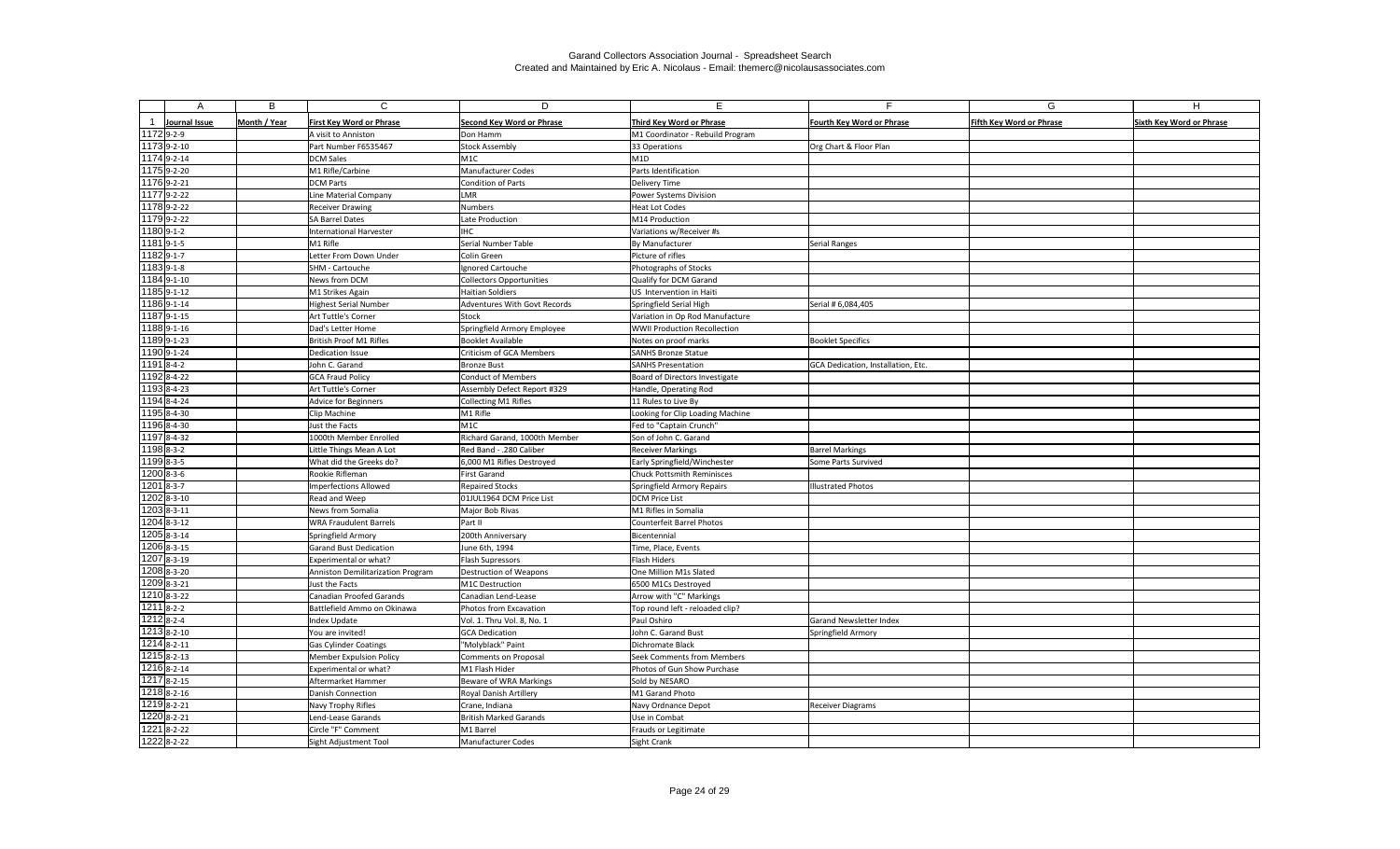| A                        | B            | $\mathsf{C}$                    | D                                 | E.                                 |                                  | G                               | H                               |
|--------------------------|--------------|---------------------------------|-----------------------------------|------------------------------------|----------------------------------|---------------------------------|---------------------------------|
| Journal Issue            | Month / Year | <b>First Key Word or Phrase</b> | <b>Second Key Word or Phrase</b>  | Third Key Word or Phrase           | <b>Fourth Key Word or Phrase</b> | <b>Fifth Key Word or Phrase</b> | <b>Sixth Key Word or Phrase</b> |
| 1223 8-1-2               |              | Remebering Pearl Harbor         | <b>Eyewitness Accounts</b>        | Diagram of Attack                  |                                  |                                 |                                 |
| 1224 8-1-7               |              | <b>Gas Cylinder Coatings</b>    | Molyblack                         | Dichromate Zinc Based Parkerite    | Parco Lubrite                    |                                 |                                 |
| $12258 - 1 - 9$          |              | Garand Bust Update              | US Dept of Interior Letter        | <b>SANHS Exhibit</b>               |                                  |                                 |                                 |
| $\overline{1226}$ 8-1-10 |              | T35 Experimental Rifle          | <b>Vertical Cocking Handle</b>    | Photograph                         |                                  |                                 |                                 |
| 1227 8-1-11              |              | <b>GCA Policy</b>               | Legal Action Against Fraud        | Members defrauded                  |                                  |                                 |                                 |
| $\overline{122888-1-13}$ |              | <b>GCA Board of Directors</b>   | Lisiting of Members               | Eight Member Board                 |                                  |                                 |                                 |
| 1229 8-1-14              |              | "Circle F"                      | More then Just Barrels            | Ferro Machinery                    | Heat Lot                         |                                 |                                 |
| 1230 8-1-16              |              | Hidden Treasure                 | Navy Mark 2 Mod 1 Rifle           | Navy Trophy Rifle                  | Data Sheet                       |                                 |                                 |
| 12318-1-22               |              | Letters                         | Convert M1 to M14 Mag             | Italian Garands                    | Defense Acceptance Stamps        |                                 |                                 |
| 1232 8-1-23              |              | Letters                         | <b>Operating Rod Bending Tool</b> | <b>Canadian Garands</b>            | M1s at OCS Pensicola             |                                 |                                 |
| 1233 7-4-2               |              | <b>British Marked Garands</b>   | Lend-Lease                        | Military Assistance                | Britain and Commonwealth         |                                 |                                 |
| $1234$ 7-4-5             |              | Assembling the M1               | Springfield Armory Assembly Room  | <b>Trigger Group Assembly</b>      |                                  |                                 |                                 |
| 1235 7-4-8               |              | Followers                       | Function                          | Description                        | Differences in Manufacturing     |                                 |                                 |
| 1236 7-4-12              |              | First-Class Fighting Man        | <b>US Army Recruiting Poster</b>  | Parachute Duty                     |                                  |                                 |                                 |
| 1237 7-4-13              |              | <b>Board Approves Memorial</b>  | Sculpture - John C. Garand        | Bronze Portrait - by Richard Deane |                                  |                                 |                                 |
| 1238 7-4-14              |              | M1C Garand Study                | Description                       | Telescopes                         | Dates of Manufacture             |                                 |                                 |
| 1239 7-4-15              |              | W.R.A. Fraudulent Barrels       | <b>Counterfeit Barrels</b>        | Indexing Line                      | #127 & #128 SA Receivers         |                                 |                                 |
| 1240 7-4-16              |              | Garands at the Smithsonian      | <b>Three Displays</b>             | Poor Condition of Garand Display   |                                  |                                 |                                 |
| 1241 7-4-17              |              | Markings on Sight Cover         | <b>Brinell Punch Marks</b>        | <b>Inspector Markings</b>          |                                  |                                 |                                 |
| 1242 7-4-18              |              | "First Pattern" Rifle           | Picture of Doughboy Training      | M1 Garand Circa 1941               |                                  |                                 |                                 |
| $1243$ 7-4-22            |              | Letters                         | Circle F Barrel Comment           | Fake and Reproduction Parts        | <b>First Infantry Museum</b>     |                                 |                                 |
| 1244 7-4-23              |              | Letters                         | Non-import Barrels                | Turned on Lathe to Hide Marks      |                                  |                                 |                                 |
| 1245 7-3-2               |              | Winchester                      | <b>WRA/RS Stock</b>               | WRA/WB Stock                       | <b>SA/GHS Stock</b>              | Large Wheel/Small Wheel Stock   |                                 |
| 1246 7-3-4               |              | S.E. Overton Company            | IHC - International Harvester     | M1 Stock Production                |                                  |                                 |                                 |
| $1247$ 7-3-6             |              | <b>HRA Barrel Use</b>           | <b>NM Rifles</b>                  | <b>National Match Rifle</b>        |                                  |                                 |                                 |
| $1248$ 7-3-7             |              | National Match Garand           | Advanced Marksmanship Unit        | US Army AMU                        | Photos                           |                                 |                                 |
| 1249 7-3-10              |              | Hello Scott, GCA Calling        | The M1 Garand: World War II       | Scott Duff Book                    |                                  |                                 |                                 |
| 1250 7-3-13              |              | Shoot Your Garand               | <b>DCM Matches</b>                | National Matches and M1 Rifle      |                                  |                                 |                                 |
| 1251 7-3-13              |              | A Question on Receivers         | Round op-rod recess               | <b>Extra Rib Receiver</b>          |                                  |                                 |                                 |
| 1252 7-3-14              |              | Visit Europe this Summer        | <b>Belgium</b>                    | La Gleize Museum                   | <b>Batogne Museum</b>            | <b>Arlon Museum</b>             |                                 |
| 1253 7-3-19              |              | Letters                         | 3 SA Op-rod                       | <b>Circle F Observations</b>       | "A" WRA Markings                 |                                 |                                 |
| 1254 7-3-20              |              | Letters                         | <b>SA Barrel Markings</b>         | WRA Gas Cylinder Refinishing       | Marlin M1 Barrel                 |                                 |                                 |
| $1255$ 7-3-21            |              | Letters                         | Cal .280 M1 Rifle                 | Ajusting Rear Sight                | Altered M1 Clips for Hunting     |                                 |                                 |
| 1256 7-3-22              |              | Letters                         | Receiver Overhaul Marks           | Nice DCM Rifles                    |                                  |                                 |                                 |
| $1257$ 7-2-2             |              | Sectionalized M1                | M1 Garand with View Ports         | Pictures of Key Components         |                                  |                                 |                                 |
| $1258$ 7-2-6             |              | M1 Garand in Italy              | Berretta BM-59                    | Italian Cal. 7.62 NATO M1          | Fucile Garand 7.62 mm Garand     |                                 |                                 |
| 1259 7-2-15              |              | Rear Sight Cover Marks          | Data Chart                        | <b>British Proof Marks</b>         |                                  |                                 |                                 |
| 1260 7-2-20              |              | Letters                         | VFW M1 Rifle Conversions          | <b>Israeli WWII Garand Barrels</b> | Firearms Insurance               |                                 |                                 |
| 1261 7-2-21              |              | Letters                         | Winchester Collectors             | GCA Winter '92 Comments            | Colt 45 Pistols Book             |                                 |                                 |
| $1262$ 7-2-22            |              | Letters                         | Unusual Revision 3 SA Op-rod      | Early M1 Rebuild                   | Design Similarities - 1903/M1    | M1 Rifles in Ardennes Today     |                                 |
| 1263 7-1-2               |              | 7.62mm Navy Tropy Rifle         | Data Sheet                        | Metal Spacer Block - .308 Conv     |                                  |                                 |                                 |
| 1264 7-1-5               |              | 7.62mm Navy Conversion          | M1 to M14 Adoption Explained      | H.P. White Spacer for M1           |                                  |                                 |                                 |
| 1265 7-1-6               |              | <b>Insure That Collection</b>   | Insurance Rider                   | Agent Photographs Rifles/Pistols   |                                  |                                 |                                 |
| 1266 7-1-7               |              | M1 Garand Care and Feeding      | Field Stripping & Cleaning        | <b>Disassembly Procedures</b>      |                                  |                                 |                                 |
| 1267 7-1-9               |              | Modern Day Garanding            | 2500 WWII Commemorative Garands   | American Historical Foundation     |                                  |                                 |                                 |
| 1268 7-1-10              |              | <b>USMC Veteran's Garand</b>    | Data Sheet                        | Serial # 1641508                   |                                  |                                 |                                 |
| 1269 7-1-13              |              | Rifle, Ceremonial               | Deactivated M1 Rifles             | American Legion & VFW              |                                  |                                 |                                 |
| 1270 7-1-18              |              | Letters                         | Imported M1 Rifle Quality         | Future of the DCM                  |                                  |                                 |                                 |
| 1271 7-1-19              |              | Letters                         | Buffalo Bill Museum               | Anti-gunners                       | Competetive Shooting             | M14/M1A Purchase                |                                 |
| 1272 7-1-20              |              | Unusual Bullet Guide            | New Jersey Garand Collectors      | Rebuilt WWII Gas Trap Rifles       |                                  |                                 |                                 |
| 1273 7-1-21              |              | Rock Island Arsenal             | JCG Newsreel Film                 | <b>Fake Parts Observations</b>     | DCM Rifle Finally Arrives        |                                 |                                 |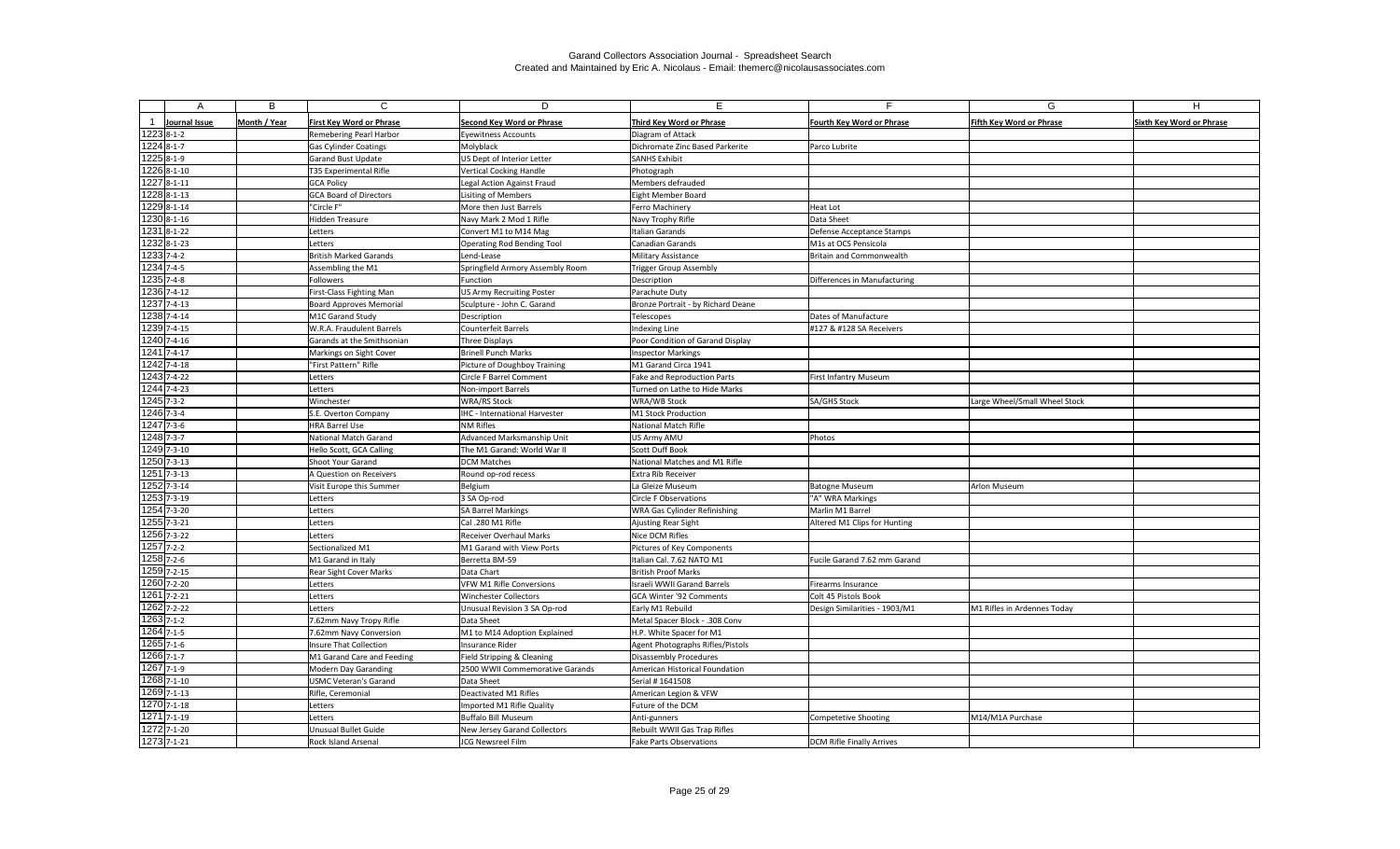| А                              | B            | $\mathsf{C}$                               | D                                           | E.                                       | Е                                | G                               | H                               |
|--------------------------------|--------------|--------------------------------------------|---------------------------------------------|------------------------------------------|----------------------------------|---------------------------------|---------------------------------|
| Journal Issue                  | Month / Year | <b>First Key Word or Phrase</b>            | <b>Second Key Word or Phrase</b>            | Third Key Word or Phrase                 | <b>Fourth Key Word or Phrase</b> | <b>Fifth Key Word or Phrase</b> | <b>Sixth Key Word or Phrase</b> |
| 1274 7-1-22                    |              | Springfield Armory Visit                   | <b>HRA Barrel Dates</b>                     | Acceptance & Inspector's Marks           |                                  |                                 |                                 |
| $12756 - 4 - 2$                |              | <b>IHC Stock Numbers</b>                   | A Theory Using Julian Date                  | <b>IHC Receivers w/LMR Barrels</b>       |                                  |                                 |                                 |
| 1276 6-4-5                     |              | IHC Rifles - Then & Now                    | Gap Letter Logo                             | <b>Receiver Drawing Numbers</b>          |                                  |                                 |                                 |
| 1277 6-4-10                    |              | A Visit to Springfield                     | Springfield Armory                          | Opictures & Map                          |                                  |                                 |                                 |
| 1278 6-4-14                    |              | Rifle # 26171                              | Data Sheet                                  | <b>Iceland Garand</b>                    |                                  |                                 |                                 |
| 1279 6-4-20                    |              | Letters                                    | Fake Vs. Reproduction                       | Tom Findlay                              | CM Markings - Continental Mach   |                                 |                                 |
| 1280 6-4-21                    |              | Letters                                    | Spline Type Gas System                      | Ridge on Bullet Guide                    | Cover Punch Mark - Yony Giacobbe |                                 |                                 |
| $12816 - -3 - 2$               |              | As Seen From Across The Counter            | <b>Production Gas Trap Garands</b>          | <b>Rifle Revisions</b>                   | Data Sheets - Early Production   |                                 |                                 |
| 1282 6-3-9                     |              | My First M1 Garand                         | Recollections                               | <b>WWII Events</b>                       | Roland Fronheiser                |                                 |                                 |
| 1283 6-3-11                    |              | <b>NATO Markings</b>                       | FSN to NSN Numbering                        | <b>Country Codes</b>                     |                                  |                                 |                                 |
| 1284 6-3-12                    |              | <b>WRA Rifle</b>                           | Dashes                                      | <b>CM</b>                                | Continental Metal Products       |                                 |                                 |
| 1285 6-3-13                    |              | Spotters Report                            | <b>Importing M1 Garands</b>                 | Arlington Ordnance                       | <b>Blue Sky</b>                  |                                 |                                 |
| 1286 6-3-16                    |              | The Old Battle Rifle                       | Poem                                        | Chuck Pottsmith                          |                                  |                                 |                                 |
| 1287 6-3-20                    |              | <b>Marketplace Responses</b>               | Rebuilt M1 & British Proofs                 | Import Parts                             | Bushmasters                      |                                 |                                 |
| 1288 6-3-22                    |              | <b>Marketplace Responses</b>               | <b>LMR Barrels</b>                          | Rebarreling                              | Surplus Search                   |                                 |                                 |
| 1289 6-2-2                     |              | <b>Experimental WWII Garands</b>           | M1E1 thru M1E12 Rifle                       | T20 thru T24 Rifle                       |                                  |                                 |                                 |
| $1290$ 6-2-8                   |              | Holding the Line                           | Line Material Corporation                   | Nine HRA Receivers - No Serial           |                                  |                                 |                                 |
| 1291 6-2-11                    |              | The Rifleman's New Weapon                  | Infantry Journal - 1938 Edition             | <b>US Infantry Association</b>           |                                  |                                 |                                 |
| 1292 6-2-16                    |              | The Real Thing                             | WRA #100001 Garand                          | WRA #1000000 Carbine                     | Data Sheets                      |                                 |                                 |
| 1293 6-2-22                    |              | Letters                                    | Garand Trigger Housing Pad                  | Shotgu News Garands                      |                                  |                                 |                                 |
| 1294 6-1-2                     |              | M1D on Active Duty                         | US Army in 1991                             | <b>USSOCOM Sniper School</b>             | 36 M1D Sniper Rifles             |                                 |                                 |
| $12956 - 1 - 6$                |              | John C. Garand                             | Unsung Hero                                 | Catherine Webb Term Paper                |                                  |                                 |                                 |
| 1296 6-1-9                     |              | Feedback                                   | <b>DOD Inspector Stamps</b>                 | <b>HRA Barrel Dates</b>                  | <b>Barrel Proof Marks</b>        |                                 |                                 |
| 1297 6-1-12                    |              | <b>DCM News</b>                            | Sales Eligibility                           | <b>Rifle Pricing</b>                     |                                  |                                 |                                 |
| 1298 6-1-15                    |              | Legitimate M1C Rifles                      | M1C Conversions                             | <b>Receiver Verification</b>             |                                  |                                 |                                 |
| 1299 6-1-17                    |              | <b>Technical Analysis</b>                  | <b>Original Rifles</b>                      | Winchester Data Sheet                    | Serial # 2481387                 |                                 |                                 |
| 1300 6-1-22                    |              | Letters                                    | <b>Garand Clips</b>                         | Benicia Arsenal                          |                                  |                                 |                                 |
| $1301$ 5-4-1                   |              | More on Sniper Rifles                      | M1D Pictures                                | O3A4 Pictures                            |                                  |                                 |                                 |
| $1302$ 5-4-5                   |              | My Favorite Garand                         | Larry Smith Story                           | Garand Data Sheet                        | Garand Pictures                  |                                 |                                 |
| 1303 5-4-10                    |              | The Spotter Report                         | <b>WWII-Issue Firearms</b>                  | <b>Gun Show Reports</b>                  |                                  |                                 |                                 |
| 1304 5-4-12                    |              | You Get Lucky                              | National Match Garand                       | Shotgun News Purchase                    |                                  |                                 |                                 |
| 1305 5-4-13                    |              | <b>HRA Barrel Dates</b>                    | HRA 5505624 Barrel 10/53                    | HRA 4673499 Barrel 6/51                  |                                  |                                 |                                 |
| 1306 5-4-14                    |              | New Publication                            | JCG w/Experimental Rifle                    | <b>Official Archives Documented</b>      |                                  |                                 |                                 |
| 1307 5-4-16                    |              | British-Proofed Garands                    | Original                                    | Modified or Rebuilt                      |                                  |                                 |                                 |
| 1308 5-4-18                    |              | <b>Blank Firing Adaptor</b>                | Amhearst Arms                               | For Firing Blanks                        |                                  |                                 |                                 |
| 1309 5-4-21<br>$13105 - 3 - 1$ |              | <b>Proof Markings</b>                      | <b>Rifle Restorations</b>                   | <b>IHC</b> Garand                        | <b>GCA Newsletters</b>           |                                 |                                 |
| $13115 - 3 - 2$                |              | LT COL William Brophy                      | 1916 - 1991<br><b>Bill Brophy</b>           | Photo                                    |                                  |                                 |                                 |
| $13125 - 3 - 5$                |              | <b>GCA Dedicates Issue</b>                 |                                             | Three War Veteran                        |                                  |                                 |                                 |
| $13135 - 3 - 7$                |              | A Problem For Collectors<br>Spotter Report | Unusual Finds<br>Navy Arms - Ridgefield, NJ | Unique Rifles<br>Prices for Collectibles |                                  |                                 |                                 |
| $1314$ 5-3-9                   |              | Springfield Armory                         | Tour of the Armory                          | Diagram of Building Layout               |                                  |                                 |                                 |
| $1315$ <sub>5-3-11</sub>       |              | Vietnam M1D                                | K4 Scope                                    | M84 Scope                                |                                  |                                 |                                 |
| 1316 5-3-14                    |              | <b>Garand British Service</b>              | Lend-Lease                                  | Small Arms Manual - Book                 |                                  |                                 |                                 |
| 1317 5-3-15                    |              | More on the Mysterious Sling               | M1923 Sling                                 | Army Weapons Command                     | Drawing 8448770                  |                                 |                                 |
| $13185 - 3 - 15$               |              | <b>Breach Bore Measuring</b>               | Illustration DWMR 9-1005-223                | Cal .30 Barrel Reflector                 |                                  |                                 |                                 |
| 1319 5-3-16                    |              | Pinion Assembly                            | Rear Sight Elevation                        | Acceptable/Unacceptable                  |                                  |                                 |                                 |
| 1320 5-3-17                    |              | H&R                                        | Bankruptcy                                  | New England Firearms                     |                                  |                                 |                                 |
| 1321 5-3-17                    |              | Refinishing Update                         | Stock Refinishing                           | Alcohol and Steel Wool                   |                                  |                                 |                                 |
| 1322 5-3-22                    |              | Letters                                    | Winchester Import                           | Prices at Gun Shows for Parts            |                                  |                                 |                                 |
| 1323 5-2-2                     |              | Garand Fodder                              | .30-06 Government Ball CartridgeFM 23-5     |                                          |                                  |                                 |                                 |
| 1324 5-2-7                     |              | A Binding Contract?                        | <b>International Harvester</b>              | <b>WWII Contracts Discussed</b>          |                                  |                                 |                                 |
|                                |              |                                            |                                             |                                          |                                  |                                 |                                 |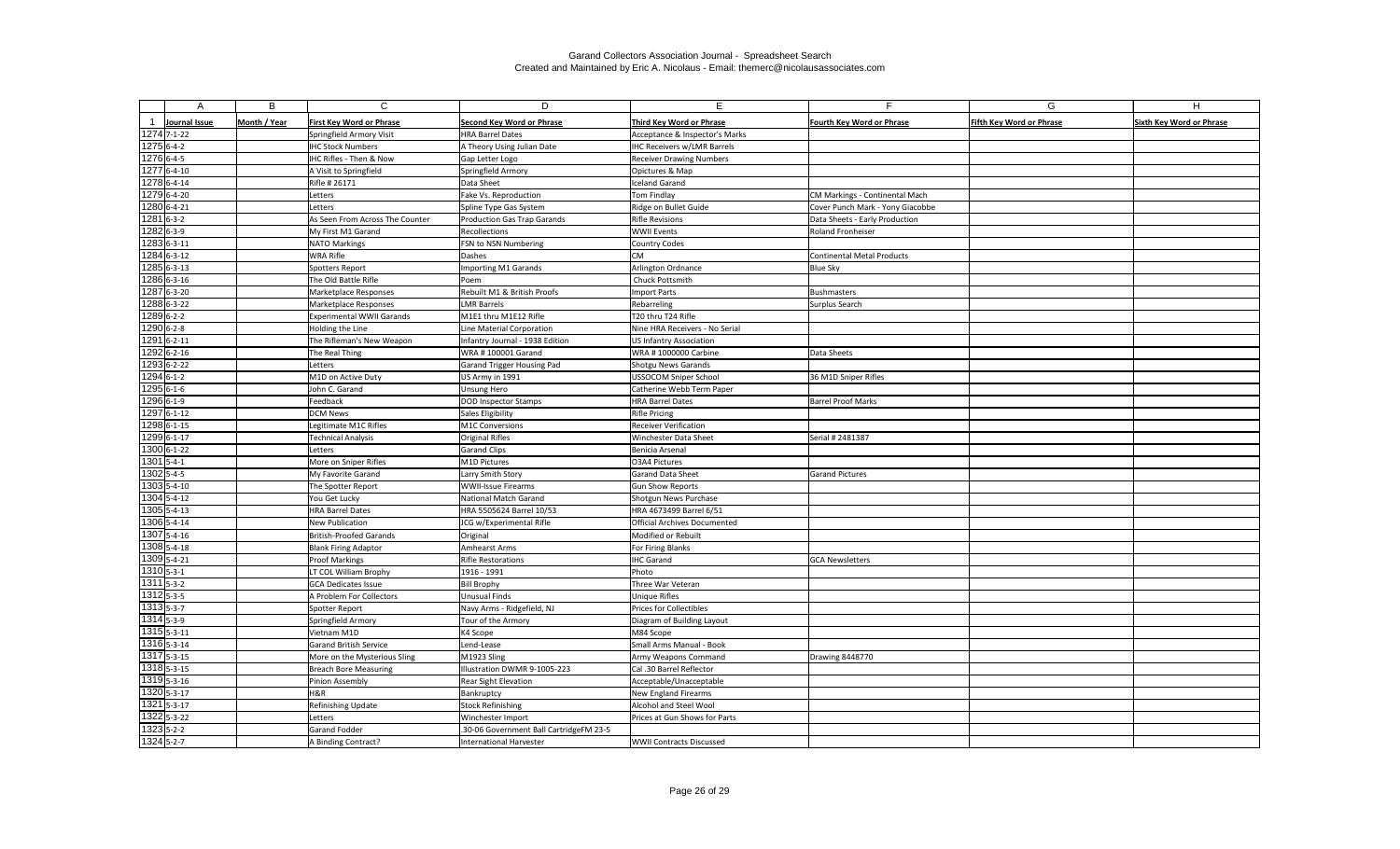| A                          | В            | $\mathsf{C}$                    | D                                                    | E.                                                | F.                                | G                               | H                               |
|----------------------------|--------------|---------------------------------|------------------------------------------------------|---------------------------------------------------|-----------------------------------|---------------------------------|---------------------------------|
|                            |              |                                 |                                                      |                                                   |                                   |                                 |                                 |
| Journal Issue              | Month / Year | <b>First Key Word or Phrase</b> | <b>Second Key Word or Phrase</b>                     | <b>Third Key Word or Phrase</b>                   | <b>Fourth Key Word or Phrase</b>  | <b>Fifth Key Word or Phrase</b> | <b>Sixth Key Word or Phrase</b> |
| $1325$ 5-2-8               |              | Almost Heaven                   | Photographs of Numerous M1s                          | Garands Catalogued & Sorted                       |                                   |                                 |                                 |
| 1326 5-2-11<br>1327 5-2-12 |              | Spotter Report                  | RSI Inc. - Garand Stocks                             | <b>Repaired Wood Stocks</b>                       |                                   |                                 |                                 |
| 1328 5-2-13                |              | <b>GCA Friends</b><br>NATO M1   | Springfield Armory Picture                           | Scott Duff, Craig Kirkup, Bob Fuller              |                                   |                                 |                                 |
| 1329 5-2-16                |              | So Near & Yet So Far            | Springfield #1907439<br>Gunshow                      | Barrel & Bolt Markings<br>Collection of One Rifle |                                   |                                 |                                 |
| 1330 5-2-17                |              | A Visit                         | <b>Rock Island Arsenal</b>                           | Garand-related Weapons Display                    |                                   |                                 |                                 |
| 1331 5-2-19                |              | Letters                         | Springfield Armory                                   | <b>Access to Small Arms Policy</b>                |                                   |                                 |                                 |
| 1332 5-2-23                |              | <b>Garand Portrait</b>          | For Sale                                             | 300 in Print                                      |                                   |                                 |                                 |
| 1333 5-1-2                 |              | <b>Operating Rods</b>           | M1 Garand                                            | Illustrations of Op Rods                          |                                   |                                 |                                 |
| 1334 5-1-7                 |              | M1 Collecting Part 2            | Tips, Tricks and Traps                               | <b>Fake Rifles</b>                                |                                   |                                 |                                 |
| 1335 5-1-9                 |              | <b>GCA Fellow Members</b>       | Photographs of Rifle Team                            | Arkansas State Championship                       |                                   |                                 |                                 |
| 1336 5-1-10                |              | An Old Marine & His Rifle       | Gun Show Rifles                                      | <b>US Marine</b>                                  |                                   |                                 |                                 |
| 1337 5-1-11                |              | <b>Shooters Poetry</b>          | Steven Winkley                                       | M1 Poetry stripping & rebuilding                  |                                   |                                 |                                 |
| 1338 5-1-13                |              | <b>GCA Index</b>                | Vol 1-4                                              | The First Four Volume Index                       |                                   |                                 |                                 |
| 1339 5-1-16                |              | Spotter Report                  | Blue Sky Garands                                     | <b>Federal Ordnance Garands</b>                   |                                   |                                 |                                 |
| 1340 5-1-21                |              | Letters                         | NM Op Rod                                            | <b>NRA</b>                                        | Southern California Garand Market |                                 |                                 |
| $1341$ 4-4-2               |              | Beretta M1                      | <b>BM59</b>                                          | Pietro Beretta                                    | BMB                               |                                 |                                 |
| 1342 4-4-9                 |              | Spotter Report                  | Springfield & Winchester Garands                     | Fed Ord Garands For Sale                          | Springfield Armory Garands        |                                 |                                 |
| 1343 4-4-10                |              | The Stock Shop                  | Paul Berry Reworks M1 Stocks                         | Work for Springfield Armory Illinois              |                                   |                                 |                                 |
| 1344 4-4-12                |              | Tips, Tricks and Traps          | M1 Garand Collecting                                 | Original, Arsenal-Rebuild                         | Restoration                       |                                 |                                 |
| 1345 4-4-14                |              | <b>Technical Analysis</b>       | Original Rifles                                      | Springfield Armory Serial 1006586                 |                                   |                                 |                                 |
| 1346 4-4-18                |              | <b>GCA Friends</b>              | <b>Richard Deane</b>                                 | <b>Stacked M1 Garands</b>                         |                                   |                                 |                                 |
| 1347 4-4-21                |              | Easy Stock Cleaning             | Tony Giacobbe                                        | <b>Washing Soda</b>                               | Steel Wool                        |                                 |                                 |
| 1348 4-4-22                |              | M1D Rifles                      | Arms Chests                                          | Bly Sky "Definition"                              | <b>Editorial Comments</b>         |                                 |                                 |
| $1349$ 4-3-2               |              | Japanese Garand                 | Yokusura Naval Arsenal                               | Type 5 Automatic Rifle                            |                                   |                                 |                                 |
| $1350$ 4-3-6               |              | <b>Mysterious Enfield Sling</b> | <b>Kerr Sling</b>                                    | Pre-1917 Sling                                    |                                   |                                 |                                 |
| $1351$ 4-3-8               |              | Spotter Report                  | <b>Blue Sky Import Prices</b>                        | Accoutrements                                     | Slings                            |                                 |                                 |
| $1352$ 4-3-10              |              | The Armory News                 | First Day at Springfield Armory                      | Soldiers of Production                            | Mighty Men of the Forge           |                                 |                                 |
| $1353$ 4-3-15              |              | <b>GCA Editor</b>               | Mike Burdick                                         | <b>Numerous Pictures</b>                          |                                   |                                 |                                 |
| $1354$ 4-3-22              |              | Letters                         | Washington, DC M1s in Use                            | Military Shotguns in WWII                         | M1 Garand Handguards              |                                 |                                 |
| $1355$ 4-2-2               |              | Case-cleaning Rod               | $C-6573$                                             | <b>Examples of Cases</b>                          | Pictures                          |                                 |                                 |
| 1356 4-2-4                 |              | Springfield Armory Weapons      | <b>Evolution of Springfield Weapons</b>              | <b>Chart of Firearms Built</b>                    |                                   |                                 |                                 |
| $1357$ 4-2-8               |              | <b>Armory Opens</b>             | Springfield Armory                                   | Muskets to M1 Rifles                              |                                   |                                 |                                 |
| 1358 4-2-9                 |              | <b>Technical Analysis</b>       | Original Winchester M1 Rifles                        | Six Digit WRA Serial Numbers                      |                                   |                                 |                                 |
| 1359 4-2-16                |              | The Armory News                 | May 1943 Excerpts                                    | Cartoons                                          |                                   |                                 |                                 |
| 1360 4-2-17                |              | Data Sheet                      | Garand Rifle                                         | New Data Sheet                                    |                                   |                                 |                                 |
| 1361 4-2-22                |              | Letters                         | H7R Rifle                                            | Slant-cut Op-rod                                  | <b>IHC Production</b>             |                                 |                                 |
| $1362$ 4-1-2               |              | Bayonets & Slings               | M1907 Slings                                         | M1923 Sling                                       | Rifle M1 Sling                    |                                 |                                 |
| 1363 4-1-4                 |              | Bayonets & Slings               | M1905 Bayonet                                        | M1, M5, M5A1, M5-1 Bayonet                        |                                   |                                 |                                 |
| $1364$ 4-1-7               |              | My Favorite Garand              | National Match M1                                    | Characteristics of the NM Rifle                   | Production History of NM Rifle    |                                 |                                 |
| $1365$ <sub>4-1-13</sub>   |              | <b>Technical Analysis</b>       | Original Rifles                                      | Data Sheet                                        | Gas Trap Garand Pictures          |                                 |                                 |
| 1366 4-1-22                |              | Letters                         | <b>Kerr Sling</b>                                    | "Bad" Clips - Bent                                |                                   |                                 |                                 |
| $1367$ 3-4-2               |              | Johnson Rifle                   | Johnson/Garand Shootoff                              | Model 1941 Johnson                                | Johnson Sales Add                 |                                 |                                 |
| 1368 3-4-5                 |              | <b>Technical Analysis</b>       | Original Rifles                                      | M1 Garand #2                                      | Data Sheet                        |                                 |                                 |
| 1369 3-4-10                |              | Gaps, Dots & Dashes             | Early M1 Operating Rods                              | Op Rod Photos                                     |                                   |                                 |                                 |
| 1370 3-4-13<br>1371 3-4-15 |              | Photo Essay                     | Plastic Stock M1 Garand                              | NATO BM59 Mark I Beretta                          |                                   |                                 |                                 |
| 1372 3-4-16                |              | Humor                           | Garand Numbering                                     | Hitler & the Garand Rifle                         |                                   |                                 |                                 |
| 1373 3-4-17                |              | Code of Ethics                  | NRA Code for Collectors & Dealers                    | <b>Practices Considered Unethical</b>             |                                   |                                 |                                 |
| $1374$ 3-4-22              |              | Canadian Army<br>Letters        | Manual of Training 1953<br>Garand Stocks of Interest | Rifle, Calibre .30 M1<br>Navy Trophy Rifles       | Research Material                 |                                 |                                 |
| $1375$ 3-3-2               |              | Gaps, Dots & Dashes             | Safeties                                             | Follower Rod                                      | Sight Bases                       |                                 |                                 |
|                            |              |                                 |                                                      |                                                   |                                   |                                 |                                 |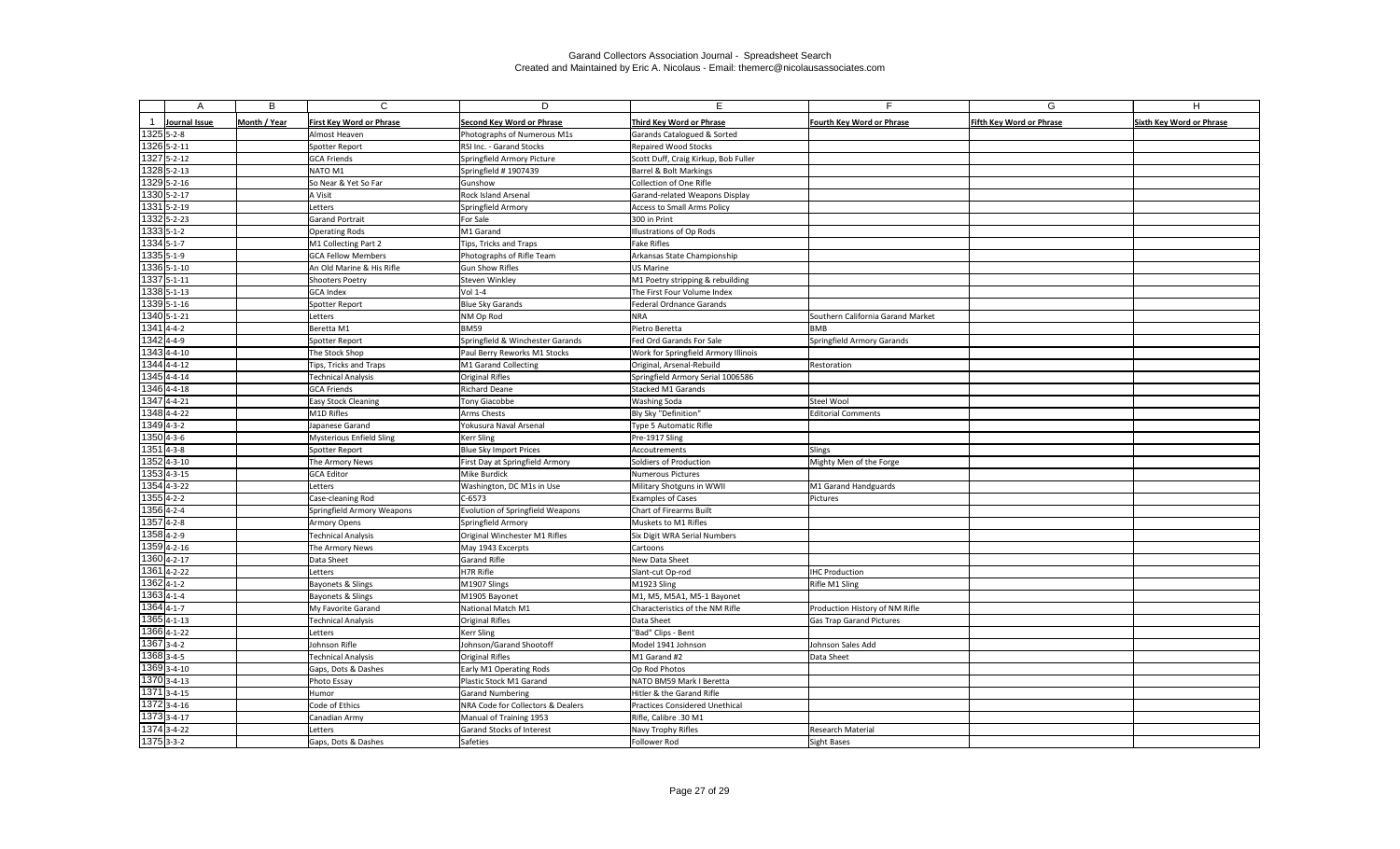|                                        | B            | $\mathsf{C}$                                                 | D                                                          | F.                                                         | F.                                    | G                               | H                               |
|----------------------------------------|--------------|--------------------------------------------------------------|------------------------------------------------------------|------------------------------------------------------------|---------------------------------------|---------------------------------|---------------------------------|
|                                        |              |                                                              |                                                            |                                                            |                                       |                                 |                                 |
| Journal Issue<br>1376 3-3-5            | Month / Year | <b>First Key Word or Phrase</b><br><b>Technical Analysis</b> | <b>Second Key Word or Phrase</b><br><b>Original Rifles</b> | Third Key Word or Phrase<br>HRA Serial # 5710873           | Fourth Key Word or Phrase<br>Pictures | <b>Fifth Key Word or Phrase</b> | <b>Sixth Key Word or Phrase</b> |
| 1377 3-3-9                             |              | National Match M1 Garand                                     | <b>Glass Bedding</b>                                       | <b>Instructions and Photos</b>                             |                                       |                                 |                                 |
| 1378 3-3-13                            |              | Industry Reprint May 1970                                    | John C. Garand                                             | Tranquility in Blueberry Patch                             |                                       |                                 |                                 |
| 1379 3-3-15                            |              | Gas Cylinder Lock Screw                                      | <b>Manufacturing Tables</b>                                | Eight Types of Lock Screws                                 |                                       |                                 |                                 |
| 1380 3-3-19                            |              | Lend-Lease Garands                                           | British Proof Marks                                        | 7.62 x 51 Cartridge                                        |                                       |                                 |                                 |
| $1381$ 3-3-21                          |              | Letters                                                      | Op Rod Design                                              | <b>Gun Show Prices</b>                                     | Fake Cartouches                       |                                 |                                 |
| $1382$ 3-2-2                           |              | Stocks & Catouches - Part 1 of 3                             | Nomenclature                                               | Cartouche Illustrations                                    |                                       |                                 |                                 |
| $138333-2-6$                           |              | <b>Technical Analysis</b>                                    | <b>Original Rifles</b>                                     | IHC #4503837                                               | IHC # 5025885                         |                                 |                                 |
| 1384 3-2-10                            |              | National Match Rifle                                         | Bore Diameter Air Gage                                     | <b>Accuracy &amp; Targeting Fixture</b>                    | Optical Straightness Gage             |                                 |                                 |
| $1385$ 3-2-16                          |              | Lend-Lease Garands                                           | <b>British Proof Marks</b>                                 | <b>Historical Significance</b>                             |                                       |                                 |                                 |
| 1386 3-2-18                            |              | Reminiscence of M1 Production                                | <b>Barrel Manufacturing</b>                                | Lot Acceptance and Stamping                                |                                       |                                 |                                 |
| 1387 3-2-22                            |              | Letters                                                      | OG Cartouche                                               | M7 Grenade Launcher                                        | Unnumbered Op-rod                     |                                 |                                 |
| $13883 - 1 - 2$                        |              | Rambling's of an M1 Fanatic                                  | 170 M1 Rifles at Springfield Armory                        | Mr. Garand's Shop                                          | M1C vs. M1903A4                       | M1D                             |                                 |
| 1389 3-1-8                             |              | Technical Analysis                                           | <b>Original Rifles</b>                                     | Springfield Armory # 375423                                | <b>British Proof</b>                  |                                 |                                 |
| 1390 3-1-12                            |              | National Match Rifle                                         | History                                                    | 1963 Rifle                                                 | <b>General Requirements</b>           | Diagrams & Essential Points     |                                 |
| 1391 3-1-18                            |              | Winchester M1 Variations                                     | Garand Receivers 1941-1945                                 | Sight Variations                                           |                                       |                                 |                                 |
| 1392 3-1-19                            |              | Letters                                                      | New Import Rifles                                          | M10 Cleaning Kit                                           | Barrel/Receiver TM 9-1275             |                                 |                                 |
| 1393 2-4-2                             |              | Off the Wall                                                 | <b>Receiver Tang</b>                                       | Beretta M1 Rifles                                          | Santa Fe M1 Rifles                    |                                 |                                 |
| $1394$ <sub>2-4-4</sub>                |              | <b>Garand Serial Number Block</b>                            | Known Data in Table                                        | <b>Duplicate Serial Numbers</b>                            |                                       |                                 |                                 |
| 1395 2-4-5                             |              | M1 Garand Diagrams                                           | Rifle - Complete                                           | Diagram of Stock & Attachments                             |                                       |                                 |                                 |
| 1396 2-4-6                             |              | Model 1936 Serial # 6902                                     | Sectionalized Rifle                                        | Ohio Gun Collectors Association                            |                                       |                                 |                                 |
| $1397$ <sub>2-4-8</sub>                |              | M1 Garand Rifle                                              | The Beginning and End                                      | Demilitarization Program                                   | Robert S. McNamara                    |                                 |                                 |
| 1398 2-4-10                            |              | Owner Survey Part II                                         | Month & Year                                               | Receiver Drawing, Lot Number                               | <b>Barrel Markings, Misc Notes</b>    |                                 |                                 |
| 1399 2-4-13                            |              | M1C Telescope                                                | <b>Repair Parts List</b>                                   | SL-4-02408A                                                | Picture of M1C Telescope Mounts       |                                 |                                 |
| 1400 2-4-15                            |              | <b>Technical Analysis</b>                                    | <b>Original Rifles</b>                                     | Springfield Armory # 5453504                               | Data Sheet                            |                                 |                                 |
| 1401 2-4-20                            |              | Letters                                                      | Lock Screw                                                 | <b>Highest Numbered Garand</b>                             | Garand Windage/Elevation Tool         |                                 |                                 |
| $1402$ <sub>2-3-1</sub>                |              | First Annual GCA Convention                                  | Columbus, Ohio                                             | July 15 thru 17                                            | With OGCA July Show                   |                                 |                                 |
| $1403$ <sub>2-3-2</sub>                |              | From the Armory                                              | Springfield Armory                                         | <b>Tanker Garand</b>                                       | "Short M1 Garand'                     |                                 |                                 |
| $1404$ 2-3-4                           |              | Update                                                       | <b>WRA Contracts Listing</b>                               | Number, Date, Quantity Table                               |                                       |                                 |                                 |
| 1405 2-3-5                             |              | Gaps, Dots & Dashes                                          | Hammer, Trigger, Bullet Guide                              | Production Order & Serial #                                | Picture                               |                                 |                                 |
| $1406$ <sub>2-3-7</sub>                |              | <b>Owner Survey</b>                                          | Serial, Month, Year, Drawing                               | Heat Lot, Barrel Markings, Misc                            | <b>Extensive Table</b>                |                                 |                                 |
| 1407 2-3-13                            |              | Technical Analysis                                           | <b>Original Rifles</b>                                     | Springfield Armory # 2110690                               | Data Sheet - 1943 Garand              |                                 |                                 |
| $1408$ <sub>2-3-17</sub>               |              | Letters                                                      | "New" M1 Rifle                                             | <b>Buffalo Arms Barrels</b>                                | Cleaning Rods                         | <b>British Proofs</b>           |                                 |
| 1409 2-3-24<br>$1410$ <sub>2-2-1</sub> |              | Bruce Canfield<br>Woodworth Cradle                           | New Book<br>Test M1 Accuracy                               | A Collector's Guide to the M1<br>Developer A. L. Woodworth | Garand and M1 Carbine<br>Pictures     |                                 |                                 |
| $1411$ 2-2-2                           |              | <b>WRA Contracts</b>                                         | Description                                                | Quantity                                                   | Change Orders                         |                                 |                                 |
| 1412 2-2-5                             |              | <b>WRA Stocks</b>                                            | <b>Early Winchester Stocks</b>                             | Winchester WRA/WB Cartouche                                |                                       |                                 |                                 |
| 1413 2-2-8                             |              | Gaps, Dots & Dashes                                          | <b>Rear Sight Cover</b>                                    | <b>Trigger Guard</b>                                       |                                       |                                 |                                 |
| $1414$ 2-2-11                          |              | Data Sheet                                                   | Garand Rifle                                               | New Form                                                   |                                       |                                 |                                 |
| 1415 2-2-13                            |              | M-1 Rifles from South Korea                                  | Selected News Articles                                     | Imports from South Korea                                   |                                       |                                 |                                 |
| 1416 2-2-18                            |              | Letters                                                      | AFPG - Air Force Premium Grade                             | <b>National Match Barrels</b>                              | M1D Barrel & Stock                    |                                 |                                 |
| $1417$ <sub>2-1-2</sub>                |              | Heat Lots                                                    | Heat Lot Groups Vs. Manufacturer                           | Wanted Steel Producer Vs. Heat Lot                         |                                       |                                 |                                 |
| 1418 2-1-6                             |              | Garand Production 1936-1945                                  | <b>Production Totals</b>                                   | Springfield Armory New Construction                        |                                       |                                 |                                 |
| 1419 2-1-17                            |              | <b>USMC Sniper Rifles</b>                                    | MC-1952 Sniper Rifle                                       | M2 Flash Hider                                             | M1C Mounts                            |                                 |                                 |
| $1420$ 1-4-1                           |              | William S. Brophy                                            | WWII Combat Infantry Officer                               | Korean Sniper - Winchester Model 70                        |                                       |                                 |                                 |
| $1421$ <sub>1-4-2</sub>                |              | John C. Garand                                               | Letter to Winchester Repeating Arms                        | Mr. Browning's Death in 1939                               |                                       |                                 |                                 |
| $1422$ 1-4-3                           |              | Notes on M1 Rifle                                            | Camp Perry National Matches                                | Numerous Figures                                           |                                       |                                 |                                 |
| 1423 1-4-6                             |              | Springfield Armory Victory                                   | <b>Garand Rifle Poster</b>                                 | Picture of Soldiers                                        |                                       |                                 |                                 |
| $1424$ <sub>1-4-7</sub>                |              | Norman F. Ramsey                                             | Commanding General                                         | Springfield Armory                                         |                                       |                                 |                                 |
| $1425$ 1-4-8                           |              | Springfield Armory Victory March                             | Musical Score Sheet                                        | Garand Rifle                                               |                                       |                                 |                                 |
| 1426 1-4-12                            |              | Buy More Bonds                                               | One Million Garands Must be Built                          | One Year Production Requirement                            |                                       |                                 |                                 |